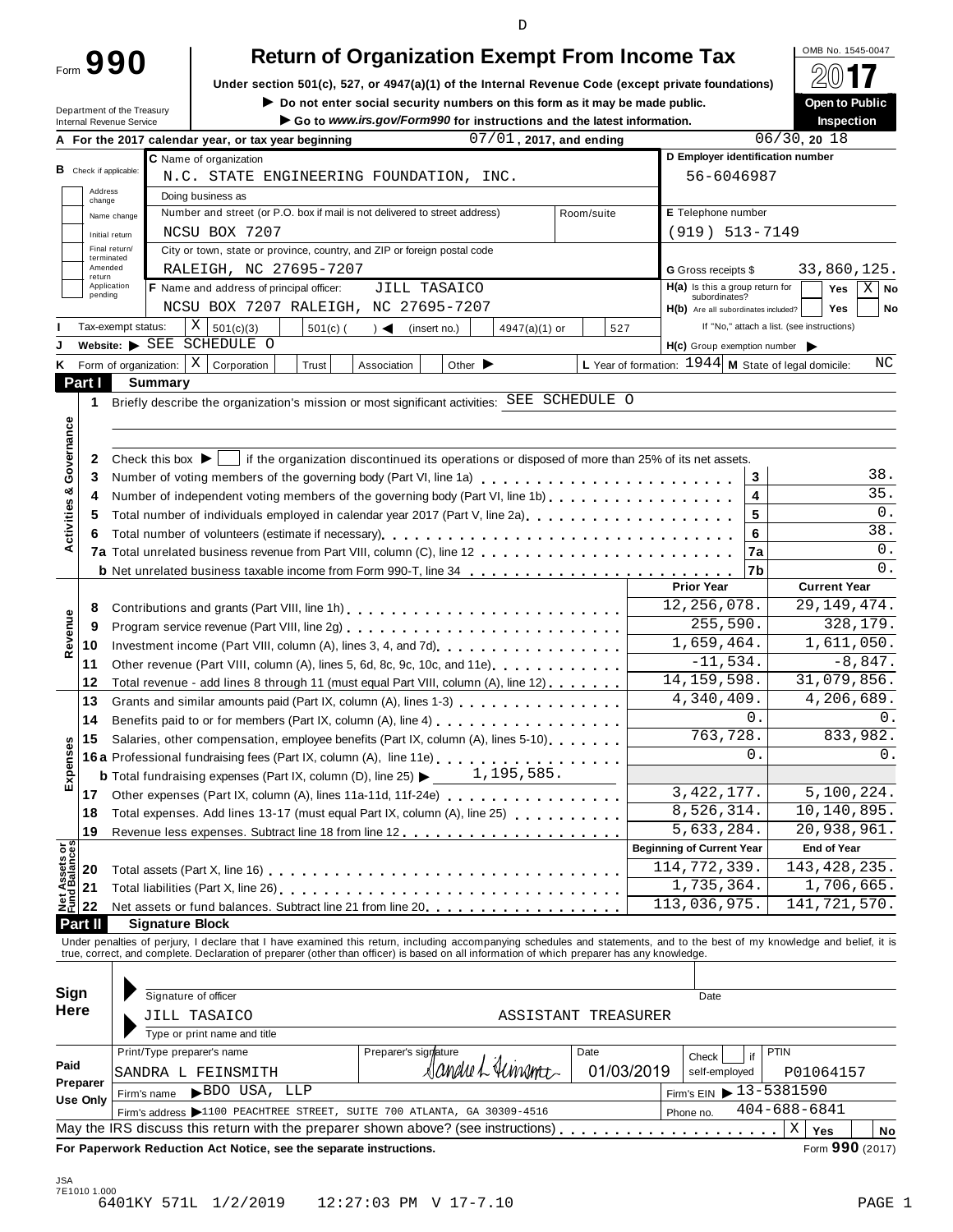### Form **8868**

### **Application for Automatic Extension of Time To File an Exempt Organization Return** (Rev. January 2017) OMB No. 1545-1709

Department of the Treasury<br>Department of the Treasury<br>Internal Revenue Service **CONFICE 1999 File a separate application for each return.**<br>Internal Revenue Service **CONFICE 1999 File a separate application for each return.** 

**Electronic filing** *(e-file)***.** You can electronically file Form 8868 to request a 6-month automatic extension of time to file any of the forms listed below with the exception of Form 8870, Information Return for Transfers Associated With Certain Personal Benefit Contracts, for which an extension request must be sent to the IRS in paper format (see instructions). For more details on the electronic filing of this form, visit *www.irs.gov/efile*, click on Charities & Non-Profits, and click on *e-file* for *Charities and Non-Profits.*

### **Automatic 6-Month Extension of Time.** Only submit original (no copies needed).

All corporations required to file an income tax return other than Form 990-T (including 1120-C filers), partnerships, REMICs, and trusts must use Form 7004 to request an extension of time to file income tax returns.

|                             |                                                                                          | Enter filer's identifying number, see instructions |
|-----------------------------|------------------------------------------------------------------------------------------|----------------------------------------------------|
| Type or                     | Name of exempt organization or other filer, see instructions.                            | Employer identification number (EIN) or            |
| print                       | N.C. STATE ENGINEERING FOUNDATION, INC.                                                  | 56-6046987                                         |
| File by the                 | Number, street, and room or suite no. If a P.O. box, see instructions.                   | Social security number (SSN)                       |
| due date for<br>filing your | NCSU BOX 7207                                                                            |                                                    |
| return. See                 | City, town or post office, state, and ZIP code. For a foreign address, see instructions. |                                                    |
| instructions.               | RALEIGH, NC 27695-7207                                                                   |                                                    |

Enter the Return Code for the return that this application is for (file a separate application for each return)  $\dots \dots \dots$  $\begin{bmatrix} 0 & 1 \end{bmatrix}$ 

| Application                              | Return | <b>Application</b>                | Return |
|------------------------------------------|--------|-----------------------------------|--------|
| <b>Is For</b>                            | Code   | <b>Is For</b>                     | Code   |
| Form 990 or Form 990-EZ                  | 01     | Form 990-T (corporation)          | 07     |
| Form 990-BL                              | 02     | Form 1041-A                       | 08     |
| Form 4720 (individual)                   | 03     | Form 4720 (other than individual) | 09     |
| Form 990-PF                              | 04     | Form 5227                         | 10     |
| Form 990-T (sec. 401(a) or 408(a) trust) | 05     | Form 6069                         | 11     |
| Form 990-T (trust other than above)      | 06     | Form 8870                         | 12     |

 $\bullet$  The books are in the care of  $\triangleright$  MARY PELOQUIN-DODD

Telephone No.  $\triangleright$  919 513-7149<br>If the experiments of the state of the state of the state of the limit of  $\cdot$ If the organization does not have an office or place of business in the United States, check this box  $\Box$ If this is for a Group Return, enter the organization's four digit Group Exemption Number (GEN)  $\overline{\phantom{a}}$  for the organization's four digit Group Exemption Number (GEN) . If this is for the whole group, check this box  $\Box$ . If it is for part of the group, check this box  $\Box$  and attach a list with the names and EINs of all members the extension is for.

**1** I request an automatic 6-month extension of time until \_\_\_\_\_\_\_\_\_\_ for the organization named above. The extension is for the organization's return for: 05/15, 2019, to file the exempt organization return

|                | calendar year 20 _____ or<br>tax year beginning<br>07/01, 2017, and ending<br>$06/30$ , 20 18.                                                     |          |            |
|----------------|----------------------------------------------------------------------------------------------------------------------------------------------------|----------|------------|
| $\overline{2}$ | If the tax year entered in line 1 is for less than 12 months, check reason:<br>Initial return<br>Final return<br>Change in accounting period       |          |            |
| За             | If this application is for Forms 990-BL, 990-PF, 990-T, 4720, or 6069, enter the tentative tax, less any                                           |          |            |
|                | nonrefundable credits. See instructions.                                                                                                           | 3a S     | 0.         |
| b              | this application is for Forms 990-PF, 990-T, 4720, or 6069, enter any refundable credits and                                                       |          |            |
|                | estimated tax payments made. Include any prior year overpayment allowed as a credit.                                                               | $3b$ $s$ | 0.         |
| C              | Balance due. Subtract line 3b from line 3a. Include your payment with this form, if required, by using EFTPS                                       |          |            |
|                | (Electronic Federal Tax Payment System). See instructions.                                                                                         | $3c$ $s$ | $\Omega$ . |
|                | Caution. If you are going to make an electronic funds withdrawal (direct debit) with this Form 8868, see Form 8453-EO and Form 8879-EO for payment |          |            |
|                | instructions.                                                                                                                                      |          |            |

**For Privacy Act and Paperwork Reduction Act Notice, see instructions.** Form **8868** (Rev. 1-2017)

COPYGE 1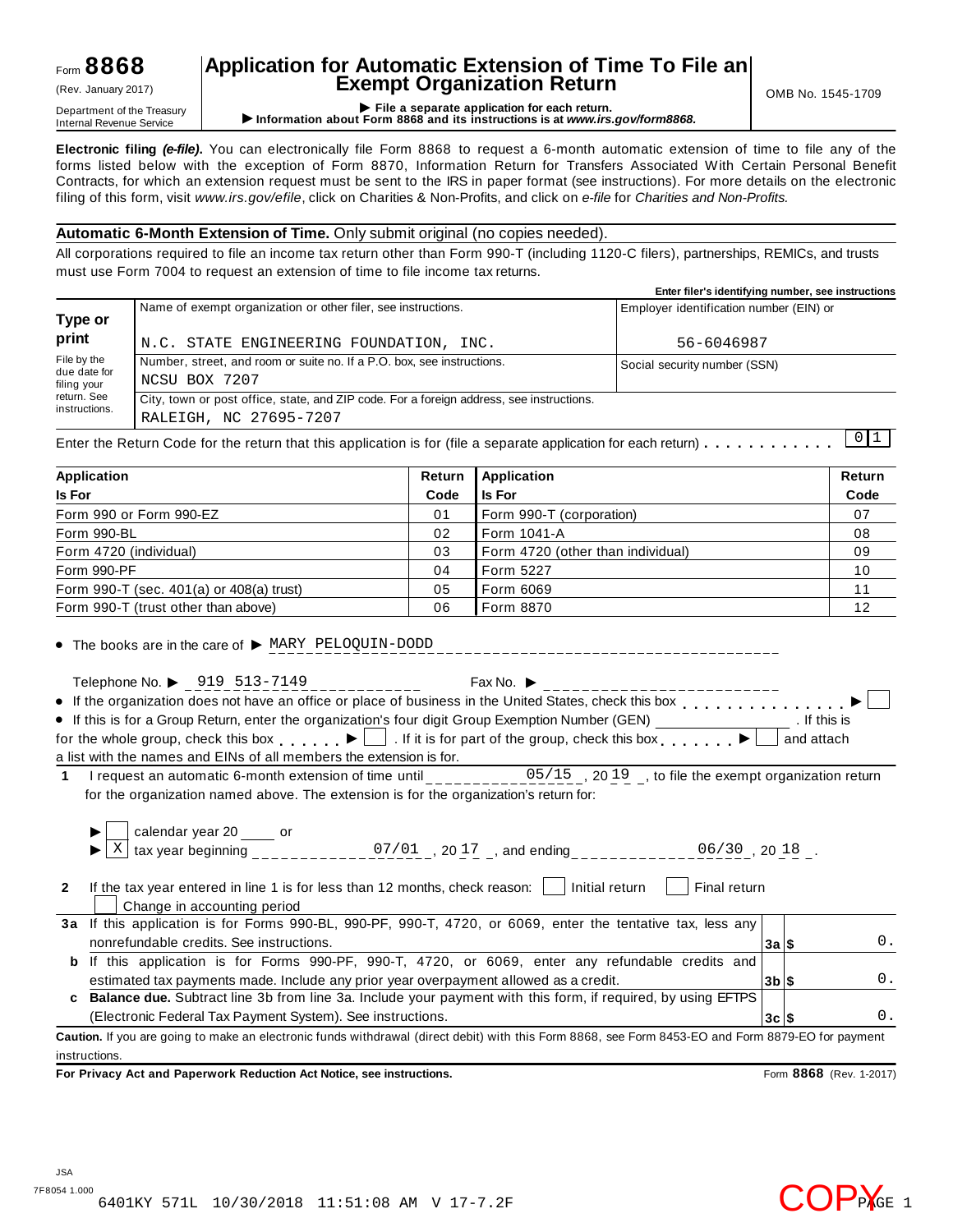N.C. STATE ENGINEERING FOUNDATION, INC. 56-6046987

|            | Form 990 (2017)                                                                                                                                                                                                                                                                                                                                                                                    | Page 2                             |
|------------|----------------------------------------------------------------------------------------------------------------------------------------------------------------------------------------------------------------------------------------------------------------------------------------------------------------------------------------------------------------------------------------------------|------------------------------------|
|            | Part III<br><b>Statement of Program Service Accomplishments</b>                                                                                                                                                                                                                                                                                                                                    |                                    |
|            | 1 Briefly describe the organization's mission:                                                                                                                                                                                                                                                                                                                                                     |                                    |
|            | TO AID AND PROMOTE, BY FINANCIAL ASSISTANCE AND OTHERWISE,                                                                                                                                                                                                                                                                                                                                         |                                    |
|            | EDUCATIONAL, RESEARCH, AND EXTENSION IN THE COLLEGE OF ENGINEERING AT                                                                                                                                                                                                                                                                                                                              |                                    |
|            | NORTH CAROLINA STATE UNIVERSITY.                                                                                                                                                                                                                                                                                                                                                                   |                                    |
|            |                                                                                                                                                                                                                                                                                                                                                                                                    |                                    |
|            | 2 Did the organization undertake any significant program services during the year which were not listed on the<br>If "Yes," describe these new services on Schedule O.                                                                                                                                                                                                                             | $ X $ No<br>Yes                    |
| 3          | Did the organization cease conducting, or make significant changes in how it conducts, any program                                                                                                                                                                                                                                                                                                 | $\vert$ X $\vert$ No<br><b>Yes</b> |
| 4          | If "Yes," describe these changes on Schedule O.<br>Describe the organization's program service accomplishments for each of its three largest program services, as measured by<br>expenses. Section $501(c)(3)$ and $501(c)(4)$ organizations are required to report the amount of grants and allocations to others,<br>the total expenses, and revenue, if any, for each program service reported. |                                    |
|            | 8, 511, 441. including grants of \$4, 206, 689. (Revenue \$328, 179.)<br>4a (Code:<br>) (Expenses \$<br>AIDS AND PROMOTES, BY FINANCIAL ASSISTANCE AND OTHERWISE,                                                                                                                                                                                                                                  |                                    |
|            | EDUCATIONAL, RESEARCH, AND EXTENSION IN THE COLLEGE OF ENGINEERING                                                                                                                                                                                                                                                                                                                                 |                                    |
|            | AT NORTH CAROLINA STATE UNIVERSITY                                                                                                                                                                                                                                                                                                                                                                 |                                    |
|            |                                                                                                                                                                                                                                                                                                                                                                                                    |                                    |
|            |                                                                                                                                                                                                                                                                                                                                                                                                    |                                    |
|            |                                                                                                                                                                                                                                                                                                                                                                                                    |                                    |
|            |                                                                                                                                                                                                                                                                                                                                                                                                    |                                    |
|            |                                                                                                                                                                                                                                                                                                                                                                                                    |                                    |
|            |                                                                                                                                                                                                                                                                                                                                                                                                    |                                    |
|            | including grants of \$ ) (Revenue \$<br>) (Expenses \$<br>4b (Code:                                                                                                                                                                                                                                                                                                                                |                                    |
|            |                                                                                                                                                                                                                                                                                                                                                                                                    |                                    |
|            |                                                                                                                                                                                                                                                                                                                                                                                                    |                                    |
|            |                                                                                                                                                                                                                                                                                                                                                                                                    |                                    |
|            |                                                                                                                                                                                                                                                                                                                                                                                                    |                                    |
|            |                                                                                                                                                                                                                                                                                                                                                                                                    |                                    |
|            |                                                                                                                                                                                                                                                                                                                                                                                                    |                                    |
|            |                                                                                                                                                                                                                                                                                                                                                                                                    |                                    |
|            |                                                                                                                                                                                                                                                                                                                                                                                                    |                                    |
|            |                                                                                                                                                                                                                                                                                                                                                                                                    |                                    |
|            | including grants of \$ (Revenue \$)<br>) (Expenses \$<br>4c (Code:                                                                                                                                                                                                                                                                                                                                 |                                    |
|            |                                                                                                                                                                                                                                                                                                                                                                                                    |                                    |
|            |                                                                                                                                                                                                                                                                                                                                                                                                    |                                    |
|            |                                                                                                                                                                                                                                                                                                                                                                                                    |                                    |
|            |                                                                                                                                                                                                                                                                                                                                                                                                    |                                    |
|            |                                                                                                                                                                                                                                                                                                                                                                                                    |                                    |
|            |                                                                                                                                                                                                                                                                                                                                                                                                    |                                    |
|            |                                                                                                                                                                                                                                                                                                                                                                                                    |                                    |
|            |                                                                                                                                                                                                                                                                                                                                                                                                    |                                    |
|            | 4d Other program services (Describe in Schedule O.)                                                                                                                                                                                                                                                                                                                                                |                                    |
|            | (Expenses \$<br>including grants of \$<br>) (Revenue \$                                                                                                                                                                                                                                                                                                                                            |                                    |
| <b>JSA</b> | 4e Total program service expenses ><br>8,511,441.                                                                                                                                                                                                                                                                                                                                                  |                                    |
|            | 7E1020 1.000<br>6401KY 571L 1/2/2019<br>12:27:03 PM V 17-7.10                                                                                                                                                                                                                                                                                                                                      | Form 990 (2017)<br>PAGE 2          |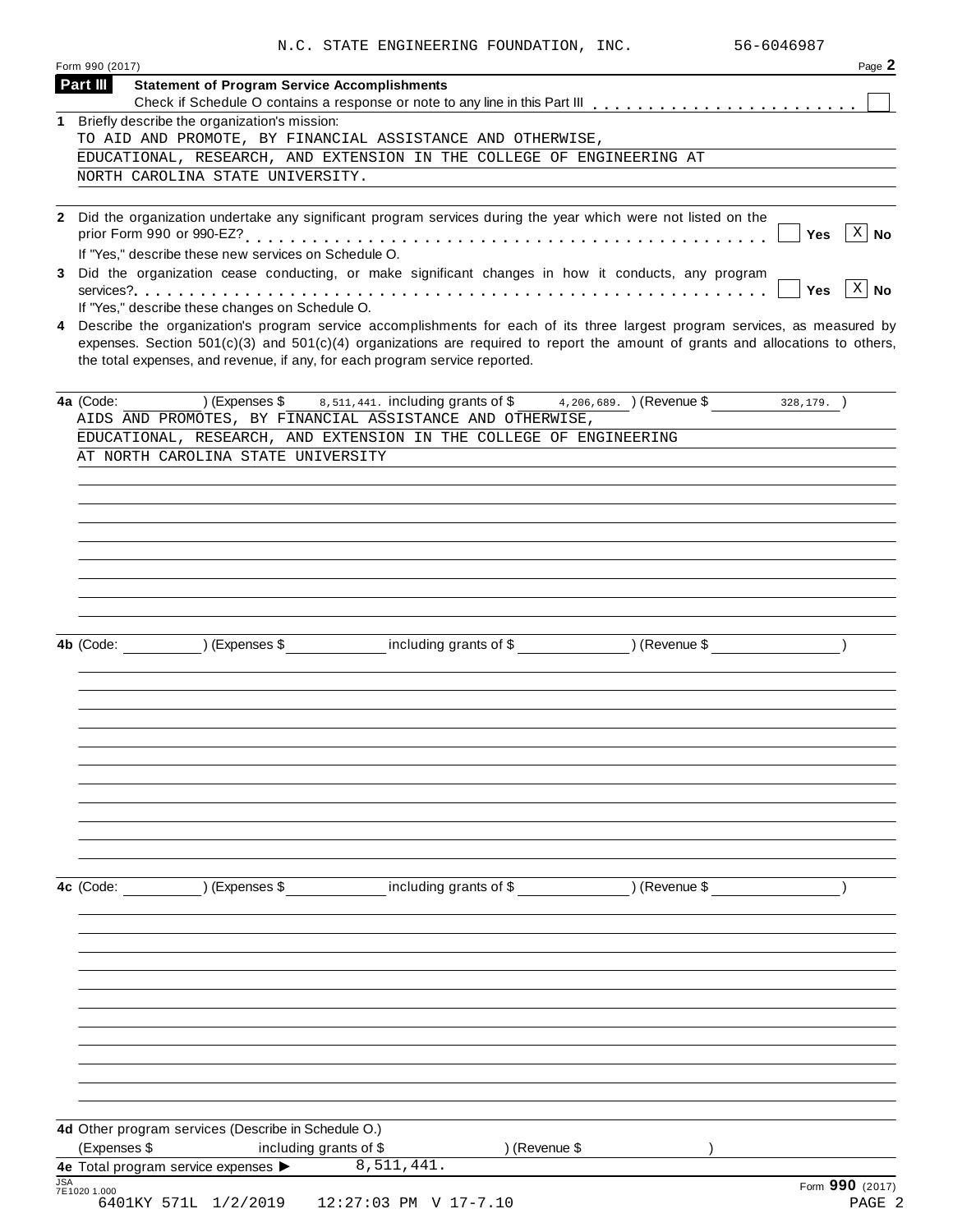N.C. STATE ENGINEERING FOUNDATION, INC. 56-6046987

|         | Form 990 (2017)                                                                                                                                                                                                                                                                                                                                                                               |                 |                  | Page 3 |
|---------|-----------------------------------------------------------------------------------------------------------------------------------------------------------------------------------------------------------------------------------------------------------------------------------------------------------------------------------------------------------------------------------------------|-----------------|------------------|--------|
| Part IV | <b>Checklist of Required Schedules</b>                                                                                                                                                                                                                                                                                                                                                        |                 |                  |        |
|         |                                                                                                                                                                                                                                                                                                                                                                                               |                 | Yes              | No     |
| 1       | Is the organization described in section $501(c)(3)$ or $4947(a)(1)$ (other than a private foundation)? If "Yes,"                                                                                                                                                                                                                                                                             |                 |                  |        |
|         |                                                                                                                                                                                                                                                                                                                                                                                               | 1               | Χ<br>$\mathbf X$ |        |
| 2       | Is the organization required to complete Schedule B, Schedule of Contributors (see instructions)?.                                                                                                                                                                                                                                                                                            | $\mathbf{2}$    |                  |        |
| 3       | Did the organization engage in direct or indirect political campaign activities on behalf of or in opposition to                                                                                                                                                                                                                                                                              |                 |                  | Χ      |
|         | candidates for public office? If "Yes," complete Schedule C, Part I.                                                                                                                                                                                                                                                                                                                          | 3               |                  |        |
| 4       | Section 501(c)(3) organizations. Did the organization engage in lobbying activities, or have a section 501(h)                                                                                                                                                                                                                                                                                 |                 |                  | Χ      |
|         |                                                                                                                                                                                                                                                                                                                                                                                               | $\overline{4}$  |                  |        |
| 5       | Is the organization a section $501(c)(4)$ , $501(c)(5)$ , or $501(c)(6)$ organization that receives membership dues,                                                                                                                                                                                                                                                                          |                 |                  |        |
|         | assessments, or similar amounts as defined in Revenue Procedure 98-19? If "Yes," complete Schedule C,                                                                                                                                                                                                                                                                                         | 5               |                  | Χ      |
| 6       | Did the organization maintain any donor advised funds or any similar funds or accounts for which donors                                                                                                                                                                                                                                                                                       |                 |                  |        |
|         | have the right to provide advice on the distribution or investment of amounts in such funds or accounts? If                                                                                                                                                                                                                                                                                   |                 |                  |        |
|         | "Yes," complete Schedule D, Part $l_1, \ldots, l_k, \ldots, l_k, \ldots, l_k, \ldots, l_k, \ldots, l_k, \ldots, l_k, \ldots, l_k, \ldots, l_k, \ldots, l_k, \ldots, l_k, \ldots, l_k, \ldots, l_k, \ldots, l_k, \ldots, l_k, \ldots, l_k, \ldots, l_k, \ldots, l_k, \ldots, l_k, \ldots, l_k, \ldots, l_k, \ldots, l_k, \ldots, l_k, \ldots, l_k, \ldots, l_k, \ldots, l_k, \ldots, l_k, \ld$ | 6               |                  | Χ      |
| 7       | Did the organization receive or hold a conservation easement, including easements to preserve open space,                                                                                                                                                                                                                                                                                     |                 |                  |        |
|         | the environment, historic land areas, or historic structures? If "Yes," complete Schedule D, Part II.                                                                                                                                                                                                                                                                                         | $\overline{7}$  |                  | Χ      |
| 8       | Did the organization maintain collections of works of art, historical treasures, or other similar assets? If "Yes,"                                                                                                                                                                                                                                                                           |                 |                  |        |
|         |                                                                                                                                                                                                                                                                                                                                                                                               | 8               |                  | Χ      |
| 9       | Did the organization report an amount in Part X, line 21, for escrow or custodial account liability, serve as a                                                                                                                                                                                                                                                                               |                 |                  |        |
|         | custodian for amounts not listed in Part X; or provide credit counseling, debt management, credit repair, or                                                                                                                                                                                                                                                                                  |                 |                  |        |
|         |                                                                                                                                                                                                                                                                                                                                                                                               | 9               |                  | Χ      |
| 10      | Did the organization, directly or through a related organization, hold assets in temporarily restricted                                                                                                                                                                                                                                                                                       |                 |                  |        |
|         | endowments, permanent endowments, or quasi-endowments? If "Yes," complete Schedule D, Part V.                                                                                                                                                                                                                                                                                                 | 10              | Χ                |        |
| 11      | If the organization's answer to any of the following questions is "Yes," then complete Schedule D, Parts VI,                                                                                                                                                                                                                                                                                  |                 |                  |        |
|         | VII, VIII, IX, or X as applicable.                                                                                                                                                                                                                                                                                                                                                            |                 |                  |        |
|         | a Did the organization report an amount for land, buildings, and equipment in Part X, line 10? If "Yes,"                                                                                                                                                                                                                                                                                      |                 |                  |        |
|         |                                                                                                                                                                                                                                                                                                                                                                                               | 11a             | Χ                |        |
|         | <b>b</b> Did the organization report an amount for investments-other securities in Part X, line 12 that is 5% or more                                                                                                                                                                                                                                                                         |                 |                  |        |
|         |                                                                                                                                                                                                                                                                                                                                                                                               | 11 <sub>b</sub> | Χ                |        |
|         | c Did the organization report an amount for investments-program related in Part X, line 13 that is 5% or more                                                                                                                                                                                                                                                                                 |                 |                  |        |
|         |                                                                                                                                                                                                                                                                                                                                                                                               | 11c             |                  | Χ      |
|         | d Did the organization report an amount for other assets in Part X, line 15 that is 5% or more of its total assets                                                                                                                                                                                                                                                                            |                 |                  |        |
|         | reported in Part X, line 16? If "Yes," complete Schedule D, Part IX.                                                                                                                                                                                                                                                                                                                          | 11d             |                  | Χ      |
|         | e Did the organization report an amount for other liabilities in Part X, line 25? If "Yes," complete Schedule D, Part X                                                                                                                                                                                                                                                                       | 11e             | Χ                |        |
|         | f Did the organization's separate or consolidated financial statements for the tax year include a footnote that addresses                                                                                                                                                                                                                                                                     |                 |                  |        |
|         | the organization's liability for uncertain tax positions under FIN 48 (ASC 740)? If "Yes," complete Schedule D, Part X                                                                                                                                                                                                                                                                        | 11f             | Χ                |        |
|         | 12a Did the organization obtain separate, independent audited financial statements for the tax year? If "Yes," complete                                                                                                                                                                                                                                                                       |                 |                  |        |
|         |                                                                                                                                                                                                                                                                                                                                                                                               | 12a             | Χ                |        |
|         | <b>b</b> Was the organization included in consolidated, independent audited financial statements for the tax year? If                                                                                                                                                                                                                                                                         |                 |                  |        |
|         | "Yes," and if the organization answered "No" to line 12a, then completing Schedule D, Parts XI and XII is optional "                                                                                                                                                                                                                                                                          | 12 <sub>b</sub> |                  | Χ      |
| 13      | Is the organization a school described in section $170(b)(1)(A)(ii)?$ If "Yes," complete Schedule E.                                                                                                                                                                                                                                                                                          | 13              |                  | Χ      |
|         | 14a Did the organization maintain an office, employees, or agents outside of the United States?.                                                                                                                                                                                                                                                                                              | 14a             |                  | X      |
|         | <b>b</b> Did the organization have aggregate revenues or expenses of more than \$10,000 from grantmaking,                                                                                                                                                                                                                                                                                     |                 |                  |        |
|         | fundraising, business, investment, and program service activities outside the United States, or aggregate                                                                                                                                                                                                                                                                                     |                 |                  |        |
|         | foreign investments valued at \$100,000 or more? If "Yes," complete Schedule F, Parts I and IV                                                                                                                                                                                                                                                                                                | 14 <sub>b</sub> |                  | Χ      |
| 15      | Did the organization report on Part IX, column (A), line 3, more than \$5,000 of grants or other assistance to or                                                                                                                                                                                                                                                                             |                 |                  |        |
|         |                                                                                                                                                                                                                                                                                                                                                                                               | 15              |                  | Χ      |
| 16      | Did the organization report on Part IX, column (A), line 3, more than \$5,000 of aggregate grants or other                                                                                                                                                                                                                                                                                    |                 |                  |        |
|         | assistance to or for foreign individuals? If "Yes," complete Schedule F, Parts III and IV                                                                                                                                                                                                                                                                                                     | 16              |                  | Χ      |
| 17      | Did the organization report a total of more than \$15,000 of expenses for professional fundraising services on                                                                                                                                                                                                                                                                                |                 |                  |        |
|         | Part IX, column (A), lines 6 and 11e? If "Yes," complete Schedule G, Part I (see instructions)                                                                                                                                                                                                                                                                                                | 17              |                  | Χ      |
| 18      | Did the organization report more than \$15,000 total of fundraising event gross income and contributions on                                                                                                                                                                                                                                                                                   |                 |                  |        |
|         |                                                                                                                                                                                                                                                                                                                                                                                               | 18              | Χ                |        |
| 19      | Did the organization report more than \$15,000 of gross income from gaming activities on Part VIII, line 9a?                                                                                                                                                                                                                                                                                  |                 |                  |        |
|         |                                                                                                                                                                                                                                                                                                                                                                                               | 19              |                  | Χ      |

Form **990** (2017)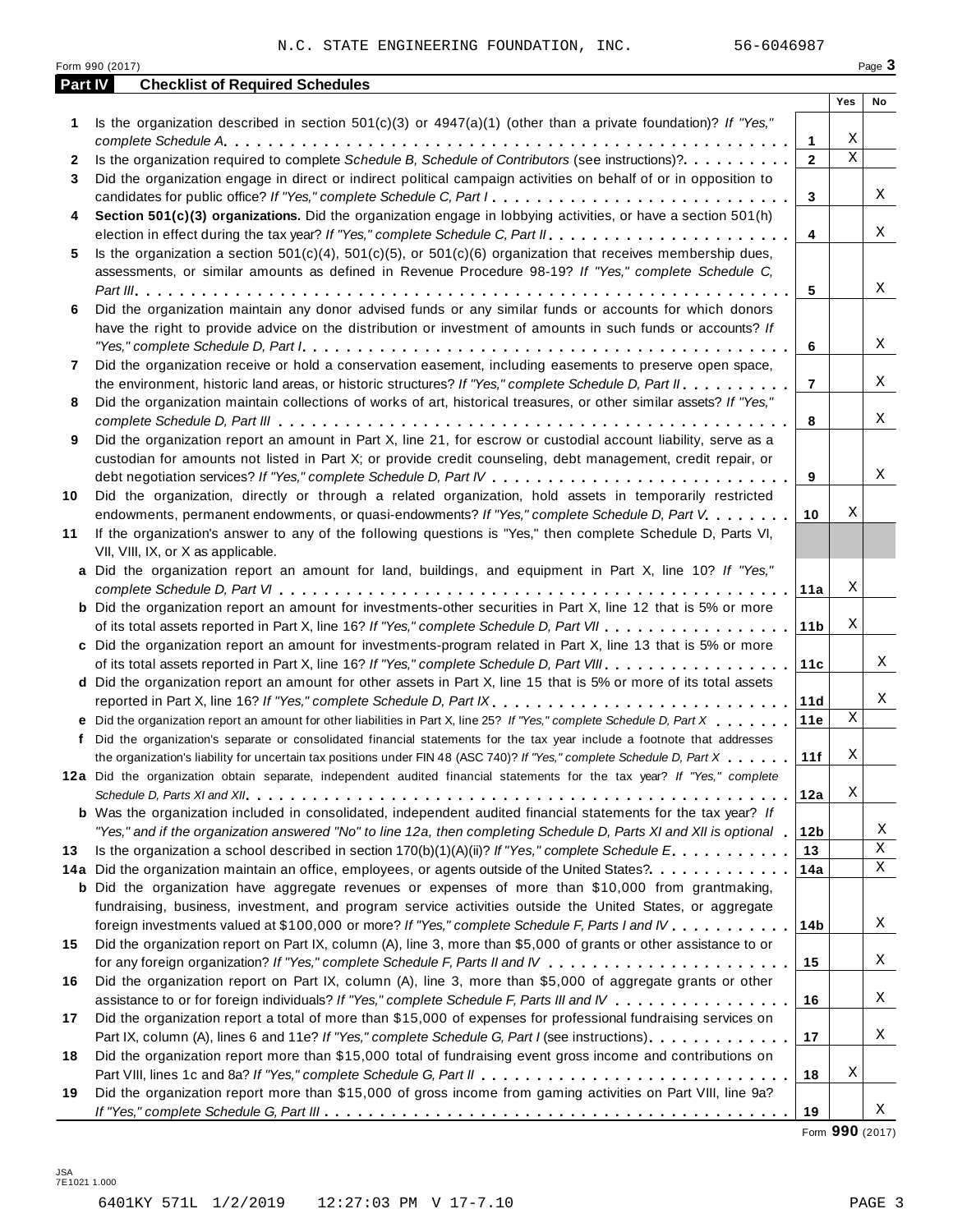| Part IV | <b>Checklist of Required Schedules (continued)</b>                                                                                                                                                                   |                 |     |    |
|---------|----------------------------------------------------------------------------------------------------------------------------------------------------------------------------------------------------------------------|-----------------|-----|----|
|         |                                                                                                                                                                                                                      |                 | Yes | No |
| 20 a    | Did the organization operate one or more hospital facilities? If "Yes," complete Schedule H.                                                                                                                         | 20a             |     | X  |
| b       | If "Yes" to line 20a, did the organization attach a copy of its audited financial statements to this return?                                                                                                         | 20 <sub>b</sub> |     |    |
| 21      | Did the organization report more than \$5,000 of grants or other assistance to any domestic organization or                                                                                                          |                 |     |    |
|         | domestic government on Part IX, column (A), line 1? If "Yes," complete Schedule I, Parts I and II.                                                                                                                   | 21              | Χ   |    |
| 22      | Did the organization report more than \$5,000 of grants or other assistance to or for domestic individuals on                                                                                                        |                 |     |    |
|         |                                                                                                                                                                                                                      | 22              |     | X  |
| 23      | Did the organization answer "Yes" to Part VII, Section A, line 3, 4, or 5 about compensation of the                                                                                                                  |                 |     |    |
|         | organization's current and former officers, directors, trustees, key employees, and highest compensated                                                                                                              |                 |     |    |
|         |                                                                                                                                                                                                                      | 23              | Χ   |    |
| 24 a    | Did the organization have a tax-exempt bond issue with an outstanding principal amount of more than                                                                                                                  |                 |     |    |
|         | \$100,000 as of the last day of the year, that was issued after December 31, 2002? If "Yes," answer lines 24b                                                                                                        |                 |     |    |
|         |                                                                                                                                                                                                                      | 24a             |     | Χ  |
| b       | Did the organization invest any proceeds of tax-exempt bonds beyond a temporary period exception?                                                                                                                    | 24b             |     |    |
| c       | Did the organization maintain an escrow account other than a refunding escrow at any time during the year                                                                                                            |                 |     |    |
|         |                                                                                                                                                                                                                      | 24c             |     |    |
| d       | Did the organization act as an "on behalf of" issuer for bonds outstanding at any time during the year?                                                                                                              | 24d             |     |    |
| 25 a    | Section 501(c)(3), 501(c)(4), and 501(c)(29) organizations. Did the organization engage in an excess benefit                                                                                                         |                 |     |    |
|         | transaction with a disqualified person during the year? If "Yes," complete Schedule L, Part I                                                                                                                        | 25a             |     | Χ  |
| b       | Is the organization aware that it engaged in an excess benefit transaction with a disqualified person in a prior                                                                                                     |                 |     |    |
|         | year, and that the transaction has not been reported on any of the organization's prior Forms 990 or 990-EZ?                                                                                                         |                 |     |    |
|         |                                                                                                                                                                                                                      | 25 <sub>b</sub> |     | X  |
| 26      | Did the organization report any amount on Part X, line 5, 6, or 22 for receivables from or payables to any                                                                                                           |                 |     |    |
|         | current or former officers, directors, trustees, key employees, highest compensated employees, or                                                                                                                    |                 |     |    |
|         |                                                                                                                                                                                                                      | 26              |     | X  |
| 27      | Did the organization provide a grant or other assistance to an officer, director, trustee, key employee,                                                                                                             |                 |     |    |
|         | substantial contributor or employee thereof, a grant selection committee member, or to a 35% controlled                                                                                                              |                 |     |    |
|         | entity or family member of any of these persons? If "Yes," complete Schedule L, Part III.                                                                                                                            | 27              |     | Χ  |
| 28      | Was the organization a party to a business transaction with one of the following parties (see Schedule L,                                                                                                            |                 |     |    |
|         | Part IV instructions for applicable filing thresholds, conditions, and exceptions):                                                                                                                                  |                 |     | Χ  |
| a       | A current or former officer, director, trustee, or key employee? If "Yes," complete Schedule L, Part IV                                                                                                              | 28a             |     |    |
| b       | A family member of a current or former officer, director, trustee, or key employee? If "Yes," complete                                                                                                               |                 |     | Χ  |
|         | Schedule L. Part IV Contract Contract on the Contract of Tennes                                                                                                                                                      | 28 <sub>b</sub> |     |    |
| c       | An entity of which a current or former officer, director, trustee, or key employee (or a family member thereof)                                                                                                      |                 |     | Χ  |
|         | was an officer, director, trustee, or direct or indirect owner? If "Yes," complete Schedule L, Part IV.<br>Did the organization receive more than \$25,000 in non-cash contributions? If "Yes," complete Schedule M. | 28c<br>29       | Χ   |    |
| 29      | Did the organization receive contributions of art, historical treasures, or other similar assets, or qualified                                                                                                       |                 |     |    |
| 30      |                                                                                                                                                                                                                      | 30              |     | Χ  |
| 31      | Did the organization liquidate, terminate, or dissolve and cease operations? If "Yes," complete Schedule N,                                                                                                          |                 |     |    |
|         |                                                                                                                                                                                                                      | 31              |     | Χ  |
| 32      | Did the organization sell, exchange, dispose of, or transfer more than 25% of its net assets? If "Yes,"                                                                                                              |                 |     |    |
|         |                                                                                                                                                                                                                      | 32              |     | Χ  |
| 33      | Did the organization own 100% of an entity disregarded as separate from the organization under Regulations                                                                                                           |                 |     |    |
|         | sections 301.7701-2 and 301.7701-3? If "Yes," complete Schedule R, Part $l_1, \ldots, l_l, l_l, \ldots, l_l, l_l, \ldots, l_l, l_l$                                                                                  | 33              |     | Χ  |
| 34      | Was the organization related to any tax-exempt or taxable entity? If "Yes," complete Schedule R, Part II, III,                                                                                                       |                 |     |    |
|         |                                                                                                                                                                                                                      | 34              | Χ   |    |
| 35a     | Did the organization have a controlled entity within the meaning of section $512(b)(13)? \ldots \ldots \ldots \ldots$                                                                                                | 35a             |     | X  |
| b       | If "Yes" to line 35a, did the organization receive any payment from or engage in any transaction with a                                                                                                              |                 |     |    |
|         | controlled entity within the meaning of section 512(b)(13)? If "Yes," complete Schedule R, Part V, line 2                                                                                                            | 35 <sub>b</sub> |     |    |
| 36      | Section 501(c)(3) organizations. Did the organization make any transfers to an exempt non-charitable                                                                                                                 |                 |     |    |
|         |                                                                                                                                                                                                                      | 36              |     | Χ  |
| 37      | Did the organization conduct more than 5% of its activities through an entity that is not a related organization                                                                                                     |                 |     |    |
|         | and that is treated as a partnership for federal income tax purposes? If "Yes," complete Schedule R,                                                                                                                 |                 |     |    |
|         |                                                                                                                                                                                                                      | 37              |     | X  |
| 38      | Did the organization complete Schedule O and provide explanations in Schedule O for Part VI, lines 11b and                                                                                                           |                 |     |    |
|         | 19? Note. All Form 990 filers are required to complete Schedule O.                                                                                                                                                   | 38              | Χ   |    |

Form **990** (2017)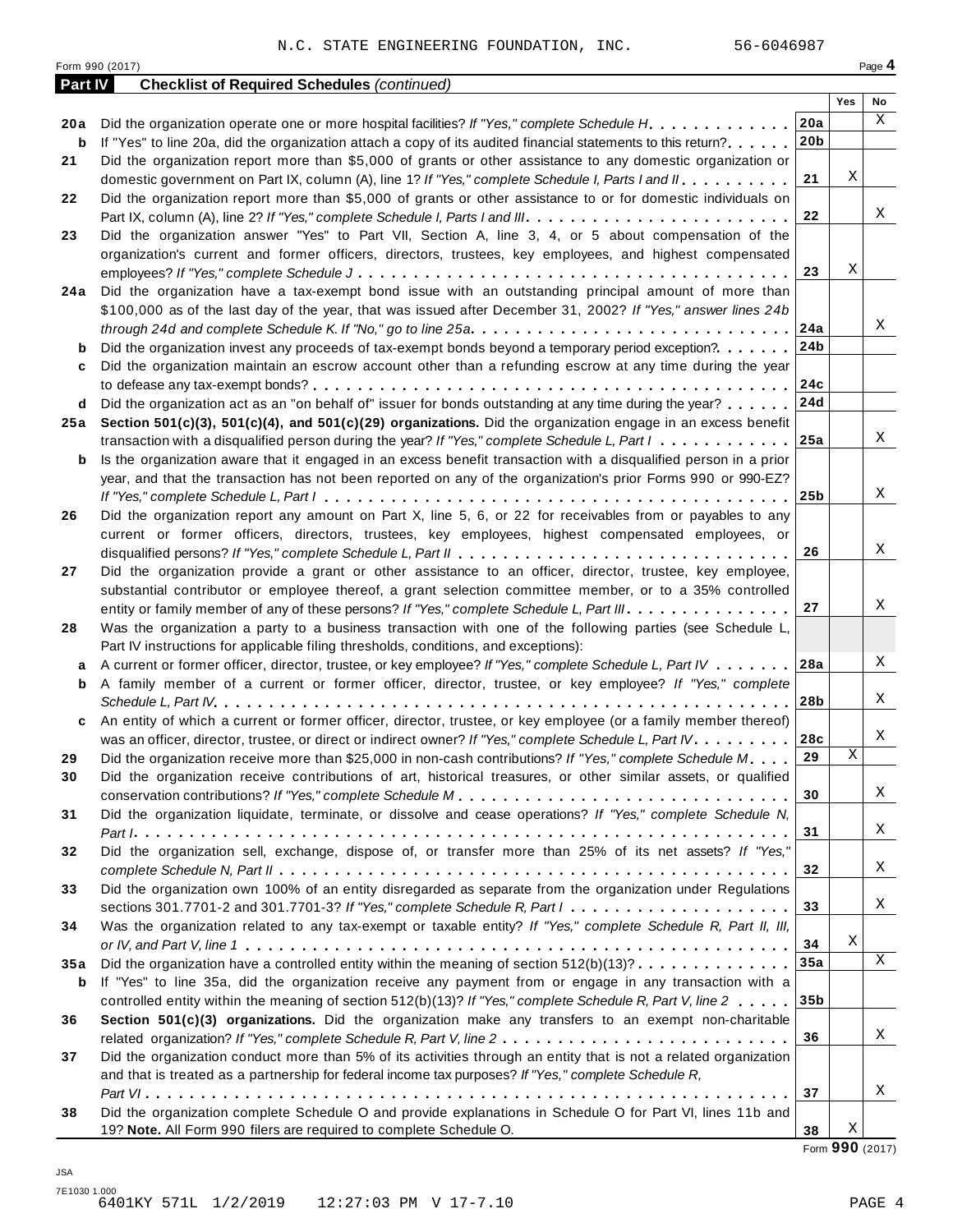N.C. STATE ENGINEERING FOUNDATION, INC. 56-6046987

Form <sup>990</sup> (2017) Page **5**

| Part V | <b>Statements Regarding Other IRS Filings and Tax Compliance</b>                                                                        |                 |                 |
|--------|-----------------------------------------------------------------------------------------------------------------------------------------|-----------------|-----------------|
|        | Check if Schedule O contains a response or note to any line in this Part $V_1, \ldots, V_k, \ldots, V_k, \ldots$                        |                 | Yes<br>No.      |
|        |                                                                                                                                         |                 |                 |
|        | 0.<br><b>b</b> Enter the number of Forms W-2G included in line 1a. Enter -0- if not applicable. $\dots \dots \dots$                     |                 |                 |
|        | c Did the organization comply with backup withholding rules for reportable payments to vendors and                                      |                 |                 |
|        |                                                                                                                                         | 1с              |                 |
|        | 2a Enter the number of employees reported on Form W-3, Transmittal of Wage and Tax                                                      |                 |                 |
|        | $0$ .<br>2a<br>Statements, filed for the calendar year ending with or within the year covered by this return.                           |                 |                 |
|        | <b>b</b> If at least one is reported on line 2a, did the organization file all required federal employment tax returns?                 | 2 <sub>b</sub>  |                 |
|        | Note. If the sum of lines 1a and 2a is greater than 250, you may be required to e-file (see instructions)                               |                 |                 |
|        | 3a Did the organization have unrelated business gross income of \$1,000 or more during the year?                                        | 3a              | Χ               |
|        | <b>b</b> If "Yes," has it filed a Form 990-T for this year? If "No" to line 3b, provide an explanation in Schedule O                    | 3 <sub>b</sub>  |                 |
|        | 4a At any time during the calendar year, did the organization have an interest in, or a signature or other authority                    |                 |                 |
|        | over, a financial account in a foreign country (such as a bank account, securities account, or other financial                          |                 |                 |
|        |                                                                                                                                         | 4a              | Χ               |
|        |                                                                                                                                         |                 |                 |
|        |                                                                                                                                         |                 |                 |
|        | See instructions for filing requirements for FinCEN Form 114, Report of Foreign Bank and Financial Accounts                             |                 |                 |
|        | (FBAR).<br>5a Was the organization a party to a prohibited tax shelter transaction at any time during the tax year?                     | 5a              | Х               |
|        | <b>b</b> Did any taxable party notify the organization that it was or is a party to a prohibited tax shelter transaction?               | 5b              | Χ               |
|        |                                                                                                                                         | 5 <sub>c</sub>  |                 |
|        |                                                                                                                                         |                 |                 |
|        | 6a Does the organization have annual gross receipts that are normally greater than \$100,000, and did the                               | 6a              | Χ               |
|        | organization solicit any contributions that were not tax deductible as charitable contributions?                                        |                 |                 |
|        | <b>b</b> If "Yes," did the organization include with every solicitation an express statement that such contributions or                 | 6b              |                 |
|        |                                                                                                                                         |                 |                 |
| 7      | Organizations that may receive deductible contributions under section 170(c).                                                           |                 |                 |
|        | a Did the organization receive a payment in excess of \$75 made partly as a contribution and partly for goods                           |                 | X               |
|        |                                                                                                                                         | 7а              |                 |
|        | <b>b</b> If "Yes," did the organization notify the donor of the value of the goods or services provided?                                | 7b              |                 |
|        | c Did the organization sell, exchange, or otherwise dispose of tangible personal property for which it was                              |                 | Χ               |
|        |                                                                                                                                         | 7c              |                 |
|        |                                                                                                                                         |                 |                 |
|        | e Did the organization receive any funds, directly or indirectly, to pay premiums on a personal benefit contract?                       | 7e              | X               |
|        | f Did the organization, during the year, pay premiums, directly or indirectly, on a personal benefit contract?                          | 7f              | Χ               |
|        | g If the organization received a contribution of qualified intellectual property, did the organization file Form 8899 as required?      | 7g              |                 |
|        | h If the organization received a contribution of cars, boats, airplanes, or other vehicles, did the organization file a Form 1098-C?. . | 7h              |                 |
| 8      | Sponsoring organizations maintaining donor advised funds. Did a donor advised fund maintained by the                                    |                 |                 |
|        | sponsoring organization have excess business holdings at any time during the year?                                                      | 8               |                 |
| 9      | Sponsoring organizations maintaining donor advised funds.                                                                               |                 |                 |
| a      | Did the sponsoring organization make any taxable distributions under section 4966?                                                      | 9а              |                 |
|        | <b>b</b> Did the sponsoring organization make a distribution to a donor, donor advisor, or related person?                              | 9b              |                 |
| 10     | Section 501(c)(7) organizations. Enter:                                                                                                 |                 |                 |
|        | 10a<br>a Initiation fees and capital contributions included on Part VIII, line 12                                                       |                 |                 |
|        | 10 <sub>b</sub><br><b>b</b> Gross receipts, included on Form 990, Part VIII, line 12, for public use of club facilities.                |                 |                 |
| 11     | Section 501(c)(12) organizations. Enter:                                                                                                |                 |                 |
|        | 11a                                                                                                                                     |                 |                 |
|        | <b>b</b> Gross income from other sources (Do not net amounts due or paid to other sources                                               |                 |                 |
|        | 11b                                                                                                                                     |                 |                 |
|        | 12a Section 4947(a)(1) non-exempt charitable trusts. Is the organization filing Form 990 in lieu of Form 1041?                          | 12a             |                 |
|        | 12b<br><b>b</b> If "Yes," enter the amount of tax-exempt interest received or accrued during the year                                   |                 |                 |
| 13     | Section 501(c)(29) qualified nonprofit health insurance issuers.                                                                        |                 |                 |
|        | a Is the organization licensed to issue qualified health plans in more than one state?                                                  | 13a             |                 |
|        | Note. See the instructions for additional information the organization must report on Schedule O.                                       |                 |                 |
|        | <b>b</b> Enter the amount of reserves the organization is required to maintain by the states in which                                   |                 |                 |
|        | 13b                                                                                                                                     |                 |                 |
|        | 13c                                                                                                                                     |                 |                 |
|        | 14a Did the organization receive any payments for indoor tanning services during the tax year?                                          | 14a             | Χ               |
|        | <b>b</b> If "Yes," has it filed a Form 720 to report these payments? If "No," provide an explanation in Schedule O $\dots \dots$        | 14 <sub>b</sub> |                 |
| JSA    | 7E1040 1.000                                                                                                                            |                 | Form 990 (2017) |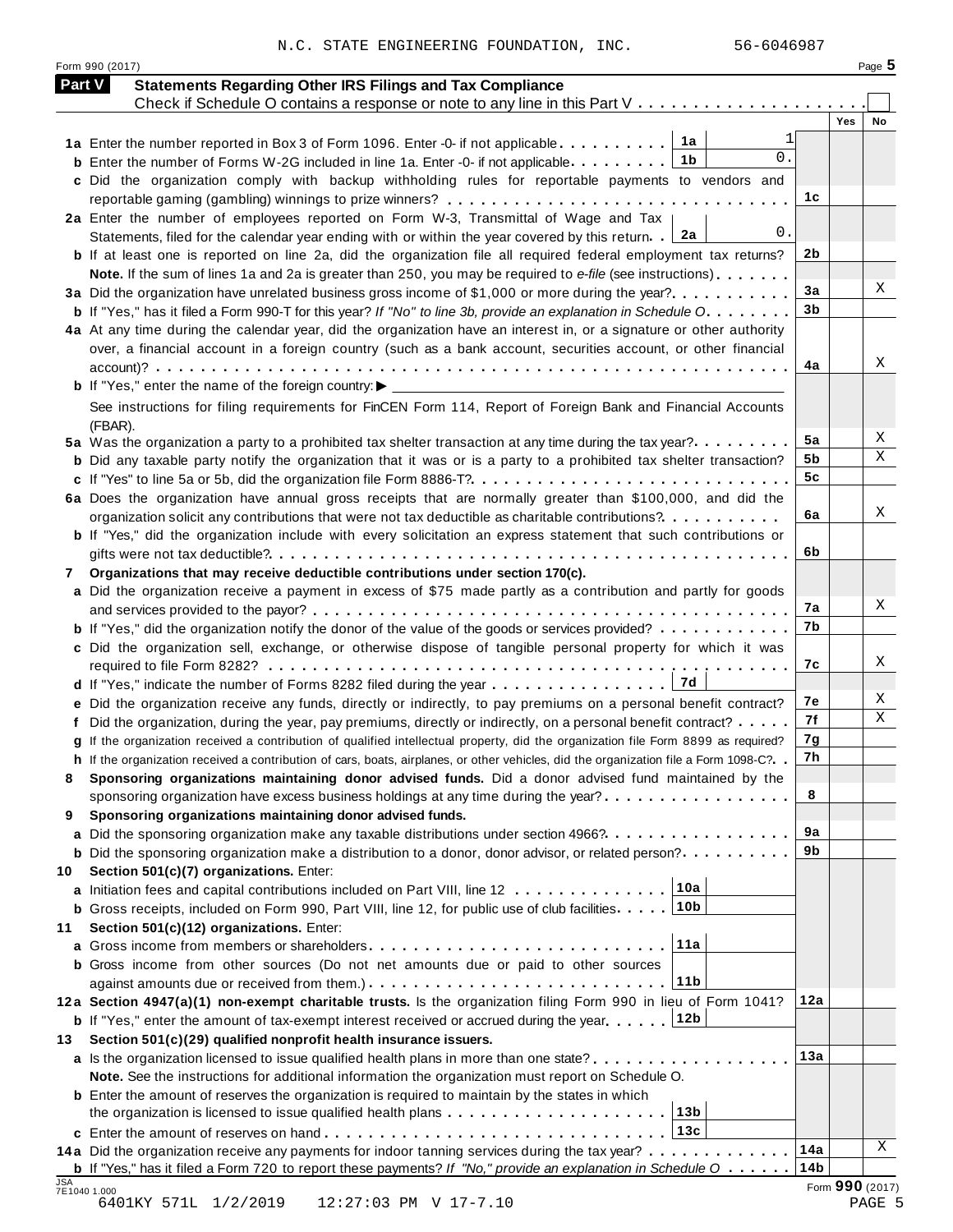|        | 56-6046987<br>N.C. STATE ENGINEERING FOUNDATION, INC.<br>Form 990 (2017)                                                        |                 |            | Page $6$ |
|--------|---------------------------------------------------------------------------------------------------------------------------------|-----------------|------------|----------|
|        | Part VI<br>Governance, Management, and Disclosure For each "Yes" response to lines 2 through 7b below, and for a "No"           |                 |            |          |
|        | response to line 8a, 8b, or 10b below, describe the circumstances, processes, or changes in Schedule O. See instructions.       |                 |            | Χ        |
|        | <b>Section A. Governing Body and Management</b>                                                                                 |                 |            |          |
|        |                                                                                                                                 |                 | <b>Yes</b> | No       |
|        | 38<br>1a<br>1a Enter the number of voting members of the governing body at the end of the tax year                              |                 |            |          |
|        | If there are material differences in voting rights among members of the governing body, or                                      |                 |            |          |
|        | if the governing body delegated broad authority to an executive committee or similar<br>committee, explain in Schedule O.       |                 |            |          |
| b      | 35<br>1b<br>Enter the number of voting members included in line 1a, above, who are independent                                  |                 |            |          |
| 2      | Did any officer, director, trustee, or key employee have a family relationship or a business relationship with                  |                 |            |          |
|        |                                                                                                                                 | 2               |            | X        |
| 3      | Did the organization delegate control over management duties customarily performed by or under the direct                       |                 |            |          |
|        | supervision of officers, directors, or trustees, or key employees to a management company or other person?                      | 3               |            | X        |
| 4      | Did the organization make any significant changes to its governing documents since the prior Form 990 was filed?.               | 4               | Χ          |          |
|        | Did the organization become aware during the year of a significant diversion of the organization's assets?                      | 5               |            | Χ        |
|        |                                                                                                                                 | 6               |            | X        |
| 7a     | Did the organization have members, stockholders, or other persons who had the power to elect or appoint                         |                 |            | X        |
|        |                                                                                                                                 | 7a              |            |          |
|        | <b>b</b> Are any governance decisions of the organization reserved to (or subject to approval by) members,                      |                 |            | Χ        |
|        |                                                                                                                                 | 7b              |            |          |
| 8      | Did the organization contemporaneously document the meetings held or written actions undertaken during                          |                 |            |          |
|        | the year by the following:                                                                                                      | 8a              | Χ          |          |
| a      | Each committee with authority to act on behalf of the governing body?                                                           | 8b              | Χ          |          |
| b<br>9 | Is there any officer, director, trustee, or key employee listed in Part VII, Section A, who cannot be reached at                |                 |            |          |
|        | the organization's mailing address? If "Yes," provide the names and addresses in Schedule O                                     | 9               |            | X        |
|        | Section B. Policies (This Section B requests information about policies not required by the Internal Revenue Code.)             |                 |            |          |
|        |                                                                                                                                 |                 | Yes        | No       |
|        | 10a Did the organization have local chapters, branches, or affiliates?                                                          | 10a             |            | Χ        |
|        | <b>b</b> If "Yes," did the organization have written policies and procedures governing the activities of such chapters,         |                 |            |          |
|        | affiliates, and branches to ensure their operations are consistent with the organization's exempt purposes?                     | 10 <sub>b</sub> |            |          |
| 11 a   | Has the organization provided a complete copy of this Form 990 to all members of its governing body before filing the form?     | 11a             | Χ          |          |
| b      | Describe in Schedule O the process, if any, used by the organization to review this Form 990.                                   |                 |            |          |
| 12a    | Did the organization have a written conflict of interest policy? If "No," go to line 13                                         | 12a             | Χ          |          |
|        | <b>b</b> Were officers, directors, or trustees, and key employees required to disclose annually interests that could give       |                 |            |          |
|        |                                                                                                                                 | 12 <sub>b</sub> | X          |          |
|        | Did the organization regularly and consistently monitor and enforce compliance with the policy? If "Yes,"                       |                 | X          |          |
| 13     |                                                                                                                                 | 12c<br>13       | Χ          |          |
|        | Did the organization have a written whistleblower policy?                                                                       | 14              | Χ          |          |
|        | Did the organization have a written document retention and destruction policy?                                                  |                 |            |          |
|        | Did the process for determining compensation of the following persons include a review and approval by                          |                 |            |          |
|        | independent persons, comparability data, and contemporaneous substantiation of the deliberation and decision?                   | 15a             | Χ          |          |
| a<br>b |                                                                                                                                 | 15 <sub>b</sub> | Χ          |          |
|        | If "Yes" to line 15a or 15b, describe the process in Schedule O (see instructions).                                             |                 |            |          |
| 16a    | Did the organization invest in, contribute assets to, or participate in a joint venture or similar arrangement                  |                 |            |          |
|        |                                                                                                                                 | 16a             |            | Χ        |
|        | <b>b</b> If "Yes," did the organization follow a written policy or procedure requiring the organization to evaluate its         |                 |            |          |
|        | participation in joint venture arrangements under applicable federal tax law, and take steps to safeguard the                   |                 |            |          |
|        |                                                                                                                                 | 16 <sub>b</sub> |            |          |
|        | <b>Section C. Disclosure</b>                                                                                                    |                 |            |          |
|        | List the states with which a copy of this Form 990 is required to be filed $\blacktriangleright$ .                              |                 |            |          |
| 18     | Section 6104 requires an organization to make its Forms 1023 (or 1024 if applicable), 990, and 990-T (Section 501(c)(3)s only)  |                 |            |          |
|        | available for public inspection. Indicate how you made these available. Check all that apply.                                   |                 |            |          |
|        | $\mathbf{X}$<br>Own website<br>Another's website<br>Upon request<br>Χ<br>Other (explain in Schedule O)                          |                 |            |          |
|        | Describe in Schedule O whether (and if so, how) the organization made its governing documents, conflict of interest policy, and |                 |            |          |
|        | financial statements available to the public during the tax year.                                                               |                 |            |          |
|        | State the name, address, and telephone number of the person who possesses the organization's books and records:                 |                 |            |          |

JSA Form **<sup>990</sup>** (2017) 7E1042 1.000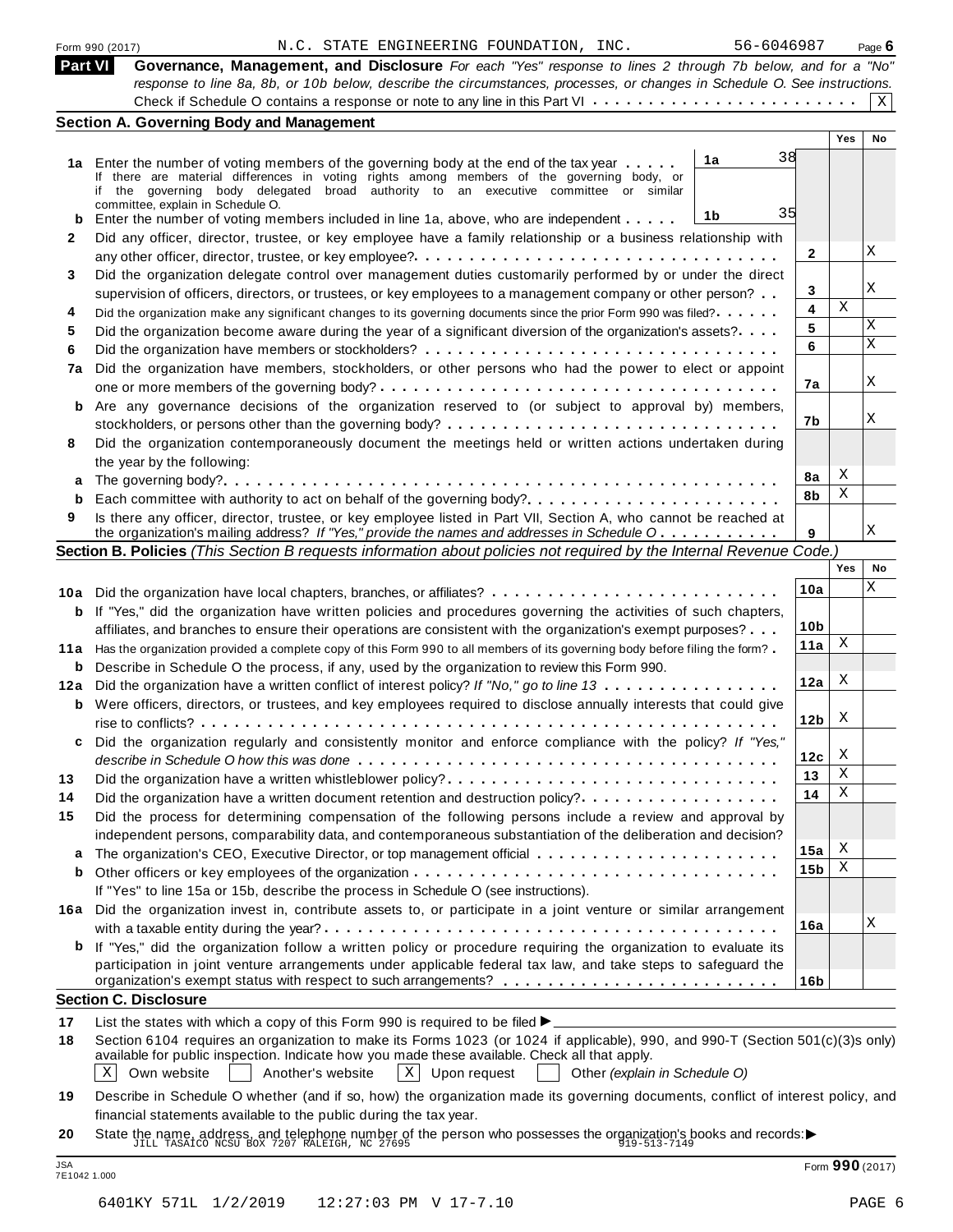| Part VIII Compensation of Officers, Directors, Trustees, Key Employees, Highest Compensated Employees, and                                                    |  |  |  |  |  |  |
|---------------------------------------------------------------------------------------------------------------------------------------------------------------|--|--|--|--|--|--|
| <b>Independent Contractors</b>                                                                                                                                |  |  |  |  |  |  |
|                                                                                                                                                               |  |  |  |  |  |  |
| Section A. Officers, Directors, Trustees, Key Employees, and Highest Compensated Employees                                                                    |  |  |  |  |  |  |
| 1a Complete this table for all persons required to be listed. Report compensation for the calendar year ending with or within the<br>organization's tax year. |  |  |  |  |  |  |

anization's lax year.<br>● List all of the organization's **current** officers, directors, trustees (whether individuals or organizations), regardless of amount of<br>nnensation Enter -0- in columns (D) (E) and (E) if no compensa compensation. Enter -0- in columns (D), (E), and (F) if no compensation was paid.

• List all of the organization's **current** key employees, if any. See instructions for definition of "key employee."<br>● List the experientials five expect highest expressed explores (other than an efficer director of

**Example in the organization's current** key employees, if any. See instructions for definition of key employee.<br>• List the organization's five **current** highest compensated employees (other than an officer, director, trust who received reportable compensation (Box 5 of Form W-2 and/or Box 7 of Form 1099-MISC) of more than \$100,000 from the

organization and any related organizations.<br>• List all of the organization's **former** officers, key employees, and highest compensated employees who received more than<br>\$1.00.000 of reportable componention from the erganiza \$100,000 of reportable compensation from the organization and any related organizations.

% List all of the organization's **former directors or trustees** that received, in the capacity as a former director or trustee of the organization, more than \$10,000 of reportable compensation from the organization and any related organizations.

List persons in the following order: individual trustees or directors; institutional trustees; officers; key employees; highest compensated employees; and former such persons.

Check this box if neither the organization nor any related organization compensated any current officer, director, or trustee.

| (A)<br>Name and Title      | (B)<br>Average<br>hours per<br>week (list any<br>hours for<br>related<br>organizations<br>below dotted<br>line) | or directo<br>Individual trustee | Institutional trustee | (C)<br>Officer | Position<br>Key employee | (do not check more than one<br>box, unless person is both an<br>officer and a director/trustee)<br>Highest compensated<br>employee | Former | (D)<br>Reportable<br>compensation<br>from<br>the<br>organization<br>(W-2/1099-MISC) | (E)<br>Reportable<br>compensation from<br>related<br>organizations<br>(W-2/1099-MISC) | (F)<br>Estimated<br>amount of<br>other<br>compensation<br>from the<br>organization<br>and related<br>organizations |
|----------------------------|-----------------------------------------------------------------------------------------------------------------|----------------------------------|-----------------------|----------------|--------------------------|------------------------------------------------------------------------------------------------------------------------------------|--------|-------------------------------------------------------------------------------------|---------------------------------------------------------------------------------------|--------------------------------------------------------------------------------------------------------------------|
| (1) BRUCE R. BALDWIN       | 1.00                                                                                                            |                                  |                       |                |                          |                                                                                                                                    |        |                                                                                     |                                                                                       |                                                                                                                    |
| <b>DIRECTOR</b>            | $0$ .                                                                                                           | Χ                                |                       |                |                          |                                                                                                                                    |        | 0.                                                                                  | 0.                                                                                    | 0.                                                                                                                 |
| (2) ASHLEY S. BARNES       | 1.00                                                                                                            |                                  |                       |                |                          |                                                                                                                                    |        |                                                                                     |                                                                                       |                                                                                                                    |
| DIRECTOR                   | $0$ .                                                                                                           | Χ                                |                       |                |                          |                                                                                                                                    |        | $0\;.$                                                                              | $\boldsymbol{0}$ .                                                                    | $\mathsf 0$ .                                                                                                      |
| (3) SUZANNE M. BECKSTOFFER | 1.00                                                                                                            |                                  |                       |                |                          |                                                                                                                                    |        |                                                                                     |                                                                                       |                                                                                                                    |
| <b>DIRECTOR</b>            | 0.                                                                                                              | Χ                                |                       |                |                          |                                                                                                                                    |        | $\overline{0}$ .                                                                    | 0.                                                                                    | $\mathsf 0$ .                                                                                                      |
| (4) ASHOK S. BHATNAGAR     | 1.00                                                                                                            |                                  |                       |                |                          |                                                                                                                                    |        |                                                                                     |                                                                                       |                                                                                                                    |
| <b>DIRECTOR</b>            | 0.                                                                                                              | X                                |                       |                |                          |                                                                                                                                    |        | 0.                                                                                  | $0$ .                                                                                 | $\mathsf 0$ .                                                                                                      |
| (5) ROBERT L. BROOKS       | 1.00                                                                                                            |                                  |                       |                |                          |                                                                                                                                    |        |                                                                                     |                                                                                       |                                                                                                                    |
| <b>DIRECTOR</b>            | 0.                                                                                                              | X                                |                       |                |                          |                                                                                                                                    |        | $0$ .                                                                               | $0$ .                                                                                 | $\mathsf 0$ .                                                                                                      |
| (6) LINDA H. BUTLER        | 1.00                                                                                                            |                                  |                       |                |                          |                                                                                                                                    |        |                                                                                     |                                                                                       |                                                                                                                    |
| <b>DIRECTOR</b>            | 0.                                                                                                              | Χ                                |                       |                |                          |                                                                                                                                    |        | 0.                                                                                  | 0.                                                                                    | 0.                                                                                                                 |
| (7) BRIAN E. CAMPBELL      | 1.00                                                                                                            |                                  |                       |                |                          |                                                                                                                                    |        |                                                                                     |                                                                                       |                                                                                                                    |
| SECRETARY                  | 40.00                                                                                                           | Χ                                |                       | X              |                          |                                                                                                                                    |        | 0.                                                                                  | 191,339.                                                                              | 30,904.                                                                                                            |
| (8) CALVIN H. CARTER       | 1.00                                                                                                            |                                  |                       |                |                          |                                                                                                                                    |        |                                                                                     |                                                                                       |                                                                                                                    |
| <b>DIRECTOR</b>            | 0.                                                                                                              | X                                |                       |                |                          |                                                                                                                                    |        | $\overline{0}$ .                                                                    | 0.                                                                                    | 0.                                                                                                                 |
| (9) WORLEY H. CLARK, JR.   | 1.00                                                                                                            |                                  |                       |                |                          |                                                                                                                                    |        |                                                                                     |                                                                                       |                                                                                                                    |
| <b>DIRECTOR</b>            | 0.                                                                                                              | Χ                                |                       |                |                          |                                                                                                                                    |        | $\mathsf{O}$                                                                        | $\mathbf 0$ .                                                                         | $0$ .                                                                                                              |
| (10) MICHAEL W. CREED      | 1.00                                                                                                            |                                  |                       |                |                          |                                                                                                                                    |        |                                                                                     |                                                                                       |                                                                                                                    |
| <b>DIRECTOR</b>            | 0.                                                                                                              | Χ                                |                       |                |                          |                                                                                                                                    |        | 0.                                                                                  | 0.                                                                                    | $0$ .                                                                                                              |
| (11) MARION CASEY DEAN     | 1.00                                                                                                            |                                  |                       |                |                          |                                                                                                                                    |        |                                                                                     |                                                                                       |                                                                                                                    |
| <b>DIRECTOR</b>            | $0$ .                                                                                                           | Χ                                |                       |                |                          |                                                                                                                                    |        | 0.                                                                                  | 0.                                                                                    | 0.                                                                                                                 |
| (12) DAVID DOVE            | 1.00                                                                                                            |                                  |                       |                |                          |                                                                                                                                    |        |                                                                                     |                                                                                       |                                                                                                                    |
| <b>DIRECTOR</b>            | 0.                                                                                                              | Χ                                |                       |                |                          |                                                                                                                                    |        | 0.                                                                                  | 0.                                                                                    | 0.                                                                                                                 |
| (13) RALPH G. EDWARDS, JR  | 1.00                                                                                                            |                                  |                       |                |                          |                                                                                                                                    |        |                                                                                     |                                                                                       |                                                                                                                    |
| COLLEGE RELATIONS CHAIR    | 0.                                                                                                              | Χ                                |                       | Χ              |                          |                                                                                                                                    |        | 0.                                                                                  | $0$ .                                                                                 | 0.                                                                                                                 |
| (14) JOHN L. FREEMAN       | 1.00                                                                                                            |                                  |                       |                |                          |                                                                                                                                    |        |                                                                                     |                                                                                       |                                                                                                                    |
| <b>DIRECTOR</b>            | 0.                                                                                                              | Χ                                |                       |                |                          |                                                                                                                                    |        | 0.                                                                                  | $0$ .                                                                                 | $0$ .                                                                                                              |

7E1041 1.000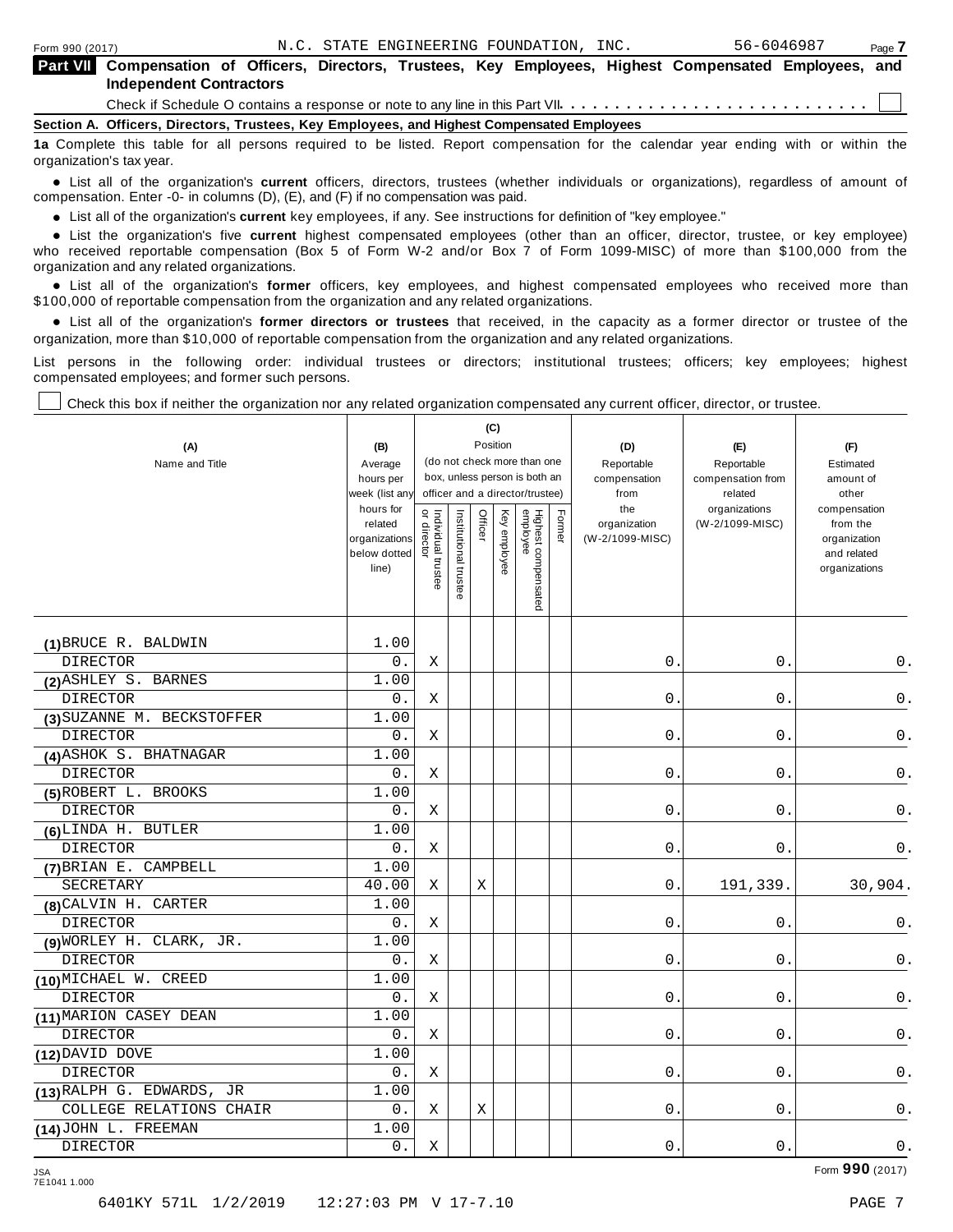|     | (A)                                                                                                                                                                                                                                                       | (B)                                                            |                                           |                       | (C)      |              |                                                                                                 |        | (D)                                    | (E)                                        |              | (F)                                                      |          |
|-----|-----------------------------------------------------------------------------------------------------------------------------------------------------------------------------------------------------------------------------------------------------------|----------------------------------------------------------------|-------------------------------------------|-----------------------|----------|--------------|-------------------------------------------------------------------------------------------------|--------|----------------------------------------|--------------------------------------------|--------------|----------------------------------------------------------|----------|
|     | Name and title                                                                                                                                                                                                                                            | Average<br>hours per<br>week (list any                         |                                           |                       | Position |              | (do not check more than one<br>box, unless person is both an<br>officer and a director/trustee) |        | Reportable<br>compensation<br>from     | Reportable<br>compensation from<br>related | compensation | Estimated<br>amount of<br>other                          |          |
|     |                                                                                                                                                                                                                                                           | hours for<br>related<br>organizations<br>below dotted<br>line) | <br>  Individual trustee<br>  or director | Institutional trustee | Officer  | Key employee | Highest compensated<br>employee                                                                 | Former | the<br>organization<br>(W-2/1099-MISC) | organizations<br>(W-2/1099-MISC)           |              | from the<br>organization<br>and related<br>organizations |          |
| 15) | SUZANNE S. GORDON<br>PRESIDENT                                                                                                                                                                                                                            | 1.00<br>0.                                                     | Χ                                         |                       | Χ        |              |                                                                                                 |        | 0.                                     | 0                                          |              |                                                          | 0.       |
|     | (16) LEONARD H. HABAS<br>IMMEDIATE PAST PRESIDENT                                                                                                                                                                                                         | 1.00<br>0.                                                     | Χ                                         |                       |          |              |                                                                                                 |        | 0.                                     | 0                                          |              |                                                          | 0.       |
|     | (17) RASHIDA A. HODGE<br><b>DIRECTOR</b>                                                                                                                                                                                                                  | 1.00<br>0.                                                     |                                           |                       | Χ        |              |                                                                                                 |        | 0.                                     |                                            |              |                                                          |          |
|     | (18) JACOB T. HOOKS<br>DEVELOPMENT CHAIR                                                                                                                                                                                                                  | 1.00<br>0.                                                     | Χ<br>Χ                                    |                       | Χ        |              |                                                                                                 |        | 0.                                     | 0<br>0                                     |              |                                                          | 0.<br>0. |
|     | (19) SENECA JACOBS<br><b>DIRECTOR</b>                                                                                                                                                                                                                     | 1.00<br>0.                                                     | Χ                                         |                       |          |              |                                                                                                 |        | 0.                                     | 0                                          |              |                                                          | 0.       |
|     | 20) ROBERT S. LOFTIS<br>DIRECTOR                                                                                                                                                                                                                          | 1.00<br>0.                                                     | Χ                                         |                       |          |              |                                                                                                 |        | 0.                                     | 0                                          |              |                                                          | 0.       |
|     | 21) HELENE G. LOLLIS<br><b>DIRECTOR</b>                                                                                                                                                                                                                   | 1.00<br>0.                                                     | Χ                                         |                       |          |              |                                                                                                 |        | 0.                                     | 0                                          |              |                                                          | 0.       |
|     | 22) ROBIN E. MANNING<br>DIRECTOR                                                                                                                                                                                                                          | 1.00<br>$0$ .                                                  | Χ                                         |                       |          |              |                                                                                                 |        | 0.                                     | 0                                          |              |                                                          | 0.       |
|     | (23) LOUIS A. MARTIN-VEGA<br>DIRECTOR                                                                                                                                                                                                                     | $\overline{1}$ .00<br>40.00                                    | Χ                                         |                       |          |              |                                                                                                 |        | 0.                                     | 339,857.                                   |              | 41,310.                                                  |          |
|     | 24) SAMUEL G. MCCACHERN<br><b>DIRECTOR</b>                                                                                                                                                                                                                | 1.00<br>$0$ .                                                  | Χ                                         |                       |          |              |                                                                                                 |        | 0.                                     | 0                                          |              |                                                          | 0.       |
|     | 25) THOMAS R. MCPHERSON<br><b>DIRECTOR</b>                                                                                                                                                                                                                | 1.00<br>0.                                                     | Χ                                         |                       |          |              |                                                                                                 |        | 0.                                     | 0                                          |              |                                                          | 0.       |
|     | 1b Sub-total                                                                                                                                                                                                                                              |                                                                |                                           |                       |          |              |                                                                                                 |        | 0.                                     | 191,339.                                   |              | 30,904.                                                  |          |
|     | c Total from continuation sheets to Part VII, Section A                                                                                                                                                                                                   |                                                                |                                           |                       |          |              |                                                                                                 |        | 0.                                     | 766, 422.                                  |              | 114,744.                                                 |          |
|     | 2 Total number of individuals (including but not limited to those listed above) who received more than \$100,000 of                                                                                                                                       |                                                                |                                           |                       |          |              |                                                                                                 |        | 0.                                     | 957,761.                                   |              | 145,648.                                                 |          |
|     | reportable compensation from the organization $\blacktriangleright$                                                                                                                                                                                       |                                                                | 0.                                        |                       |          |              |                                                                                                 |        |                                        |                                            |              |                                                          |          |
| 3   | Did the organization list any former officer, director, or trustee, key employee, or highest compensated<br>employee on line 1a? If "Yes," complete Schedule J for such individual                                                                        |                                                                |                                           |                       |          |              |                                                                                                 |        |                                        |                                            | 3            | <b>Yes</b>                                               | No.<br>X |
| 4   | For any individual listed on line 1a, is the sum of reportable compensation and other compensation from the<br>organization and related organizations greater than \$150,000? If "Yes," complete Schedule J for such                                      |                                                                |                                           |                       |          |              |                                                                                                 |        |                                        |                                            |              | х                                                        |          |
| 5.  | Did any person listed on line 1a receive or accrue compensation from any unrelated organization or individual<br>for services rendered to the organization? If "Yes," complete Schedule J for such person                                                 |                                                                |                                           |                       |          |              |                                                                                                 |        |                                        |                                            | 4<br>5       |                                                          | Χ        |
|     | <b>Section B. Independent Contractors</b>                                                                                                                                                                                                                 |                                                                |                                           |                       |          |              |                                                                                                 |        |                                        |                                            |              |                                                          |          |
| 1   | Complete this table for your five highest compensated independent contractors that received more than \$100,000 of<br>compensation from the organization. Report compensation for the calendar year ending with or within the organization's tax<br>year. |                                                                |                                           |                       |          |              |                                                                                                 |        |                                        |                                            |              |                                                          |          |
|     |                                                                                                                                                                                                                                                           |                                                                |                                           |                       |          |              |                                                                                                 |        |                                        |                                            |              |                                                          |          |

**2** Total number of independent contractors (including but not limited to those listed above) who received more than \$100,000 in compensation from the organization  $\triangleright$  0.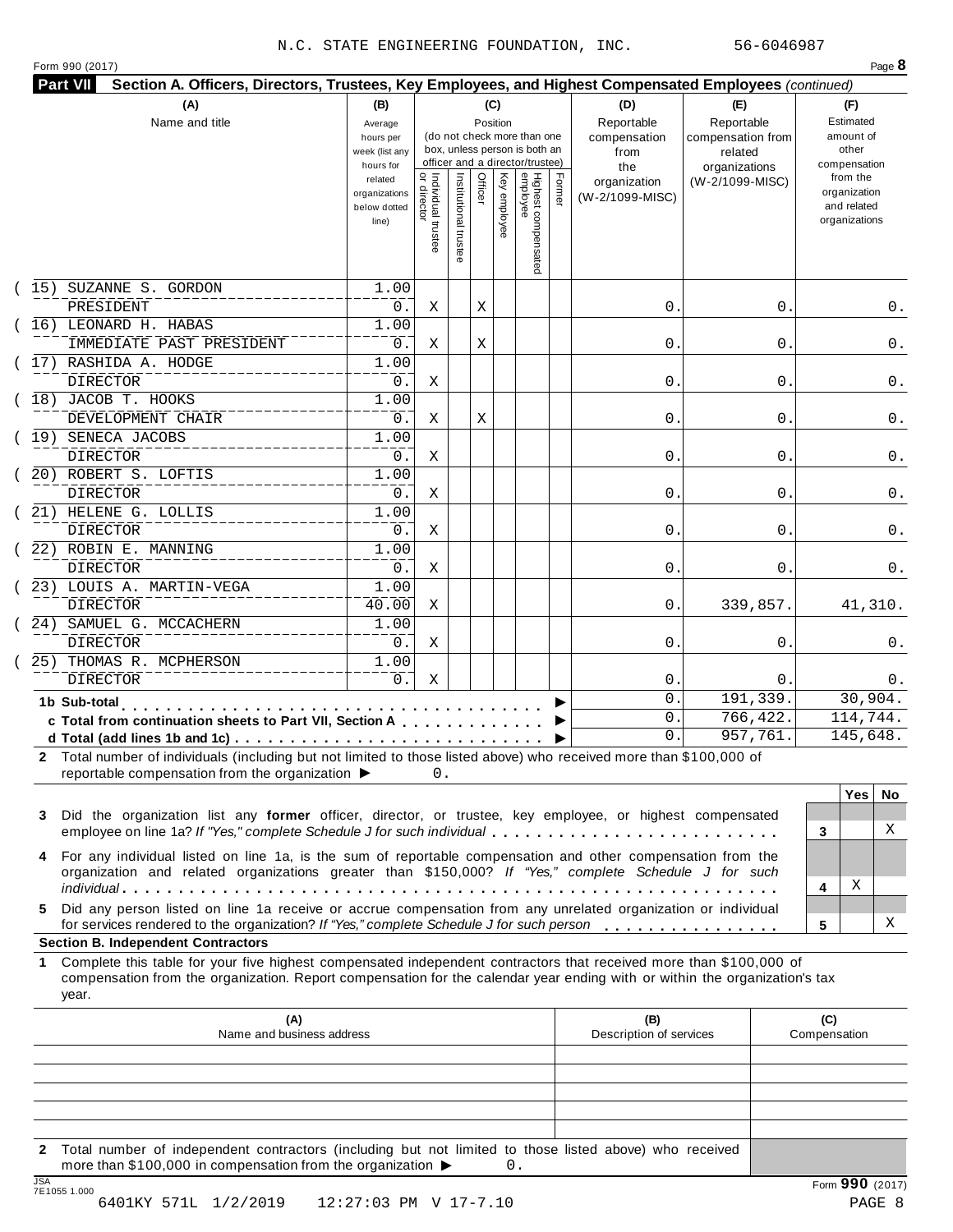|  | Form 990 (2017) |  |
|--|-----------------|--|
|  |                 |  |

### Form <sup>990</sup> (2017) Page **8 Part VII Section A. Officers, Directors, Trustees, Key Employees, and Highest Compensated Employees** *(continued)* **(A) (B) (C) (D) (E) (F)** Estimated amount of other compensation from the organization and related organizations Name and title **Average** hours per week (list any hours for related organizations below dotted line) Position (do not check more than one box, unless person is both an officer and a director/trustee) Reportable compensation from the organization (W-2/1099-MISC) Reportable compensation from related organizations (W-2/1099-MISC) Individual trustee  $\overline{\circ}$ director Institutional trustee Officer employee<br>|<br>Key emplo employee Highest compensated employee Former  $\frac{1}{\sqrt{1+\frac{1}{n}}+\frac{1}{n}}$  **1b** Sub-total<br>
m  $\frac{1}{\sqrt{1+\frac{1}{n}}+\frac{1}{n}}$  **1b** Sub-total **c** Total from continuation sheets to Part VII, Section A manufactured in the state of  $\blacksquare$ **<sup>d</sup> Total (add lines 1b and 1c)** m m m m m m m m m m m m m m m m m m m m m m m m m m m m I **2** Total number of individuals (including but not limited to those listed above) who received more than \$100,000 of reportable compensation from the organization  $\blacktriangleright$ **Yes No 3** Did the organization list any **former** officer, director, or trustee, key employee, or highest compensated employee on line 1a? *If "Yes," complete Schedule <sup>J</sup> for such individual* m m m m m m m m m m m m m m m m m m m m m m m m m m **<sup>3</sup> 4** For any individual listed on line 1a, is the sum of reportable compensation and other compensation from the organization and related organizations greater than \$150,000? *If "Yes," complete Schedule J for such individual* m m m m m m m m m m m m m m m m m m m m m m m m m m m m m m m m m m m m m m m m m m m m m m m m m m m m m m m m m m m **<sup>4</sup> 5** Did any person listed on line 1a receive or accrue compensation from any unrelated organization or individual for services rendered to the organization? *If"Yes," complete Schedule <sup>J</sup> for such person* mm m m m m m m m m m m m m m m **<sup>5</sup> Section B. Independent Contractors 1** Complete this table for your five highest compensated independent contractors that received more than \$100,000 of compensation from the organization. Report compensation for the calendar year ending with or within the organization's tax year. **(A)** Name and business address **(B)** Description of services **(C)** Compensation  $\Omega$ . X X X (26) MARK A. NORCROSS 1.00 DIRECTOR 0. X 0. 0. 0. (27) THOMAS D. PEARSON 1.00 DIRECTOR 0. X 0. 0. 0. (28) V. NELSON PEELER 1.00 VICE PRESIDENT  $\begin{bmatrix} 0.0 \ 0.0 \end{bmatrix}$  x  $\begin{bmatrix} 0.0 \ 0.0 \end{bmatrix}$  x 0. (29) MARY T. PELOQUIN-DODD 29) MARY T.  $\texttt{TREASURER} \quad | \quad 40.00 \; \text{X} \; | \; \text{X} \; | \quad | \quad | \quad 0. \; | \quad 268 \, \text{,} \; 225 \; | \quad 41 \, \text{,} \; 004 \, .$ (30) D. SCOTT STABLER 1.00 FINANCE & AUDIT CHAIR  $\begin{bmatrix} 0 & 0 & 0 \\ 0 & 0 & 0 \end{bmatrix}$   $\begin{bmatrix} 0 & 0 & 0 \\ 0 & 0 & 0 \end{bmatrix}$   $\begin{bmatrix} 0 & 0 & 0 \\ 0 & 0 & 0 \end{bmatrix}$ (31) CARL S. STUTTS, JR. | 1.00 DIRECTOR 0. X 0. 0. 0. (32) ALVIN SUMTER 1.00 DIRECTOR 0. X 0. 0. 0. (33) PAMELA B. TOWNSEND 1.00 ADVOCACY CHAIR 0. X X 0. 0. 0. 34) GREGORY N. WASHINGTON 1.00 DIRECTOR 0. X 0. 0. 0. (35) CHARLES T. WILSON, JR. | 1.00 DIRECTOR 0. X 0. 0. 0. (36) ROBERT R. WOMACK 1.00 DIRECTOR 0. X 0. 0. 0.

**2** Total number of independent contractors (including but not limited to those listed above) who received more than \$100,000 in compensation from the organization  $\blacktriangleright$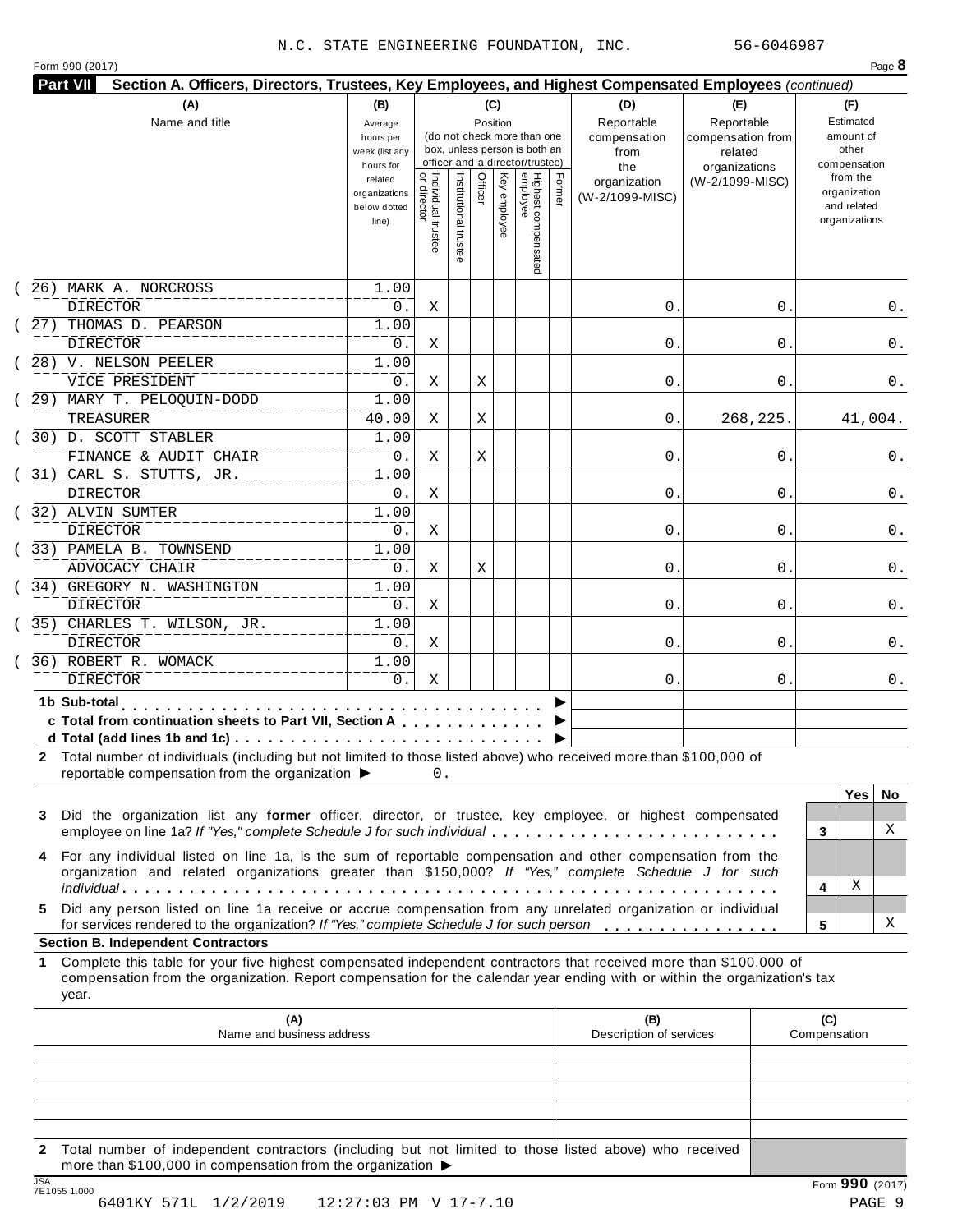|  | Form 990 (2017) |
|--|-----------------|

| (A)<br>Name and title                                                                                                                                                                                                                                     | Average<br>hours per<br>week (list any<br>hours for | (B)<br>(C)<br>Position<br>(do not check more than one<br>box, unless person is both an<br>officer and a director/trustee) |                       |         |              |                                 |        | (D)<br>Reportable<br>compensation<br>from<br>the | (E)<br>Reportable<br>compensation from<br>related<br>organizations | (F)<br>Estimated<br>amount of<br>other<br>compensation   |
|-----------------------------------------------------------------------------------------------------------------------------------------------------------------------------------------------------------------------------------------------------------|-----------------------------------------------------|---------------------------------------------------------------------------------------------------------------------------|-----------------------|---------|--------------|---------------------------------|--------|--------------------------------------------------|--------------------------------------------------------------------|----------------------------------------------------------|
|                                                                                                                                                                                                                                                           | related<br>organizations<br>below dotted<br>line)   | Individual trustee<br>  or director                                                                                       | Institutional trustee | Officer | Key employee | Highest compensated<br>employee | Former | organization<br>(W-2/1099-MISC)                  | (W-2/1099-MISC)                                                    | from the<br>organization<br>and related<br>organizations |
| 37) JIM YOCUM                                                                                                                                                                                                                                             | 1.00                                                |                                                                                                                           |                       |         |              |                                 |        |                                                  |                                                                    |                                                          |
| <b>DIRECTOR</b>                                                                                                                                                                                                                                           | $0$ .                                               | Χ                                                                                                                         |                       |         |              |                                 |        | 0                                                | 0                                                                  | 0.                                                       |
| 38) DEBORAH B. YOUNG                                                                                                                                                                                                                                      | 1.00                                                |                                                                                                                           |                       |         |              |                                 |        |                                                  |                                                                    |                                                          |
| NORC CHAIR<br>39) JILL TASAICO                                                                                                                                                                                                                            | 0.<br>1.00                                          | Χ                                                                                                                         |                       | Χ       |              |                                 |        | 0.                                               | 0                                                                  | 0.                                                       |
| ASSISTANT TREASURER                                                                                                                                                                                                                                       | 40.00                                               |                                                                                                                           |                       | Χ       |              |                                 |        | 0.                                               | 158,340.                                                           | 32,430.                                                  |
|                                                                                                                                                                                                                                                           |                                                     |                                                                                                                           |                       |         |              |                                 |        |                                                  |                                                                    |                                                          |
|                                                                                                                                                                                                                                                           |                                                     |                                                                                                                           |                       |         |              |                                 |        |                                                  |                                                                    |                                                          |
|                                                                                                                                                                                                                                                           |                                                     |                                                                                                                           |                       |         |              |                                 |        |                                                  |                                                                    |                                                          |
|                                                                                                                                                                                                                                                           |                                                     |                                                                                                                           |                       |         |              |                                 |        |                                                  |                                                                    |                                                          |
|                                                                                                                                                                                                                                                           |                                                     |                                                                                                                           |                       |         |              |                                 |        |                                                  |                                                                    |                                                          |
|                                                                                                                                                                                                                                                           |                                                     |                                                                                                                           |                       |         |              |                                 |        |                                                  |                                                                    |                                                          |
|                                                                                                                                                                                                                                                           |                                                     |                                                                                                                           |                       |         |              |                                 |        |                                                  |                                                                    |                                                          |
|                                                                                                                                                                                                                                                           |                                                     |                                                                                                                           |                       |         |              |                                 |        |                                                  |                                                                    |                                                          |
|                                                                                                                                                                                                                                                           |                                                     |                                                                                                                           |                       |         |              |                                 |        |                                                  |                                                                    |                                                          |
| 1b Sub-total<br>c Total from continuation sheets to Part VII, Section A                                                                                                                                                                                   |                                                     |                                                                                                                           |                       |         |              |                                 |        |                                                  |                                                                    |                                                          |
|                                                                                                                                                                                                                                                           |                                                     |                                                                                                                           |                       |         |              |                                 |        |                                                  |                                                                    |                                                          |
| 2 Total number of individuals (including but not limited to those listed above) who received more than \$100,000 of                                                                                                                                       |                                                     |                                                                                                                           |                       |         |              |                                 |        |                                                  |                                                                    |                                                          |
| reportable compensation from the organization ▶                                                                                                                                                                                                           |                                                     | 0.                                                                                                                        |                       |         |              |                                 |        |                                                  |                                                                    | <b>Yes</b><br>No.                                        |
| Did the organization list any former officer, director, or trustee, key employee, or highest compensated<br>employee on line 1a? If "Yes," complete Schedule J for such individual                                                                        |                                                     |                                                                                                                           |                       |         |              |                                 |        |                                                  |                                                                    | X<br>3                                                   |
| For any individual listed on line 1a, is the sum of reportable compensation and other compensation from the                                                                                                                                               |                                                     |                                                                                                                           |                       |         |              |                                 |        |                                                  |                                                                    |                                                          |
| organization and related organizations greater than \$150,000? If "Yes," complete Schedule J for such                                                                                                                                                     |                                                     |                                                                                                                           |                       |         |              |                                 |        |                                                  |                                                                    | Χ                                                        |
| Did any person listed on line 1a receive or accrue compensation from any unrelated organization or individual                                                                                                                                             |                                                     |                                                                                                                           |                       |         |              |                                 |        |                                                  |                                                                    | 4<br>х                                                   |
| for services rendered to the organization? If "Yes," complete Schedule J for such person<br><b>Section B. Independent Contractors</b>                                                                                                                     |                                                     |                                                                                                                           |                       |         |              |                                 |        |                                                  |                                                                    | 5                                                        |
| Complete this table for your five highest compensated independent contractors that received more than \$100,000 of<br>compensation from the organization. Report compensation for the calendar year ending with or within the organization's tax<br>year. |                                                     |                                                                                                                           |                       |         |              |                                 |        |                                                  |                                                                    |                                                          |
| (A)<br>Name and business address                                                                                                                                                                                                                          |                                                     |                                                                                                                           |                       |         |              |                                 |        | (B)<br>Description of services                   |                                                                    | (C)<br>Compensation                                      |
|                                                                                                                                                                                                                                                           |                                                     |                                                                                                                           |                       |         |              |                                 |        |                                                  |                                                                    |                                                          |
|                                                                                                                                                                                                                                                           |                                                     |                                                                                                                           |                       |         |              |                                 |        |                                                  |                                                                    |                                                          |
|                                                                                                                                                                                                                                                           |                                                     |                                                                                                                           |                       |         |              |                                 |        |                                                  |                                                                    |                                                          |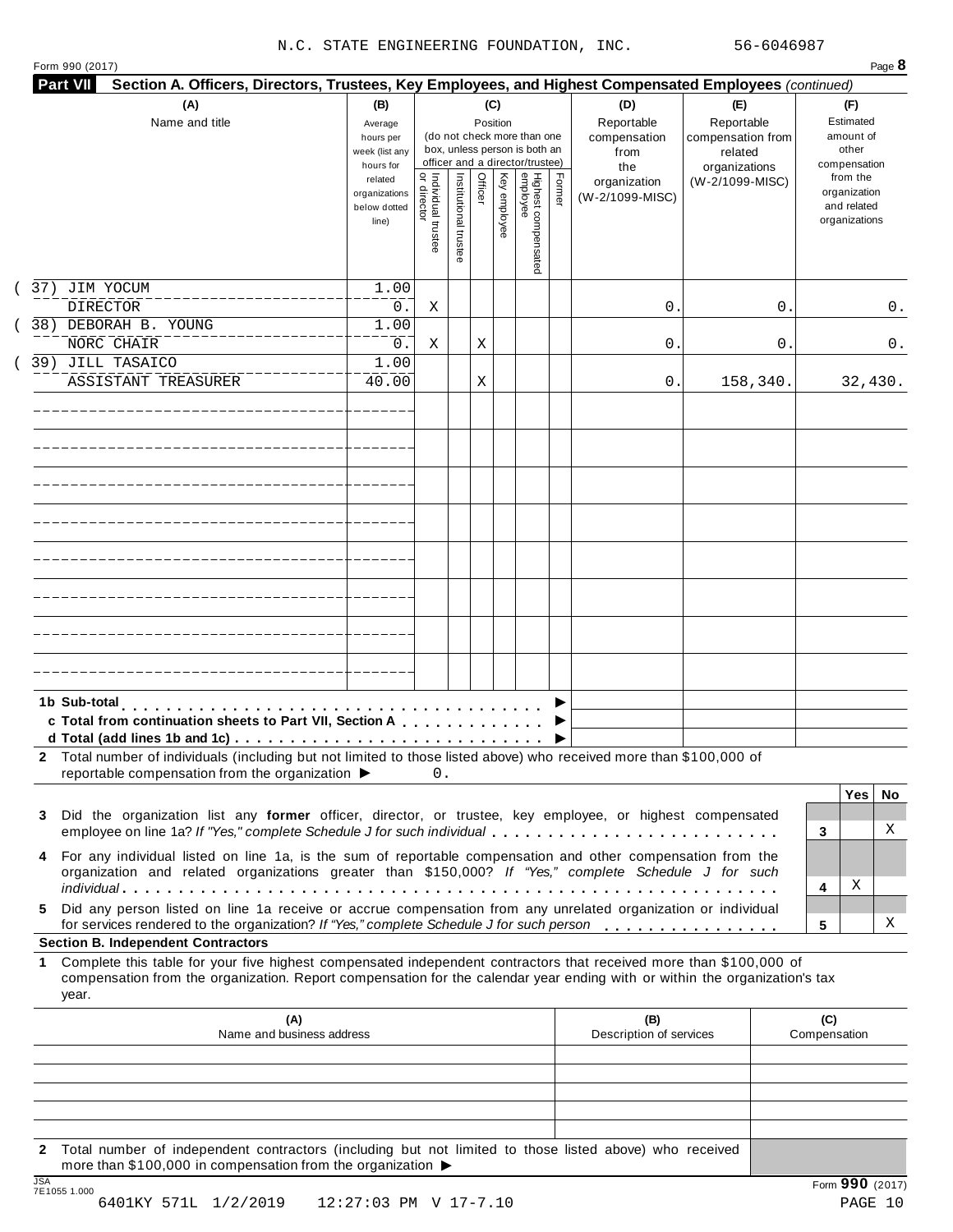|                                                                  | <b>Part VIII</b>                  | <b>Statement of Revenue</b>                                                                                                                                                                                                                                                                                                                                                    |                                      |                                         |                                            |                                                    |                                         |                                                                  |
|------------------------------------------------------------------|-----------------------------------|--------------------------------------------------------------------------------------------------------------------------------------------------------------------------------------------------------------------------------------------------------------------------------------------------------------------------------------------------------------------------------|--------------------------------------|-----------------------------------------|--------------------------------------------|----------------------------------------------------|-----------------------------------------|------------------------------------------------------------------|
|                                                                  |                                   |                                                                                                                                                                                                                                                                                                                                                                                |                                      |                                         | (A)<br>Total revenue                       | (B)<br>Related or<br>exempt<br>function<br>revenue | (C)<br>Unrelated<br>business<br>revenue | (D)<br>Revenue<br>excluded from tax<br>under sections<br>512-514 |
| <b>Contributions, Gifts, Grants</b><br>and Other Similar Amounts | 1a<br>b<br>c<br>d<br>е<br>f<br>g  | Federated campaigns <b>Federated</b><br>Membership dues<br>Fundraising events <b>Fundraising</b><br>Related organizations <b>contains</b> and <b>Related</b> organizations <b>and relations</b><br>Government grants (contributions)<br>All other contributions, gifts, grants,<br>and similar amounts not included above<br>Noncash contributions included in lines 1a-1f: \$ | 1a<br>1 b<br>1c<br>1d<br>1е<br>1f    | 11,990.<br>29, 137, 484.<br>2,507,938.  |                                            |                                                    |                                         |                                                                  |
|                                                                  | h                                 | Total. Add lines 1a-1f ▶                                                                                                                                                                                                                                                                                                                                                       |                                      |                                         | 29, 149, 474                               |                                                    |                                         |                                                                  |
| Program Service Revenue                                          | 2a<br>b<br>с<br>d                 | PROGRAM REVENUES                                                                                                                                                                                                                                                                                                                                                               |                                      | <b>Business Code</b><br>611710          | 328,179.                                   | 328,179.                                           |                                         |                                                                  |
|                                                                  | е<br>f<br>g                       | All other program service revenue                                                                                                                                                                                                                                                                                                                                              |                                      |                                         | 328,179                                    |                                                    |                                         |                                                                  |
|                                                                  | 3<br>4<br>5                       | Investment<br>income<br>and other similar amounts) $\cdots$ $\cdots$ $\cdots$<br>Income from investment of tax-exempt bond proceeds $\blacksquare$                                                                                                                                                                                                                             | (including<br>dividends,<br>(i) Real | interest,<br>(ii) Personal              | 567,331<br>$\mathbf 0$ .<br>$\mathbf{0}$ . |                                                    |                                         | 567,331.                                                         |
|                                                                  | 6a<br>$\mathbf b$<br>c<br>d<br>7a | Gross rents<br>Less: rental expenses<br>Rental income or (loss)<br>Net rental income or (loss) <b>interact in the set of the set of the set of the set of the set of the set of the set of the set of the set of the set of the set of the set of the set of the set of the set of the set of the </b><br>Gross amount from sales of<br>assets other than inventory            | (i) Securities<br>3,765,836.         | (ii) Other                              | $\mathsf{0}$ .                             |                                                    |                                         |                                                                  |
|                                                                  | b<br>с<br>d                       | Less: cost or other basis<br>and sales expenses<br>Gain or (loss)<br>Net gain or (loss) example and the set of the set of the set of the set of the set of the set of the set of the set of the set of the set of the set of the set of the set of the set of the set of the set of the set of the                                                                             | 2,722,117.<br>1,043,719.             |                                         | 1,043,719.                                 |                                                    |                                         | 1,043,719                                                        |
| Other Revenue                                                    | 8а<br>b                           | Gross income from fundraising<br>events (not including \$<br>of contributions reported on line 1c).<br>See Part IV, line 18 a<br>Less: direct expenses                                                                                                                                                                                                                         | 11,990.<br>b                         | ATCH <sub>1</sub><br>49,305.<br>58,152. |                                            |                                                    |                                         |                                                                  |
|                                                                  | c<br>9а                           | Net income or (loss) from fundraising events $\text{ATCH}$ 2<br>Gross income from gaming activities.<br>See Part IV, line 19 a                                                                                                                                                                                                                                                 |                                      |                                         | $-8,847.$                                  |                                                    |                                         | $-8,847.$                                                        |
|                                                                  | b                                 | Less: direct expenses                                                                                                                                                                                                                                                                                                                                                          | b                                    |                                         | $\mathbf{0}$ .                             |                                                    |                                         |                                                                  |
|                                                                  | c<br>10a                          | Net income or (loss) from gaming activities ________<br>sales of inventory, less<br>Gross<br>returns and allowances and allowances                                                                                                                                                                                                                                             |                                      |                                         |                                            |                                                    |                                         |                                                                  |
|                                                                  | b                                 | Less: cost of goods sold exercise the set of goods sold<br>Net income or (loss) from sales of inventory ▶ ▶ ▶                                                                                                                                                                                                                                                                  | b <sub>l</sub>                       |                                         | $\mathbf{0}$ .                             |                                                    |                                         |                                                                  |
|                                                                  |                                   | Miscellaneous Revenue                                                                                                                                                                                                                                                                                                                                                          |                                      | <b>Business Code</b>                    |                                            |                                                    |                                         |                                                                  |
|                                                                  | 11a<br>b                          |                                                                                                                                                                                                                                                                                                                                                                                |                                      |                                         |                                            |                                                    |                                         |                                                                  |
|                                                                  | с<br>d                            | All other revenue                                                                                                                                                                                                                                                                                                                                                              |                                      |                                         |                                            |                                                    |                                         |                                                                  |
|                                                                  | е                                 |                                                                                                                                                                                                                                                                                                                                                                                |                                      |                                         | $\mathsf{0}$ .                             |                                                    |                                         |                                                                  |
| <b>ISA</b>                                                       | 12                                | Total revenue. See instructions.                                                                                                                                                                                                                                                                                                                                               |                                      |                                         | 31,079,856.                                | 328,179.                                           |                                         | 1,602,203.                                                       |

JSA Form **990** (2017) 7E1051 1.000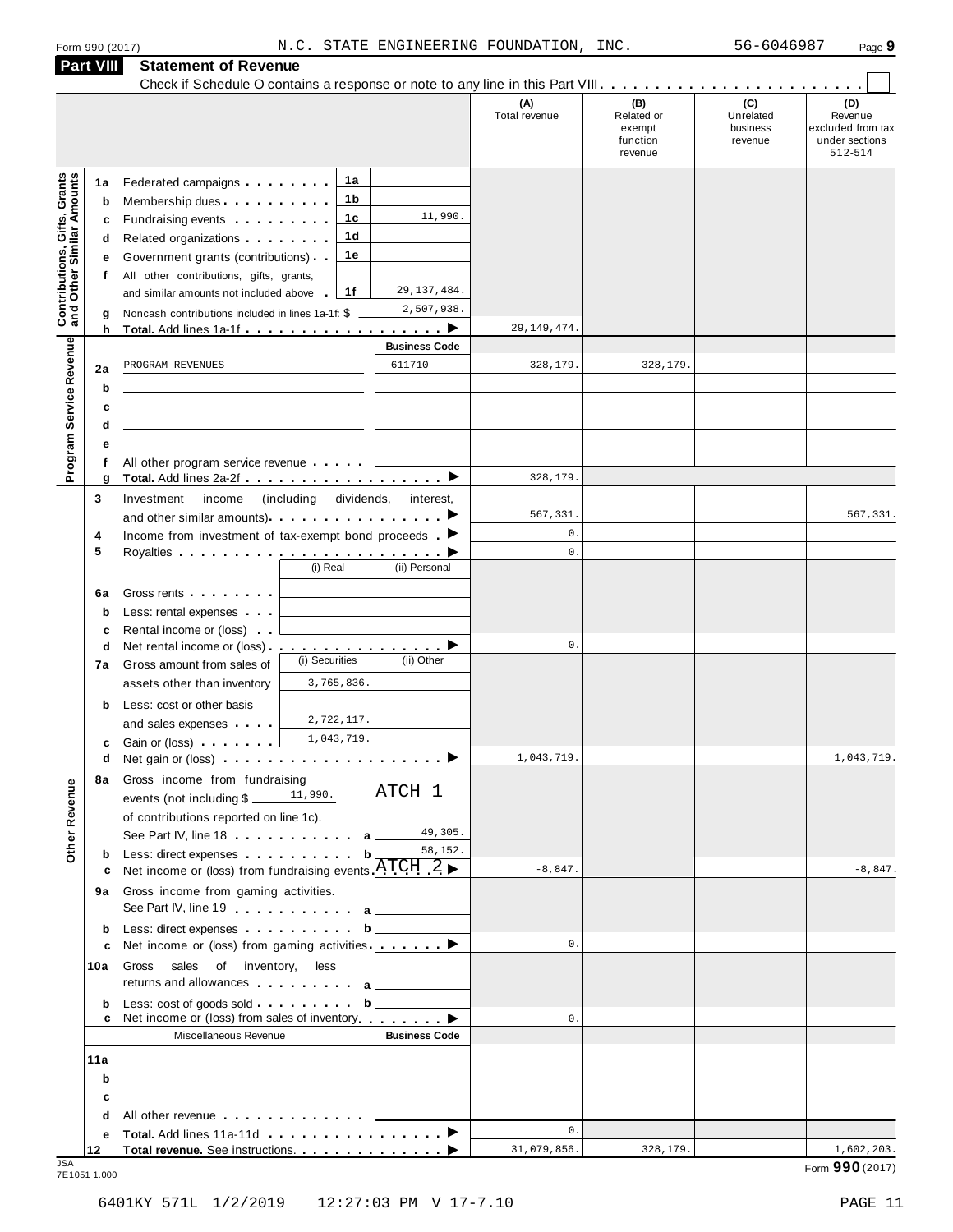### **Part IX Statement of Functional Expenses** Section 501(c)(3) and 501(c)(4) organizations must complete all columns. All other organizations must complete column (A). Check if Schedule <sup>O</sup> contains <sup>a</sup> response or note to any line in this Part IX m m m m m m m m m m m m m m m m m m m m m m m m *Do no* **(A) (B) (C) (D)** *t include amounts reported on lines 6b, 7b,* **8b, 9b, and 10b of Part VIII.** The construction of *B***, 9b, and 10b of Part VIII.** expenses Management and general expenses Fundraising expenses **1** Grants and other assistance to domestic organizations and domestic governments. See Part IV, line 21 **2** Grants and other assistance to domestic individuals. See Part IV, line 22 **3** Grants and other assistance to foreign organizations, foreign governments, and foreign individuals. See Part IV, lines <sup>15</sup> and <sup>16</sup> <sup>m</sup> <sup>m</sup> <sup>m</sup> <sup>m</sup> <sup>m</sup> **<sup>4</sup>** Benefits paid to or for members <sup>m</sup> <sup>m</sup> <sup>m</sup> <sup>m</sup> <sup>m</sup> <sup>m</sup> <sup>m</sup> <sup>m</sup> <sup>m</sup> **5** Compensation of current officers, directors, trustees, and key employees m m m m m m m m m m **6** Compensation not included above, to disqualified persons (as defined under section 4958(f)(1)) and persons described in section 4958(c)(3)(B) <sup>m</sup> <sup>m</sup> <sup>m</sup> <sup>m</sup> <sup>m</sup> <sup>m</sup> **<sup>7</sup>** Other salaries and wages <sup>m</sup> <sup>m</sup> <sup>m</sup> <sup>m</sup> <sup>m</sup> <sup>m</sup> <sup>m</sup> <sup>m</sup> <sup>m</sup> <sup>m</sup> <sup>m</sup> <sup>m</sup> **8** Pension plan accruals and contributions (include section 401(k) and 403(b) employer contributions) **9** Section 401(k) and 403(b) employer contributions<br>9 Other employee benefits 9 Other employee benefits **10** Payroll taxes **10** Fees for services (non-employees): **11** Fees for services (non-employees):<br>**a** Management ..................<br>**b** Legal ......................... Legal m m m m m m m m m m m m m m m m m m m m m c Accounting . . . . . . . . . . . . . Lobbying **cd** m m m m m m m m m m m m m m m m m m m A) amount, list line 11g expenses on Schedule O.<br>**12** Advertising and promotion **manual 13** Office expenses **13** Office expenses<br>**14** Information technology **manual manual metal of the metal of the metal of the metal of 15** Royalties m m m m m m m m m m m m m m m m m m m m **16** Occupancy m m m m m m m m m m m m m m m m m m **16** Occupancy ...................<br>17 Travel..................... **18** Payments of travel or entertainment expenses for any federal, state, or local public officials<br>**19** Conferences, conventions, and meetings **19** Conferences, conventions, and meetings **endorship.**<br>20 Interest **manual meeting 21** Payments to affiliates m m m m m m m m m m m m m m 21 Payments to affiliates<br>22 Depreciation, depletion, and amortization <sub>1</sub> . . . **22** Depreciation, depletion, and amortization **manufation**<br>23 Insurance 24 Other expenses. Itemize expenses not covered **d** Lobbying **come and the services.** See Part IV, line 17 **P** Professional fundraising services. See Part IV, line 17<br>**f** Investment management fees **g** Other. (If line 11g amount exceeds 10% of line 25, column m m m m m m m m m m m m m m m m m m (A) amount, list line 11g expenses on Schedule O.) means m m m m m m m m m m m m m m m m for any federal, state, or local public officials above (List miscellaneous expenses in line 24e. If line 24e amount exceeds 10% of line 25, column (A) amount, list line 24e expenses on Schedule O.) **a**<sup>M</sup>ISCELLANEOUS SERVICES & FEE 1,387,286. 1,385,179.<br>**b**CAPITAL TRANSFERS 997,614. 997,614. **c** SUPPLIES<br> **d** DEPARTMENTAL EQUIPMENT 204,557. 202,691. 1,866. 19,404. **e** All other expenses **25 Total functional expenses.** Add lines 1 through 24e **26 Joint costs.** Complete this line only if the organization reported in column (B) joint costs from a combined educational campaign and fundraising solicitation. Check here  $\blacktriangleright \begin{array}{c} \square \\ \square \end{array}$  if following SOP 98-2 (ASC 958-720) following SOP 98-2 (ASC 958-720) <sup>m</sup> <sup>m</sup> <sup>m</sup> <sup>m</sup> <sup>m</sup> <sup>m</sup> <sup>m</sup> JSA Form **<sup>990</sup>** (2017) 7E1052 1.000 4,206,689. 4,206,689.  $\Omega$ 0. 0. 0. 0. 833,982.  $\Omega$ 0. 0.  $\Omega$ 10,726. 3,694. 7,032. 61,000. 61,000. 0. 0. 372,869. 372,869.  $\Omega$ 109,682. 93,781. 15,901. 81,862. 23,515. 58,347. 0. 0. 60,136. 58,751. 1,385. 772,960. 708,425. 64,535. 0. 185,416. 147,472. 37,944. 0.  $\overline{0}$ . 0.  $7,258.$  1,244.  $\texttt{AMISCELLANEOUS}$  SERVICES & FEE  $\begin{array}{|c|c|c|c|c|c|c|c|c|} \hline \texttt{1,387,286} & \texttt{1,385,179} \hline \end{array}$   $\texttt{2,107}.$  $\texttt{SUPPLIES} \quad | \quad 423, 277. \quad | \quad 403, 873. \quad | \quad 19, 404.$ 147,068. 10,140,895. 8,511,441. 433,869. 1,195,585.

0.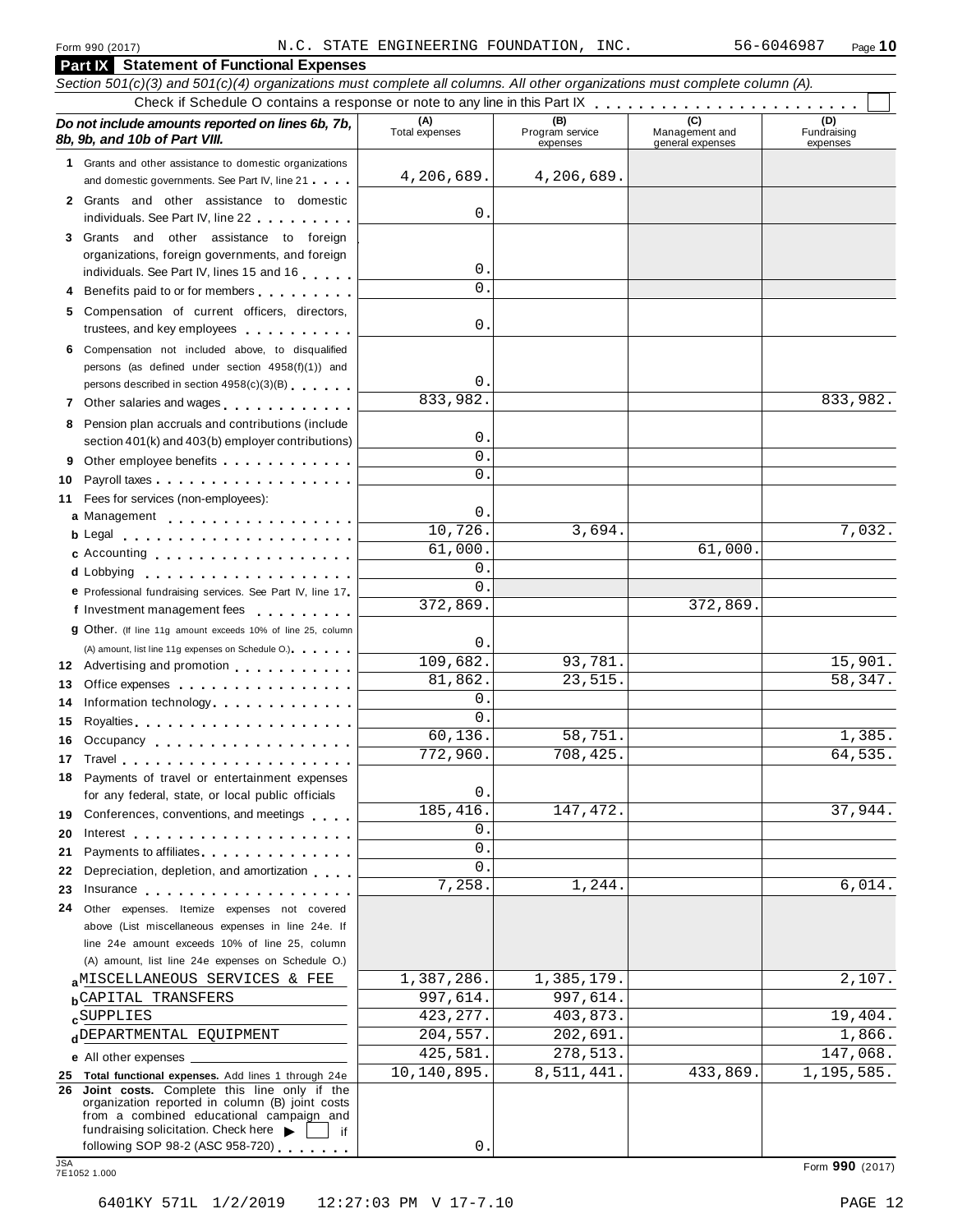Form 990 (2017)

|--|--|

|                      | <b>Part X</b> | <b>Balance Sheet</b>                                                                                                                                                                                                                                                                                 |                                           |                         |                    |
|----------------------|---------------|------------------------------------------------------------------------------------------------------------------------------------------------------------------------------------------------------------------------------------------------------------------------------------------------------|-------------------------------------------|-------------------------|--------------------|
|                      |               |                                                                                                                                                                                                                                                                                                      |                                           |                         |                    |
|                      |               |                                                                                                                                                                                                                                                                                                      | (A)<br>Beginning of year                  |                         | (B)<br>End of year |
|                      | 1             |                                                                                                                                                                                                                                                                                                      | $\Omega$ .                                | $\mathbf{1}$            | $\overline{0}$ .   |
|                      | 2             |                                                                                                                                                                                                                                                                                                      | $\overline{27,344,027}$ .                 | $\overline{2}$          | 32,508,665.        |
|                      | 3             |                                                                                                                                                                                                                                                                                                      | 9,448,191.                                | $\overline{\mathbf{3}}$ | 24, 354, 815.      |
|                      | 4             |                                                                                                                                                                                                                                                                                                      | 143, 422.                                 | $\overline{4}$          | 0.                 |
|                      | 5             | Loans and other receivables from current and former officers, directors,                                                                                                                                                                                                                             |                                           |                         |                    |
|                      |               | trustees, key employees, and highest compensated employees.                                                                                                                                                                                                                                          |                                           |                         |                    |
|                      | 6             | Complete Part II of Schedule L<br>Loans and other receivables from other disqualified persons (as defined under section<br>4958(f)(1)), persons described in section 4958(c)(3)(B), and contributing employers<br>and sponsoring organizations of section 501(c)(9) voluntary employees' beneficiary | 0.<br>0.                                  | 5<br>$\bf 6$            | $0$ .<br>$0$ .     |
|                      |               | organizations (see instructions). Complete Part II of Schedule Letter and Letter Letter Letter                                                                                                                                                                                                       | $\Omega$ .                                | $\overline{7}$          | $0$ .              |
| Assets               | 7<br>8        | Inventories for sale or use enterpreteral resources and response to the set of the set of the set of the set of the set of the set of the set of the set of the set of the set of the set of the set of the set of the set of                                                                        | $\mathsf{O}$ .                            | 8                       | 0.                 |
|                      | 9             |                                                                                                                                                                                                                                                                                                      | $\Omega$ .                                | 9                       | 0.                 |
|                      |               | 10a Land, buildings, and equipment: cost or                                                                                                                                                                                                                                                          |                                           |                         |                    |
|                      |               | 125,000.<br>$\vert$ 10a $\vert$<br>other basis. Complete Part VI of Schedule D                                                                                                                                                                                                                       |                                           |                         |                    |
|                      |               | <b>b</b> Less: accumulated depreciation   10b                                                                                                                                                                                                                                                        | 0.                                        | 10c                     | 125,000.           |
|                      | 11            |                                                                                                                                                                                                                                                                                                      | 0.                                        | │ 11                    | 0.                 |
|                      | 12            | Investments - other securities. See Part IV, line 11                                                                                                                                                                                                                                                 | 77,637,269.                               | $\vert$ 12              | 86, 272, 619.      |
|                      | 13            | Investments - program-related. See Part IV, line 11                                                                                                                                                                                                                                                  | $\mathbf{0}$ .<br><u> 1999 - Jan Jawa</u> | 13                      | 0.                 |
|                      | 14            |                                                                                                                                                                                                                                                                                                      | $\mathbf 0$                               | 14                      | 0.                 |
|                      | 15            |                                                                                                                                                                                                                                                                                                      | 199,430.                                  | 15                      | 167, 136.          |
|                      | 16            | Total assets. Add lines 1 through 15 (must equal line 34)                                                                                                                                                                                                                                            | 114,772,339.                              | ∣ 16                    | 143, 428, 235.     |
|                      | 17            |                                                                                                                                                                                                                                                                                                      | 101,494.                                  | $\vert$ 17              | 106,675.           |
|                      | 18            |                                                                                                                                                                                                                                                                                                      | 0.                                        | 18                      | 0.                 |
|                      | 19            |                                                                                                                                                                                                                                                                                                      | $\overline{0}$ .                          | 19                      | $0$ .              |
|                      | 20            |                                                                                                                                                                                                                                                                                                      | $\mathbf 0$ .                             | 20                      | $0$ .              |
|                      | 21            | Escrow or custodial account liability. Complete Part IV of Schedule D                                                                                                                                                                                                                                | $\Omega$ .                                | 21                      | $\overline{0}$ .   |
|                      | 22            | Loans and other payables to current and former officers, directors,                                                                                                                                                                                                                                  |                                           |                         |                    |
| Liabilities          |               | trustees, key employees, highest compensated employees, and                                                                                                                                                                                                                                          |                                           |                         |                    |
|                      |               | disqualified persons. Complete Part II of Schedule L.                                                                                                                                                                                                                                                | 0.                                        | 22                      | $0$ .              |
|                      | 23            | Secured mortgages and notes payable to unrelated third parties                                                                                                                                                                                                                                       | $\overline{0}$ .                          | 23                      | $0$ .              |
|                      | 24            |                                                                                                                                                                                                                                                                                                      | $\Omega$ .                                | 24                      | $0$ .              |
|                      | 25            | Other liabilities (including federal income tax, payables to related third                                                                                                                                                                                                                           |                                           |                         |                    |
|                      |               | parties, and other liabilities not included on lines 17-24). Complete Part X                                                                                                                                                                                                                         |                                           |                         |                    |
|                      |               |                                                                                                                                                                                                                                                                                                      | 1,633,870.                                | 25                      | 1,599,990.         |
|                      | 26            |                                                                                                                                                                                                                                                                                                      | 1,735,364.                                | 26                      | 1,706,665.         |
|                      |               | $\overline{X}$ and<br>Organizations that follow SFAS 117 (ASC 958), check here ▶<br>complete lines 27 through 29, and lines 33 and 34.                                                                                                                                                               |                                           |                         |                    |
|                      | 27            |                                                                                                                                                                                                                                                                                                      | 3,459,736.                                | 27                      | 4,011,814.         |
|                      | 28            |                                                                                                                                                                                                                                                                                                      | 60, 353, 436.                             | 28                      | 85,740,364.        |
|                      | 29            | Permanently restricted net assets<br>intervals and intervals are not restricted in the set of assets<br>intervals and intervals are not restricted in the set of a set of a set of a set of an analysis of the set of the set of t                                                                   | 49, 223, 803.                             | 29                      | 51,969,392.        |
| <b>Fund Balances</b> |               | Organizations that do not follow SFAS 117 (ASC 958), check here ▶<br>and<br>complete lines 30 through 34.                                                                                                                                                                                            |                                           |                         |                    |
|                      | 30            |                                                                                                                                                                                                                                                                                                      |                                           | 30                      |                    |
| Net Assets or        | 31            | Paid-in or capital surplus, or land, building, or equipment fund<br>                                                                                                                                                                                                                                 |                                           | 31                      |                    |
|                      | 32            | Retained earnings, endowment, accumulated income, or other funds                                                                                                                                                                                                                                     |                                           | 32                      |                    |
|                      | 33            |                                                                                                                                                                                                                                                                                                      | 113,036,975.                              | 33                      | 141,721,570.       |
|                      | 34            | Total liabilities and net assets/fund balances                                                                                                                                                                                                                                                       | 114, 772, 339.                            | 34                      | 143, 428, 235.     |

Form **990** (2017)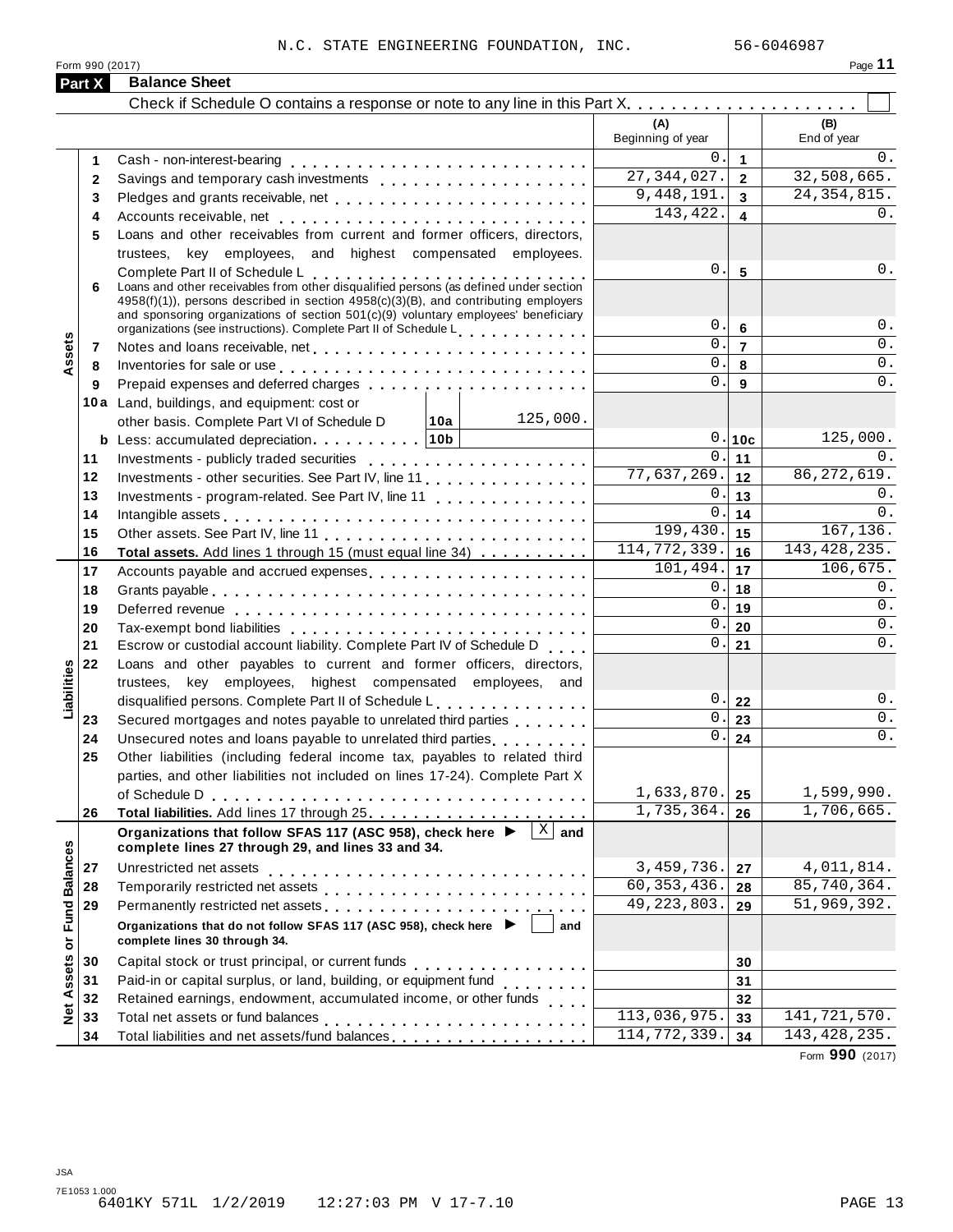N.C. STATE ENGINEERING FOUNDATION, INC. 56-6046987

|                 | Form 990 (2017)                                                                                                       |                         |                |                 | Page 12   |
|-----------------|-----------------------------------------------------------------------------------------------------------------------|-------------------------|----------------|-----------------|-----------|
| Part XI         | <b>Reconciliation of Net Assets</b>                                                                                   |                         |                |                 |           |
|                 |                                                                                                                       |                         |                |                 | Χ         |
| 1               | Total revenue (must equal Part VIII, column (A), line 12)                                                             | $\mathbf{1}$            |                | 31,079,856.     |           |
| 2               | Total expenses (must equal Part IX, column (A), line 25)                                                              | $\overline{2}$          | 10,140,895.    |                 |           |
| 3               |                                                                                                                       | $\overline{\mathbf{3}}$ |                | 20,938,961.     |           |
| 4               | Net assets or fund balances at beginning of year (must equal Part X, line 33, column (A))                             | 4                       | 113,036,975.   |                 |           |
| 5               |                                                                                                                       | 5                       |                | 7,886,147.      |           |
| 6               |                                                                                                                       | 6                       |                |                 | 0.        |
| 7               |                                                                                                                       | $\overline{7}$          |                |                 | 0.        |
| 8               |                                                                                                                       | 8                       |                |                 | 0.        |
| 9               | Other changes in net assets or fund balances (explain in Schedule O)                                                  | 9                       |                | $-140,513.$     |           |
| 10              | Net assets or fund balances at end of year. Combine lines 3 through 9 (must equal Part X, line                        |                         |                |                 |           |
|                 |                                                                                                                       | 10                      | 141,721,570.   |                 |           |
| <b>Part XII</b> | <b>Financial Statements and Reporting</b>                                                                             |                         |                |                 |           |
|                 |                                                                                                                       |                         |                |                 |           |
|                 |                                                                                                                       |                         |                | Yes             | <b>No</b> |
| 1               | $\lceil x \rceil$ Accrual<br>Accounting method used to prepare the Form 990:     Cash<br>Other                        |                         |                |                 |           |
|                 | If the organization changed its method of accounting from a prior year or checked "Other," explain in                 |                         |                |                 |           |
|                 | Schedule O.                                                                                                           |                         |                |                 |           |
|                 | 2a Were the organization's financial statements compiled or reviewed by an independent accountant?                    |                         | 2a             |                 | Χ         |
|                 | If "Yes," check a box below to indicate whether the financial statements for the year were compiled or                |                         |                |                 |           |
|                 | reviewed on a separate basis, consolidated basis, or both:                                                            |                         |                |                 |           |
|                 | Separate basis<br><b>Consolidated basis</b><br>Both consolidated and separate basis                                   |                         |                |                 |           |
|                 | <b>b</b> Were the organization's financial statements audited by an independent accountant?                           |                         | 2 <sub>b</sub> | Χ               |           |
|                 | If "Yes," check a box below to indicate whether the financial statements for the year were audited on a               |                         |                |                 |           |
|                 | separate basis, consolidated basis, or both:                                                                          |                         |                |                 |           |
|                 | Χ<br>Separate basis<br>Consolidated basis<br>Both consolidated and separate basis                                     |                         |                |                 |           |
|                 | c If "Yes" to line 2a or 2b, does the organization have a committee that assumes responsibility for oversight         |                         |                |                 |           |
|                 | of the audit, review, or compilation of its financial statements and selection of an independent accountant?          |                         | 2c             | Χ               |           |
|                 | If the organization changed either its oversight process or selection process during the tax year, explain in         |                         |                |                 |           |
|                 | Schedule O.                                                                                                           |                         |                |                 |           |
|                 | 3a As a result of a federal award, was the organization required to undergo an audit or audits as set forth in        |                         |                |                 |           |
|                 |                                                                                                                       |                         | 3a             |                 | Χ         |
|                 | <b>b</b> If "Yes," did the organization undergo the required audit or audits? If the organization did not undergo the |                         |                |                 |           |
|                 | required audit or audits, explain why in Schedule O and describe any steps taken to undergo such audits.              |                         | 3 <sub>b</sub> |                 |           |
|                 |                                                                                                                       |                         |                | Form 990 (2017) |           |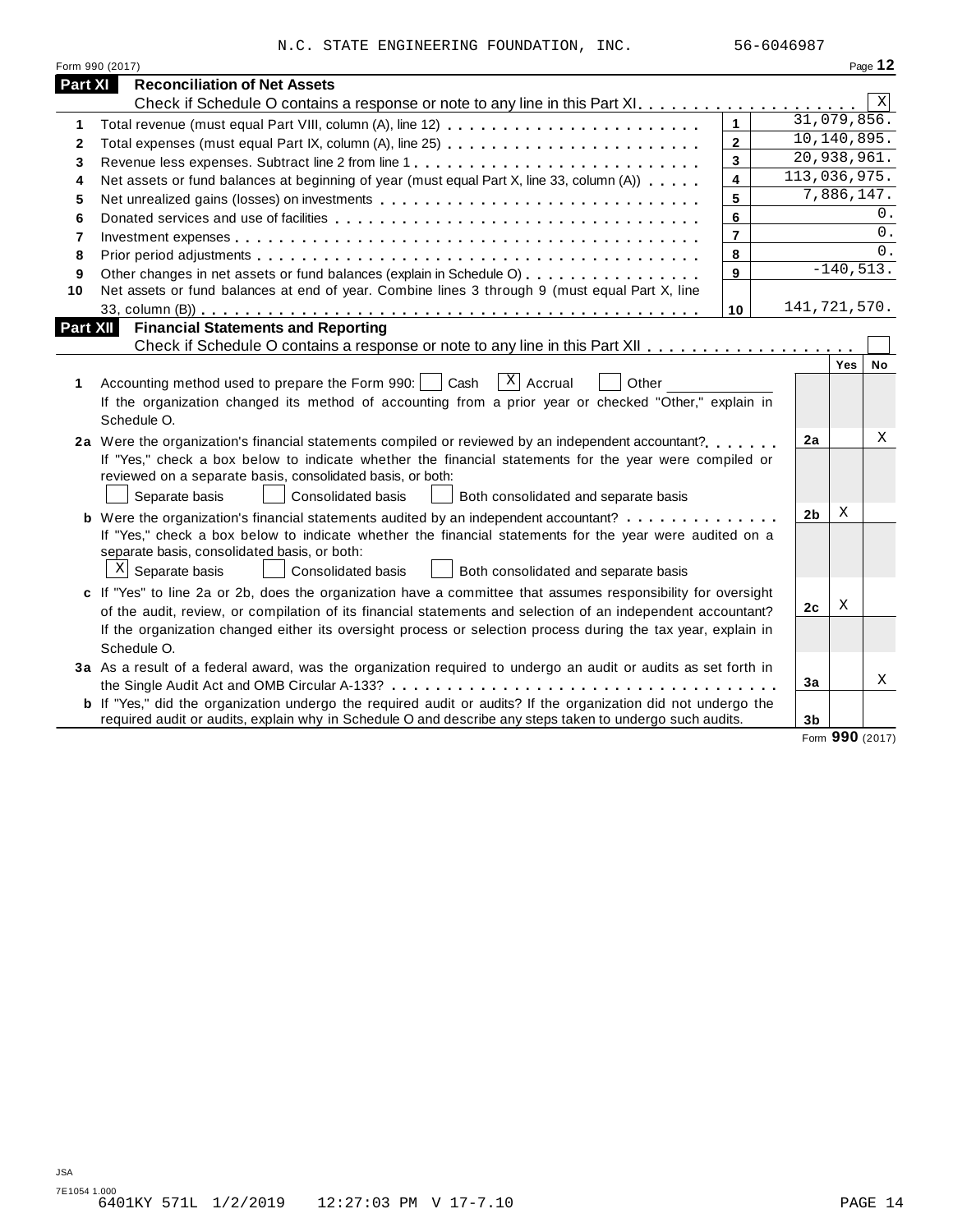### **CHEDULE A Public Charity Status and Public Support**  $\frac{100\text{dB No. }1545-0047}{000\text{dB}}$

(Form 990 or 990-EZ) complete if the organization is a section 501(c)(3) organization or a section 4947(a)(1) nonexempt charitable trust.  $2017$ 

|                                                               |                                    |                                                                                                    |                                                            | Attach to Form 990 or Form 990-EZ.                                                                        |     |                                                      | Complete if the organization is a section 501(c)(3) organization or a section $4947(a)(1)$ nonexempt charitable trust.                                                                                                                                                                                                                                                          | ZV I I                               |  |  |
|---------------------------------------------------------------|------------------------------------|----------------------------------------------------------------------------------------------------|------------------------------------------------------------|-----------------------------------------------------------------------------------------------------------|-----|------------------------------------------------------|---------------------------------------------------------------------------------------------------------------------------------------------------------------------------------------------------------------------------------------------------------------------------------------------------------------------------------------------------------------------------------|--------------------------------------|--|--|
| Department of the Treasury<br><b>Internal Revenue Service</b> |                                    |                                                                                                    |                                                            | Go to www.irs.gov/Form990 for instructions and the latest information.                                    |     |                                                      |                                                                                                                                                                                                                                                                                                                                                                                 | <b>Open to Public</b><br>Inspection  |  |  |
| Name of the organization                                      |                                    |                                                                                                    |                                                            |                                                                                                           |     |                                                      | <b>Employer identification number</b>                                                                                                                                                                                                                                                                                                                                           |                                      |  |  |
|                                                               |                                    |                                                                                                    | N.C. STATE ENGINEERING FOUNDATION, INC.                    |                                                                                                           |     |                                                      | 56-6046987                                                                                                                                                                                                                                                                                                                                                                      |                                      |  |  |
| Part I                                                        |                                    |                                                                                                    |                                                            |                                                                                                           |     |                                                      | Reason for Public Charity Status (All organizations must complete this part.) See instructions.                                                                                                                                                                                                                                                                                 |                                      |  |  |
|                                                               |                                    |                                                                                                    |                                                            | The organization is not a private foundation because it is: (For lines 1 through 12, check only one box.) |     |                                                      |                                                                                                                                                                                                                                                                                                                                                                                 |                                      |  |  |
| 1                                                             |                                    | A church, convention of churches, or association of churches described in section 170(b)(1)(A)(i). |                                                            |                                                                                                           |     |                                                      |                                                                                                                                                                                                                                                                                                                                                                                 |                                      |  |  |
| 2                                                             |                                    |                                                                                                    |                                                            | A school described in section 170(b)(1)(A)(ii). (Attach Schedule E (Form 990 or 990-EZ).)                 |     |                                                      |                                                                                                                                                                                                                                                                                                                                                                                 |                                      |  |  |
| 3                                                             |                                    |                                                                                                    |                                                            | A hospital or a cooperative hospital service organization described in section 170(b)(1)(A)(iii).         |     |                                                      |                                                                                                                                                                                                                                                                                                                                                                                 |                                      |  |  |
| 4                                                             |                                    | hospital's name, city, and state:                                                                  |                                                            |                                                                                                           |     |                                                      | A medical research organization operated in conjunction with a hospital described in section 170(b)(1)(A)(iii). Enter the                                                                                                                                                                                                                                                       |                                      |  |  |
| ΙX<br>5                                                       |                                    |                                                                                                    |                                                            |                                                                                                           |     |                                                      | An organization operated for the benefit of a college or university owned or operated by a governmental unit described in                                                                                                                                                                                                                                                       |                                      |  |  |
|                                                               |                                    |                                                                                                    | section 170(b)(1)(A)(iv). (Complete Part II.)              |                                                                                                           |     |                                                      |                                                                                                                                                                                                                                                                                                                                                                                 |                                      |  |  |
| 6                                                             |                                    |                                                                                                    |                                                            | A federal, state, or local government or governmental unit described in section 170(b)(1)(A)(v).          |     |                                                      |                                                                                                                                                                                                                                                                                                                                                                                 |                                      |  |  |
| 7                                                             |                                    |                                                                                                    |                                                            |                                                                                                           |     |                                                      | An organization that normally receives a substantial part of its support from a governmental unit or from the general public                                                                                                                                                                                                                                                    |                                      |  |  |
|                                                               |                                    |                                                                                                    | described in section 170(b)(1)(A)(vi). (Complete Part II.) |                                                                                                           |     |                                                      |                                                                                                                                                                                                                                                                                                                                                                                 |                                      |  |  |
| 8                                                             |                                    |                                                                                                    |                                                            | A community trust described in section 170(b)(1)(A)(vi). (Complete Part II.)                              |     |                                                      |                                                                                                                                                                                                                                                                                                                                                                                 |                                      |  |  |
| 9                                                             |                                    |                                                                                                    |                                                            |                                                                                                           |     |                                                      | An agricultural research organization described in section 170(b)(1)(A)(ix) operated in conjunction with a land-grant college                                                                                                                                                                                                                                                   |                                      |  |  |
|                                                               |                                    |                                                                                                    |                                                            |                                                                                                           |     |                                                      | or university or a non-land-grant college of agriculture (see instructions). Enter the name, city, and state of the college or                                                                                                                                                                                                                                                  |                                      |  |  |
|                                                               | university:                        |                                                                                                    |                                                            |                                                                                                           |     |                                                      |                                                                                                                                                                                                                                                                                                                                                                                 |                                      |  |  |
| 10                                                            |                                    |                                                                                                    |                                                            | acquired by the organization after June 30, 1975. See section 509(a)(2). (Complete Part III.)             |     |                                                      | An organization that normally receives: (1) more than 331/3% of its support from contributions, membership fees, and gross<br>receipts from activities related to its exempt functions - subject to certain exceptions, and (2) no more than 331/3% of its<br>support from gross investment income and unrelated business taxable income (less section 511 tax) from businesses |                                      |  |  |
| 11                                                            |                                    |                                                                                                    |                                                            | An organization organized and operated exclusively to test for public safety. See section 509(a)(4).      |     |                                                      |                                                                                                                                                                                                                                                                                                                                                                                 |                                      |  |  |
| 12                                                            |                                    |                                                                                                    |                                                            |                                                                                                           |     |                                                      | An organization organized and operated exclusively for the benefit of, to perform the functions of, or to carry out the purposes                                                                                                                                                                                                                                                |                                      |  |  |
|                                                               |                                    |                                                                                                    |                                                            |                                                                                                           |     |                                                      | of one or more publicly supported organizations described in section 509(a)(1) or section 509(a)(2). See section 509(a)(3).                                                                                                                                                                                                                                                     |                                      |  |  |
|                                                               |                                    |                                                                                                    |                                                            |                                                                                                           |     |                                                      | Check the box in lines 12a through 12d that describes the type of supporting organization and complete lines 12e, 12f, and 12g.                                                                                                                                                                                                                                                 |                                      |  |  |
| a                                                             |                                    |                                                                                                    |                                                            |                                                                                                           |     |                                                      | Type I. A supporting organization operated, supervised, or controlled by its supported organization(s), typically by giving                                                                                                                                                                                                                                                     |                                      |  |  |
|                                                               |                                    |                                                                                                    |                                                            |                                                                                                           |     |                                                      | the supported organization(s) the power to regularly appoint or elect a majority of the directors or trustees of the                                                                                                                                                                                                                                                            |                                      |  |  |
|                                                               |                                    |                                                                                                    |                                                            | supporting organization. You must complete Part IV, Sections A and B.                                     |     |                                                      |                                                                                                                                                                                                                                                                                                                                                                                 |                                      |  |  |
| b                                                             |                                    |                                                                                                    |                                                            |                                                                                                           |     |                                                      | Type II. A supporting organization supervised or controlled in connection with its supported organization(s), by having                                                                                                                                                                                                                                                         |                                      |  |  |
|                                                               |                                    |                                                                                                    |                                                            |                                                                                                           |     |                                                      | control or management of the supporting organization vested in the same persons that control or manage the supported                                                                                                                                                                                                                                                            |                                      |  |  |
|                                                               |                                    |                                                                                                    |                                                            | organization(s). You must complete Part IV, Sections A and C.                                             |     |                                                      |                                                                                                                                                                                                                                                                                                                                                                                 |                                      |  |  |
| c                                                             |                                    |                                                                                                    |                                                            |                                                                                                           |     |                                                      | Type III functionally integrated. A supporting organization operated in connection with, and functionally integrated with,                                                                                                                                                                                                                                                      |                                      |  |  |
|                                                               |                                    |                                                                                                    |                                                            | its supported organization(s) (see instructions). You must complete Part IV, Sections A, D, and E.        |     |                                                      |                                                                                                                                                                                                                                                                                                                                                                                 |                                      |  |  |
| d                                                             |                                    |                                                                                                    |                                                            |                                                                                                           |     |                                                      | Type III non-functionally integrated. A supporting organization operated in connection with its supported organization(s)                                                                                                                                                                                                                                                       |                                      |  |  |
|                                                               |                                    |                                                                                                    |                                                            |                                                                                                           |     |                                                      | that is not functionally integrated. The organization generally must satisfy a distribution requirement and an attentiveness                                                                                                                                                                                                                                                    |                                      |  |  |
|                                                               |                                    |                                                                                                    |                                                            | requirement (see instructions). You must complete Part IV, Sections A and D, and Part V.                  |     |                                                      |                                                                                                                                                                                                                                                                                                                                                                                 |                                      |  |  |
| е                                                             |                                    |                                                                                                    |                                                            |                                                                                                           |     |                                                      | Check this box if the organization received a written determination from the IRS that it is a Type I, Type II, Type III                                                                                                                                                                                                                                                         |                                      |  |  |
|                                                               |                                    |                                                                                                    |                                                            | functionally integrated, or Type III non-functionally integrated supporting organization.                 |     |                                                      |                                                                                                                                                                                                                                                                                                                                                                                 |                                      |  |  |
| t                                                             |                                    |                                                                                                    |                                                            |                                                                                                           |     |                                                      |                                                                                                                                                                                                                                                                                                                                                                                 |                                      |  |  |
| g                                                             |                                    |                                                                                                    |                                                            | Provide the following information about the supported organization(s).                                    |     |                                                      |                                                                                                                                                                                                                                                                                                                                                                                 |                                      |  |  |
|                                                               | (i) Name of supported organization |                                                                                                    | (ii) EIN                                                   | (iii) Type of organization<br>(described on lines 1-10)                                                   |     | (iv) Is the organization<br>listed in your governing | (v) Amount of monetary<br>support (see                                                                                                                                                                                                                                                                                                                                          | (vi) Amount of<br>other support (see |  |  |
|                                                               |                                    |                                                                                                    |                                                            | above (see instructions))                                                                                 |     | document?                                            | instructions)                                                                                                                                                                                                                                                                                                                                                                   | instructions)                        |  |  |
|                                                               |                                    |                                                                                                    |                                                            |                                                                                                           | Yes | No                                                   |                                                                                                                                                                                                                                                                                                                                                                                 |                                      |  |  |
| (A)                                                           |                                    |                                                                                                    |                                                            |                                                                                                           |     |                                                      |                                                                                                                                                                                                                                                                                                                                                                                 |                                      |  |  |
|                                                               |                                    |                                                                                                    |                                                            |                                                                                                           |     |                                                      |                                                                                                                                                                                                                                                                                                                                                                                 |                                      |  |  |
| (B)                                                           |                                    |                                                                                                    |                                                            |                                                                                                           |     |                                                      |                                                                                                                                                                                                                                                                                                                                                                                 |                                      |  |  |
|                                                               |                                    |                                                                                                    |                                                            |                                                                                                           |     |                                                      |                                                                                                                                                                                                                                                                                                                                                                                 |                                      |  |  |
| (C)                                                           |                                    |                                                                                                    |                                                            |                                                                                                           |     |                                                      |                                                                                                                                                                                                                                                                                                                                                                                 |                                      |  |  |
|                                                               |                                    |                                                                                                    |                                                            |                                                                                                           |     |                                                      |                                                                                                                                                                                                                                                                                                                                                                                 |                                      |  |  |
| (D)                                                           |                                    |                                                                                                    |                                                            |                                                                                                           |     |                                                      |                                                                                                                                                                                                                                                                                                                                                                                 |                                      |  |  |
|                                                               |                                    |                                                                                                    |                                                            |                                                                                                           |     |                                                      |                                                                                                                                                                                                                                                                                                                                                                                 |                                      |  |  |
| (E)                                                           |                                    |                                                                                                    |                                                            |                                                                                                           |     |                                                      |                                                                                                                                                                                                                                                                                                                                                                                 |                                      |  |  |
| Total                                                         |                                    |                                                                                                    |                                                            |                                                                                                           |     |                                                      |                                                                                                                                                                                                                                                                                                                                                                                 |                                      |  |  |
|                                                               |                                    |                                                                                                    |                                                            |                                                                                                           |     |                                                      |                                                                                                                                                                                                                                                                                                                                                                                 |                                      |  |  |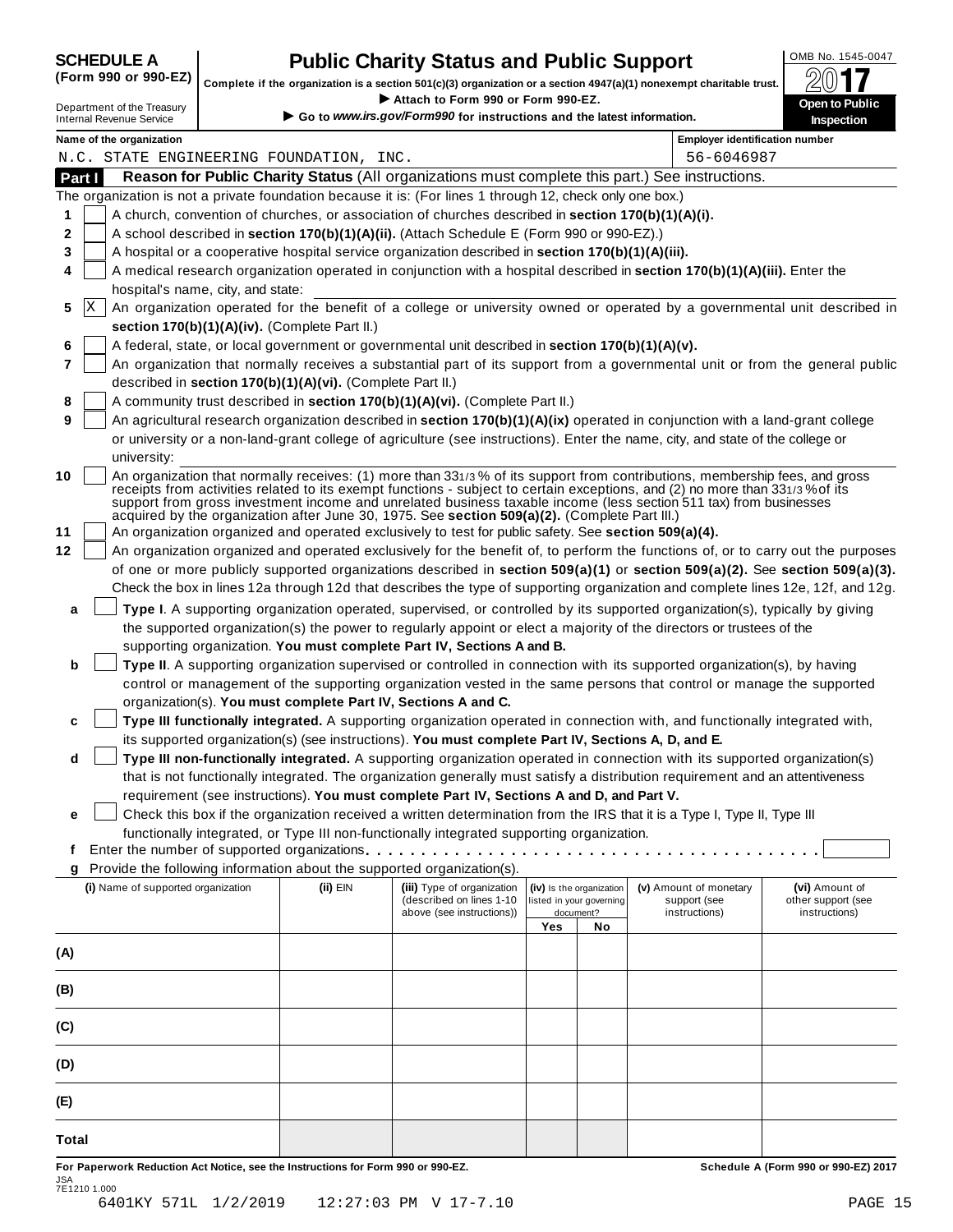### Schedule <sup>A</sup> (Form <sup>990</sup> or 990-EZ) <sup>2017</sup> Page **2**

**Support Schedule for Organizations Described in Sections 170(b)(1)(A)(iv) and 170(b)(1)(A)(vi)** (Complete only if you checked the box on line 5, 7, or 8 of Part I or if the organization failed to qualify under Part III. If the organization fails to qualify under the tests listed below, please complete Part III.) **Part II**

|              | <b>Section A. Public Support</b>                                                                                                                                                                                                                                                                                                                                              |            |             |               |               |                                     |                      |
|--------------|-------------------------------------------------------------------------------------------------------------------------------------------------------------------------------------------------------------------------------------------------------------------------------------------------------------------------------------------------------------------------------|------------|-------------|---------------|---------------|-------------------------------------|----------------------|
|              | Calendar year (or fiscal year beginning in) ▶                                                                                                                                                                                                                                                                                                                                 | (a) $2013$ | (b) $2014$  | $(c)$ 2015    | $(d)$ 2016    | (e) 2017                            | (f) Total            |
| 1.           | Gifts,<br>grants,<br>contributions,<br>and<br>membership fees received. (Do not<br>include any "unusual grants.")                                                                                                                                                                                                                                                             | 7,395,049. | 11,310,077. | 21,391,400.   | 12,256,078.   | 29, 149, 474.                       | 81,502,078.          |
| $\mathbf{2}$ | Tax<br>revenues<br>levied<br>for<br>the<br>organization's benefit and either paid<br>to or expended on its behalf                                                                                                                                                                                                                                                             |            |             |               |               |                                     | 0.                   |
| 3            | The value of services or facilities<br>furnished by a governmental unit to the<br>organization without charge                                                                                                                                                                                                                                                                 |            |             |               |               |                                     | 0.                   |
|              | Total. Add lines 1 through 3                                                                                                                                                                                                                                                                                                                                                  | 7,395,049. | 11,310,077. | 21, 391, 400. | 12, 256, 078. | 29, 149, 474.                       | 81,502,078.          |
| 5            | The portion of total contributions by<br>each<br>person<br>(other<br>than<br>a<br>governmental<br>unit<br>publicly<br>or<br>supported organization) included on<br>line 1 that exceeds 2% of the amount                                                                                                                                                                       |            |             |               |               |                                     | 24,440,902.          |
| 6            | shown on line 11, column (f) $\text{ATCH}$ 1<br>Public support. Subtract line 5 from line 4                                                                                                                                                                                                                                                                                   |            |             |               |               |                                     | 57,061,176.          |
|              | <b>Section B. Total Support</b>                                                                                                                                                                                                                                                                                                                                               |            |             |               |               |                                     |                      |
|              | Calendar year (or fiscal year beginning in)                                                                                                                                                                                                                                                                                                                                   | (a) $2013$ | (b) $2014$  | (c) 2015      | $(d)$ 2016    | (e) 2017                            | (f) Total            |
| 7            | Amounts from line 4                                                                                                                                                                                                                                                                                                                                                           | 7,395,049. | 11,310,077. | 21,391,400    | 12, 256, 078  | 29, 149, 474.                       | 81,502,078.          |
| 8            | Gross income from interest, dividends,<br>payments received on securities loans,<br>rents, royalties, and income from<br>similar sources experiences                                                                                                                                                                                                                          | 164,711.   | 283,532.    | 289,491.      | 434,644.      | 567,331.                            | 1,739,709.           |
| 9            | Net income from unrelated business<br>activities, whether or not the business<br>is regularly carried on the control of the control of the control of the control of the control of the control of the control of the control of the control of the control of the control of the control of the control of the                                                               |            |             |               |               |                                     | 0.                   |
| 10           | Other income. Do not include gain or<br>loss from the sale of capital assets<br>(Explain in Part VI.)                                                                                                                                                                                                                                                                         |            |             |               |               |                                     | 0.                   |
| 11           | Total support. Add lines 7 through 10                                                                                                                                                                                                                                                                                                                                         |            |             |               |               |                                     | 83, 241, 787.        |
| 12           |                                                                                                                                                                                                                                                                                                                                                                               |            |             |               |               | $12$                                | 1,028,601.           |
| 13           | First five years. If the Form 990 is for the organization's first, second, third, fourth, or fifth tax year as a section 501(c)(3)<br>organization, check this box and stop here entitled to contact the content of the content of the content of the content of $\blacktriangleright$                                                                                        |            |             |               |               |                                     |                      |
|              | <b>Section C. Computation of Public Support Percentage</b>                                                                                                                                                                                                                                                                                                                    |            |             |               |               |                                     |                      |
| 14           | Public support percentage for 2017 (line 6, column (f) divided by line 11, column (f)). 14                                                                                                                                                                                                                                                                                    |            |             |               |               |                                     | 68.55%               |
| 15           |                                                                                                                                                                                                                                                                                                                                                                               |            |             |               |               |                                     | $\overline{78.95}$ % |
|              | 16a 331/3% support test - 2017. If the organization did not check the box on line 13, and line 14 is 331/3% or more, check this                                                                                                                                                                                                                                               |            |             |               |               |                                     |                      |
|              | box and stop here. The organization qualifies as a publicly supported organization $\ldots \ldots \ldots \ldots \ldots \ldots$                                                                                                                                                                                                                                                |            |             |               |               |                                     | Χ                    |
|              | b 331/3% support test - 2016. If the organization did not check a box on line 13 or 16a, and line 15 is 331/3% or more, check                                                                                                                                                                                                                                                 |            |             |               |               |                                     |                      |
|              |                                                                                                                                                                                                                                                                                                                                                                               |            |             |               |               |                                     |                      |
|              | 17a 10%-facts-and-circumstances test - 2017. If the organization did not check a box on line 13, 16a, or 16b, and line 14 is                                                                                                                                                                                                                                                  |            |             |               |               |                                     |                      |
|              | 10% or more, and if the organization meets the "facts-and-circumstances" test, check this box and stop here. Explain in                                                                                                                                                                                                                                                       |            |             |               |               |                                     |                      |
|              | Part VI how the organization meets the "facts-and-circumstances" test. The organization qualifies as a publicly supported                                                                                                                                                                                                                                                     |            |             |               |               |                                     |                      |
|              |                                                                                                                                                                                                                                                                                                                                                                               |            |             |               |               |                                     |                      |
|              | b 10%-facts-and-circumstances test - 2016. If the organization did not check a box on line 13, 16a, 16b, or 17a, and line<br>15 is 10% or more, and if the organization meets the "facts-and-circumstances" test, check this box and stop here.<br>Explain in Part VI how the organization meets the "facts-and-circumstances" test. The organization qualifies as a publicly |            |             |               |               |                                     |                      |
|              | Private foundation. If the organization did not check a box on line 13, 16a, 16b, 17a, or 17b, check this box and see                                                                                                                                                                                                                                                         |            |             |               |               |                                     |                      |
| 18           |                                                                                                                                                                                                                                                                                                                                                                               |            |             |               |               | Cohodulo A (Form 000 or 000 F7) 204 |                      |

**Schedule A (Form 990 or 990-EZ) 2017**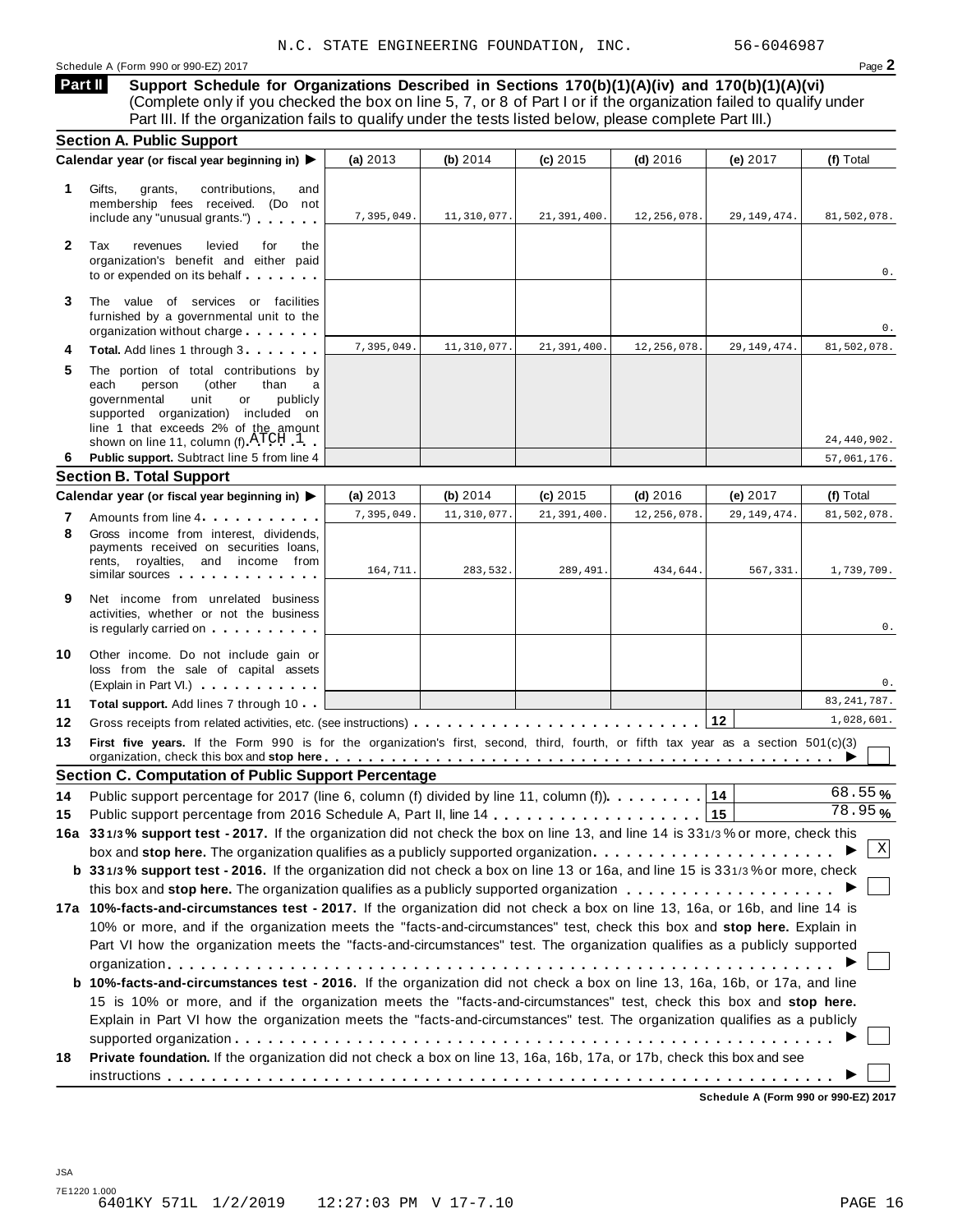### Schedule A (Form 990 or 990-EZ) 2017 Page 3

**Support Schedule for Organizations Described in Section 509(a)(2)** (Complete only if you checked the box on line 10 of Part I or if the organization failed to qualify under Part II. **Part III**

|                  | <b>Section A. Public Support</b>                                                                                                                                                                                                                                                                                                                                     |            |            |            |            |          |                                      |
|------------------|----------------------------------------------------------------------------------------------------------------------------------------------------------------------------------------------------------------------------------------------------------------------------------------------------------------------------------------------------------------------|------------|------------|------------|------------|----------|--------------------------------------|
|                  | Calendar year (or fiscal year beginning in)                                                                                                                                                                                                                                                                                                                          | (a) $2013$ | (b) $2014$ | $(c)$ 2015 | (d) $2016$ | (e) 2017 | (f) Total                            |
| 1                | Gifts, grants, contributions, and membership fees                                                                                                                                                                                                                                                                                                                    |            |            |            |            |          |                                      |
|                  | received. (Do not include any "unusual grants.")                                                                                                                                                                                                                                                                                                                     |            |            |            |            |          |                                      |
| 2                | Gross receipts from admissions, merchandise                                                                                                                                                                                                                                                                                                                          |            |            |            |            |          |                                      |
|                  | sold or services performed, or facilities                                                                                                                                                                                                                                                                                                                            |            |            |            |            |          |                                      |
|                  | furnished in any activity that is related to the                                                                                                                                                                                                                                                                                                                     |            |            |            |            |          |                                      |
|                  | organization's tax-exempt purpose                                                                                                                                                                                                                                                                                                                                    |            |            |            |            |          |                                      |
| 3                | Gross receipts from activities that are not an                                                                                                                                                                                                                                                                                                                       |            |            |            |            |          |                                      |
|                  | unrelated trade or business under section 513                                                                                                                                                                                                                                                                                                                        |            |            |            |            |          |                                      |
| 4                | Tax<br>levied<br>for<br>revenues<br>the                                                                                                                                                                                                                                                                                                                              |            |            |            |            |          |                                      |
|                  | organization's benefit and either paid to                                                                                                                                                                                                                                                                                                                            |            |            |            |            |          |                                      |
|                  | or expended on its behalf <b>contains the set of the set of the set of the set of the set of the set of the set of the set of the set of the set of the set of the set of the set of the set of the set of the set of the set of</b>                                                                                                                                 |            |            |            |            |          |                                      |
| 5                | The value of services or facilities                                                                                                                                                                                                                                                                                                                                  |            |            |            |            |          |                                      |
|                  | furnished by a governmental unit to the                                                                                                                                                                                                                                                                                                                              |            |            |            |            |          |                                      |
|                  | organization without charge                                                                                                                                                                                                                                                                                                                                          |            |            |            |            |          |                                      |
| 6                | <b>Total.</b> Add lines 1 through 5                                                                                                                                                                                                                                                                                                                                  |            |            |            |            |          |                                      |
|                  | 7a Amounts included on lines 1, 2, and 3                                                                                                                                                                                                                                                                                                                             |            |            |            |            |          |                                      |
|                  | received from disqualified persons                                                                                                                                                                                                                                                                                                                                   |            |            |            |            |          |                                      |
|                  | <b>b</b> Amounts included on lines 2 and 3                                                                                                                                                                                                                                                                                                                           |            |            |            |            |          |                                      |
|                  | from other than disqualified<br>received                                                                                                                                                                                                                                                                                                                             |            |            |            |            |          |                                      |
|                  | persons that exceed the greater of \$5,000<br>or 1% of the amount on line 13 for the year                                                                                                                                                                                                                                                                            |            |            |            |            |          |                                      |
|                  | c Add lines 7a and 7b.                                                                                                                                                                                                                                                                                                                                               |            |            |            |            |          |                                      |
| 8                | Public support. (Subtract line 7c from                                                                                                                                                                                                                                                                                                                               |            |            |            |            |          |                                      |
|                  | $line 6.)$ $\ldots$ $\ldots$ $\ldots$ $\ldots$ $\ldots$ $\ldots$ $\ldots$                                                                                                                                                                                                                                                                                            |            |            |            |            |          |                                      |
|                  | <b>Section B. Total Support</b>                                                                                                                                                                                                                                                                                                                                      |            |            |            |            |          |                                      |
|                  | Calendar year (or fiscal year beginning in) ▶                                                                                                                                                                                                                                                                                                                        | (a) $2013$ | (b) $2014$ | $(c)$ 2015 | $(d)$ 2016 | (e) 2017 | (f) Total                            |
| 9                | Amounts from line 6                                                                                                                                                                                                                                                                                                                                                  |            |            |            |            |          |                                      |
|                  | 10 a Gross income from interest, dividends,<br>payments received on securities loans,<br>rents, royalties, and income from similar<br>SOUICES                                                                                                                                                                                                                        |            |            |            |            |          |                                      |
|                  | <b>b</b> Unrelated business taxable income (less                                                                                                                                                                                                                                                                                                                     |            |            |            |            |          |                                      |
|                  |                                                                                                                                                                                                                                                                                                                                                                      |            |            |            |            |          |                                      |
|                  | section 511 taxes) from businesses                                                                                                                                                                                                                                                                                                                                   |            |            |            |            |          |                                      |
|                  | acquired after June 30, 1975                                                                                                                                                                                                                                                                                                                                         |            |            |            |            |          |                                      |
|                  | c Add lines 10a and 10b                                                                                                                                                                                                                                                                                                                                              |            |            |            |            |          |                                      |
| 11               | Net income from unrelated business<br>activities not included in line 10b,<br>whether or not the business is regularly<br>carried on each enterprise that is a property of the care in the case of the case of the contract of the control of                                                                                                                        |            |            |            |            |          |                                      |
| 12               | Other income. Do not include gain or                                                                                                                                                                                                                                                                                                                                 |            |            |            |            |          |                                      |
|                  | loss from the sale of capital assets                                                                                                                                                                                                                                                                                                                                 |            |            |            |            |          |                                      |
|                  | (Explain in Part VI.) <b>Container and Containers</b>                                                                                                                                                                                                                                                                                                                |            |            |            |            |          |                                      |
| 13               | Total support. (Add lines 9, 10c, 11,                                                                                                                                                                                                                                                                                                                                |            |            |            |            |          |                                      |
|                  | and $12.$ ) $\qquad \qquad \qquad$ $\qquad \qquad$ $\qquad \qquad$ $\qquad \qquad$ $\qquad \qquad$ $\qquad \qquad$ $\qquad \qquad$ $\qquad \qquad$ $\qquad \qquad$ $\qquad \qquad$ $\qquad$ $\qquad \qquad$ $\qquad$ $\qquad$ $\qquad$ $\qquad$ $\qquad$ $\qquad$ $\qquad$ $\qquad$ $\qquad$ $\qquad$ $\qquad$ $\qquad$ $\qquad$ $\qquad$ $\qquad$ $\qquad$ $\qquad$ |            |            |            |            |          |                                      |
| 14               | First five years. If the Form 990 is for the organization's first, second, third, fourth, or fifth tax year as a section 501(c)(3)                                                                                                                                                                                                                                   |            |            |            |            |          |                                      |
|                  |                                                                                                                                                                                                                                                                                                                                                                      |            |            |            |            |          |                                      |
|                  | <b>Section C. Computation of Public Support Percentage</b>                                                                                                                                                                                                                                                                                                           |            |            |            |            |          |                                      |
| 15               |                                                                                                                                                                                                                                                                                                                                                                      |            |            |            |            | 15       | %                                    |
| 16               | Public support percentage from 2016 Schedule A, Part III, line 15.                                                                                                                                                                                                                                                                                                   |            |            |            |            | 16       | %                                    |
|                  | Section D. Computation of Investment Income Percentage                                                                                                                                                                                                                                                                                                               |            |            |            |            |          |                                      |
| 17               | Investment income percentage for 2017 (line 10c, column (f) divided by line 13, column (f) $\ldots$ ,,,,,,,,                                                                                                                                                                                                                                                         |            |            |            |            | 17       | %                                    |
| 18               |                                                                                                                                                                                                                                                                                                                                                                      |            |            |            |            | 18       | %                                    |
|                  |                                                                                                                                                                                                                                                                                                                                                                      |            |            |            |            |          |                                      |
|                  |                                                                                                                                                                                                                                                                                                                                                                      |            |            |            |            |          |                                      |
|                  | 19a 331/3% support tests - 2017. If the organization did not check the box on line 14, and line 15 is more than 331/3%, and line                                                                                                                                                                                                                                     |            |            |            |            |          |                                      |
|                  | 17 is not more than 331/3%, check this box and stop here. The organization qualifies as a publicly supported organization                                                                                                                                                                                                                                            |            |            |            |            |          |                                      |
|                  | <b>b</b> 331/3% support tests - 2016. If the organization did not check a box on line 14 or line 19a, and line 16 is more than 331/3%, and                                                                                                                                                                                                                           |            |            |            |            |          |                                      |
|                  | line 18 is not more than 331/3%, check this box and stop here. The organization qualifies as a publicly supported organization                                                                                                                                                                                                                                       |            |            |            |            |          |                                      |
| 20<br><b>JSA</b> | Private foundation. If the organization did not check a box on line 14, 19a, or 19b, check this box and see instructions ▶                                                                                                                                                                                                                                           |            |            |            |            |          | Schedule A (Form 990 or 990-EZ) 2017 |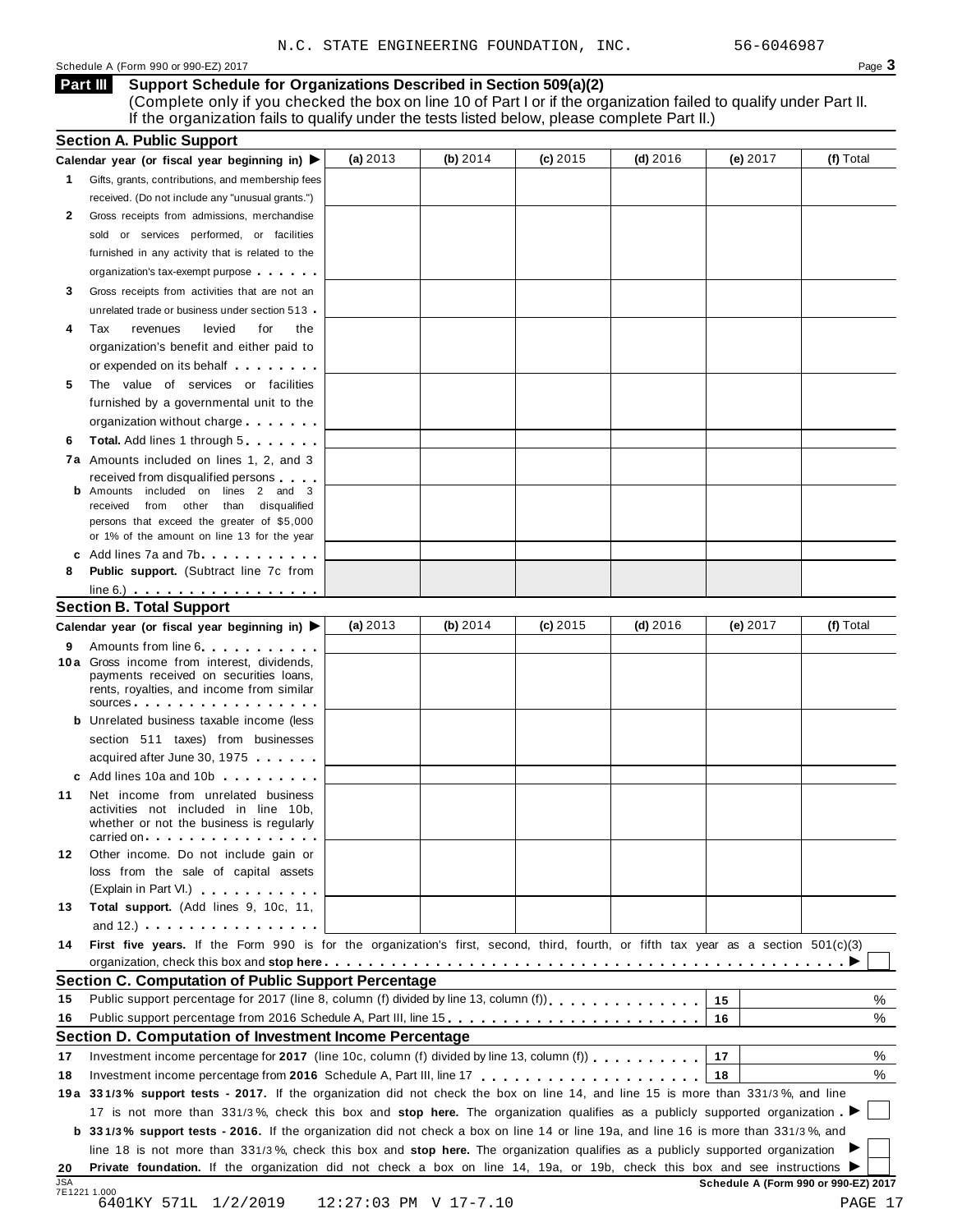**Yes No**

**2**

**3a**

**3b**

**3c**

**4a**

**4b**

**4c**

**5a**

**5b 5c**

**6**

**7**

**8**

**9a**

**9b**

**9c**

**10a**

### **Part IV Supporting Organizations**

(Complete only if you checked a box in line 12 on Part I. If you checked 12a of Part I, complete Sections A and B. If you checked 12b of Part I, complete Sections A and C. If you checked 12c of Part I, complete Sections A, D, and E. If you checked 12d of Part I, complete Sections A and D, and complete Part V.)

### **Section A. All Supporting Organizations**

- **1** Are all of the organization's supported organizations listed by name in the organization's governing documents? *If "No," describe in Part VI how the supported organizations are designated. If designated by class or purpose, describe the designation. If historic and continuing relationship, explain.* **1**
- **2** Did the organization have any supported organization that does not have an IRS determination of status under section 509(a)(1) or (2)? *If"Yes," explain in Part VI how the organization determined that the supported organization was described in section 509(a)(1) or (2).*
- **3 a** Did the organization have a supported organization described in section 501(c)(4), (5), or (6)? *If "Yes," answer (b) and (c) below.*
- **b** Did the organization confirm that each supported organization qualified under section 501(c)(4), (5), or (6) and | satisfied the public support tests under section 509(a)(2)? *If "Yes," describe in Part VI when and how the organization made the determination.*
- **c** Did the organization ensure that all support to such organizations was used exclusively for section 170(c)(2)(B) purposes? *If"Yes," explain in Part VI what controls the organization put in place to ensure such use.*
- **4 a** Was any supported organization not organized in the United States ("foreign supported organization")? *If "Yes," and if you checked 12a or 12b in Part I, answer (b) and (c) below.*
- **b** Did the organization have ultimate control and discretion in deciding whether to make grants to the foreign | supported organization? *If "Yes," describe in Part VI how the organization had such control and discretion despite being controlled or supervised by or in connection with its supported organizations.*
- **c** Did the organization support any foreign supported organization that does not have an IRS determination | under sections 501(c)(3) and 509(a)(1) or (2)? *If "Yes," explain in Part VI what controls the organization used to ensure that all support to the foreign supported organization was used exclusively for section 170(c)(2)(B) purposes.*
- **5 a** Did the organization add, substitute, or remove any supported organizations during the tax year? *If "Yes,"* answer (b) and (c) below (if applicable). Also, provide detail in Part VI, including (i) the names and EIN *numbers of the supported organizations added, substituted, or removed; (ii) the reasons for each such action;* (iii) the authority under the organization's organizing document authorizing such action; and (iv) how the action *was accomplished (such as by amendment to the organizing document).*
- **b** Type I or Type II only. Was any added or substituted supported organization part of a class already | designated in the organization's organizing document?
- **c Substitutions only.** Was the substitution the result of an event beyond the organization's control?
- **6** Did the organization provide support (whether in the form of grants or the provision of services or facilities) to anyone other than (i) its supported organizations, (ii) individuals that are part of the charitable class benefited by one or more of its supported organizations, or (iii) other supporting organizations that also support or benefit one or more of the filing organization's supported organizations? *If"Yes," provide detail in Part VI.*
- **7** Did the organization provide a grant, loan, compensation, or other similar payment to a substantial contributor (defined in section 4958(c)(3)(C)), a family member of a substantial contributor, or a 35% controlled entity with regard to a substantial contributor? *If"Yes," complete Part I of Schedule L (Form 990 or 990-EZ).*
- **8** Did the organization make a loan to a disqualified person (as defined in section 4958) not described in line 7? *If "Yes," complete Part I of Schedule L (Form 990 or 990-EZ).*
- **a** Was the organization controlled directly or indirectly at any time during the tax year by one or more | **9** disqualified persons as defined in section 4946 (other than foundation managers and organizations described in section 509(a)(1) or (2))? *If"Yes," provide detail in Part VI.*
- **b** Did one or more disqualified persons (as defined in line 9a) hold a controlling interest in any entity in which | the supporting organization had an interest? *If"Yes," provide detail in Part VI.*
- **c** Did a disqualified person (as defined in line 9a) have an ownership interest in, or derive any personal benefit from, assets in which the supporting organization also had an interest? *If"Yes," provide detail in Part VI.*
- **10a** Was the organization subject to the excess business holdings rules of section 4943 because of section | 4943(f) (regarding certain Type II supporting organizations, and all Type III non-functionally integrated supporting organizations)? *If"Yes," answer 10b below.*
	- **b** Did the organization have any excess business holdings in the tax year? *(Use Schedule C, Form 4720, to determine whether the organization had excess business holdings.)*

**10b** JSA **Schedule A (Form 990 or 990-EZ) 2017**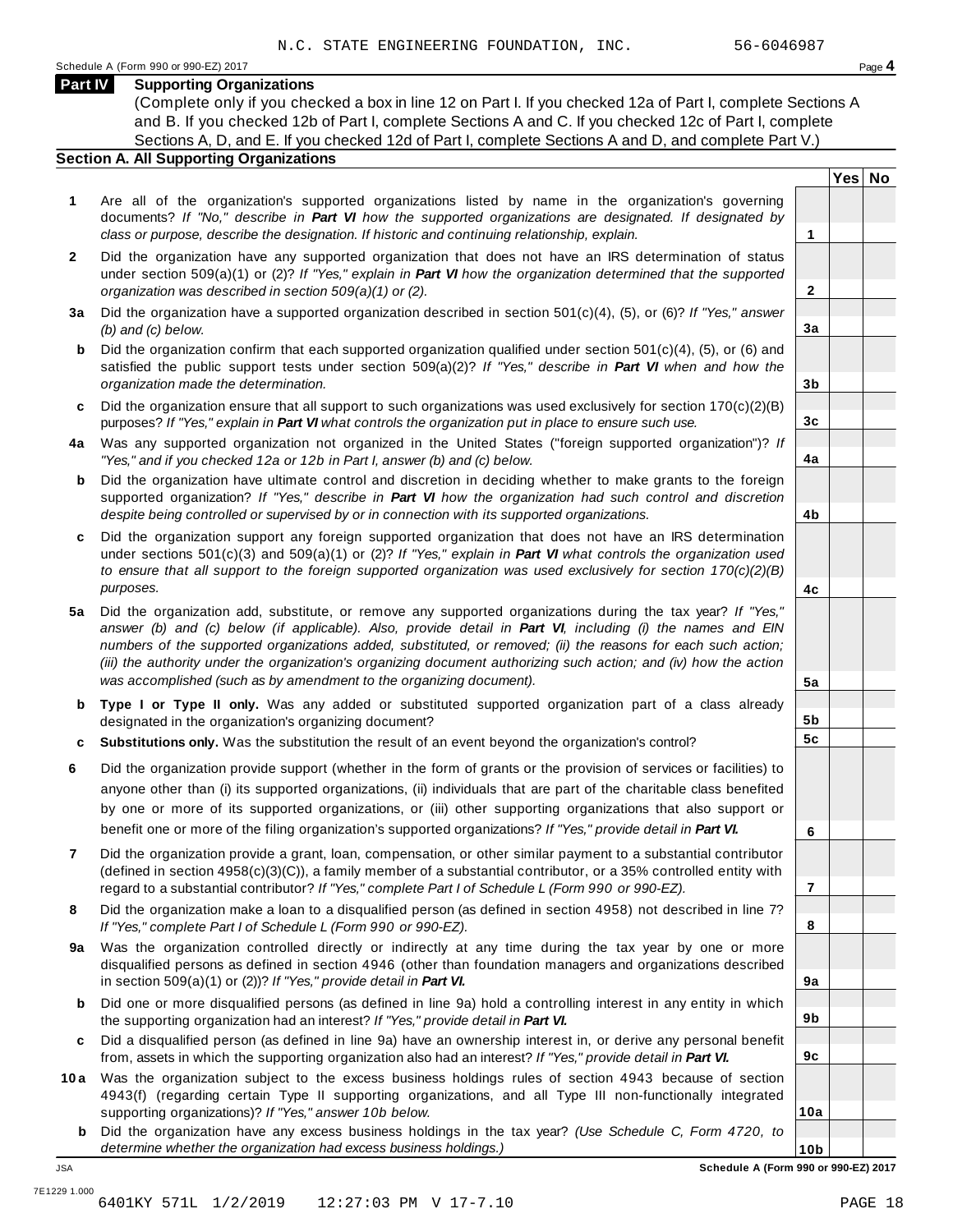|              | Schedule A (Form 990 or 990-EZ) 2017                                                                                                                                                                                                                                                                                                                                                                                                                                                                                                                                                                                                                                         |                 |        | Page 5 |
|--------------|------------------------------------------------------------------------------------------------------------------------------------------------------------------------------------------------------------------------------------------------------------------------------------------------------------------------------------------------------------------------------------------------------------------------------------------------------------------------------------------------------------------------------------------------------------------------------------------------------------------------------------------------------------------------------|-----------------|--------|--------|
| Part IV      | <b>Supporting Organizations (continued)</b>                                                                                                                                                                                                                                                                                                                                                                                                                                                                                                                                                                                                                                  |                 |        |        |
|              |                                                                                                                                                                                                                                                                                                                                                                                                                                                                                                                                                                                                                                                                              |                 | Yes No |        |
| 11           | Has the organization accepted a gift or contribution from any of the following persons?                                                                                                                                                                                                                                                                                                                                                                                                                                                                                                                                                                                      |                 |        |        |
| a            | A person who directly or indirectly controls, either alone or together with persons described in (b) and (c)                                                                                                                                                                                                                                                                                                                                                                                                                                                                                                                                                                 |                 |        |        |
|              | below, the governing body of a supported organization?                                                                                                                                                                                                                                                                                                                                                                                                                                                                                                                                                                                                                       | 11a             |        |        |
| b            | A family member of a person described in (a) above?                                                                                                                                                                                                                                                                                                                                                                                                                                                                                                                                                                                                                          | 11 <sub>b</sub> |        |        |
| C            | A 35% controlled entity of a person described in (a) or (b) above? If "Yes" to a, b, or c, provide detail in Part VI.<br><b>Section B. Type I Supporting Organizations</b>                                                                                                                                                                                                                                                                                                                                                                                                                                                                                                   | 11c             |        |        |
|              |                                                                                                                                                                                                                                                                                                                                                                                                                                                                                                                                                                                                                                                                              |                 | Yes No |        |
| 1            | Did the directors, trustees, or membership of one or more supported organizations have the power to<br>regularly appoint or elect at least a majority of the organization's directors or trustees at all times during the<br>tax year? If "No," describe in Part VI how the supported organization(s) effectively operated, supervised, or<br>controlled the organization's activities. If the organization had more than one supported organization,<br>describe how the powers to appoint and/or remove directors or trustees were allocated among the supported<br>organizations and what conditions or restrictions, if any, applied to such powers during the tax year. | 1               |        |        |
| $\mathbf{2}$ | Did the organization operate for the benefit of any supported organization other than the supported<br>organization(s) that operated, supervised, or controlled the supporting organization? If "Yes," explain in Part<br>VI how providing such benefit carried out the purposes of the supported organization(s) that operated,<br>supervised, or controlled the supporting organization.                                                                                                                                                                                                                                                                                   | $\mathbf{2}$    |        |        |
|              | <b>Section C. Type II Supporting Organizations</b>                                                                                                                                                                                                                                                                                                                                                                                                                                                                                                                                                                                                                           |                 |        |        |
|              |                                                                                                                                                                                                                                                                                                                                                                                                                                                                                                                                                                                                                                                                              |                 | Yes No |        |
| 1            | Were a majority of the organization's directors or trustees during the tax year also a majority of the directors<br>or trustees of each of the organization's supported organization(s)? If "No," describe in Part VI how control                                                                                                                                                                                                                                                                                                                                                                                                                                            |                 |        |        |
|              | or management of the supporting organization was vested in the same persons that controlled or managed                                                                                                                                                                                                                                                                                                                                                                                                                                                                                                                                                                       |                 |        |        |
|              | the supported organization(s).                                                                                                                                                                                                                                                                                                                                                                                                                                                                                                                                                                                                                                               | 1               |        |        |
|              | <b>Section D. All Type III Supporting Organizations</b>                                                                                                                                                                                                                                                                                                                                                                                                                                                                                                                                                                                                                      |                 |        |        |
| 1            | Did the organization provide to each of its supported organizations, by the last day of the fifth month of the<br>organization's tax year, (i) a written notice describing the type and amount of support provided during the prior<br>tax year, (ii) a copy of the Form 990 that was most recently filed as of the date of notification, and (iii) copies of<br>the organization's governing documents in effect on the date of notification, to the extent not previously<br>provided?                                                                                                                                                                                     | 1               | Yes No |        |
| $\mathbf{2}$ | Were any of the organization's officers, directors, or trustees either (i) appointed or elected by the supported<br>organization(s) or (ii) serving on the governing body of a supported organization? If "No," explain in Part VI how<br>the organization maintained a close and continuous working relationship with the supported organization(s).                                                                                                                                                                                                                                                                                                                        | 2               |        |        |
| 3            | By reason of the relationship described in (2), did the organization's supported organizations have a<br>significant voice in the organization's investment policies and in directing the use of the organization's<br>income or assets at all times during the tax year? If "Yes," describe in Part VI the role the organization's<br>supported organizations played in this regard.                                                                                                                                                                                                                                                                                        | 3               |        |        |
|              | Section E. Type III Functionally Integrated Supporting Organizations                                                                                                                                                                                                                                                                                                                                                                                                                                                                                                                                                                                                         |                 |        |        |
| 1            | Check the box next to the method that the organization used to satisfy the Integral Part Test during the year (see instructions).                                                                                                                                                                                                                                                                                                                                                                                                                                                                                                                                            |                 |        |        |
| a            | The organization satisfied the Activities Test. Complete line 2 below.                                                                                                                                                                                                                                                                                                                                                                                                                                                                                                                                                                                                       |                 |        |        |
| b            | The organization is the parent of each of its supported organizations. Complete line 3 below.                                                                                                                                                                                                                                                                                                                                                                                                                                                                                                                                                                                |                 |        |        |
| c            | The organization supported a governmental entity. Describe in Part VI how you supported a government entity (see instructions).                                                                                                                                                                                                                                                                                                                                                                                                                                                                                                                                              |                 |        |        |
|              |                                                                                                                                                                                                                                                                                                                                                                                                                                                                                                                                                                                                                                                                              |                 | Yes No |        |
| 2            | Activities Test. Answer (a) and (b) below.                                                                                                                                                                                                                                                                                                                                                                                                                                                                                                                                                                                                                                   |                 |        |        |
| a            | Did substantially all of the organization's activities during the tax year directly further the exempt purposes of<br>the supported organization(s) to which the organization was responsive? If "Yes," then in Part VI identify<br>those supported organizations and explain how these activities directly furthered their exempt purposes,                                                                                                                                                                                                                                                                                                                                 |                 |        |        |
|              | how the organization was responsive to those supported organizations, and how the organization determined<br>that these activities constituted substantially all of its activities.                                                                                                                                                                                                                                                                                                                                                                                                                                                                                          | 2a              |        |        |
| b            | Did the activities described in (a) constitute activities that, but for the organization's involvement, one or more<br>of the organization's supported organization(s) would have been engaged in? If "Yes," explain in Part VI the<br>reasons for the organization's position that its supported organization(s) would have engaged in these<br>activities but for the organization's involvement.                                                                                                                                                                                                                                                                          | 2 <sub>b</sub>  |        |        |
|              |                                                                                                                                                                                                                                                                                                                                                                                                                                                                                                                                                                                                                                                                              |                 |        |        |
| 3<br>a       | Parent of Supported Organizations. Answer (a) and (b) below.<br>Did the organization have the power to regularly appoint or elect a majority of the officers, directors, or                                                                                                                                                                                                                                                                                                                                                                                                                                                                                                  |                 |        |        |
|              | trustees of each of the supported organizations? Provide details in Part VI.                                                                                                                                                                                                                                                                                                                                                                                                                                                                                                                                                                                                 | 3a              |        |        |
| b            | Did the organization exercise a substantial degree of direction over the policies, programs, and activities of each<br>of its supported organizations? If "Yes," describe in Part VI the role played by the organization in this regard.                                                                                                                                                                                                                                                                                                                                                                                                                                     | 3 <sub>b</sub>  |        |        |

**Schedule A (Form 990 or 990-EZ) 2017**

JSA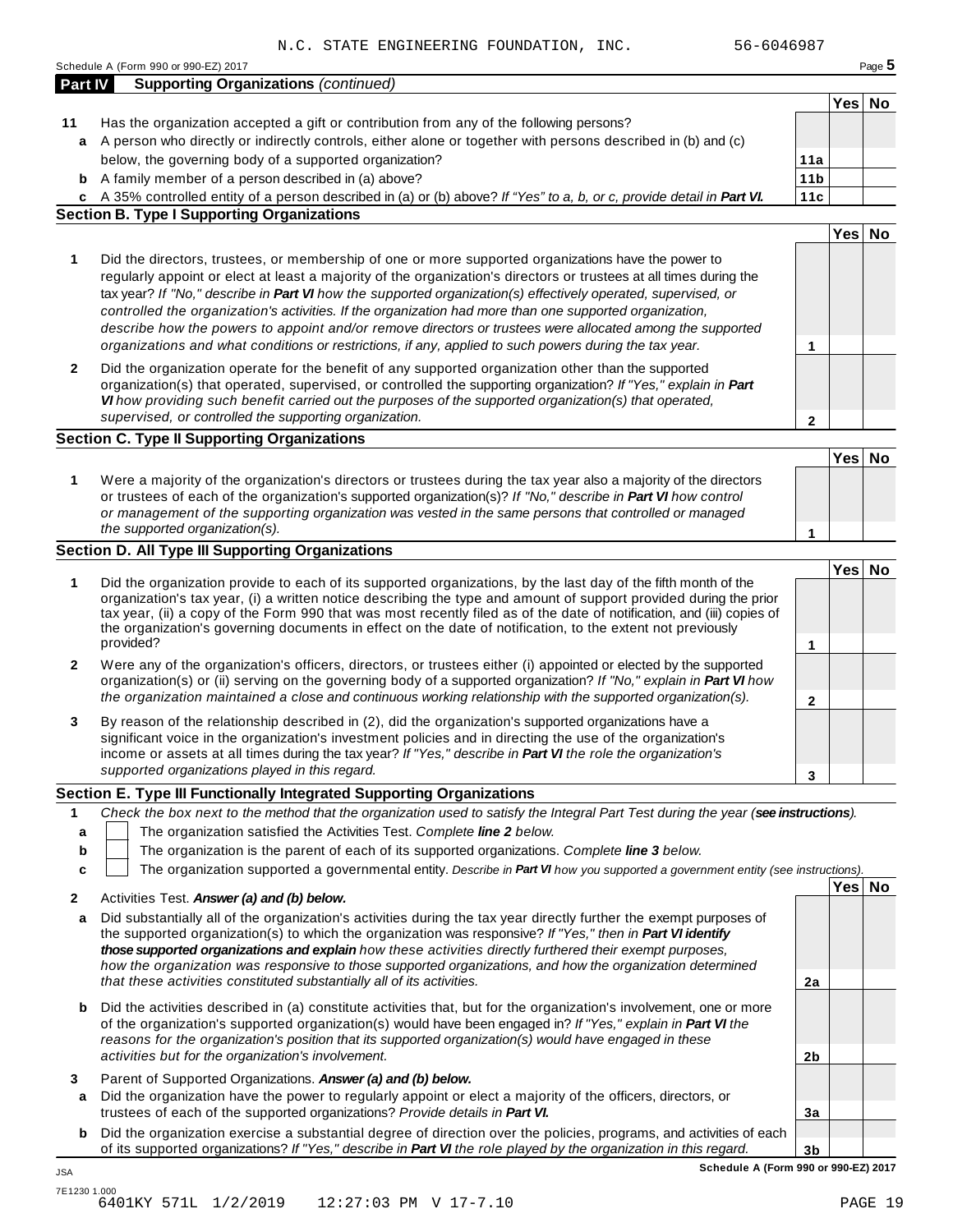| Schedule A (Form 990 or 990-EZ) 2017                                                                                                            |                         |                | Page $6$                       |
|-------------------------------------------------------------------------------------------------------------------------------------------------|-------------------------|----------------|--------------------------------|
| Type III Non-Functionally Integrated 509(a)(3) Supporting Organizations<br><b>Part V</b>                                                        |                         |                |                                |
| $\mathbf 1$<br>Check here if the organization satisfied the Integral Part Test as a qualifying trust on Nov. 20, 1970 (explain in Part VI). See |                         |                |                                |
| instructions. All other Type III non-functionally integrated supporting organizations must complete Sections A through E.                       |                         |                |                                |
| Section A - Adjusted Net Income                                                                                                                 |                         | (A) Prior Year | (B) Current Year<br>(optional) |
| 1 Net short-term capital gain                                                                                                                   | $\mathbf{1}$            |                |                                |
| 2 Recoveries of prior-year distributions                                                                                                        | $\overline{2}$          |                |                                |
| 3 Other gross income (see instructions)                                                                                                         | 3                       |                |                                |
| 4 Add lines 1 through 3.                                                                                                                        | 4                       |                |                                |
| 5 Depreciation and depletion                                                                                                                    | 5                       |                |                                |
| 6 Portion of operating expenses paid or incurred for production or<br>collection of gross income or for management, conservation, or            |                         |                |                                |
| maintenance of property held for production of income (see instructions)                                                                        | 6                       |                |                                |
| 7 Other expenses (see instructions)                                                                                                             | $\overline{7}$          |                |                                |
| 8 Adjusted Net Income (subtract lines 5, 6, and 7 from line 4).                                                                                 | 8                       |                |                                |
| <b>Section B - Minimum Asset Amount</b>                                                                                                         |                         | (A) Prior Year | (B) Current Year<br>(optional) |
| 1 Aggregate fair market value of all non-exempt-use assets (see                                                                                 |                         |                |                                |
| instructions for short tax year or assets held for part of year):                                                                               |                         |                |                                |
| a Average monthly value of securities                                                                                                           | 1a                      |                |                                |
| <b>b</b> Average monthly cash balances                                                                                                          | 1 <sub>b</sub>          |                |                                |
| c Fair market value of other non-exempt-use assets                                                                                              | 1 <sub>c</sub>          |                |                                |
| d Total (add lines 1a, 1b, and 1c)                                                                                                              | 1 <sub>d</sub>          |                |                                |
| e Discount claimed for blockage or other<br>factors (explain in detail in <b>Part VI</b> ):                                                     |                         |                |                                |
| 2 Acquisition indebtedness applicable to non-exempt-use assets                                                                                  | $\overline{\mathbf{2}}$ |                |                                |
| 3 Subtract line 2 from line 1d.                                                                                                                 | $\overline{3}$          |                |                                |
| 4 Cash deemed held for exempt use. Enter 1-1/2% of line 3 (for greater amount,<br>see instructions).                                            | 4                       |                |                                |
| 5 Net value of non-exempt-use assets (subtract line 4 from line 3)                                                                              | 5                       |                |                                |
| 6 Multiply line 5 by .035.                                                                                                                      | 6                       |                |                                |
| 7 Recoveries of prior-year distributions                                                                                                        | $\overline{7}$          |                |                                |
| 8 Minimum Asset Amount (add line 7 to line 6)                                                                                                   | 8                       |                |                                |
| <b>Section C - Distributable Amount</b>                                                                                                         |                         |                | <b>Current Year</b>            |
| 1 Adjusted net income for prior year (from Section A, line 8, Column A)                                                                         | $\mathbf{1}$            |                |                                |
| 2 Enter 85% of line 1.                                                                                                                          | $\mathbf 2$             |                |                                |
| 3 Minimum asset amount for prior year (from Section B, line 8, Column A)                                                                        | 3                       |                |                                |
| 4 Enter greater of line 2 or line 3.                                                                                                            | 4                       |                |                                |
| 5 Income tax imposed in prior year                                                                                                              | 5                       |                |                                |
| 6 Distributable Amount. Subtract line 5 from line 4, unless subject to                                                                          |                         |                |                                |
| emergency temporary reduction (see instructions).                                                                                               | 6                       |                |                                |

**7** | Check here if the current year is the organization's first as a non-functionally integrated Type III supporting organization (see instructions).

**Schedule A (Form 990 or 990-EZ) 2017**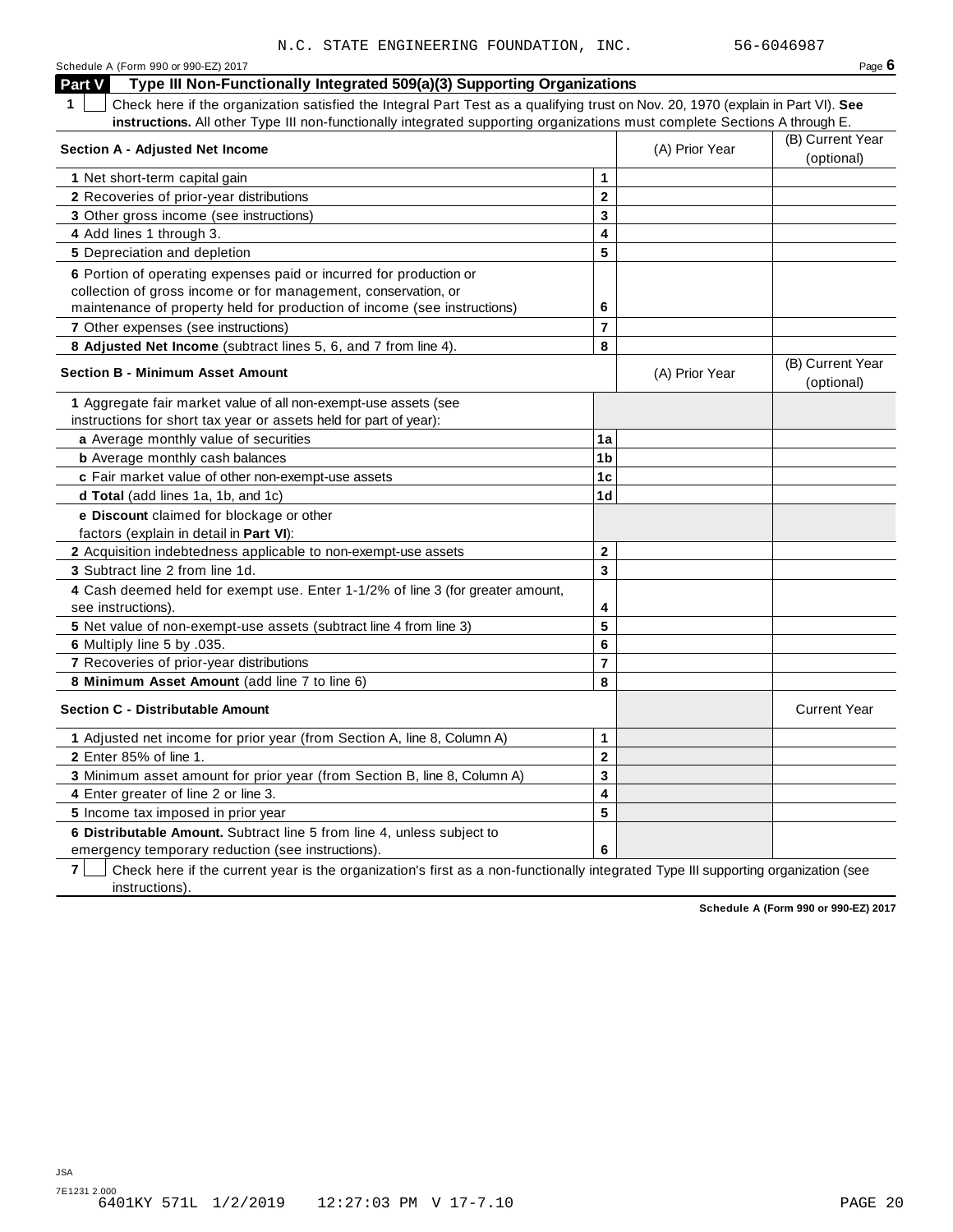|                | Schedule A (Form 990 or 990-EZ) 2017                                                       |                                          |                                               | Page 7                                           |
|----------------|--------------------------------------------------------------------------------------------|------------------------------------------|-----------------------------------------------|--------------------------------------------------|
| Part V         | Type III Non-Functionally Integrated 509(a)(3) Supporting Organizations (continued)        |                                          |                                               |                                                  |
|                | <b>Section D - Distributions</b>                                                           |                                          |                                               | <b>Current Year</b>                              |
| 1              | Amounts paid to supported organizations to accomplish exempt purposes                      |                                          |                                               |                                                  |
| $\mathbf{2}$   | Amounts paid to perform activity that directly furthers exempt purposes of supported       |                                          |                                               |                                                  |
|                | organizations, in excess of income from activity                                           |                                          |                                               |                                                  |
| 3              | Administrative expenses paid to accomplish exempt purposes of supported organizations      |                                          |                                               |                                                  |
| 4              | Amounts paid to acquire exempt-use assets                                                  |                                          |                                               |                                                  |
| 5              | Qualified set-aside amounts (prior IRS approval required)                                  |                                          |                                               |                                                  |
| 6              | Other distributions (describe in Part VI). See instructions.                               |                                          |                                               |                                                  |
| 7              | Total annual distributions. Add lines 1 through 6.                                         |                                          |                                               |                                                  |
| 8              | Distributions to attentive supported organizations to which the organization is responsive |                                          |                                               |                                                  |
|                | (provide details in Part VI). See instructions.                                            |                                          |                                               |                                                  |
| 9              | Distributable amount for 2017 from Section C, line 6                                       |                                          |                                               |                                                  |
| 10             | Line 8 amount divided by Line 9 amount                                                     |                                          |                                               |                                                  |
|                | Section E - Distribution Allocations (see instructions)                                    | $\sf (i)$<br><b>Excess Distributions</b> | (ii)<br><b>Underdistributions</b><br>Pre-2017 | (iii)<br><b>Distributable</b><br>Amount for 2017 |
| 1              | Distributable amount for 2017 from Section C, line 6                                       |                                          |                                               |                                                  |
| $\mathbf{2}$   | Underdistributions, if any, for years prior to 2017                                        |                                          |                                               |                                                  |
|                | (reasonable cause required-explain in Part VI). See                                        |                                          |                                               |                                                  |
|                | instructions.                                                                              |                                          |                                               |                                                  |
| 3              | Excess distributions carryover, if any, to 2017                                            |                                          |                                               |                                                  |
| a              |                                                                                            |                                          |                                               |                                                  |
| b              | From 2013                                                                                  |                                          |                                               |                                                  |
| c              | From 2014                                                                                  |                                          |                                               |                                                  |
| d              | From 2015                                                                                  |                                          |                                               |                                                  |
| е              | From 2016 <b></b>                                                                          |                                          |                                               |                                                  |
| f              | Total of lines 3a through e                                                                |                                          |                                               |                                                  |
| g              | Applied to underdistributions of prior years                                               |                                          |                                               |                                                  |
| h              | Applied to 2017 distributable amount                                                       |                                          |                                               |                                                  |
| j.             | Carryover from 2012 not applied (see instructions)                                         |                                          |                                               |                                                  |
|                | Remainder. Subtract lines 3g, 3h, and 3i from 3f.                                          |                                          |                                               |                                                  |
| 4              | Distributions for 2017 from                                                                |                                          |                                               |                                                  |
|                | Section D, line 7:<br>\$                                                                   |                                          |                                               |                                                  |
| а              | Applied to underdistributions of prior years                                               |                                          |                                               |                                                  |
| b              | Applied to 2017 distributable amount                                                       |                                          |                                               |                                                  |
|                | Remainder. Subtract lines 4a and 4b from 4.                                                |                                          |                                               |                                                  |
| 5              | Remaining underdistributions for years prior to 2017, if                                   |                                          |                                               |                                                  |
|                | any. Subtract lines 3g and 4a from line 2. For result                                      |                                          |                                               |                                                  |
|                | greater than zero, explain in Part VI. See instructions.                                   |                                          |                                               |                                                  |
| 6              | Remaining underdistributions for 2017. Subtract lines 3h                                   |                                          |                                               |                                                  |
|                | and 4b from line 1. For result greater than zero, explain in                               |                                          |                                               |                                                  |
|                | Part VI. See instructions.                                                                 |                                          |                                               |                                                  |
| $\overline{7}$ | Excess distributions carryover to 2018. Add lines 3j                                       |                                          |                                               |                                                  |
|                | and 4c.                                                                                    |                                          |                                               |                                                  |
| 8              | Breakdown of line 7:                                                                       |                                          |                                               |                                                  |
| a              | Excess from 2013                                                                           |                                          |                                               |                                                  |
| b              | Excess from 2014                                                                           |                                          |                                               |                                                  |
| c              | Excess from 2015                                                                           |                                          |                                               |                                                  |
| d              | Excess from 2016                                                                           |                                          |                                               |                                                  |
| е              | Excess from 2017                                                                           |                                          |                                               |                                                  |
|                |                                                                                            |                                          |                                               |                                                  |

**Schedule A (Form 990 or 990-EZ) 2017**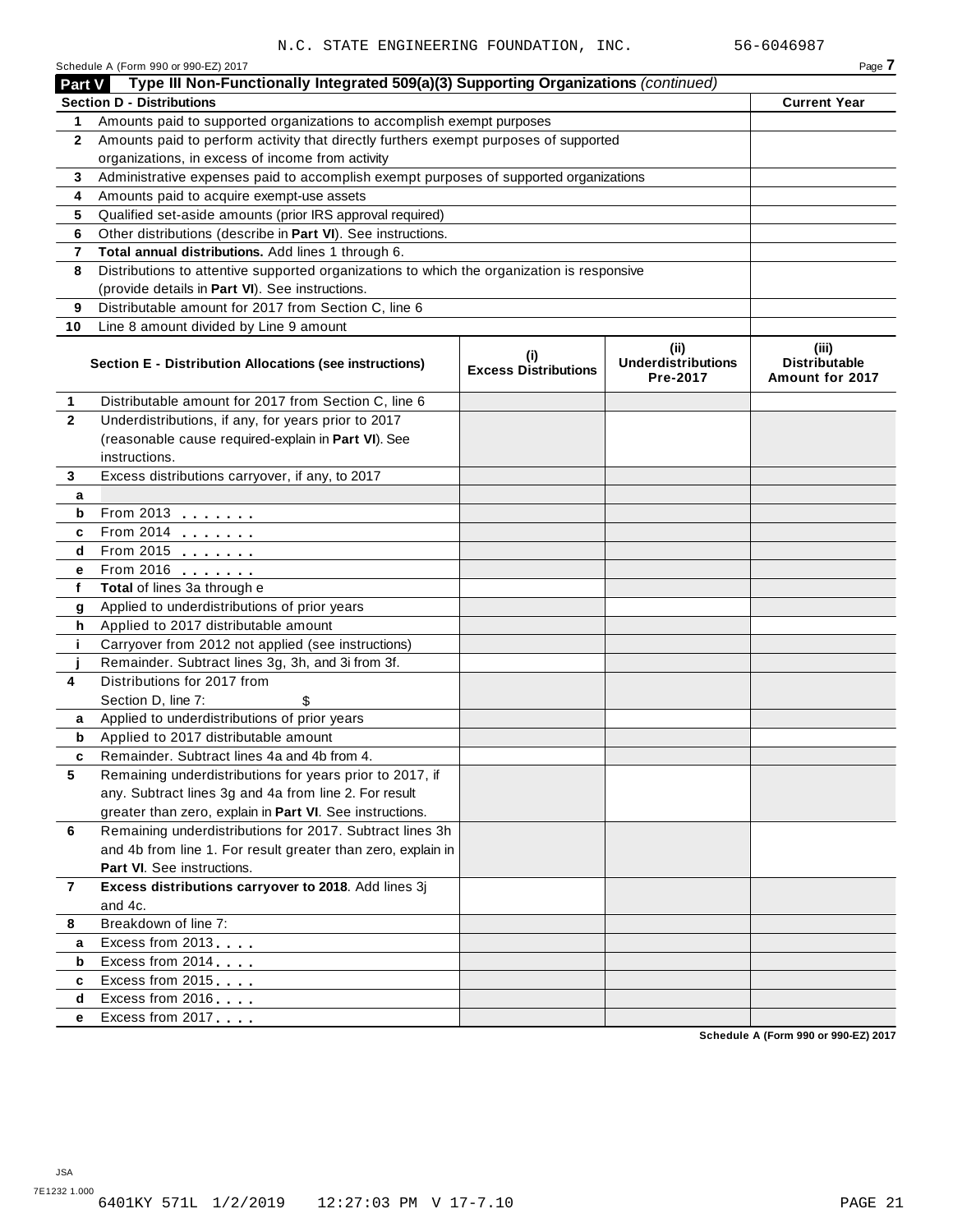Schedule <sup>A</sup> (Form <sup>990</sup> or 990-EZ) <sup>2017</sup> Page **8**

**Supplemental Information.** Provide the explanations required by Part II, line 10; Part II, line 17a or 17b; Part **Part VI** III, line 12; Part IV, Section A, lines 1, 2, 3b, 3c, 4b, 4c, 5a, 6, 9a, 9b, 9c, 11a, 11b, and 11c; Part IV, Section B, lines 1 and 2; Part IV, Section C, line 1; Part IV, Section D, lines 2 and 3; Part IV, Section E, lines 1c, 2a, 2b, 3a and 3b; Part V, line 1; Part V, Section B, line 1e; Part V, Section D, lines 5, 6, and 8; and Part V, Section E, lines 2, 5, and 6. Also complete this part for any additional information. (See instructions.)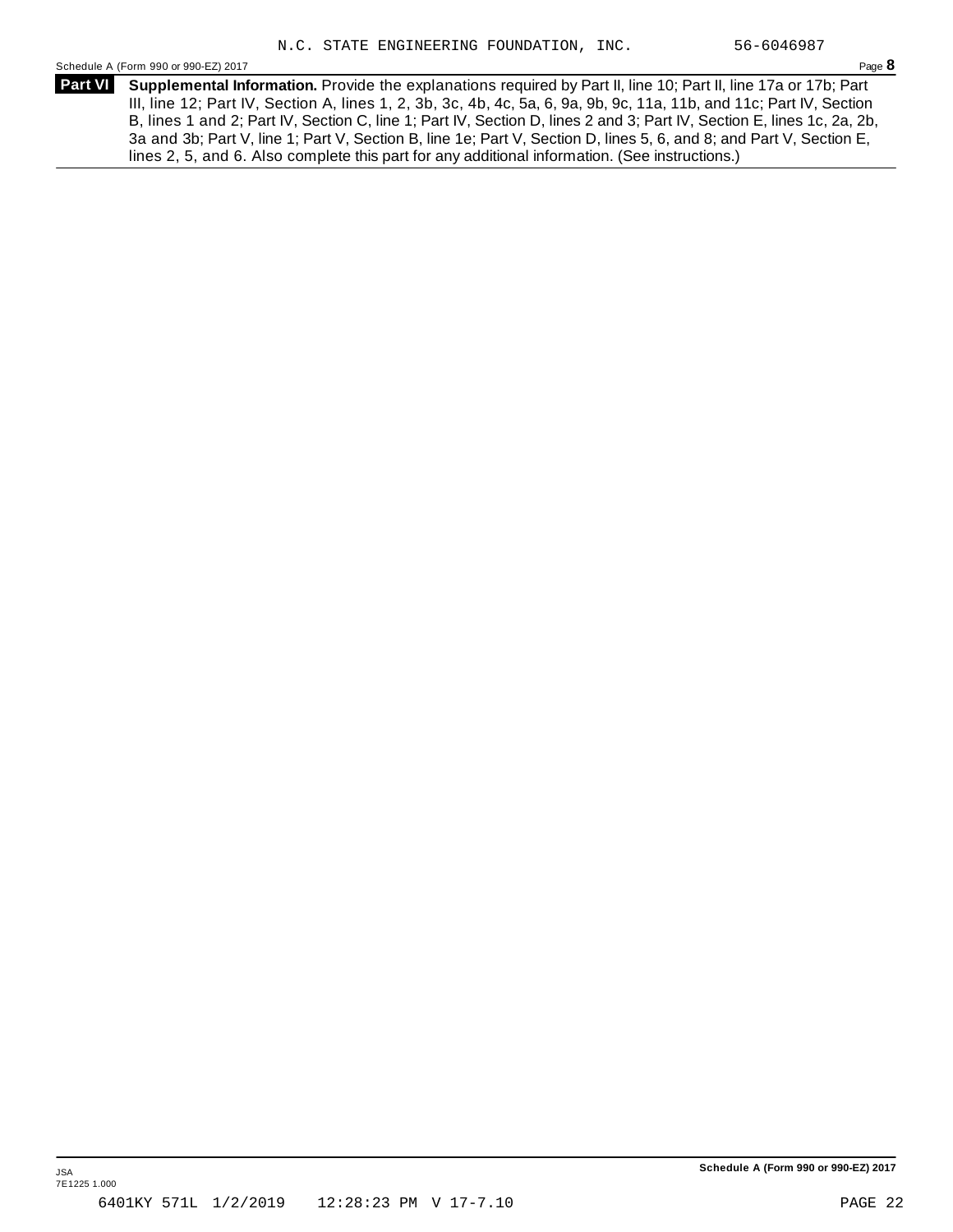**(Form 990, 990-EZ, or 990-PF)** Department of the Treasury<br>Internal Revenue Service

### **Schedule B**  $\leftarrow$  **Contributors**

(Porm 990, Form 990, Form 990-EZ, or Form 990-PF.<br>Department of the Treasury → Attach to Form 990, Form 990-EZ, or Form 990-PF.<br>Internal Revenue Service → → Go to www.irs.gov/Form990 for the latest information.<br>Name of th

 $20$ **17** 

N.C. STATE ENGINEERING FOUNDATION, INC.

56-6046987

### **Organization type** (check one):

| Filers of:         | Section:                                                                    |
|--------------------|-----------------------------------------------------------------------------|
| Form 990 or 990-EZ | $X \mid 501(c)(3)$ (enter number) organization                              |
|                    | $4947(a)(1)$ nonexempt charitable trust not treated as a private foundation |
|                    | 527 political organization                                                  |
| Form 990-PF        | 501(c)(3) exempt private foundation                                         |
|                    | 4947(a)(1) nonexempt charitable trust treated as a private foundation       |
|                    | 501(c)(3) taxable private foundation                                        |

Check if your organization is covered by the **General Rule** or a **Special Rule.**

**Note:** Only a section 501(c)(7), (8), or (10) organization can check boxes for both the General Rule and a Special Rule. See instructions.

### **General Rule**

For an organization filing Form 990, 990-EZ, or 990-PF that received, during the year, contributions totaling \$5,000 or more (in money or property) from any one contributor. Complete Parts I and II. See instructions for determining a contributor's total contributions.

### **Special Rules**

 $\text{X}$  For an organization described in section 501(c)(3) filing Form 990 or 990-EZ that met the 33 1/3 % support test of the regulations under sections 509(a)(1) and 170(b)(1)(A)(vi), that checked Schedule A (Form 990 or 990-EZ), Part II, line 13, 16a, or 16b, and that received from any one contributor, during the year, total contributions of the greater of **(1)** \$5,000; or **(2)** 2% of the amount on (i) Form 990, Part VIII, line 1h; or (ii) Form 990-EZ, line 1. Complete Parts I and II.

For an organization described in section 501(c)(7), (8), or (10) filing Form 990 or 990-EZ that received from any one contributor, during the year, total contributions of more than \$1,000 *exclusively* for religious, charitable, scientific, literary, or educational purposes, or for the prevention of cruelty to children or animals. Complete Parts I, II, and III.

For an organization described in section 501(c)(7), (8), or (10) filing Form 990 or 990-EZ that received from any one contributor, during the year, contributions *exclusively* for religious, charitable, etc., purposes, but no such contributions totaled more than \$1,000. If this box is checked, enter here the total contributions that were received during the year for an *exclusively* religious, charitable, etc., purpose. Don't complete any of the parts unless the **General Rule** applies to this organization because it received *nonexclusively* religious, charitable, etc., contributions totaling \$5,000 or more during the year m m m m m m m m m m m m m m m m m m m m m m m m m m m m m m m I \$

**Caution:** An organization that isn't covered by the General Rule and/or the Special Rules doesn't file Schedule B (Form 990, 990-EZ, or 990-PF), but it **must** answer "No" on Part IV, line 2, of its Form 990; or check the box on line H of its Form 990-EZ or on its Form 990-PF, Part I, line 2, to certify that it doesn't meet the filing requirements of Schedule B (Form 990, 990-EZ, or 990-PF).

For Paperwork Reduction Act Notice, see the instructions for Form 990, 990-EZ, or 990-PF. Schedule B (Form 990, 990-EZ, or 990-PF) (2017)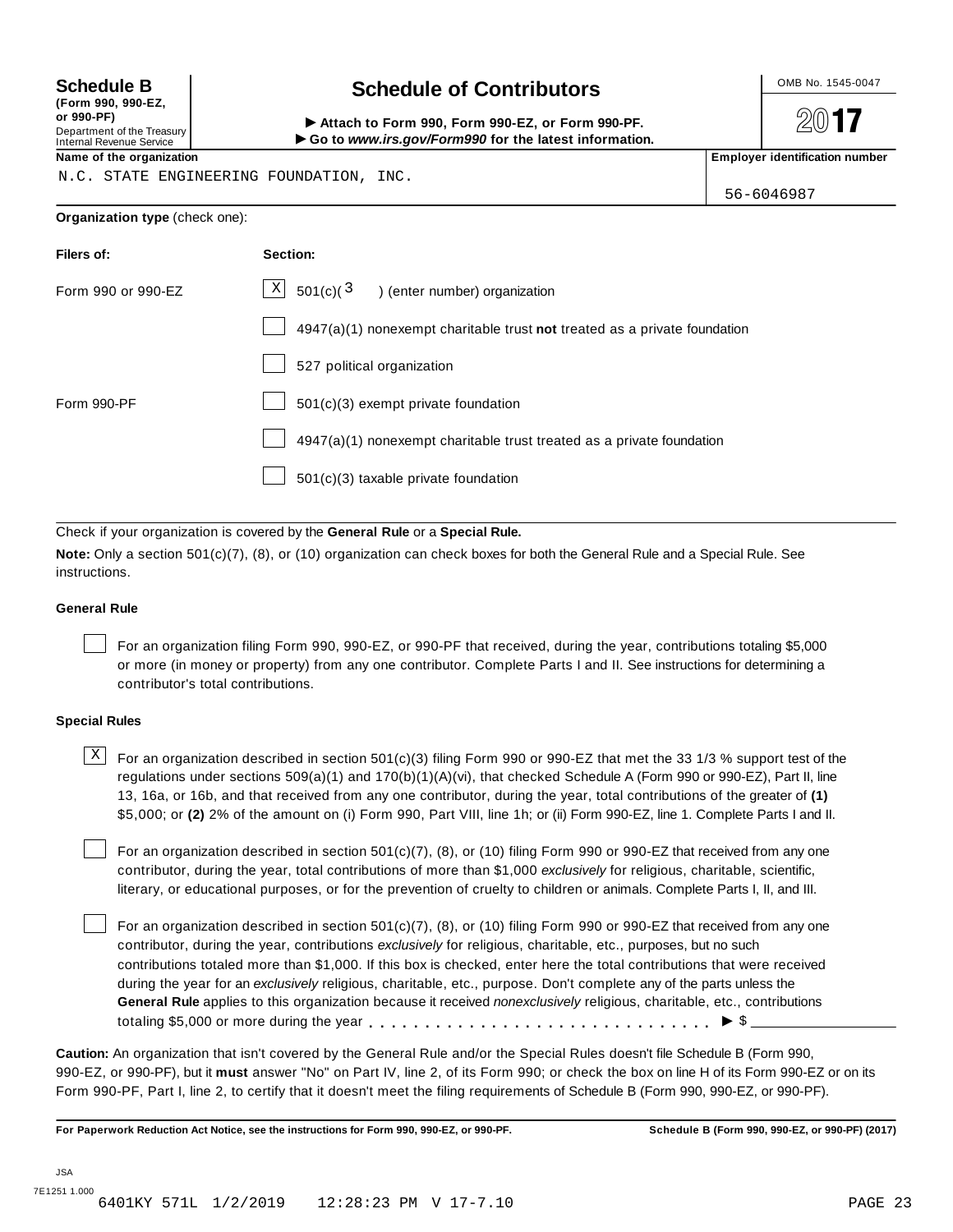**Name of organization**  $M.C.$  STATE ENGINEERING FOUNDATION, INC.  $\blacksquare$  **Employer** identification number

**Employer identification number**<br>56-6046987

| Part I     | <b>Contributors</b> (see instructions). Use duplicate copies of Part I if additional space is needed. |                                   |                                                                                       |
|------------|-------------------------------------------------------------------------------------------------------|-----------------------------------|---------------------------------------------------------------------------------------|
| (a)<br>No. | (b)<br>Name, address, and ZIP + 4                                                                     | (c)<br><b>Total contributions</b> | (d)<br>Type of contribution                                                           |
| 1          |                                                                                                       | 13,000,000.<br>\$                 | Χ<br>Person<br>Payroll<br>Noncash<br>(Complete Part II for<br>noncash contributions.) |
| (a)<br>No. | (b)<br>Name, address, and ZIP + 4                                                                     | (c)<br><b>Total contributions</b> | (d)<br>Type of contribution                                                           |
| 2          |                                                                                                       | 1,750,000.<br>\$                  | Χ<br>Person<br>Payroll<br>Noncash<br>(Complete Part II for<br>noncash contributions.) |
| (a)<br>No. | (b)<br>Name, address, and ZIP + 4                                                                     | (c)<br><b>Total contributions</b> | (d)<br>Type of contribution                                                           |
| 3          |                                                                                                       | 1,233,400.<br>\$                  | Χ<br>Person<br>Payroll<br>Noncash<br>(Complete Part II for<br>noncash contributions.) |
| (a)<br>No. | (b)<br>Name, address, and ZIP + 4                                                                     | (c)<br><b>Total contributions</b> | (d)<br>Type of contribution                                                           |
| 4          |                                                                                                       | 1,000,000.<br>\$                  | Χ<br>Person<br>Payroll<br>Noncash<br>(Complete Part II for<br>noncash contributions.) |
| (a)<br>No. | (b)<br>Name, address, and ZIP + 4                                                                     | (c)<br><b>Total contributions</b> | (d)<br>Type of contribution                                                           |
| 5          |                                                                                                       | 682,000.<br>\$                    | Χ<br>Person<br>Payroll<br>Noncash<br>(Complete Part II for<br>noncash contributions.) |
| (a)<br>No. | (b)<br>Name, address, and ZIP + 4                                                                     | (c)<br><b>Total contributions</b> | (d)<br>Type of contribution                                                           |
|            |                                                                                                       | \$                                | Person<br>Payroll<br>Noncash<br>(Complete Part II for<br>noncash contributions.)      |

**Schedule B (Form 990, 990-EZ, or 990-PF) (2017)** JSA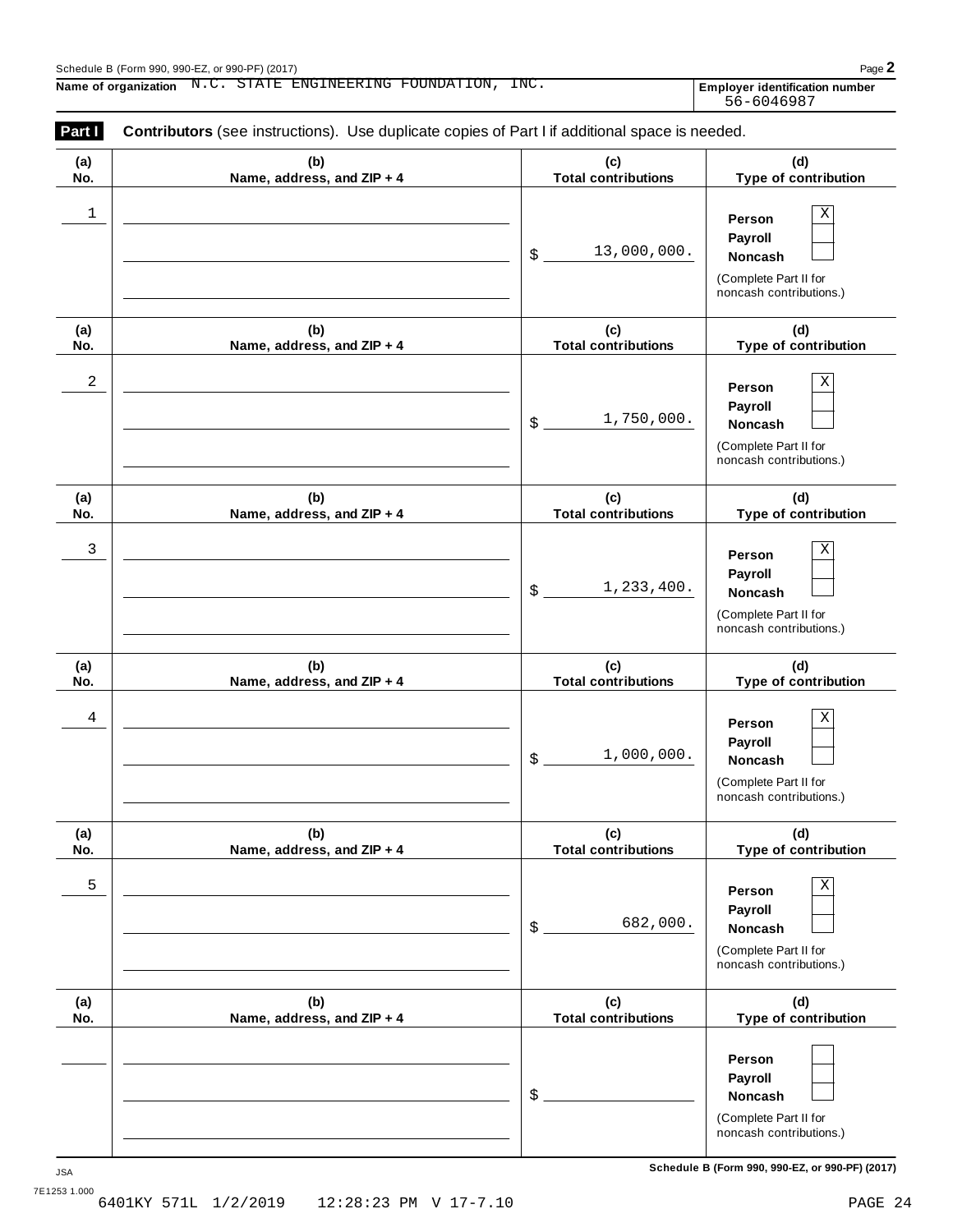Schedule B (Form 990, 990-EZ, or 990-PF) (2017)<br> **Name of organization** N.C. STATE ENGINEERING FOUNDATION, INC. **Property 1998 Page 3 Name of organization Employer identification number** N.C. STATE ENGINEERING FOUNDATION, INC.

56-6046987

| Part II                   | Noncash Property (see instructions). Use duplicate copies of Part II if additional space is needed. |                                                 |                      |
|---------------------------|-----------------------------------------------------------------------------------------------------|-------------------------------------------------|----------------------|
| (a) No.<br>from<br>Part I | (b)<br>Description of noncash property given                                                        | (c)<br>FMV (or estimate)<br>(See instructions.) | (d)<br>Date received |
|                           |                                                                                                     | $\sim$                                          |                      |
| (a) No.<br>from<br>Part I | (b)<br>Description of noncash property given                                                        | (c)<br>FMV (or estimate)<br>(See instructions.) | (d)<br>Date received |
|                           |                                                                                                     | $\frac{1}{2}$                                   |                      |
| (a) No.<br>from<br>Part I | (b)<br>Description of noncash property given                                                        | (c)<br>FMV (or estimate)<br>(See instructions.) | (d)<br>Date received |
|                           |                                                                                                     | $\mathcal{S}_{-}$                               |                      |
| (a) No.<br>from<br>Part I | (b)<br>Description of noncash property given                                                        | (c)<br>FMV (or estimate)<br>(See instructions.) | (d)<br>Date received |
|                           |                                                                                                     | \$                                              |                      |
| (a) No.<br>from<br>Part I | (b)<br>Description of noncash property given                                                        | (c)<br>FMV (or estimate)<br>(See instructions.) | (d)<br>Date received |
|                           |                                                                                                     | \$                                              |                      |
| (a) No.<br>from<br>Part I | (b)<br>Description of noncash property given                                                        | (c)<br>FMV (or estimate)<br>(See instructions.) | (d)<br>Date received |
|                           |                                                                                                     |                                                 |                      |
|                           |                                                                                                     | \$                                              |                      |

 $S$ chedule B (Form 990, 990-EZ, or 990-PF) (2017)

7E1254 1.000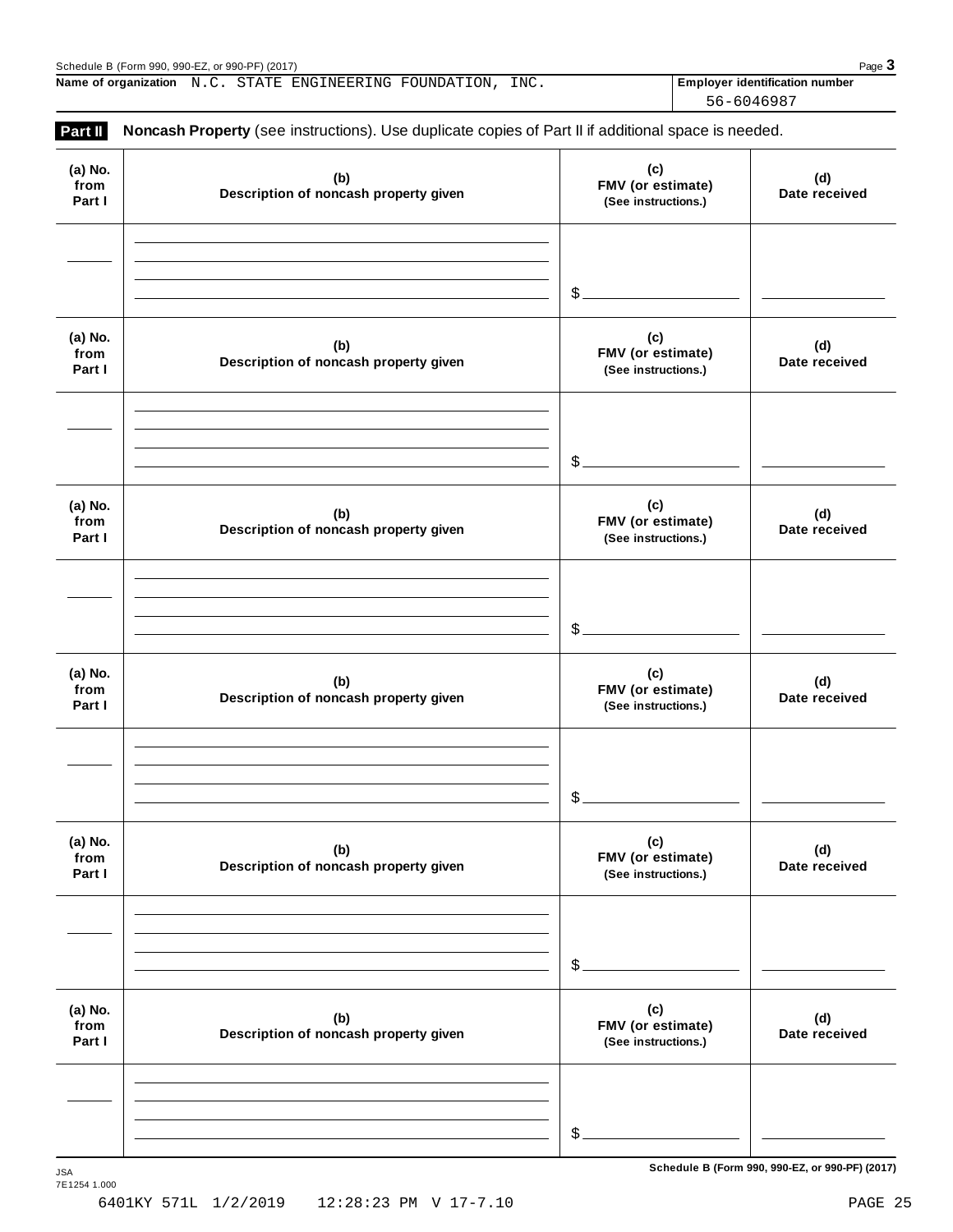| Schedule B (Form 990, 990-EZ, or 990-PF) (2017)                                                                                                                                                                                                            | Page 4                                |  |  |  |  |
|------------------------------------------------------------------------------------------------------------------------------------------------------------------------------------------------------------------------------------------------------------|---------------------------------------|--|--|--|--|
| Name of organization N.C. STATE ENGINEERING FOUNDATION, INC.                                                                                                                                                                                               | <b>Employer identification number</b> |  |  |  |  |
|                                                                                                                                                                                                                                                            | 56-6046987                            |  |  |  |  |
| <b>Part III</b><br><i>Exclusively</i> religious, charitable, etc., contributions to organizations described in section 501(c)(7), (8), or<br>(10) that total more than \$1,000 for the year from any one contributor. Complete columns (a) through (e) and |                                       |  |  |  |  |

|                           | (10) that total more than \$1,000 for the year from any one contributor. Complete columns (a) through (e) and<br>the following line entry. For organizations completing Part III, enter the total of exclusively religious, charitable, etc.,<br>contributions of \$1,000 or less for the year. (Enter this information once. See instructions.) $\blacktriangleright$ \$<br>Use duplicate copies of Part III if additional space is needed. |                      |                                          |
|---------------------------|----------------------------------------------------------------------------------------------------------------------------------------------------------------------------------------------------------------------------------------------------------------------------------------------------------------------------------------------------------------------------------------------------------------------------------------------|----------------------|------------------------------------------|
| (a) No.<br>from<br>Part I | (b) Purpose of gift                                                                                                                                                                                                                                                                                                                                                                                                                          | (c) Use of gift      | (d) Description of how gift is held      |
|                           | Transferee's name, address, and ZIP + 4                                                                                                                                                                                                                                                                                                                                                                                                      | (e) Transfer of gift | Relationship of transferor to transferee |
| (a) No.<br>from           | (b) Purpose of gift                                                                                                                                                                                                                                                                                                                                                                                                                          | (c) Use of gift      | (d) Description of how gift is held      |
| Part I                    |                                                                                                                                                                                                                                                                                                                                                                                                                                              |                      |                                          |

**(e) Transfer of gift**

|                           | Transferee's name, address, and ZIP + 4 |                      | Relationship of transferor to transferee |  |  |
|---------------------------|-----------------------------------------|----------------------|------------------------------------------|--|--|
|                           |                                         |                      |                                          |  |  |
|                           |                                         |                      |                                          |  |  |
|                           |                                         |                      |                                          |  |  |
| (a) No.<br>from<br>Part I | (b) Purpose of gift                     | (c) Use of gift      | (d) Description of how gift is held      |  |  |
|                           |                                         |                      |                                          |  |  |
|                           |                                         |                      |                                          |  |  |
|                           |                                         |                      |                                          |  |  |
|                           |                                         | (e) Transfer of gift |                                          |  |  |
|                           | Transferee's name, address, and ZIP + 4 |                      | Relationship of transferor to transferee |  |  |
|                           |                                         |                      |                                          |  |  |
|                           |                                         |                      |                                          |  |  |
|                           |                                         |                      |                                          |  |  |
| (a) No.<br>from<br>Part I | (b) Purpose of gift                     | (c) Use of gift      | (d) Description of how gift is held      |  |  |
|                           |                                         |                      |                                          |  |  |
|                           |                                         |                      |                                          |  |  |
|                           |                                         |                      |                                          |  |  |
|                           |                                         | (e) Transfer of gift |                                          |  |  |
|                           | Transferee's name, address, and ZIP + 4 |                      | Relationship of transferor to transferee |  |  |
|                           |                                         |                      |                                          |  |  |

JSA<br>7E1255 1.000

 $S$ chedule B (Form 990, 990-EZ, or 990-PF) (2017)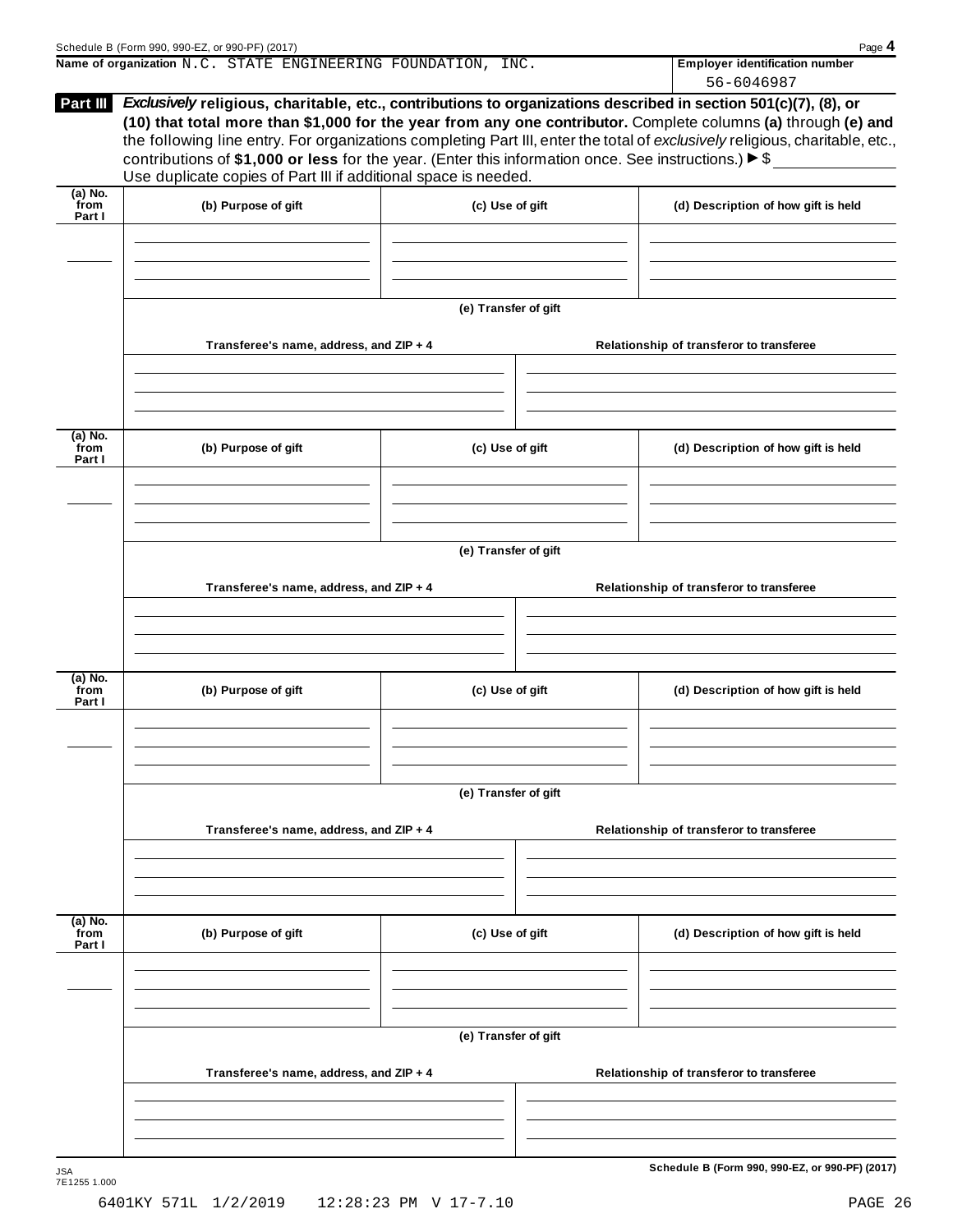| <b>SCHEDULE D</b> |  |
|-------------------|--|
| (Form 990)        |  |

# SCHEDULE D<br>
Supplemental Financial Statements<br>
Form 990)<br>
Part IV, line 6, 7, 8, 9, 10, 11a, 11b, 11c, 11d, 11e, 11f, 12a, or 12b.<br>
Attach to Form 990.<br>
Part IV, line 6, 7, 8, 9, 10, 11a, 11b, 11c, 11d, 11e, 11f, 12a, or

Department of the Treasury Integration of the Treasury Integration of the Treasury **I and CO2 Contract of the Treasury Contract of the Treasury Contract of the Treasury <b>I** and CO2 **Contract of the Integration** of th

|        | Department of the Treasury            |                                                                                                                                                                                                                                                              | Attach to Form 990.                                                    |                                                    | <b>Open to Public</b>           |
|--------|---------------------------------------|--------------------------------------------------------------------------------------------------------------------------------------------------------------------------------------------------------------------------------------------------------------|------------------------------------------------------------------------|----------------------------------------------------|---------------------------------|
|        | <b>Internal Revenue Service</b>       |                                                                                                                                                                                                                                                              | Go to www.irs.gov/Form990 for instructions and the latest information. |                                                    | <b>Inspection</b>               |
|        | Name of the organization              |                                                                                                                                                                                                                                                              |                                                                        | <b>Employer identification number</b>              |                                 |
|        |                                       | N.C. STATE ENGINEERING FOUNDATION, INC.                                                                                                                                                                                                                      |                                                                        | 56-6046987                                         |                                 |
| Part I |                                       | Organizations Maintaining Donor Advised Funds or Other Similar Funds or Accounts.                                                                                                                                                                            |                                                                        |                                                    |                                 |
|        |                                       | Complete if the organization answered "Yes" on Form 990, Part IV, line 6.                                                                                                                                                                                    |                                                                        |                                                    |                                 |
|        |                                       |                                                                                                                                                                                                                                                              | (a) Donor advised funds                                                | (b) Funds and other accounts                       |                                 |
| 1      |                                       | Total number at end of year <b>that the state of the state of the state of the state of the state of the state of the state of the state of the state of the state of the state of the state of the state of the state of the st</b>                         |                                                                        |                                                    |                                 |
| 2      |                                       | Aggregate value of contributions to (during year)                                                                                                                                                                                                            |                                                                        |                                                    |                                 |
| 3      |                                       | Aggregate value of grants from (during year)                                                                                                                                                                                                                 |                                                                        |                                                    |                                 |
| 4      |                                       | Aggregate value at end of year                                                                                                                                                                                                                               |                                                                        |                                                    |                                 |
| 5      |                                       | Did the organization inform all donors and donor advisors in writing that the assets held in donor advised                                                                                                                                                   |                                                                        |                                                    |                                 |
|        |                                       | funds are the organization's property, subject to the organization's exclusive legal control?                                                                                                                                                                |                                                                        |                                                    | Yes<br>No                       |
| 6      |                                       | Did the organization inform all grantees, donors, and donor advisors in writing that grant funds can be used                                                                                                                                                 |                                                                        |                                                    |                                 |
|        |                                       | only for charitable purposes and not for the benefit of the donor or donor advisor, or for any other purpose                                                                                                                                                 |                                                                        |                                                    |                                 |
|        |                                       |                                                                                                                                                                                                                                                              |                                                                        |                                                    | Yes<br>No                       |
|        | Part II                               | <b>Conservation Easements.</b>                                                                                                                                                                                                                               |                                                                        |                                                    |                                 |
|        |                                       | Complete if the organization answered "Yes" on Form 990, Part IV, line 7.                                                                                                                                                                                    |                                                                        |                                                    |                                 |
| 1      |                                       | Purpose(s) of conservation easements held by the organization (check all that apply).                                                                                                                                                                        |                                                                        |                                                    |                                 |
|        |                                       | Preservation of land for public use (e.g., recreation or education)                                                                                                                                                                                          |                                                                        | Preservation of a historically important land area |                                 |
|        |                                       | Protection of natural habitat                                                                                                                                                                                                                                |                                                                        | Preservation of a certified historic structure     |                                 |
|        |                                       | Preservation of open space                                                                                                                                                                                                                                   |                                                                        |                                                    |                                 |
| 2      |                                       | Complete lines 2a through 2d if the organization held a qualified conservation contribution in the form of a conservation                                                                                                                                    |                                                                        |                                                    |                                 |
|        |                                       | easement on the last day of the tax year.                                                                                                                                                                                                                    |                                                                        |                                                    | Held at the End of the Tax Year |
| a      |                                       |                                                                                                                                                                                                                                                              |                                                                        | 2a                                                 |                                 |
| b      |                                       | Total acreage restricted by conservation easements                                                                                                                                                                                                           |                                                                        | 2b                                                 |                                 |
| c      |                                       | Number of conservation easements on a certified historic structure included in (a)                                                                                                                                                                           |                                                                        | 2 <sub>c</sub>                                     |                                 |
| d      |                                       | Number of conservation easements included in (c) acquired after 7/25/06, and not on a                                                                                                                                                                        |                                                                        |                                                    |                                 |
|        |                                       |                                                                                                                                                                                                                                                              |                                                                        | 2d                                                 |                                 |
| 3      |                                       | Number of conservation easements modified, transferred, released, extinguished, or terminated by the organization during the                                                                                                                                 |                                                                        |                                                    |                                 |
|        | tax year $\blacktriangleright$ ______ |                                                                                                                                                                                                                                                              |                                                                        |                                                    |                                 |
| 4      |                                       | Number of states where property subject to conservation easement is located $\blacktriangleright$ ______                                                                                                                                                     |                                                                        |                                                    |                                 |
| 5      |                                       | Does the organization have a written policy regarding the periodic monitoring, inspection, handling of                                                                                                                                                       |                                                                        |                                                    |                                 |
|        |                                       |                                                                                                                                                                                                                                                              |                                                                        |                                                    | Yes<br>No                       |
| 6      |                                       | Staff and volunteer hours devoted to monitoring, inspecting, handling of violations, and enforcing conservation easements during the year                                                                                                                    |                                                                        |                                                    |                                 |
|        |                                       |                                                                                                                                                                                                                                                              |                                                                        |                                                    |                                 |
| 7      |                                       | Amount of expenses incurred in monitoring, inspecting, handling of violations, and enforcing conservation easements during the year                                                                                                                          |                                                                        |                                                    |                                 |
|        | ▶\$                                   |                                                                                                                                                                                                                                                              |                                                                        |                                                    |                                 |
| 8      |                                       | Does each conservation easement reported on line 2(d) above satisfy the requirements of section 170(h)(4)(B)(i)                                                                                                                                              |                                                                        |                                                    |                                 |
|        |                                       |                                                                                                                                                                                                                                                              |                                                                        |                                                    | No<br>Yes                       |
| 9      |                                       | In Part XIII, describe how the organization reports conservation easements in its revenue and expense statement, and                                                                                                                                         |                                                                        |                                                    |                                 |
|        |                                       | balance sheet, and include, if applicable, the text of the footnote to the organization's financial statements that describes the                                                                                                                            |                                                                        |                                                    |                                 |
|        |                                       | organization's accounting for conservation easements.                                                                                                                                                                                                        |                                                                        |                                                    |                                 |
|        | Part III                              | Organizations Maintaining Collections of Art, Historical Treasures, or Other Similar Assets.                                                                                                                                                                 |                                                                        |                                                    |                                 |
|        |                                       | Complete if the organization answered "Yes" on Form 990, Part IV, line 8.                                                                                                                                                                                    |                                                                        |                                                    |                                 |
| 1a     |                                       | If the organization elected, as permitted under SFAS 116 (ASC 958), not to report in its revenue statement and balance sheet                                                                                                                                 |                                                                        |                                                    |                                 |
|        |                                       | works of art, historical treasures, or other similar assets held for public exhibition, education, or research in furtherance of                                                                                                                             |                                                                        |                                                    |                                 |
|        |                                       | public service, provide, in Part XIII, the text of the footnote to its financial statements that describes these items.                                                                                                                                      |                                                                        |                                                    |                                 |
| b      |                                       | If the organization elected, as permitted under SFAS 116 (ASC 958), to report in its revenue statement and balance sheet<br>works of art, historical treasures, or other similar assets held for public exhibition, education, or research in furtherance of |                                                                        |                                                    |                                 |
|        |                                       | public service, provide the following amounts relating to these items:                                                                                                                                                                                       |                                                                        |                                                    |                                 |
|        |                                       |                                                                                                                                                                                                                                                              |                                                                        |                                                    | $\triangleright$ \$             |
|        |                                       |                                                                                                                                                                                                                                                              |                                                                        |                                                    | $\triangleright$ \$             |
| 2      |                                       | If the organization received or held works of art, historical treasures, or other similar assets for financial gain, provide the                                                                                                                             |                                                                        |                                                    |                                 |
|        |                                       | following amounts required to be reported under SFAS 116 (ASC 958) relating to these items:                                                                                                                                                                  |                                                                        |                                                    |                                 |
| a      |                                       |                                                                                                                                                                                                                                                              |                                                                        |                                                    |                                 |
| b      |                                       | Assets included in Form 990, Part $X_1, \ldots, X_n, \ldots, X_n, \ldots, X_n, \ldots, \ldots, \ldots, \ldots, \ldots, \blacktriangleright \S$                                                                                                               |                                                                        |                                                    |                                 |
|        |                                       |                                                                                                                                                                                                                                                              |                                                                        |                                                    |                                 |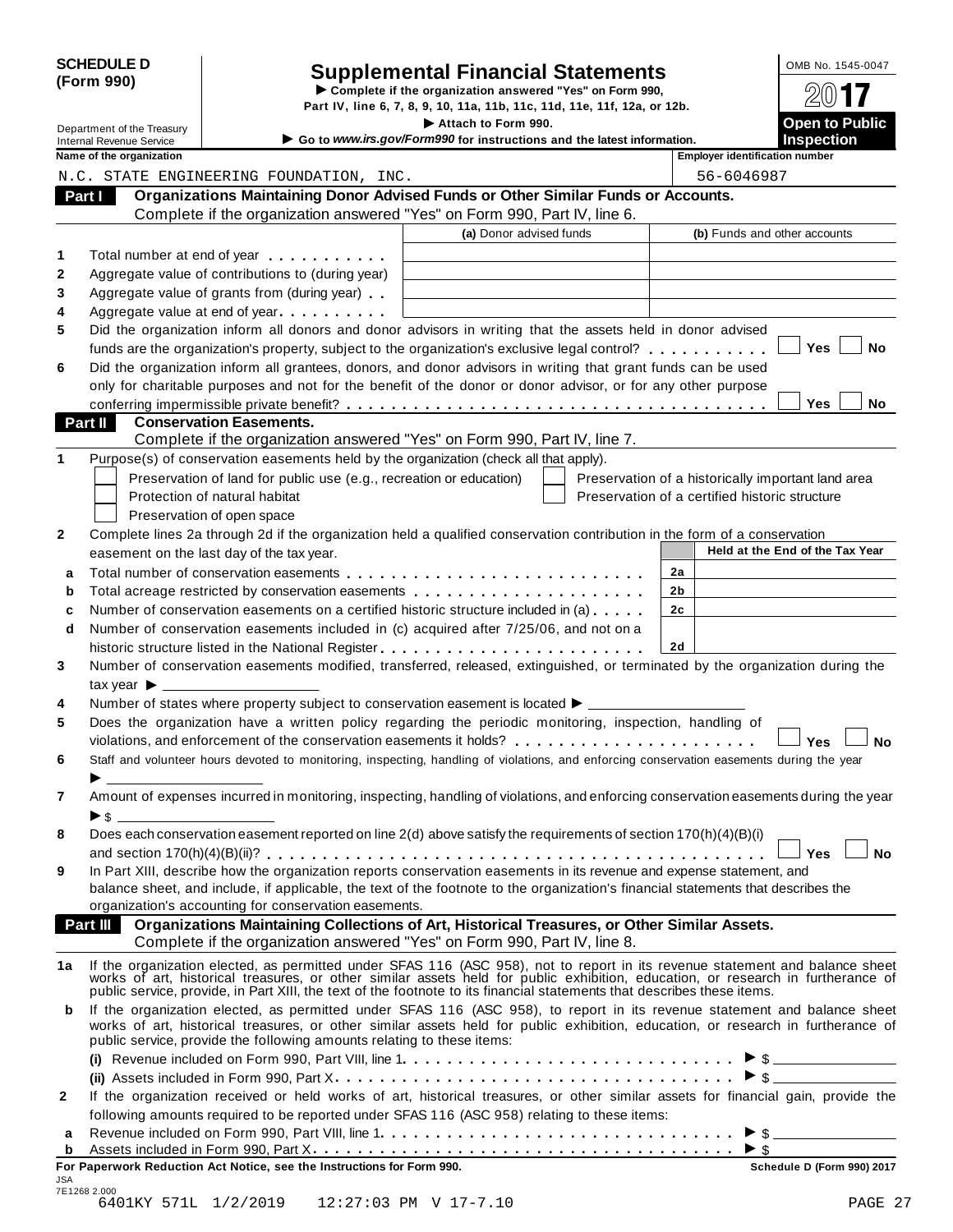N.C. STATE ENGINEERING FOUNDATION, INC. 56-60469

| 56-6046987 |  |
|------------|--|
|            |  |

|                    | Schedule D (Form 990) 2017                                                                                                                                                                                                      |                  | N.C. STATE ENGINEERING FOUNDATION, INC. |                                    |                                 | $50 - 6040987$       |                | Page 2                     |
|--------------------|---------------------------------------------------------------------------------------------------------------------------------------------------------------------------------------------------------------------------------|------------------|-----------------------------------------|------------------------------------|---------------------------------|----------------------|----------------|----------------------------|
| Part III           | Organizations Maintaining Collections of Art, Historical Treasures, or Other Similar Assets (continued)                                                                                                                         |                  |                                         |                                    |                                 |                      |                |                            |
| 3                  | Using the organization's acquisition, accession, and other records, check any of the following that are a significant use of its                                                                                                |                  |                                         |                                    |                                 |                      |                |                            |
|                    | collection items (check all that apply):                                                                                                                                                                                        |                  |                                         |                                    |                                 |                      |                |                            |
| a                  | Public exhibition                                                                                                                                                                                                               |                  | d                                       | Loan or exchange programs          |                                 |                      |                |                            |
| b                  | Scholarly research                                                                                                                                                                                                              |                  | Other<br>е                              |                                    |                                 |                      |                |                            |
| C                  | Preservation for future generations                                                                                                                                                                                             |                  |                                         |                                    |                                 |                      |                |                            |
| 4                  | Provide a description of the organization's collections and explain how they further the organization's exempt purpose in Part                                                                                                  |                  |                                         |                                    |                                 |                      |                |                            |
|                    | XIII.                                                                                                                                                                                                                           |                  |                                         |                                    |                                 |                      |                |                            |
| 5                  | During the year, did the organization solicit or receive donations of art, historical treasures, or other similar                                                                                                               |                  |                                         |                                    |                                 |                      |                |                            |
|                    | assets to be sold to raise funds rather than to be maintained as part of the organization's collection?                                                                                                                         |                  |                                         |                                    |                                 |                      | <b>Yes</b>     | No                         |
|                    | <b>Part IV</b><br><b>Escrow and Custodial Arrangements.</b>                                                                                                                                                                     |                  |                                         |                                    |                                 |                      |                |                            |
|                    | Complete if the organization answered "Yes" on Form 990, Part IV, line 9, or reported an amount on Form<br>990, Part X, line 21.                                                                                                |                  |                                         |                                    |                                 |                      |                |                            |
|                    | 1a Is the organization an agent, trustee, custodian or other intermediary for contributions or other assets not                                                                                                                 |                  |                                         |                                    |                                 |                      |                |                            |
|                    |                                                                                                                                                                                                                                 |                  |                                         |                                    |                                 |                      | Yes            | <b>No</b>                  |
| b                  | If "Yes," explain the arrangement in Part XIII and complete the following table:                                                                                                                                                |                  |                                         |                                    |                                 |                      |                |                            |
|                    |                                                                                                                                                                                                                                 |                  |                                         |                                    |                                 | Amount               |                |                            |
| c                  |                                                                                                                                                                                                                                 |                  |                                         | 1c                                 |                                 |                      |                |                            |
|                    |                                                                                                                                                                                                                                 |                  |                                         | 1d                                 |                                 |                      |                |                            |
| e                  |                                                                                                                                                                                                                                 |                  |                                         | 1e                                 |                                 |                      |                |                            |
| f                  |                                                                                                                                                                                                                                 |                  |                                         | 1f                                 |                                 |                      |                |                            |
| 2a                 | Did the organization include an amount on Form 990, Part X, line 21, for escrow or custodial account liability?<br>If "Yes," explain the arrangement in Part XIII. Check here if the explanation has been provided on Part XIII |                  |                                         |                                    |                                 |                      | <b>Yes</b>     | No                         |
| b<br><b>Part V</b> | <b>Endowment Funds.</b>                                                                                                                                                                                                         |                  |                                         |                                    |                                 |                      |                |                            |
|                    | Complete if the organization answered "Yes" on Form 990, Part IV, line 10.                                                                                                                                                      |                  |                                         |                                    |                                 |                      |                |                            |
|                    |                                                                                                                                                                                                                                 | (a) Current year | (b) Prior year                          | (c) Two years back                 |                                 | (d) Three years back |                | (e) Four years back        |
|                    |                                                                                                                                                                                                                                 | 77,109,266.      | 68, 442, 361.                           | 70,278,935.                        |                                 | 64,075,794.          |                | 56, 403, 154.              |
| 1а                 | Beginning of year balance                                                                                                                                                                                                       | 2,662,853.       | 2,978,732.                              | 1,596,105.                         |                                 | 2, 179, 742.         |                | 3,209,678.                 |
| b                  | Contributions                                                                                                                                                                                                                   |                  |                                         |                                    |                                 |                      |                |                            |
| c                  | Net investment earnings, gains,                                                                                                                                                                                                 | 8,708,921.       | 7,881,543.                              | $-1, 141, 329.$                    |                                 | 5, 207, 321.         | 8,014,118.     |                            |
|                    | and losses<br>d Grants or scholarships                                                                                                                                                                                          | 3, 207, 247.     | 2,193,370.                              | 2,291,350.                         |                                 | 1,183,922.           | 1,622,524.     |                            |
| е                  | Other expenditures for facilities                                                                                                                                                                                               |                  |                                         |                                    |                                 |                      |                |                            |
|                    | and programs                                                                                                                                                                                                                    |                  |                                         |                                    |                                 |                      |                | 1,928,632.                 |
|                    | Administrative expenses                                                                                                                                                                                                         |                  |                                         |                                    |                                 |                      |                |                            |
|                    | End of year balance expansion of year balance                                                                                                                                                                                   | 85, 273, 793.    | 77,109,266.                             | 68, 442, 361.                      |                                 | 70, 278, 935.        |                | 64,075,794.                |
|                    | Provide the estimated percentage of the current year end balance (line 1g, column (a)) held as:                                                                                                                                 |                  |                                         |                                    |                                 |                      |                |                            |
|                    | <b>a</b> Board designated or quasi-endowment $\triangleright$ 3.7700 %                                                                                                                                                          |                  |                                         |                                    |                                 |                      |                |                            |
| b                  | Permanent endowment $\triangleright$ 60.9400 %                                                                                                                                                                                  |                  |                                         |                                    |                                 |                      |                |                            |
| c                  | Temporarily restricted endowment $\blacktriangleright$ 35.2900 %                                                                                                                                                                |                  |                                         |                                    |                                 |                      |                |                            |
|                    | The percentages on lines 2a, 2b, and 2c should equal 100%.                                                                                                                                                                      |                  |                                         |                                    |                                 |                      |                |                            |
|                    | 3a Are there endowment funds not in the possession of the organization that are held and administered for the                                                                                                                   |                  |                                         |                                    |                                 |                      |                |                            |
|                    | organization by:                                                                                                                                                                                                                |                  |                                         |                                    |                                 |                      |                | Yes<br>No                  |
|                    |                                                                                                                                                                                                                                 |                  |                                         |                                    |                                 |                      | 3a(i)          | X<br>X                     |
|                    |                                                                                                                                                                                                                                 |                  |                                         |                                    |                                 |                      | 3a(ii)         |                            |
| b                  | If "Yes" on line 3a(ii), are the related organizations listed as required on Schedule R?, , , , ,                                                                                                                               |                  |                                         |                                    |                                 |                      | 3b             |                            |
| 4                  | Describe in Part XIII the intended uses of the organization's endowment funds.<br>Land, Buildings, and Equipment.                                                                                                               |                  |                                         |                                    |                                 |                      |                |                            |
|                    | <b>Part VI</b><br>Complete if the organization answered "Yes" on Form 990, Part IV, line 11a. See Form 990, Part X, line 10.                                                                                                    |                  |                                         |                                    |                                 |                      |                |                            |
|                    | Description of property                                                                                                                                                                                                         |                  | (a) Cost or other basis<br>(investment) | (b) Cost or other basis<br>(other) | (c) Accumulated<br>depreciation |                      | (d) Book value |                            |
| 1a                 |                                                                                                                                                                                                                                 |                  |                                         | 125,000.                           |                                 |                      |                | 125,000.                   |
|                    | <b>Buildings</b><br>. <b>.</b> .                                                                                                                                                                                                |                  |                                         |                                    |                                 |                      |                |                            |
|                    | Leasehold improvements [1, 1, 1, 1, 1, 1]                                                                                                                                                                                       |                  |                                         |                                    |                                 |                      |                |                            |
| d                  | Equipment entertainment and the set of the set of the set of the set of the set of the set of the set of the s                                                                                                                  |                  |                                         |                                    |                                 |                      |                |                            |
| е                  | Other                                                                                                                                                                                                                           |                  |                                         |                                    |                                 |                      |                |                            |
|                    | Total. Add lines 1a through 1e. (Column (d) must equal Form 990, Part X, column (B), line 10c.).                                                                                                                                |                  |                                         |                                    |                                 |                      |                | 125,000.                   |
|                    |                                                                                                                                                                                                                                 |                  |                                         |                                    |                                 |                      |                | Schedule D (Form 990) 2017 |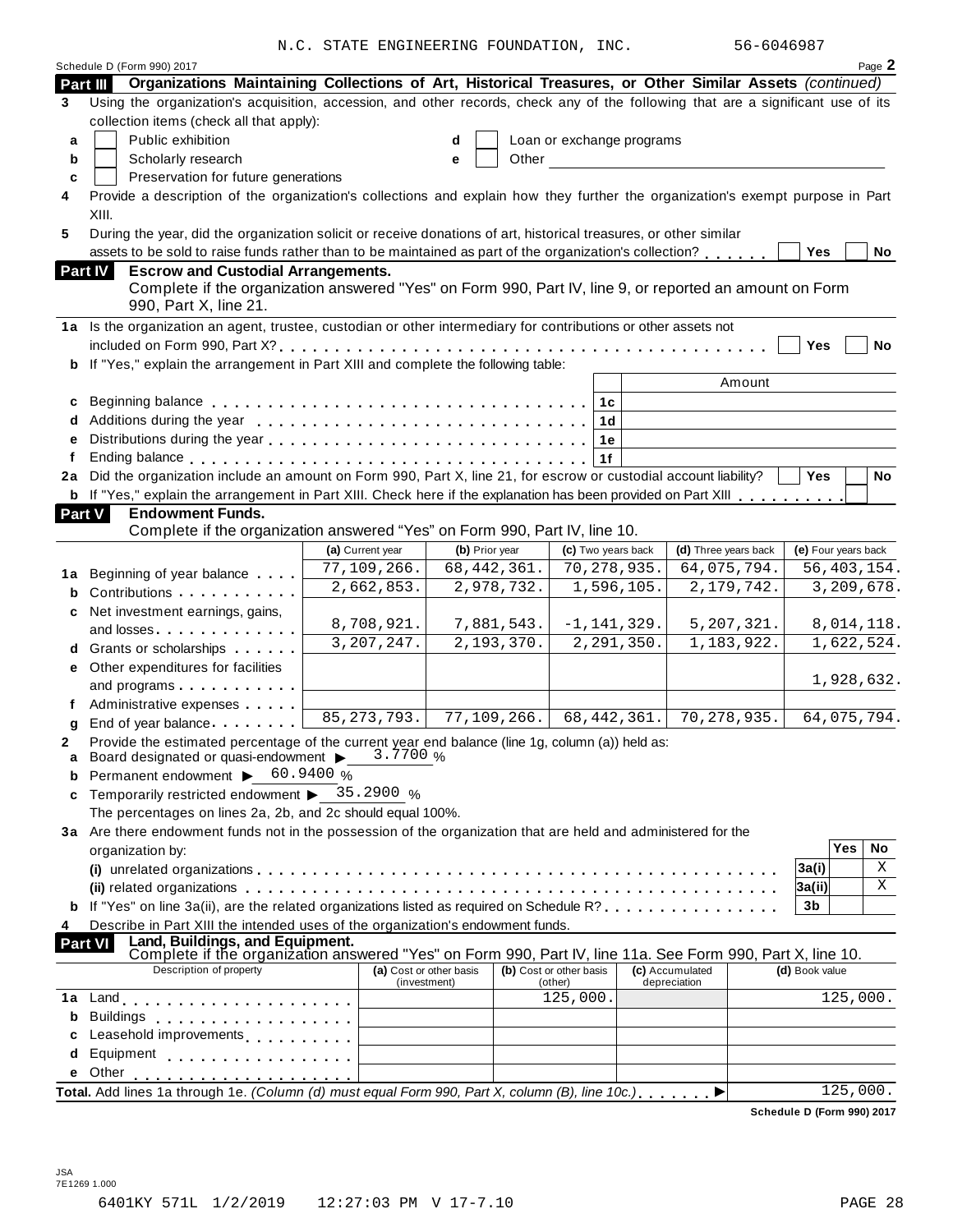| Part VII                                                | Schedule D (Form 990) 2017                                                               |                 | Page 3                                                                                                     |
|---------------------------------------------------------|------------------------------------------------------------------------------------------|-----------------|------------------------------------------------------------------------------------------------------------|
|                                                         | <b>Investments - Other Securities.</b>                                                   |                 |                                                                                                            |
|                                                         |                                                                                          |                 | Complete if the organization answered "Yes" on Form 990, Part IV, line 11b. See Form 990, Part X, line 12. |
|                                                         | (a) Description of security or category<br>(including name of security)                  | (b) Book value  | (c) Method of valuation:<br>Cost or end-of-year market value                                               |
|                                                         | (1) Financial derivatives <b>All Accords</b>                                             |                 |                                                                                                            |
|                                                         | (2) Closely-held equity interests                                                        |                 |                                                                                                            |
| $(3)$ Other                                             |                                                                                          |                 |                                                                                                            |
|                                                         | (A) NC STATE INVESTMENT FUND                                                             | 83,505,452.     | FMV                                                                                                        |
|                                                         | (B) KASPICK-LIFE INCOME FUNDS                                                            | 2,765,719.      | FMV                                                                                                        |
| $(C)$ STIF                                              |                                                                                          | 1,448           | <b>FMV</b>                                                                                                 |
| (D)                                                     |                                                                                          |                 |                                                                                                            |
| (E)                                                     |                                                                                          |                 |                                                                                                            |
| (F)                                                     |                                                                                          |                 |                                                                                                            |
| (G)                                                     |                                                                                          |                 |                                                                                                            |
| (H)                                                     |                                                                                          |                 |                                                                                                            |
|                                                         | Total. (Column (b) must equal Form 990, Part X, col. (B) line 12.) $\blacktriangleright$ | 86, 272, 619.   |                                                                                                            |
| <b>Part VIII</b>                                        | <b>Investments - Program Related.</b>                                                    |                 |                                                                                                            |
|                                                         |                                                                                          |                 | Complete if the organization answered "Yes" on Form 990, Part IV, line 11c. See Form 990, Part X, line 13. |
|                                                         | (a) Description of investment                                                            | (b) Book value  | (c) Method of valuation:                                                                                   |
|                                                         |                                                                                          |                 | Cost or end-of-year market value                                                                           |
| (1)                                                     |                                                                                          |                 |                                                                                                            |
| (2)                                                     |                                                                                          |                 |                                                                                                            |
| (3)                                                     |                                                                                          |                 |                                                                                                            |
| (4)                                                     |                                                                                          |                 |                                                                                                            |
| (5)                                                     |                                                                                          |                 |                                                                                                            |
| (6)                                                     |                                                                                          |                 |                                                                                                            |
|                                                         |                                                                                          |                 |                                                                                                            |
| (7)                                                     |                                                                                          |                 |                                                                                                            |
| (8)                                                     |                                                                                          |                 |                                                                                                            |
| (9)                                                     |                                                                                          |                 |                                                                                                            |
|                                                         | Total. (Column (b) must equal Form 990, Part X, col. (B) line 13.) $\blacktriangleright$ |                 |                                                                                                            |
| <b>Part IX</b>                                          | Other Assets.                                                                            |                 |                                                                                                            |
|                                                         |                                                                                          |                 | Complete if the organization answered "Yes" on Form 990, Part IV, line 11d. See Form 990, Part X, line 15. |
|                                                         |                                                                                          | (a) Description | (b) Book value                                                                                             |
| (1)                                                     |                                                                                          |                 |                                                                                                            |
| (2)                                                     |                                                                                          |                 |                                                                                                            |
| (3)                                                     |                                                                                          |                 |                                                                                                            |
|                                                         |                                                                                          |                 |                                                                                                            |
|                                                         |                                                                                          |                 |                                                                                                            |
|                                                         |                                                                                          |                 |                                                                                                            |
|                                                         |                                                                                          |                 |                                                                                                            |
|                                                         |                                                                                          |                 |                                                                                                            |
|                                                         |                                                                                          |                 |                                                                                                            |
|                                                         |                                                                                          |                 |                                                                                                            |
|                                                         | Total. (Column (b) must equal Form 990, Part X, col. (B) line 15.)                       |                 |                                                                                                            |
| <u>(4)</u><br>(5)<br>(6)<br>(7)<br>(8)<br>(9)<br>Part X | <b>Other Liabilities.</b>                                                                |                 | Complete if the organization answered "Yes" on Form 990, Part IV, line 11e or 11f. See Form 990, Part X,   |
|                                                         | line 25.                                                                                 |                 |                                                                                                            |
|                                                         | (a) Description of liability                                                             | (b) Book value  |                                                                                                            |
|                                                         | (1) Federal income taxes                                                                 |                 |                                                                                                            |
|                                                         | (2) LIFE INCOME FUNDS PAYABLE                                                            | 1,537,670.      |                                                                                                            |
|                                                         | (3) LIFE INC FNDS A/P-EXT MNGD IRR                                                       | 62,320.         |                                                                                                            |
|                                                         |                                                                                          |                 |                                                                                                            |
|                                                         |                                                                                          |                 |                                                                                                            |
|                                                         |                                                                                          |                 |                                                                                                            |
|                                                         |                                                                                          |                 |                                                                                                            |
|                                                         |                                                                                          |                 |                                                                                                            |
| 1.<br>(4)<br>(5)<br>(6)<br>(7)<br>(8)<br>(9)            |                                                                                          |                 |                                                                                                            |

organization's liability for uncertain tax positions under FIN 48 (ASC 740). Check here ifthe text of the footnote has been provided in Part XIII

 $\boxed{\mathbf{x}}$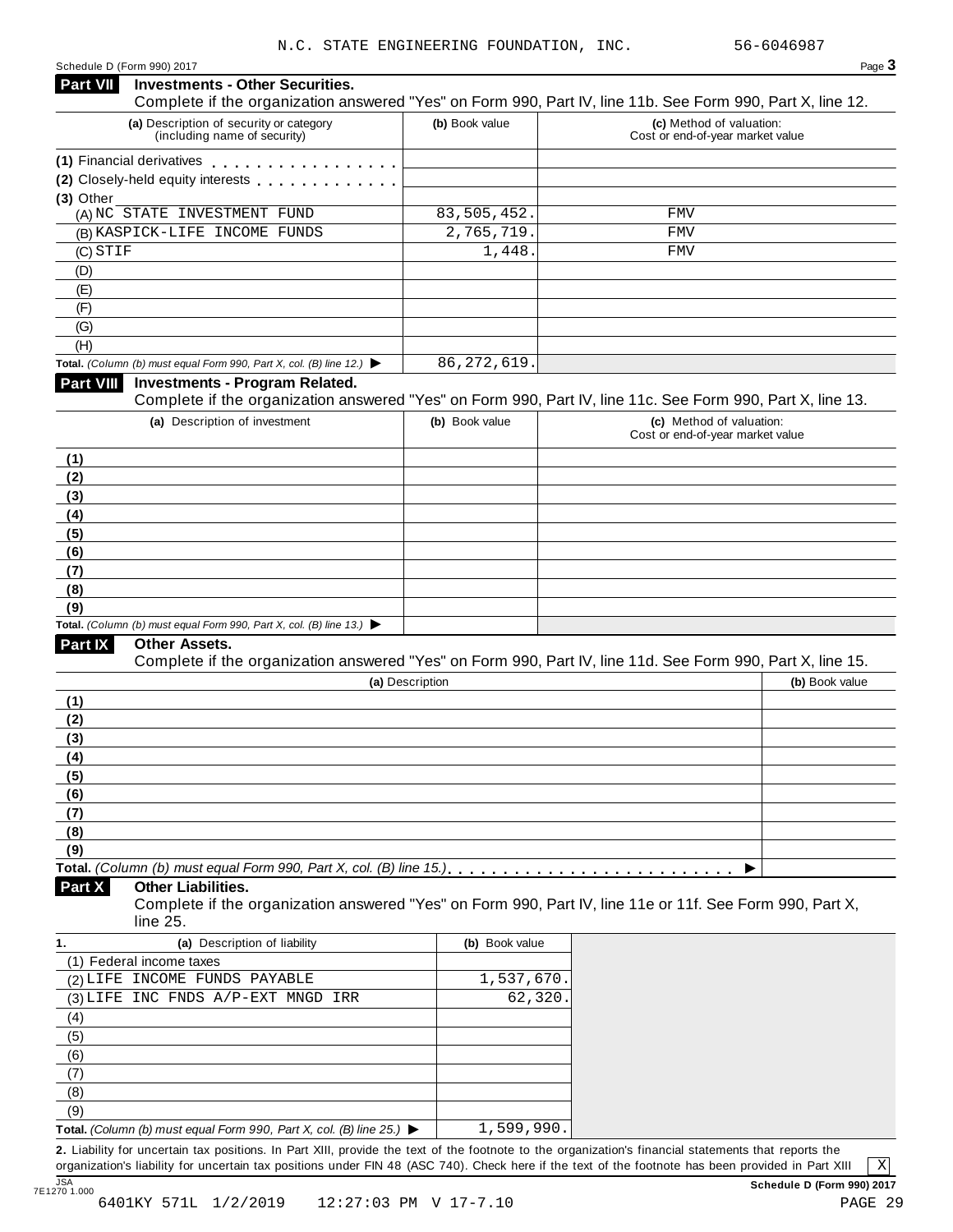| Part XI<br>Reconciliation of Revenue per Audited Financial Statements With Revenue per Return.<br>Complete if the organization answered "Yes" on Form 990, Part IV, line 12a.<br>Total revenue, gains, and other support per audited financial statements<br>Amounts included on line 1 but not on Form 990, Part VIII, line 12:<br>Net unrealized gains (losses) on investments |                                                                                                                                                                                                                             |                                                                                                                                                                                                              | $\mathbf{1}$                                                                                                                                                                                                                             | 39,298,938.                                                                                                                   |
|----------------------------------------------------------------------------------------------------------------------------------------------------------------------------------------------------------------------------------------------------------------------------------------------------------------------------------------------------------------------------------|-----------------------------------------------------------------------------------------------------------------------------------------------------------------------------------------------------------------------------|--------------------------------------------------------------------------------------------------------------------------------------------------------------------------------------------------------------|------------------------------------------------------------------------------------------------------------------------------------------------------------------------------------------------------------------------------------------|-------------------------------------------------------------------------------------------------------------------------------|
|                                                                                                                                                                                                                                                                                                                                                                                  |                                                                                                                                                                                                                             |                                                                                                                                                                                                              |                                                                                                                                                                                                                                          |                                                                                                                               |
|                                                                                                                                                                                                                                                                                                                                                                                  |                                                                                                                                                                                                                             |                                                                                                                                                                                                              |                                                                                                                                                                                                                                          |                                                                                                                               |
|                                                                                                                                                                                                                                                                                                                                                                                  |                                                                                                                                                                                                                             |                                                                                                                                                                                                              |                                                                                                                                                                                                                                          |                                                                                                                               |
|                                                                                                                                                                                                                                                                                                                                                                                  | 2a                                                                                                                                                                                                                          | 7,886,147.                                                                                                                                                                                                   |                                                                                                                                                                                                                                          |                                                                                                                               |
|                                                                                                                                                                                                                                                                                                                                                                                  | 2 <sub>b</sub>                                                                                                                                                                                                              | 790,000.                                                                                                                                                                                                     |                                                                                                                                                                                                                                          |                                                                                                                               |
| Recoveries of prior year grants                                                                                                                                                                                                                                                                                                                                                  | 2c                                                                                                                                                                                                                          |                                                                                                                                                                                                              |                                                                                                                                                                                                                                          |                                                                                                                               |
|                                                                                                                                                                                                                                                                                                                                                                                  | 2d                                                                                                                                                                                                                          | 58,152.                                                                                                                                                                                                      |                                                                                                                                                                                                                                          |                                                                                                                               |
|                                                                                                                                                                                                                                                                                                                                                                                  |                                                                                                                                                                                                                             |                                                                                                                                                                                                              | 2e                                                                                                                                                                                                                                       | 8,734,299.                                                                                                                    |
|                                                                                                                                                                                                                                                                                                                                                                                  |                                                                                                                                                                                                                             |                                                                                                                                                                                                              | 3                                                                                                                                                                                                                                        | 30,564,639.                                                                                                                   |
|                                                                                                                                                                                                                                                                                                                                                                                  |                                                                                                                                                                                                                             |                                                                                                                                                                                                              |                                                                                                                                                                                                                                          |                                                                                                                               |
|                                                                                                                                                                                                                                                                                                                                                                                  |                                                                                                                                                                                                                             | 372,869.                                                                                                                                                                                                     |                                                                                                                                                                                                                                          |                                                                                                                               |
|                                                                                                                                                                                                                                                                                                                                                                                  |                                                                                                                                                                                                                             | 142,348.                                                                                                                                                                                                     |                                                                                                                                                                                                                                          |                                                                                                                               |
|                                                                                                                                                                                                                                                                                                                                                                                  |                                                                                                                                                                                                                             |                                                                                                                                                                                                              |                                                                                                                                                                                                                                          | 515, 217.                                                                                                                     |
|                                                                                                                                                                                                                                                                                                                                                                                  |                                                                                                                                                                                                                             |                                                                                                                                                                                                              | 5                                                                                                                                                                                                                                        | 31,079,856.                                                                                                                   |
|                                                                                                                                                                                                                                                                                                                                                                                  |                                                                                                                                                                                                                             |                                                                                                                                                                                                              |                                                                                                                                                                                                                                          | 10,616,178.                                                                                                                   |
|                                                                                                                                                                                                                                                                                                                                                                                  |                                                                                                                                                                                                                             |                                                                                                                                                                                                              |                                                                                                                                                                                                                                          |                                                                                                                               |
|                                                                                                                                                                                                                                                                                                                                                                                  |                                                                                                                                                                                                                             |                                                                                                                                                                                                              |                                                                                                                                                                                                                                          |                                                                                                                               |
|                                                                                                                                                                                                                                                                                                                                                                                  |                                                                                                                                                                                                                             |                                                                                                                                                                                                              |                                                                                                                                                                                                                                          |                                                                                                                               |
|                                                                                                                                                                                                                                                                                                                                                                                  |                                                                                                                                                                                                                             |                                                                                                                                                                                                              |                                                                                                                                                                                                                                          |                                                                                                                               |
|                                                                                                                                                                                                                                                                                                                                                                                  |                                                                                                                                                                                                                             |                                                                                                                                                                                                              |                                                                                                                                                                                                                                          |                                                                                                                               |
|                                                                                                                                                                                                                                                                                                                                                                                  |                                                                                                                                                                                                                             |                                                                                                                                                                                                              |                                                                                                                                                                                                                                          |                                                                                                                               |
|                                                                                                                                                                                                                                                                                                                                                                                  |                                                                                                                                                                                                                             |                                                                                                                                                                                                              |                                                                                                                                                                                                                                          | 848,152.                                                                                                                      |
|                                                                                                                                                                                                                                                                                                                                                                                  |                                                                                                                                                                                                                             |                                                                                                                                                                                                              | 3                                                                                                                                                                                                                                        | 9,768,026.                                                                                                                    |
|                                                                                                                                                                                                                                                                                                                                                                                  |                                                                                                                                                                                                                             |                                                                                                                                                                                                              |                                                                                                                                                                                                                                          |                                                                                                                               |
|                                                                                                                                                                                                                                                                                                                                                                                  | 4a                                                                                                                                                                                                                          |                                                                                                                                                                                                              |                                                                                                                                                                                                                                          |                                                                                                                               |
|                                                                                                                                                                                                                                                                                                                                                                                  | 4b                                                                                                                                                                                                                          |                                                                                                                                                                                                              |                                                                                                                                                                                                                                          |                                                                                                                               |
|                                                                                                                                                                                                                                                                                                                                                                                  |                                                                                                                                                                                                                             |                                                                                                                                                                                                              | 4c                                                                                                                                                                                                                                       | 372,869.                                                                                                                      |
|                                                                                                                                                                                                                                                                                                                                                                                  |                                                                                                                                                                                                                             |                                                                                                                                                                                                              |                                                                                                                                                                                                                                          | 10,140,895.                                                                                                                   |
|                                                                                                                                                                                                                                                                                                                                                                                  | Amounts included on Form 990, Part VIII, line 12, but not on line 1:<br>Part XII<br>Amounts included on line 1 but not on Form 990, Part IX, line 25:<br>Amounts included on Form 990, Part IX, line 25, but not on line 1: | 4a<br>Investment expenses not included on Form 990, Part VIII, line 7b<br>4 <sub>b</sub><br>2a<br>2 <sub>b</sub><br>2 <sub>c</sub><br>2d<br>Investment expenses not included on Form 990, Part VIII, line 7b | Total revenue. Add lines 3 and 4c. (This must equal Form 990, Part I, line 12.)<br>Complete if the organization answered "Yes" on Form 990, Part IV, line 12a.<br>Total expenses and losses per audited financial statements<br>372,869. | 4c<br>Reconciliation of Expenses per Audited Financial Statements With Expenses per Return.<br>1<br>790,000.<br>58,152.<br>2e |

2; Part XI, lines 2d and 4b; and Part XII, lines 2d and 4b. Also complete this part to provide any additional information.

SEE PAGE 5

JSA **Schedule D (Form 990) 2017**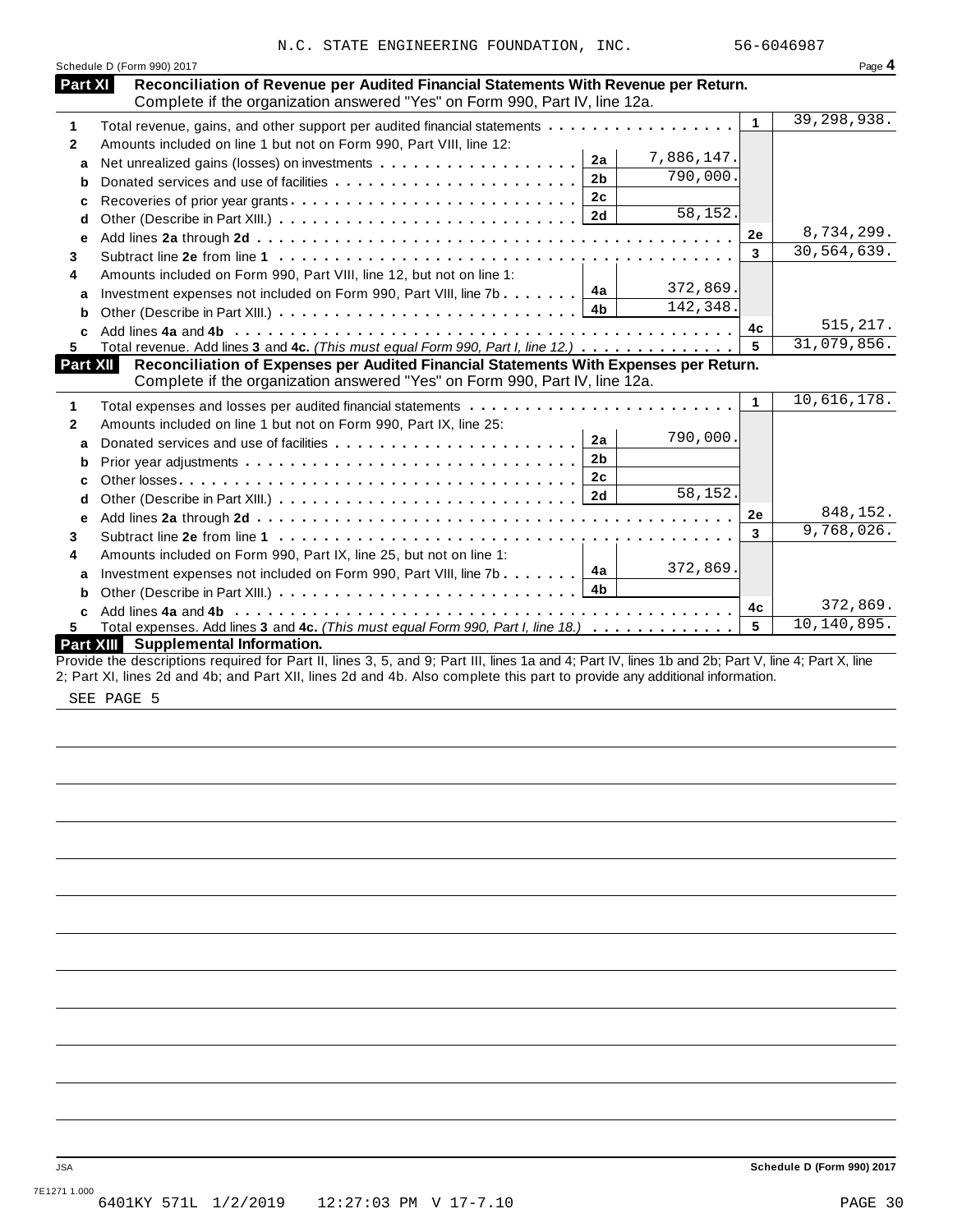PART V, LINE 4:

THE FOUNDATION'S ENDOWMENT CONSISTS OF 420 INDIVIDUAL FUNDS ESTABLISHED FOR A VARIETY OF PURPOSES RELATED TO THE FOUNDATION'S MISSION TO AID AND PROMOTE ALL TYPES OF EDUCATION AND RESEARCH WITHIN THE COLLEGE OF ENGINEERING AT NC STATE UNIVERSITY.

PART X, LINE 2:

MANAGEMENT HAS ANALYZED THE TAX POSITIONS TAKEN BY THE FOUNDATION, AND HAS CONCLUDED THAT AS OF JUNE 30, 2018, THERE ARE NO UNCERTAIN POSITIONS TAKEN OR EXPECTED TO BE TAKEN THAT WOULD REQUIRE RECOGNITION OF A LIABILITY (OR ASSET) OR DISCLOSURE IN THE FINANCIAL STATEMENTS.

PART XI, LINE 2D:

DIRECT EXPENSES FROM FUNDRAISING EVENTS TOTALING \$58,152

PART XI, LINE 4B:

CHANGE IN THE VALUE OF SPLIT INTEREST AGREEMENT IN THE AMOUNT OF \$142,348

PART XII, LINE 2D

DIRECT EXPENSES FROM FUNDRAISING EVENTS TOTALING \$58,152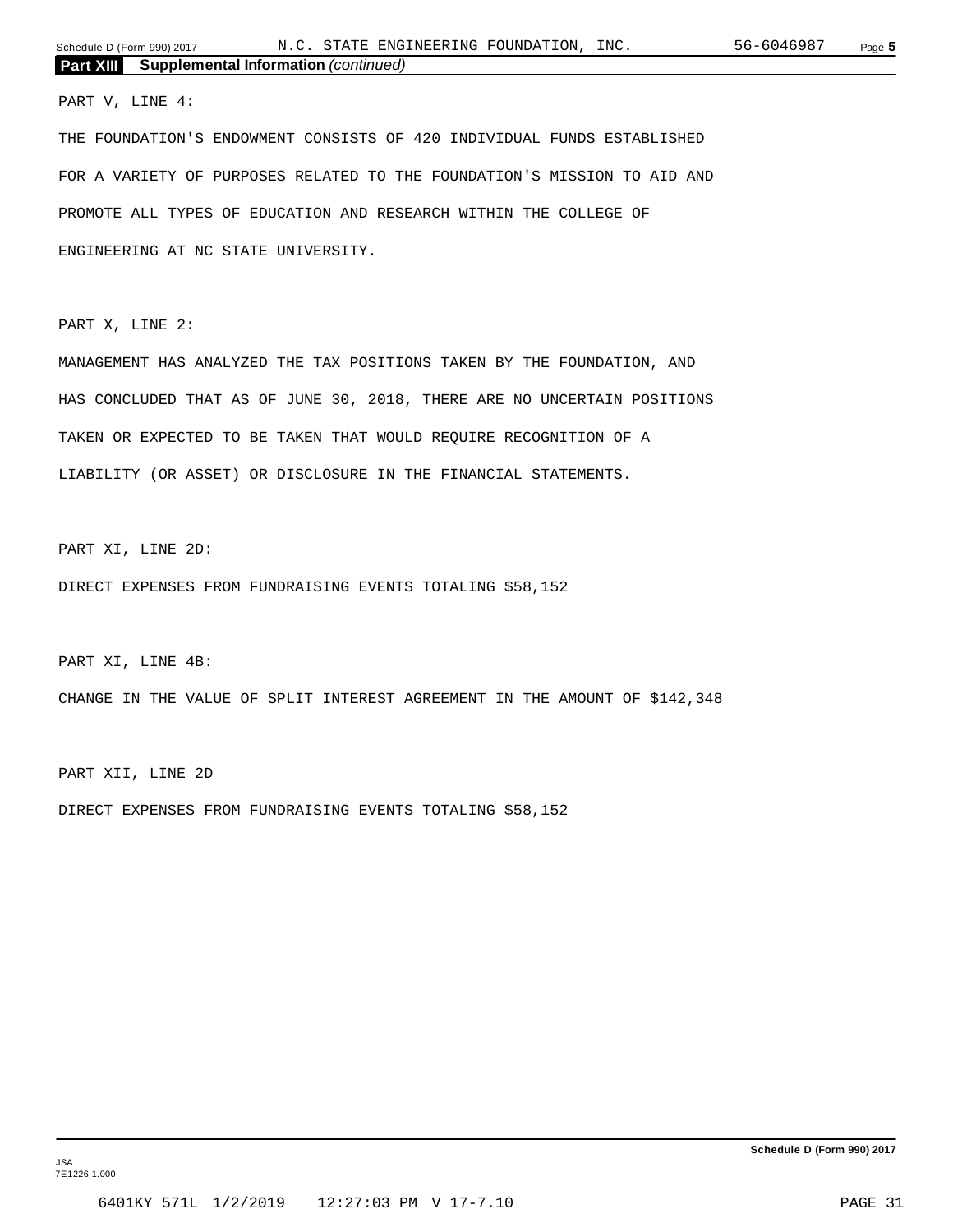| <b>SCHEDULE G</b>                                                                                                                                                                                                                                                                                                                                                                                                                                                                                                                                                                                                                                                                                                                                                                                                                                                                                                     |                                                                                                                                                                                                                                                                                                                                                                                                                                                                                                                                                                                                                                                                                                                                                                                                                                                                                                                                                                                                                                                                                                                                                                                                                                                                                                                                                                                                                    | <b>Supplemental Information Regarding Fundraising or Gaming Activities</b> |  |            | OMB No. 1545-0047 |
|-----------------------------------------------------------------------------------------------------------------------------------------------------------------------------------------------------------------------------------------------------------------------------------------------------------------------------------------------------------------------------------------------------------------------------------------------------------------------------------------------------------------------------------------------------------------------------------------------------------------------------------------------------------------------------------------------------------------------------------------------------------------------------------------------------------------------------------------------------------------------------------------------------------------------|--------------------------------------------------------------------------------------------------------------------------------------------------------------------------------------------------------------------------------------------------------------------------------------------------------------------------------------------------------------------------------------------------------------------------------------------------------------------------------------------------------------------------------------------------------------------------------------------------------------------------------------------------------------------------------------------------------------------------------------------------------------------------------------------------------------------------------------------------------------------------------------------------------------------------------------------------------------------------------------------------------------------------------------------------------------------------------------------------------------------------------------------------------------------------------------------------------------------------------------------------------------------------------------------------------------------------------------------------------------------------------------------------------------------|----------------------------------------------------------------------------|--|------------|-------------------|
| (Form 990 or 990-EZ)                                                                                                                                                                                                                                                                                                                                                                                                                                                                                                                                                                                                                                                                                                                                                                                                                                                                                                  |                                                                                                                                                                                                                                                                                                                                                                                                                                                                                                                                                                                                                                                                                                                                                                                                                                                                                                                                                                                                                                                                                                                                                                                                                                                                                                                                                                                                                    |                                                                            |  |            |                   |
|                                                                                                                                                                                                                                                                                                                                                                                                                                                                                                                                                                                                                                                                                                                                                                                                                                                                                                                       |                                                                                                                                                                                                                                                                                                                                                                                                                                                                                                                                                                                                                                                                                                                                                                                                                                                                                                                                                                                                                                                                                                                                                                                                                                                                                                                                                                                                                    |                                                                            |  |            |                   |
| <b>Internal Revenue Service</b>                                                                                                                                                                                                                                                                                                                                                                                                                                                                                                                                                                                                                                                                                                                                                                                                                                                                                       |                                                                                                                                                                                                                                                                                                                                                                                                                                                                                                                                                                                                                                                                                                                                                                                                                                                                                                                                                                                                                                                                                                                                                                                                                                                                                                                                                                                                                    |                                                                            |  |            | Inspection        |
| Name of the organization                                                                                                                                                                                                                                                                                                                                                                                                                                                                                                                                                                                                                                                                                                                                                                                                                                                                                              |                                                                                                                                                                                                                                                                                                                                                                                                                                                                                                                                                                                                                                                                                                                                                                                                                                                                                                                                                                                                                                                                                                                                                                                                                                                                                                                                                                                                                    |                                                                            |  |            |                   |
|                                                                                                                                                                                                                                                                                                                                                                                                                                                                                                                                                                                                                                                                                                                                                                                                                                                                                                                       |                                                                                                                                                                                                                                                                                                                                                                                                                                                                                                                                                                                                                                                                                                                                                                                                                                                                                                                                                                                                                                                                                                                                                                                                                                                                                                                                                                                                                    |                                                                            |  | 56-6046987 |                   |
|                                                                                                                                                                                                                                                                                                                                                                                                                                                                                                                                                                                                                                                                                                                                                                                                                                                                                                                       | Attach to Form 990 or Form 990-EZ.<br><b>Open to Public</b><br>Go to www.irs.gov/Form990 for the latest instructions.<br><b>Employer identification number</b><br>Fundraising Activities. Complete if the organization answered "Yes" on Form 990, Part IV, line 17.<br>Form 990-EZ filers are not required to complete this part.<br>Indicate whether the organization raised funds through any of the following activities. Check all that apply.<br>Mail solicitations<br>Solicitation of non-government grants<br>е<br>Solicitation of government grants<br>f<br>Internet and email solicitations<br>Special fundraising events<br>Phone solicitations<br>g<br>In-person solicitations<br>or key employees listed in Form 990, Part VII) or entity in connection with professional fundraising services?<br><b>Yes</b><br>No<br>compensated at least \$5,000 by the organization.<br>(v) Amount paid to<br>(iii) Did fundraiser have<br>(vi) Amount paid to<br>(or retained by)<br>(i) Name and address of individual<br>(iv) Gross receipts<br>custody or control of<br>(ii) Activity<br>(or retained by)<br>or entity (fundraiser)<br>fundraiser listed in<br>from activity<br>contributions?<br>organization<br>col. (i)<br>Yes<br>No.<br>List all states in which the organization is registered or licensed to solicit contributions or has been notified it is exempt from<br>registration or licensing. |                                                                            |  |            |                   |
| 1                                                                                                                                                                                                                                                                                                                                                                                                                                                                                                                                                                                                                                                                                                                                                                                                                                                                                                                     |                                                                                                                                                                                                                                                                                                                                                                                                                                                                                                                                                                                                                                                                                                                                                                                                                                                                                                                                                                                                                                                                                                                                                                                                                                                                                                                                                                                                                    |                                                                            |  |            |                   |
| a                                                                                                                                                                                                                                                                                                                                                                                                                                                                                                                                                                                                                                                                                                                                                                                                                                                                                                                     |                                                                                                                                                                                                                                                                                                                                                                                                                                                                                                                                                                                                                                                                                                                                                                                                                                                                                                                                                                                                                                                                                                                                                                                                                                                                                                                                                                                                                    |                                                                            |  |            |                   |
| b                                                                                                                                                                                                                                                                                                                                                                                                                                                                                                                                                                                                                                                                                                                                                                                                                                                                                                                     |                                                                                                                                                                                                                                                                                                                                                                                                                                                                                                                                                                                                                                                                                                                                                                                                                                                                                                                                                                                                                                                                                                                                                                                                                                                                                                                                                                                                                    |                                                                            |  |            |                   |
| c                                                                                                                                                                                                                                                                                                                                                                                                                                                                                                                                                                                                                                                                                                                                                                                                                                                                                                                     |                                                                                                                                                                                                                                                                                                                                                                                                                                                                                                                                                                                                                                                                                                                                                                                                                                                                                                                                                                                                                                                                                                                                                                                                                                                                                                                                                                                                                    |                                                                            |  |            |                   |
|                                                                                                                                                                                                                                                                                                                                                                                                                                                                                                                                                                                                                                                                                                                                                                                                                                                                                                                       |                                                                                                                                                                                                                                                                                                                                                                                                                                                                                                                                                                                                                                                                                                                                                                                                                                                                                                                                                                                                                                                                                                                                                                                                                                                                                                                                                                                                                    |                                                                            |  |            |                   |
|                                                                                                                                                                                                                                                                                                                                                                                                                                                                                                                                                                                                                                                                                                                                                                                                                                                                                                                       |                                                                                                                                                                                                                                                                                                                                                                                                                                                                                                                                                                                                                                                                                                                                                                                                                                                                                                                                                                                                                                                                                                                                                                                                                                                                                                                                                                                                                    |                                                                            |  |            |                   |
|                                                                                                                                                                                                                                                                                                                                                                                                                                                                                                                                                                                                                                                                                                                                                                                                                                                                                                                       |                                                                                                                                                                                                                                                                                                                                                                                                                                                                                                                                                                                                                                                                                                                                                                                                                                                                                                                                                                                                                                                                                                                                                                                                                                                                                                                                                                                                                    |                                                                            |  |            |                   |
|                                                                                                                                                                                                                                                                                                                                                                                                                                                                                                                                                                                                                                                                                                                                                                                                                                                                                                                       |                                                                                                                                                                                                                                                                                                                                                                                                                                                                                                                                                                                                                                                                                                                                                                                                                                                                                                                                                                                                                                                                                                                                                                                                                                                                                                                                                                                                                    |                                                                            |  |            |                   |
|                                                                                                                                                                                                                                                                                                                                                                                                                                                                                                                                                                                                                                                                                                                                                                                                                                                                                                                       |                                                                                                                                                                                                                                                                                                                                                                                                                                                                                                                                                                                                                                                                                                                                                                                                                                                                                                                                                                                                                                                                                                                                                                                                                                                                                                                                                                                                                    |                                                                            |  |            |                   |
| $\overline{2}$                                                                                                                                                                                                                                                                                                                                                                                                                                                                                                                                                                                                                                                                                                                                                                                                                                                                                                        |                                                                                                                                                                                                                                                                                                                                                                                                                                                                                                                                                                                                                                                                                                                                                                                                                                                                                                                                                                                                                                                                                                                                                                                                                                                                                                                                                                                                                    |                                                                            |  |            |                   |
| 3                                                                                                                                                                                                                                                                                                                                                                                                                                                                                                                                                                                                                                                                                                                                                                                                                                                                                                                     |                                                                                                                                                                                                                                                                                                                                                                                                                                                                                                                                                                                                                                                                                                                                                                                                                                                                                                                                                                                                                                                                                                                                                                                                                                                                                                                                                                                                                    |                                                                            |  |            |                   |
|                                                                                                                                                                                                                                                                                                                                                                                                                                                                                                                                                                                                                                                                                                                                                                                                                                                                                                                       |                                                                                                                                                                                                                                                                                                                                                                                                                                                                                                                                                                                                                                                                                                                                                                                                                                                                                                                                                                                                                                                                                                                                                                                                                                                                                                                                                                                                                    |                                                                            |  |            |                   |
|                                                                                                                                                                                                                                                                                                                                                                                                                                                                                                                                                                                                                                                                                                                                                                                                                                                                                                                       |                                                                                                                                                                                                                                                                                                                                                                                                                                                                                                                                                                                                                                                                                                                                                                                                                                                                                                                                                                                                                                                                                                                                                                                                                                                                                                                                                                                                                    |                                                                            |  |            |                   |
| 5                                                                                                                                                                                                                                                                                                                                                                                                                                                                                                                                                                                                                                                                                                                                                                                                                                                                                                                     |                                                                                                                                                                                                                                                                                                                                                                                                                                                                                                                                                                                                                                                                                                                                                                                                                                                                                                                                                                                                                                                                                                                                                                                                                                                                                                                                                                                                                    |                                                                            |  |            |                   |
| Complete if the organization answered "Yes" on Form 990, Part IV, line 17, 18, or 19, or if the<br>organization entered more than \$15,000 on Form 990-EZ, line 6a.<br>Department of the Treasury<br>N.C. STATE ENGINEERING FOUNDATION, INC.<br>Part I<br>d<br>2a Did the organization have a written or oral agreement with any individual (including officers, directors, trustees,<br><b>b</b> If "Yes," list the 10 highest paid individuals or entities (fundraisers) pursuant to agreements under which the fundraiser is to be<br>1<br>4<br>6<br>$\overline{7}$<br>8<br>9<br>10<br>Total<br>3<br>AL, AK, AR, CA, CO, CT, DC, FL, GA, HI, IL,<br>$\mathtt{KS}$ , $\mathtt{KY}$ , $\mathtt{ME}$ , $\mathtt{MD}$ , $\mathtt{MA}$ , $\mathtt{MI}$ , $\mathtt{MN}$ , $\mathtt{NH}$ , $\mathtt{NM}$ , $\mathtt{NY}$ , $\mathtt{NC}$ , $\mathtt{ND}$ , $\mathtt{OH}$ ,<br>OK, OR, PA, RI, SC, TN, UT, VA, WA, WV, WI, |                                                                                                                                                                                                                                                                                                                                                                                                                                                                                                                                                                                                                                                                                                                                                                                                                                                                                                                                                                                                                                                                                                                                                                                                                                                                                                                                                                                                                    |                                                                            |  |            |                   |
|                                                                                                                                                                                                                                                                                                                                                                                                                                                                                                                                                                                                                                                                                                                                                                                                                                                                                                                       |                                                                                                                                                                                                                                                                                                                                                                                                                                                                                                                                                                                                                                                                                                                                                                                                                                                                                                                                                                                                                                                                                                                                                                                                                                                                                                                                                                                                                    |                                                                            |  |            |                   |
|                                                                                                                                                                                                                                                                                                                                                                                                                                                                                                                                                                                                                                                                                                                                                                                                                                                                                                                       |                                                                                                                                                                                                                                                                                                                                                                                                                                                                                                                                                                                                                                                                                                                                                                                                                                                                                                                                                                                                                                                                                                                                                                                                                                                                                                                                                                                                                    |                                                                            |  |            |                   |
|                                                                                                                                                                                                                                                                                                                                                                                                                                                                                                                                                                                                                                                                                                                                                                                                                                                                                                                       |                                                                                                                                                                                                                                                                                                                                                                                                                                                                                                                                                                                                                                                                                                                                                                                                                                                                                                                                                                                                                                                                                                                                                                                                                                                                                                                                                                                                                    |                                                                            |  |            |                   |
|                                                                                                                                                                                                                                                                                                                                                                                                                                                                                                                                                                                                                                                                                                                                                                                                                                                                                                                       |                                                                                                                                                                                                                                                                                                                                                                                                                                                                                                                                                                                                                                                                                                                                                                                                                                                                                                                                                                                                                                                                                                                                                                                                                                                                                                                                                                                                                    |                                                                            |  |            |                   |
|                                                                                                                                                                                                                                                                                                                                                                                                                                                                                                                                                                                                                                                                                                                                                                                                                                                                                                                       |                                                                                                                                                                                                                                                                                                                                                                                                                                                                                                                                                                                                                                                                                                                                                                                                                                                                                                                                                                                                                                                                                                                                                                                                                                                                                                                                                                                                                    |                                                                            |  |            |                   |
|                                                                                                                                                                                                                                                                                                                                                                                                                                                                                                                                                                                                                                                                                                                                                                                                                                                                                                                       |                                                                                                                                                                                                                                                                                                                                                                                                                                                                                                                                                                                                                                                                                                                                                                                                                                                                                                                                                                                                                                                                                                                                                                                                                                                                                                                                                                                                                    |                                                                            |  |            |                   |
|                                                                                                                                                                                                                                                                                                                                                                                                                                                                                                                                                                                                                                                                                                                                                                                                                                                                                                                       |                                                                                                                                                                                                                                                                                                                                                                                                                                                                                                                                                                                                                                                                                                                                                                                                                                                                                                                                                                                                                                                                                                                                                                                                                                                                                                                                                                                                                    |                                                                            |  |            |                   |
|                                                                                                                                                                                                                                                                                                                                                                                                                                                                                                                                                                                                                                                                                                                                                                                                                                                                                                                       |                                                                                                                                                                                                                                                                                                                                                                                                                                                                                                                                                                                                                                                                                                                                                                                                                                                                                                                                                                                                                                                                                                                                                                                                                                                                                                                                                                                                                    |                                                                            |  |            |                   |
|                                                                                                                                                                                                                                                                                                                                                                                                                                                                                                                                                                                                                                                                                                                                                                                                                                                                                                                       |                                                                                                                                                                                                                                                                                                                                                                                                                                                                                                                                                                                                                                                                                                                                                                                                                                                                                                                                                                                                                                                                                                                                                                                                                                                                                                                                                                                                                    |                                                                            |  |            |                   |
|                                                                                                                                                                                                                                                                                                                                                                                                                                                                                                                                                                                                                                                                                                                                                                                                                                                                                                                       |                                                                                                                                                                                                                                                                                                                                                                                                                                                                                                                                                                                                                                                                                                                                                                                                                                                                                                                                                                                                                                                                                                                                                                                                                                                                                                                                                                                                                    |                                                                            |  |            |                   |
|                                                                                                                                                                                                                                                                                                                                                                                                                                                                                                                                                                                                                                                                                                                                                                                                                                                                                                                       |                                                                                                                                                                                                                                                                                                                                                                                                                                                                                                                                                                                                                                                                                                                                                                                                                                                                                                                                                                                                                                                                                                                                                                                                                                                                                                                                                                                                                    |                                                                            |  |            |                   |
|                                                                                                                                                                                                                                                                                                                                                                                                                                                                                                                                                                                                                                                                                                                                                                                                                                                                                                                       |                                                                                                                                                                                                                                                                                                                                                                                                                                                                                                                                                                                                                                                                                                                                                                                                                                                                                                                                                                                                                                                                                                                                                                                                                                                                                                                                                                                                                    |                                                                            |  |            |                   |
|                                                                                                                                                                                                                                                                                                                                                                                                                                                                                                                                                                                                                                                                                                                                                                                                                                                                                                                       |                                                                                                                                                                                                                                                                                                                                                                                                                                                                                                                                                                                                                                                                                                                                                                                                                                                                                                                                                                                                                                                                                                                                                                                                                                                                                                                                                                                                                    |                                                                            |  |            |                   |
|                                                                                                                                                                                                                                                                                                                                                                                                                                                                                                                                                                                                                                                                                                                                                                                                                                                                                                                       |                                                                                                                                                                                                                                                                                                                                                                                                                                                                                                                                                                                                                                                                                                                                                                                                                                                                                                                                                                                                                                                                                                                                                                                                                                                                                                                                                                                                                    |                                                                            |  |            |                   |
|                                                                                                                                                                                                                                                                                                                                                                                                                                                                                                                                                                                                                                                                                                                                                                                                                                                                                                                       |                                                                                                                                                                                                                                                                                                                                                                                                                                                                                                                                                                                                                                                                                                                                                                                                                                                                                                                                                                                                                                                                                                                                                                                                                                                                                                                                                                                                                    |                                                                            |  |            |                   |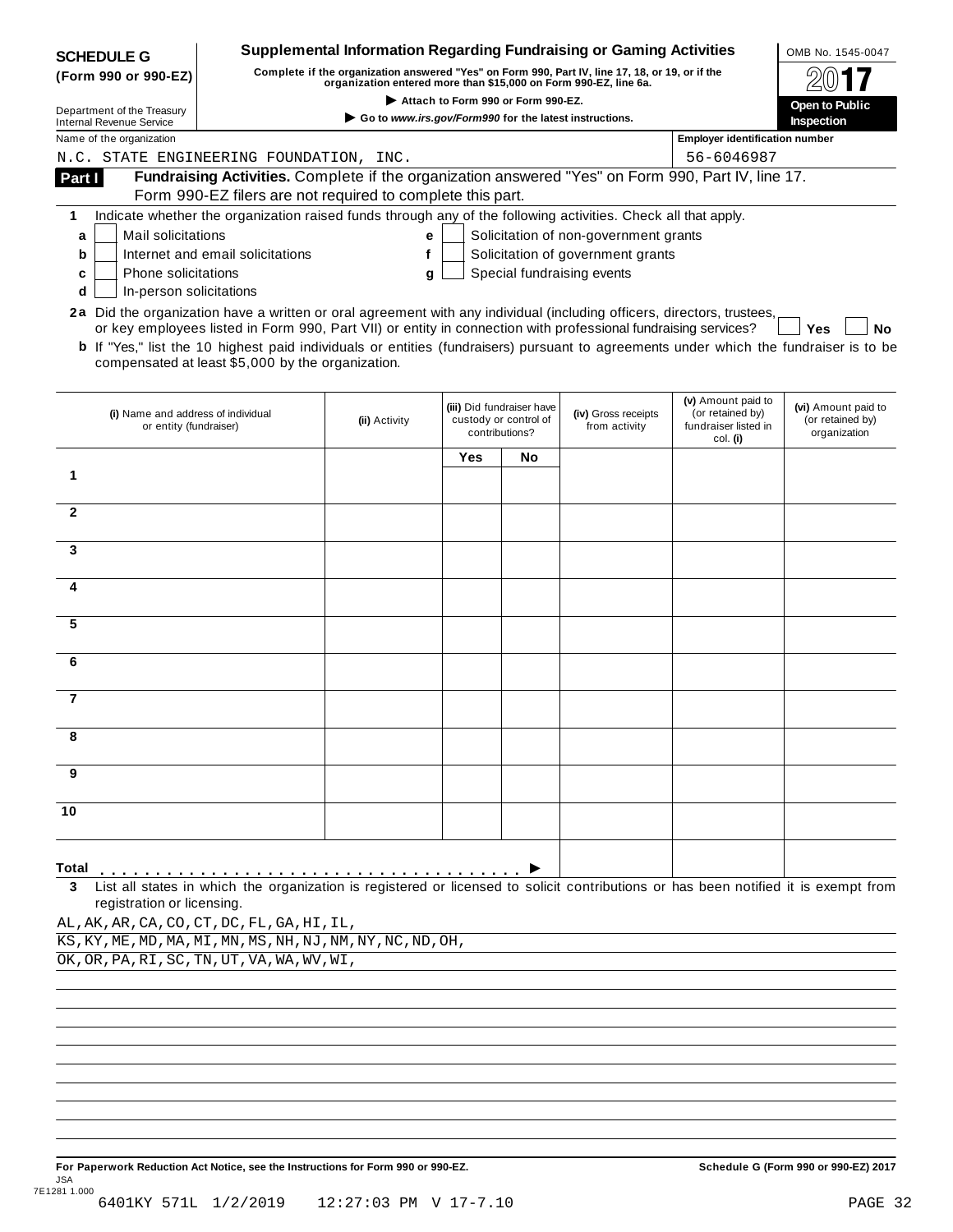### Schedule <sup>G</sup> (Form <sup>990</sup> or 990-EZ) <sup>2017</sup> Page **2**

Fundraising Events. Complete if the organization answered "Yes" on Form 990, Part IV, line 18, or reported more than \$15,000 of fundraising event contributions and gross income on Form 990-EZ, lines 1 and 6b. List events with gross receipts greater than \$5,000. **Part II**

|                 |                                                                                                                                                                                              | (a) Event $#1$<br>ZIA LECTURE                | (b) Event $#2$<br>CCEE GOLF TOUR                 | (c) Other events<br>1. | (d) Total events<br>(add col. (a) through<br>col. (c) |
|-----------------|----------------------------------------------------------------------------------------------------------------------------------------------------------------------------------------------|----------------------------------------------|--------------------------------------------------|------------------------|-------------------------------------------------------|
|                 |                                                                                                                                                                                              | (event type)                                 | (event type)                                     | (total number)         |                                                       |
| Revenue         |                                                                                                                                                                                              | 34,800.                                      | 17,490.                                          | 9,005.                 | 61,295.                                               |
|                 | 2 Less: Contributions [1, 1, 1, 1, 1, 1]<br>3 Gross income (line 1 minus                                                                                                                     | 4,720.                                       | 5,490.                                           | 1,780.                 | 11,990.                                               |
|                 |                                                                                                                                                                                              | 30,080.                                      | 12,000.                                          | 7,225.                 | 49,305.                                               |
|                 | 4 Cash prizes                                                                                                                                                                                |                                              |                                                  |                        |                                                       |
|                 | 5 Noncash prizes [19]                                                                                                                                                                        |                                              | 3,496.                                           |                        | 3,496.                                                |
|                 | 6 Rent/facility costs                                                                                                                                                                        | 5,244.                                       | 6,720.                                           | 6,700.                 | 18,664.                                               |
| Direct Expenses |                                                                                                                                                                                              | 8,601.                                       | 4,335.                                           | 2,049.                 | 14,985.                                               |
|                 | 8 Entertainment                                                                                                                                                                              | the control of the control of the control of |                                                  |                        |                                                       |
|                 | 9 Other direct expenses [                                                                                                                                                                    |                                              | 18,870.<br>1,894.                                | 243.                   | 21,007.                                               |
|                 |                                                                                                                                                                                              |                                              |                                                  |                        | 58,152.<br>$-8,847.$                                  |
| Part III        | Gaming. Complete if the organization answered "Yes" on Form 990, Part IV, line 19, or reported more<br>than \$15,000 on Form 990-EZ, line 6a.                                                |                                              |                                                  |                        |                                                       |
|                 |                                                                                                                                                                                              | (a) Bingo                                    | (b) Pull tabs/instant<br>bingo/progressive bingo | (c) Other gaming       | (d) Total gaming (add<br>col. (a) through col. (c))   |
| Revenue         |                                                                                                                                                                                              |                                              |                                                  |                        |                                                       |
|                 |                                                                                                                                                                                              |                                              |                                                  |                        |                                                       |
|                 |                                                                                                                                                                                              |                                              |                                                  |                        |                                                       |
|                 | 3 Noncash prizes                                                                                                                                                                             |                                              |                                                  |                        |                                                       |
| Direct Expenses | 4 Rent/facility costs                                                                                                                                                                        |                                              |                                                  |                        |                                                       |
|                 | 5 Other direct expenses                                                                                                                                                                      |                                              |                                                  |                        |                                                       |
|                 |                                                                                                                                                                                              | %<br>Yes                                     | $\%$<br>Yes                                      | $\frac{0}{0}$<br>Yes   |                                                       |
|                 | 6 Volunteer labor entry and the Volunteer labor                                                                                                                                              | No                                           | No                                               | No                     |                                                       |
|                 | 7 Direct expense summary. Add lines 2 through 5 in column (d)                                                                                                                                |                                              |                                                  |                        |                                                       |
|                 |                                                                                                                                                                                              |                                              |                                                  |                        |                                                       |
| 9<br>a          | Enter the state(s) in which the organization conducts gaming activities:<br>Is the organization licensed to conduct gaming activities in each of these states?<br><b>b</b> If "No," explain: |                                              |                                                  |                        | Yes<br>No                                             |
|                 |                                                                                                                                                                                              |                                              |                                                  |                        |                                                       |
|                 | 10a Were any of the organization's gaming licenses revoked, suspended, or terminated during the tax year?<br><b>b</b> If "Yes," explain:                                                     |                                              |                                                  |                        | Yes<br>No                                             |
|                 |                                                                                                                                                                                              |                                              |                                                  |                        |                                                       |

JSA 7E1282 1.000 6401KY 571L 1/2/2019 12:27:03 PM V 17-7.10 PAGE 33

**Schedule G (Form 990 or 990-EZ) 2017**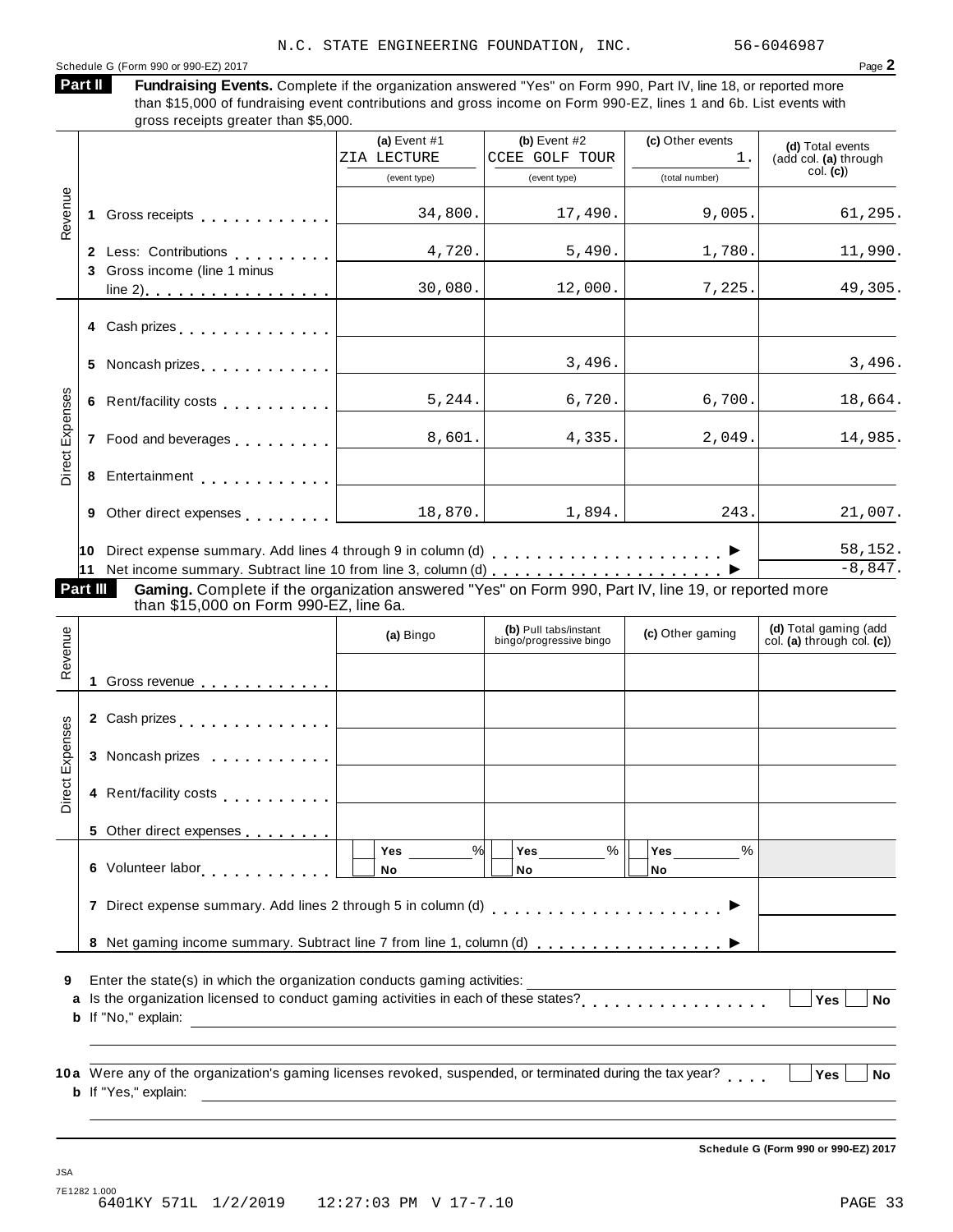|  | N.C. STATE ENGINEERING FOUNDATION, INC. |  | 56-6046987 |
|--|-----------------------------------------|--|------------|
|  |                                         |  |            |

| 11             | <b>Yes</b><br>No                                                                                                                                                                                                                              |
|----------------|-----------------------------------------------------------------------------------------------------------------------------------------------------------------------------------------------------------------------------------------------|
| $12 \,$        | Is the organization a grantor, beneficiary or trustee of a trust or a member of a partnership or other entity                                                                                                                                 |
|                | Yes<br><b>No</b>                                                                                                                                                                                                                              |
| 13             | Indicate the percentage of gaming activity conducted in:                                                                                                                                                                                      |
| a              | ℅                                                                                                                                                                                                                                             |
| b              | %<br>An outside facility enterpretence in the set of the contract of the contract of the contract of the current of the contract of the current of the current of the contract of the current of the current of the current of the            |
| 14             | Enter the name and address of the person who prepares the organization's gaming/special events books and                                                                                                                                      |
|                | records:                                                                                                                                                                                                                                      |
|                |                                                                                                                                                                                                                                               |
|                |                                                                                                                                                                                                                                               |
|                | 15a Does the organization have a contract with a third party from whom the organization receives gaming                                                                                                                                       |
|                | Yes <sub>1</sub><br><b>No</b>                                                                                                                                                                                                                 |
|                | <b>b</b> If "Yes," enter the amount of gaming revenue received by the organization $\triangleright$ \$______________ and the                                                                                                                  |
|                | amount of gaming revenue retained by the third party $\triangleright$ \$ _______________.                                                                                                                                                     |
|                | c If "Yes," enter name and address of the third party:                                                                                                                                                                                        |
|                |                                                                                                                                                                                                                                               |
|                |                                                                                                                                                                                                                                               |
|                |                                                                                                                                                                                                                                               |
| 16             | Gaming manager information:                                                                                                                                                                                                                   |
|                |                                                                                                                                                                                                                                               |
|                |                                                                                                                                                                                                                                               |
|                |                                                                                                                                                                                                                                               |
|                | Gaming manager compensation $\triangleright$ \$ ________________                                                                                                                                                                              |
|                |                                                                                                                                                                                                                                               |
|                | Description of services provided ▶                                                                                                                                                                                                            |
|                |                                                                                                                                                                                                                                               |
|                | Employee<br>Director/officer<br>Independent contractor                                                                                                                                                                                        |
|                |                                                                                                                                                                                                                                               |
| 17             | Mandatory distributions:                                                                                                                                                                                                                      |
| a              | Is the organization required under state law to make charitable distributions from the gaming proceeds to                                                                                                                                     |
|                | Yes<br>No                                                                                                                                                                                                                                     |
| b              | Enter the amount of distributions required under state law to be distributed to other exempt organizations                                                                                                                                    |
|                | or spent in the organization's own exempt activities during the tax year $\triangleright$ \$                                                                                                                                                  |
| <b>Part IV</b> | Supplemental Information. Provide the explanation required by Part I, line 2b, columns (iii) and (v), and<br>Part III, lines 9, 9b, 10b, 15b, 15c, 16, and 17b, as applicable. Also provide any additional information<br>(see instructions). |

**Schedule G (Form 990 or 990-EZ) 2017**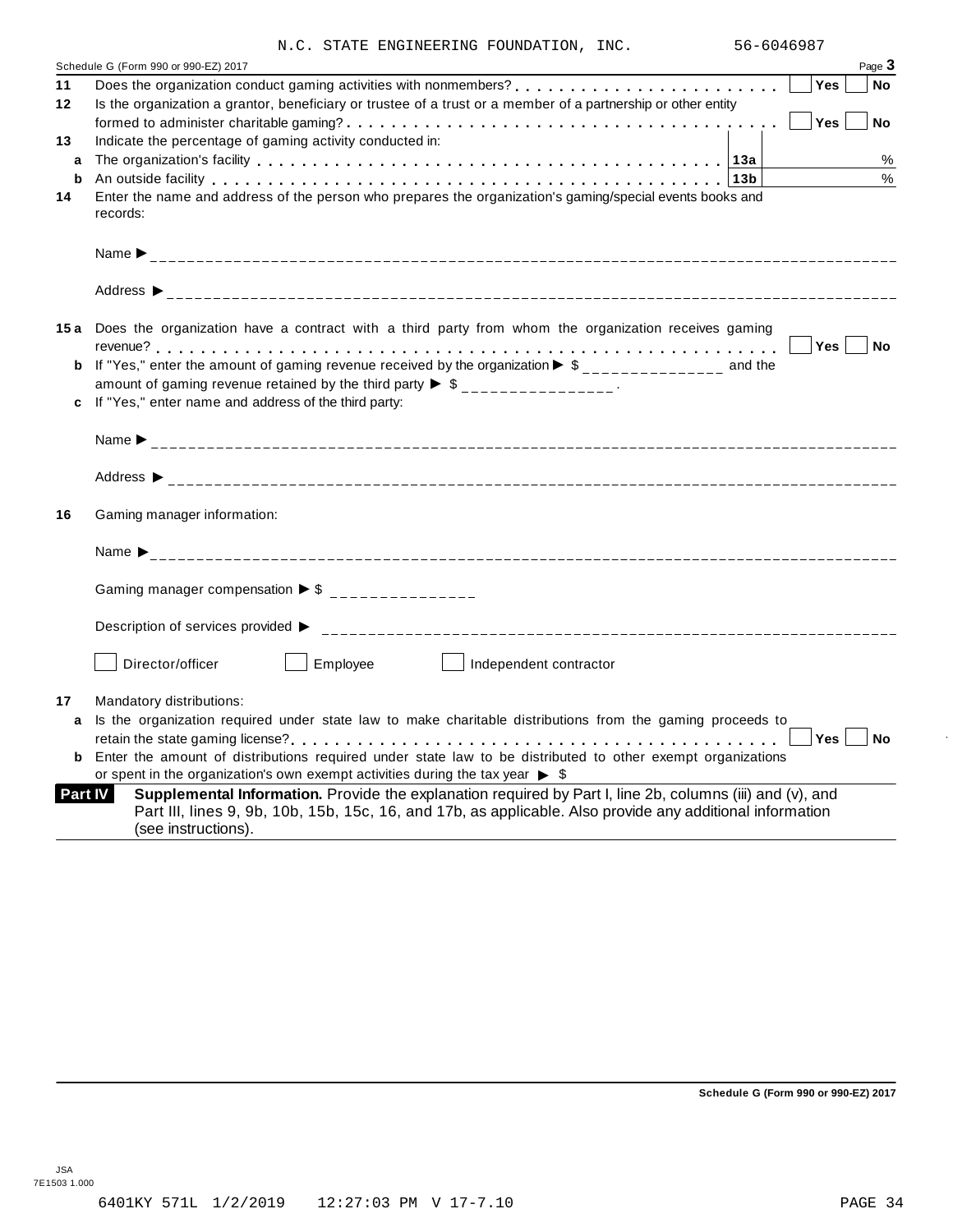| <b>SCHEDULE I</b>                                                                                                                                                    |                                                                                                                                                                                                                                                                                                                                                                                                                                                                                                                                                                                                                                                                                                                                                                                                         |            |                                    |                             |                                       |                                                             |                                          | OMB No. 1545-0047                     |
|----------------------------------------------------------------------------------------------------------------------------------------------------------------------|---------------------------------------------------------------------------------------------------------------------------------------------------------------------------------------------------------------------------------------------------------------------------------------------------------------------------------------------------------------------------------------------------------------------------------------------------------------------------------------------------------------------------------------------------------------------------------------------------------------------------------------------------------------------------------------------------------------------------------------------------------------------------------------------------------|------------|------------------------------------|-----------------------------|---------------------------------------|-------------------------------------------------------------|------------------------------------------|---------------------------------------|
|                                                                                                                                                                      |                                                                                                                                                                                                                                                                                                                                                                                                                                                                                                                                                                                                                                                                                                                                                                                                         |            |                                    |                             |                                       |                                                             |                                          |                                       |
| Department of the Treasury                                                                                                                                           |                                                                                                                                                                                                                                                                                                                                                                                                                                                                                                                                                                                                                                                                                                                                                                                                         |            |                                    |                             |                                       |                                                             |                                          | <b>Open to Public</b>                 |
| <b>Internal Revenue Service</b>                                                                                                                                      |                                                                                                                                                                                                                                                                                                                                                                                                                                                                                                                                                                                                                                                                                                                                                                                                         |            |                                    |                             |                                       |                                                             |                                          |                                       |
|                                                                                                                                                                      |                                                                                                                                                                                                                                                                                                                                                                                                                                                                                                                                                                                                                                                                                                                                                                                                         |            |                                    |                             |                                       |                                                             |                                          |                                       |
|                                                                                                                                                                      |                                                                                                                                                                                                                                                                                                                                                                                                                                                                                                                                                                                                                                                                                                                                                                                                         |            |                                    |                             |                                       |                                                             |                                          |                                       |
|                                                                                                                                                                      |                                                                                                                                                                                                                                                                                                                                                                                                                                                                                                                                                                                                                                                                                                                                                                                                         |            |                                    |                             |                                       |                                                             |                                          |                                       |
|                                                                                                                                                                      |                                                                                                                                                                                                                                                                                                                                                                                                                                                                                                                                                                                                                                                                                                                                                                                                         |            |                                    |                             |                                       |                                                             |                                          | X Yes<br>No                           |
| $\mathbf{2}$                                                                                                                                                         |                                                                                                                                                                                                                                                                                                                                                                                                                                                                                                                                                                                                                                                                                                                                                                                                         |            |                                    |                             |                                       |                                                             |                                          |                                       |
| <b>Part II</b>                                                                                                                                                       |                                                                                                                                                                                                                                                                                                                                                                                                                                                                                                                                                                                                                                                                                                                                                                                                         |            |                                    |                             |                                       |                                                             |                                          |                                       |
|                                                                                                                                                                      |                                                                                                                                                                                                                                                                                                                                                                                                                                                                                                                                                                                                                                                                                                                                                                                                         |            |                                    |                             |                                       |                                                             |                                          |                                       |
|                                                                                                                                                                      |                                                                                                                                                                                                                                                                                                                                                                                                                                                                                                                                                                                                                                                                                                                                                                                                         | $(b)$ EIN  | (c) IRC section<br>(if applicable) | (d) Amount of cash<br>grant | (e) Amount of non-<br>cash assistance | (f) Method of valuation<br>(book, FMV, appraisal,<br>other) | (g) Description of<br>noncash assistance | (h) Purpose of grant<br>or assistance |
|                                                                                                                                                                      |                                                                                                                                                                                                                                                                                                                                                                                                                                                                                                                                                                                                                                                                                                                                                                                                         |            |                                    |                             |                                       |                                                             |                                          |                                       |
|                                                                                                                                                                      |                                                                                                                                                                                                                                                                                                                                                                                                                                                                                                                                                                                                                                                                                                                                                                                                         | 56-6000756 | 170(C)(1)                          | 4,206,689.                  |                                       | <b>BOOK</b>                                                 | N/A                                      | SUPPORT                               |
| (2)                                                                                                                                                                  |                                                                                                                                                                                                                                                                                                                                                                                                                                                                                                                                                                                                                                                                                                                                                                                                         |            |                                    |                             |                                       |                                                             |                                          |                                       |
| (3)                                                                                                                                                                  |                                                                                                                                                                                                                                                                                                                                                                                                                                                                                                                                                                                                                                                                                                                                                                                                         |            |                                    |                             |                                       |                                                             |                                          |                                       |
| (4)                                                                                                                                                                  |                                                                                                                                                                                                                                                                                                                                                                                                                                                                                                                                                                                                                                                                                                                                                                                                         |            |                                    |                             |                                       |                                                             |                                          |                                       |
| (5)                                                                                                                                                                  | <b>Grants and Other Assistance to Organizations,</b><br>Governments, and Individuals in the United States<br>Complete if the organization answered "Yes" on Form 990, Part IV, line 21 or 22.<br>$\blacktriangleright$ Attach to Form 990.<br>Inspection<br>Go to www.irs.gov/Form990 for the latest information.<br><b>Employer identification number</b><br>56-6046987<br><b>General Information on Grants and Assistance</b><br>Grants and Other Assistance to Domestic Organizations and Domestic Governments. Complete if the organization answered "Yes" on Form<br>990, Part IV, line 21, for any recipient that received more than \$5,000. Part II can be duplicated if additional space is needed.<br>1 (a) Name and address of organization<br>or government<br>Schedule I (Form 990) (2017) |            |                                    |                             |                                       |                                                             |                                          |                                       |
| (6)                                                                                                                                                                  |                                                                                                                                                                                                                                                                                                                                                                                                                                                                                                                                                                                                                                                                                                                                                                                                         |            |                                    |                             |                                       |                                                             |                                          |                                       |
| (7)                                                                                                                                                                  |                                                                                                                                                                                                                                                                                                                                                                                                                                                                                                                                                                                                                                                                                                                                                                                                         |            |                                    |                             |                                       |                                                             |                                          |                                       |
| (8)                                                                                                                                                                  |                                                                                                                                                                                                                                                                                                                                                                                                                                                                                                                                                                                                                                                                                                                                                                                                         |            |                                    |                             |                                       |                                                             |                                          |                                       |
| (9)                                                                                                                                                                  |                                                                                                                                                                                                                                                                                                                                                                                                                                                                                                                                                                                                                                                                                                                                                                                                         |            |                                    |                             |                                       |                                                             |                                          |                                       |
| (10)                                                                                                                                                                 | Does the organization maintain records to substantiate the amount of the grants or assistance, the grantees' eligibility for the grants or assistance, and<br>Describe in Part IV the organization's procedures for monitoring the use of grant funds in the United States.<br>NCSU BOX 7205 RALEIGH, NC 27695<br>For Paperwork Reduction Act Notice, see the Instructions for Form 990.                                                                                                                                                                                                                                                                                                                                                                                                                |            |                                    |                             |                                       |                                                             |                                          |                                       |
| (Form 990)<br>Name of the organization<br>N.C. STATE ENGINEERING FOUNDATION, INC.<br>Part I<br>1<br>(1) NORTH CAROLINA STATE UNIVERSITY<br>(11)<br>$\mathbf{2}$<br>3 |                                                                                                                                                                                                                                                                                                                                                                                                                                                                                                                                                                                                                                                                                                                                                                                                         |            |                                    |                             |                                       |                                                             |                                          |                                       |
| (12)                                                                                                                                                                 |                                                                                                                                                                                                                                                                                                                                                                                                                                                                                                                                                                                                                                                                                                                                                                                                         |            |                                    |                             |                                       |                                                             |                                          |                                       |
|                                                                                                                                                                      |                                                                                                                                                                                                                                                                                                                                                                                                                                                                                                                                                                                                                                                                                                                                                                                                         |            |                                    |                             |                                       |                                                             |                                          | 1.                                    |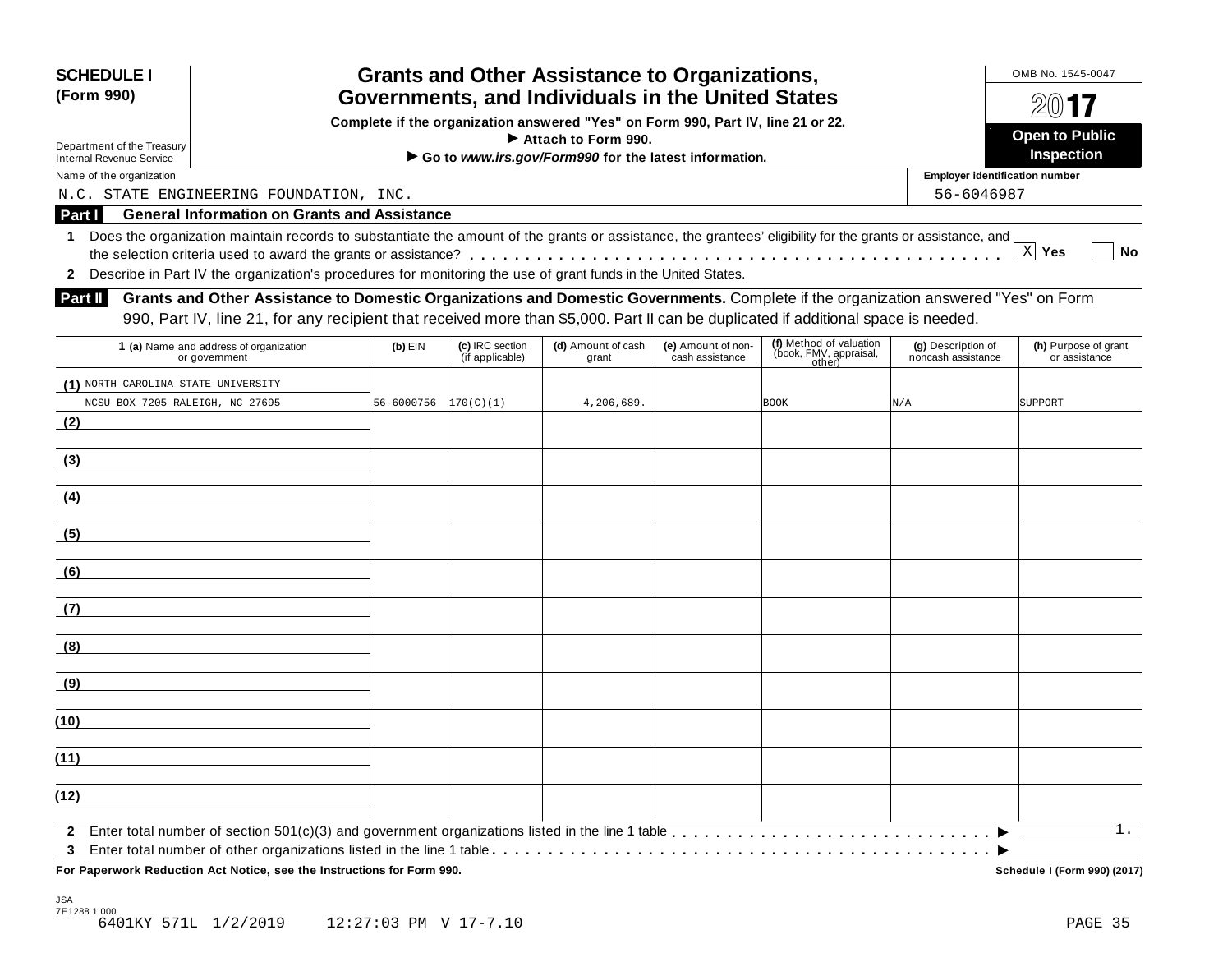### **Grants and Other Assistance to Domestic Individuals.** Complete ifthe organization answered "Yes" on Form 990, Part IV, line 22. **Part III** Grants and Other Assistance to Domestic Individuals<br>Part III can be duplicated if additional space is needed.

| (a) Type of grant or assistance                                                                                                                         | (b) Number of<br>recipients | (c) Amount of<br>cash grant | (d) Amount of<br>non-cash assistance | (e) Method of valuation (book,<br>FMV, appraisal, other) | (f) Description of non-cash assistance |
|---------------------------------------------------------------------------------------------------------------------------------------------------------|-----------------------------|-----------------------------|--------------------------------------|----------------------------------------------------------|----------------------------------------|
|                                                                                                                                                         |                             |                             |                                      |                                                          |                                        |
|                                                                                                                                                         |                             |                             |                                      |                                                          |                                        |
| 3                                                                                                                                                       |                             |                             |                                      |                                                          |                                        |
| 4                                                                                                                                                       |                             |                             |                                      |                                                          |                                        |
| 5                                                                                                                                                       |                             |                             |                                      |                                                          |                                        |
| -6                                                                                                                                                      |                             |                             |                                      |                                                          |                                        |
|                                                                                                                                                         |                             |                             |                                      |                                                          |                                        |
| Part IV<br>Supplemental Information. Provide the information required in Part I, line 2, Part III, column (b); and any other additional<br>information. |                             |                             |                                      |                                                          |                                        |

PART I, LINE 2:

GRANTS REPRESENT REIMBURSEMENT OF EXPENSES PROCESSED THROUGH THE

UNIVERSITY'S ACCOUNTING SYSTEMS AND ARE SUBJECT TO UNIVERSITY AND STATE

OF NORTH CAROLINA GUIDELINES IN ADDITION TO ANY RESTRICTIONS PLACED

DIRECTLY BY DONORS.

**Schedule I (Form 990) (2017)**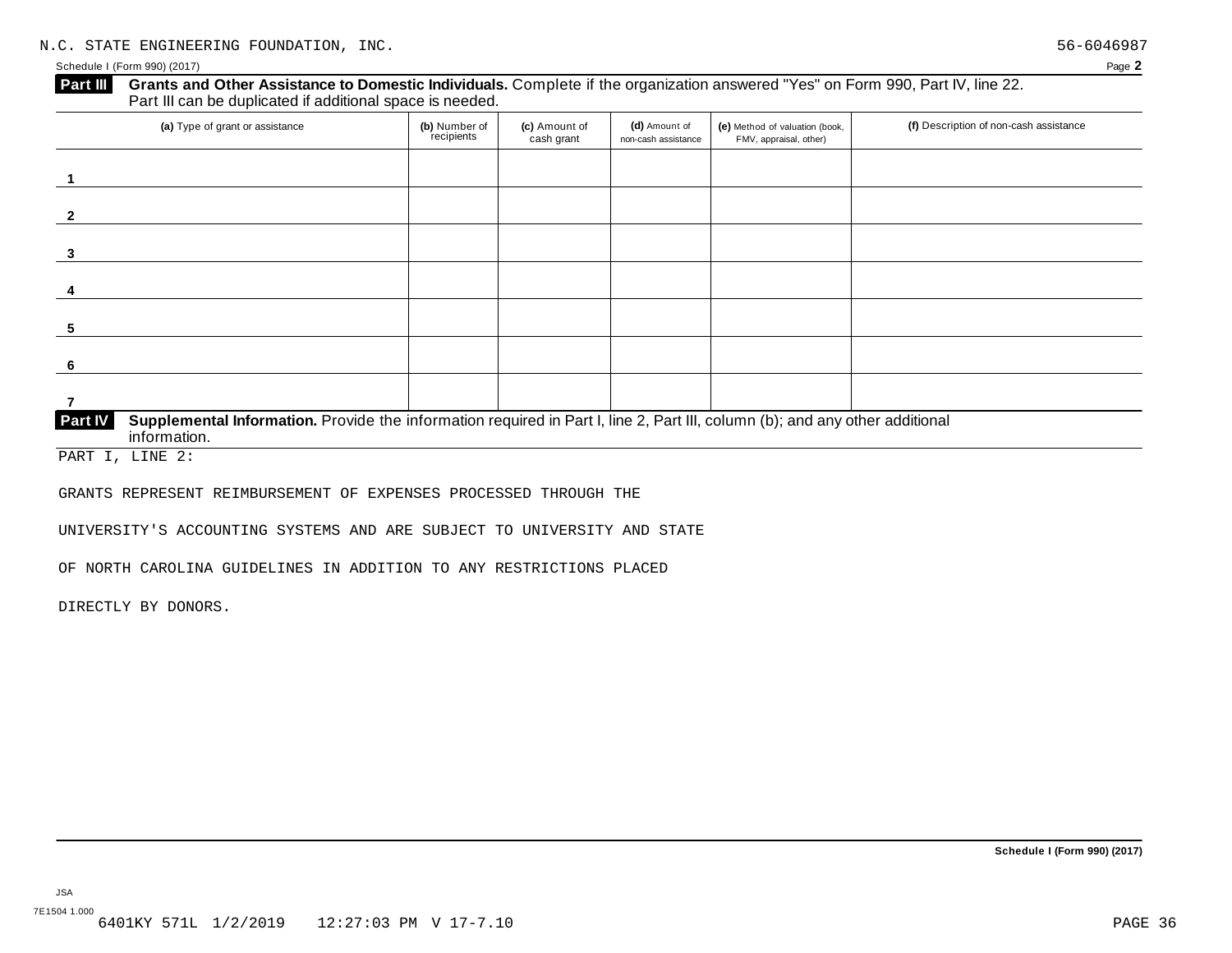|        | <b>SCHEDULE J</b><br><b>Compensation Information</b> |                                                                                                                                                                                                                         |                       |            |              |  |  |  |
|--------|------------------------------------------------------|-------------------------------------------------------------------------------------------------------------------------------------------------------------------------------------------------------------------------|-----------------------|------------|--------------|--|--|--|
|        | (Form 990)                                           | For certain Officers, Directors, Trustees, Key Employees, and Highest                                                                                                                                                   |                       |            |              |  |  |  |
|        |                                                      | <b>Compensated Employees</b><br>Complete if the organization answered "Yes" on Form 990, Part IV, line 23.                                                                                                              |                       |            |              |  |  |  |
|        | Department of the Treasury                           | Attach to Form 990.                                                                                                                                                                                                     | <b>Open to Public</b> |            |              |  |  |  |
|        | Internal Revenue Service                             | Go to www.irs.gov/Form990 for instructions and the latest information.                                                                                                                                                  | <b>Inspection</b>     |            |              |  |  |  |
|        | Name of the organization                             | <b>Employer identification number</b>                                                                                                                                                                                   |                       |            |              |  |  |  |
|        |                                                      | 56-6046987<br>N.C. STATE ENGINEERING FOUNDATION, INC.                                                                                                                                                                   |                       |            |              |  |  |  |
| Part I |                                                      | <b>Questions Regarding Compensation</b>                                                                                                                                                                                 |                       | <b>Yes</b> | <b>No</b>    |  |  |  |
|        |                                                      | 1a Check the appropriate box(es) if the organization provided any of the following to or for a person listed on Form                                                                                                    |                       |            |              |  |  |  |
|        |                                                      | 990, Part VII, Section A, line 1a. Complete Part III to provide any relevant information regarding these items.                                                                                                         |                       |            |              |  |  |  |
|        |                                                      | First-class or charter travel<br>Housing allowance or residence for personal use                                                                                                                                        |                       |            |              |  |  |  |
|        |                                                      | Payments for business use of personal residence<br>Travel for companions                                                                                                                                                |                       |            |              |  |  |  |
|        |                                                      | Tax indemnification and gross-up payments<br>Health or social club dues or initiation fees                                                                                                                              |                       |            |              |  |  |  |
|        |                                                      | Discretionary spending account<br>Personal services (such as, maid, chauffeur, chef)                                                                                                                                    |                       |            |              |  |  |  |
|        |                                                      | If any of the boxes on line 1a are checked, did the organization follow a written policy regarding payment                                                                                                              |                       |            |              |  |  |  |
| b      |                                                      | or reimbursement or provision of all of the expenses described above? If "No," complete Part III to                                                                                                                     |                       |            |              |  |  |  |
|        |                                                      |                                                                                                                                                                                                                         | 1 <sub>b</sub>        |            |              |  |  |  |
| 2      |                                                      | Did the organization require substantiation prior to reimbursing or allowing expenses incurred by all                                                                                                                   |                       |            |              |  |  |  |
|        |                                                      | directors, trustees, and officers, including the CEO/Executive Director, regarding the items checked on line                                                                                                            |                       |            |              |  |  |  |
|        |                                                      |                                                                                                                                                                                                                         | $\mathbf{2}$          |            |              |  |  |  |
| 3      |                                                      | Indicate which, if any, of the following the filing organization used to establish the compensation of the<br>organization's CEO/Executive Director. Check all that apply. Do not check any boxes for methods used by a |                       |            |              |  |  |  |
|        |                                                      | related organization to establish compensation of the CEO/Executive Director, but explain in Part III.                                                                                                                  |                       |            |              |  |  |  |
|        |                                                      | Compensation committee<br>Written employment contract                                                                                                                                                                   |                       |            |              |  |  |  |
|        |                                                      | Compensation survey or study<br>Independent compensation consultant                                                                                                                                                     |                       |            |              |  |  |  |
|        |                                                      | Form 990 of other organizations<br>Approval by the board or compensation committee                                                                                                                                      |                       |            |              |  |  |  |
| 4      |                                                      | During the year, did any person listed on Form 990, Part VII, Section A, line 1a, with respect to the filing<br>organization or a related organization:                                                                 |                       |            |              |  |  |  |
| a      |                                                      |                                                                                                                                                                                                                         | 4a                    |            | Χ            |  |  |  |
| b      |                                                      | Participate in, or receive payment from, a supplemental nonqualified retirement plan?.                                                                                                                                  | 4b                    |            | $\mathbf{X}$ |  |  |  |
| c      |                                                      | Participate in, or receive payment from, an equity-based compensation arrangement?                                                                                                                                      | 4c                    |            | X            |  |  |  |
|        |                                                      | If "Yes" to any of lines 4a-c, list the persons and provide the applicable amounts for each item in Part III.                                                                                                           |                       |            |              |  |  |  |
|        |                                                      |                                                                                                                                                                                                                         |                       |            |              |  |  |  |
|        |                                                      | Only section $501(c)(3)$ , $501(c)(4)$ , and $501(c)(29)$ organizations must complete lines 5-9.                                                                                                                        |                       |            |              |  |  |  |
| 5      |                                                      | For persons listed on Form 990, Part VII, Section A, line 1a, did the organization pay or accrue any                                                                                                                    |                       |            |              |  |  |  |
|        |                                                      | compensation contingent on the revenues of:                                                                                                                                                                             |                       |            | Χ            |  |  |  |
| а      |                                                      |                                                                                                                                                                                                                         | 5a<br>5b              |            | Χ            |  |  |  |
| b      |                                                      | If "Yes" on line 5a or 5b, describe in Part III.                                                                                                                                                                        |                       |            |              |  |  |  |
| 6      |                                                      | For persons listed on Form 990, Part VII, Section A, line 1a, did the organization pay or accrue any                                                                                                                    |                       |            |              |  |  |  |
|        |                                                      | compensation contingent on the net earnings of:                                                                                                                                                                         |                       |            |              |  |  |  |
| a      |                                                      |                                                                                                                                                                                                                         | 6a                    |            | Χ            |  |  |  |
| b      |                                                      |                                                                                                                                                                                                                         | 6b                    |            | X            |  |  |  |
|        |                                                      | If "Yes" on line 6a or 6b, describe in Part III.                                                                                                                                                                        |                       |            |              |  |  |  |
| 7      |                                                      | For persons listed on Form 990, Part VII, Section A, line 1a, did the organization provide any nonfixed                                                                                                                 |                       |            |              |  |  |  |
|        |                                                      | payments not described on lines 5 and 6? If "Yes," describe in Part III.                                                                                                                                                | $\overline{7}$        |            | X            |  |  |  |
| 8      |                                                      | Were any amounts reported on Form 990, Part VII, paid or accrued pursuant to a contract that was subject                                                                                                                |                       |            |              |  |  |  |
|        |                                                      | to the initial contract exception described in Regulations section 53.4958-4(a)(3)? If "Yes," describe                                                                                                                  | 8                     |            | Χ            |  |  |  |
| 9      |                                                      | If "Yes" on line 8, did the organization also follow the rebuttable presumption procedure described in                                                                                                                  |                       |            |              |  |  |  |
|        |                                                      |                                                                                                                                                                                                                         | 9                     |            |              |  |  |  |
|        |                                                      |                                                                                                                                                                                                                         |                       |            |              |  |  |  |

**For Paperwork Reduction Act Notice, see the Instructions for Form 990. Schedule J (Form 990) 2017**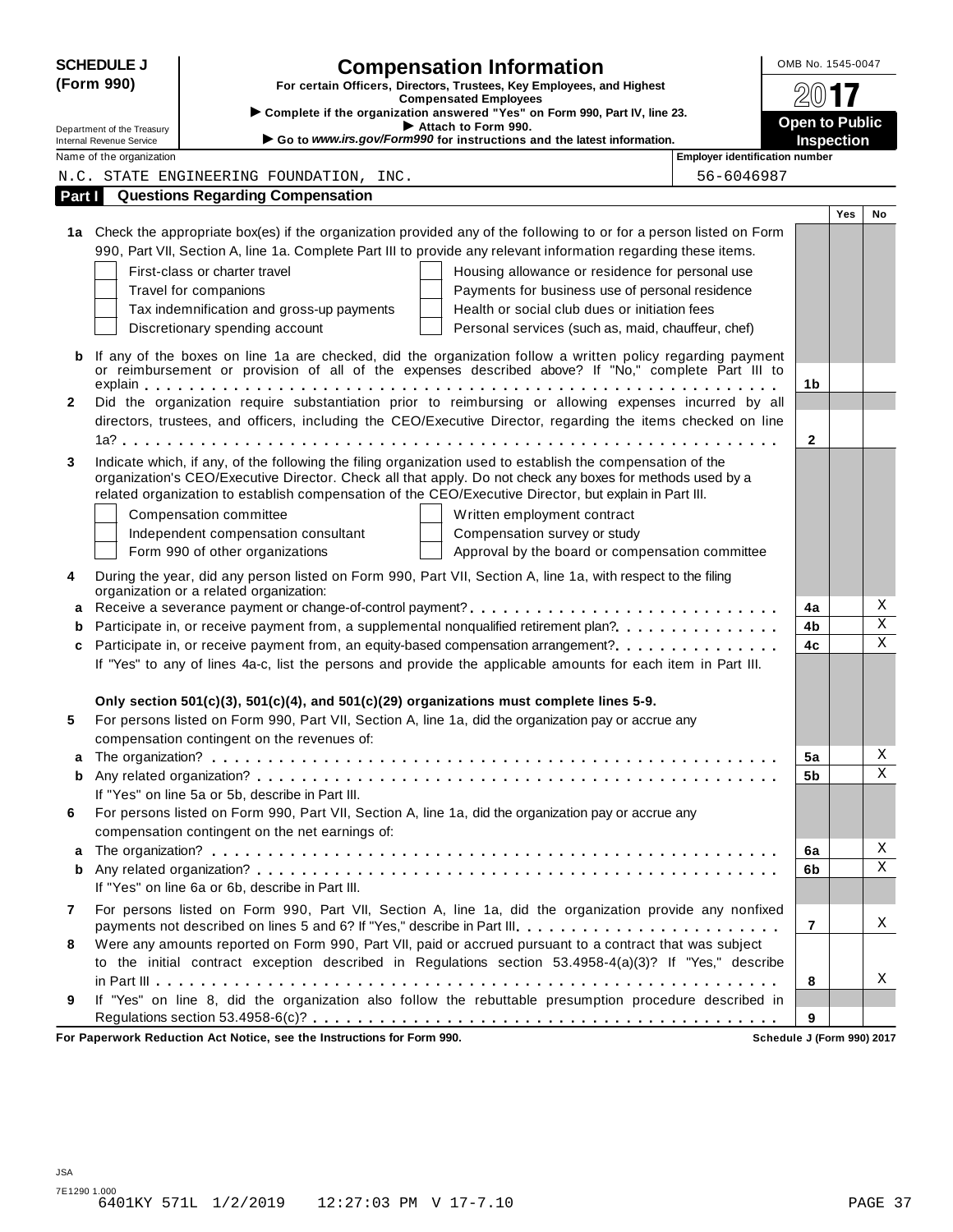### **Part II Officers, Directors, Trustees, Key Employees, and Highest Compensated Employees.** Use duplicate copies ifadditional space is needed.

For each individual whose compensation must be reported on Schedule J, report compensation from the organization on row (i) and from related organizations, described in the instructions, on row (ii). Do not list any individuals that aren't listed on Form 990, Part VII.

Note: The sum of columns (B)(i)-(iii) for each listed individual must equal the total amount of Form 990, Part VII, Section A, line 1a, applicable column (D) and (E) amounts for that individual.

|                       |      |                          | (B) Breakdown of W-2 and/or 1099-MISC compensation |                                           | (C) Retirement and             | (D) Nontaxable   | (E) Total of columns | (F) Compensation                                           |
|-----------------------|------|--------------------------|----------------------------------------------------|-------------------------------------------|--------------------------------|------------------|----------------------|------------------------------------------------------------|
| (A) Name and Title    |      | (i) Base<br>compensation | (ii) Bonus & incentive<br>compensation             | (iii) Other<br>reportable<br>compensation | other deferred<br>compensation | benefits         | $(B)(i)-(D)$         | in column (B) reported<br>as deferred on prior<br>Form 990 |
| BRIAN E. CAMPBELL     | (i)  | $\mathbf 0$              | $\mathsf{O}$ .                                     | $\overline{0}$ .                          | $\mathbf{0}$ .                 | 0.               | $\mathbf{0}$ .       | $\overline{0}$ .                                           |
| 1SECRETARY            | (i)  | 191,339                  | $\mathbf 0$ .                                      | $\overline{0}$ .                          | 25,131                         | 5,773.           | 222, 243.            | $\overline{0}$ .                                           |
| LOUIS A. MARTIN-VEGA  | (i)  | $\mathbf 0$              | $\mathbf{0}$ .                                     | $\mathsf 0$ .                             | $\mathbf{0}$ .                 | $\overline{0}$ . | $\mathbf{0}$ .       | $\overline{0}$ .                                           |
| 2DIRECTOR             | (ii) | 339,857                  | $0\,$ .                                            | $\mathsf 0$ .                             | 35,537.                        | 5,773.           | 381,167.             | $\overline{0}$ .                                           |
| MARY T. PELOQUIN-DODD | (i)  | $\mathsf{O}$             | $\mathsf{O}$ .                                     | $\mathsf 0$ .                             | $\mathbf{0}$ .                 | 0.               | $\mathbf 0$ .        | $\overline{0}$ .                                           |
| $3$ TREASURER         | (i)  | 268, 225                 | $\mathsf{O}$ .                                     | $\overline{0}$ .                          | 35,231                         | 5,773.           | 309,229              | $\overline{0}$ .                                           |
| <b>JILL TASAICO</b>   | (i)  | $\mathsf{O}$             | $\mathsf{O}$ .                                     | $\overline{0}$ .                          | $0$ .                          | $\overline{0}$ . | $\mathbf 0$ .        | $\overline{0}$ .                                           |
| 4ASSISTANT TREASURER  | (ii) | 158,340                  | $\mathsf{O}$ .                                     | $\overline{0}$ .                          | 26,657.                        | 5,773.           | 190,770.             | $\overline{\overline{\mathfrak{o}}\hspace{0.5pt}}$ .       |
|                       | (i)  |                          |                                                    |                                           |                                |                  |                      |                                                            |
| 5                     | (i)  |                          |                                                    |                                           |                                |                  |                      |                                                            |
|                       | (i)  |                          |                                                    |                                           |                                |                  |                      |                                                            |
| 6                     | (i)  |                          |                                                    |                                           |                                |                  |                      |                                                            |
|                       | (i)  |                          |                                                    |                                           |                                |                  |                      |                                                            |
| $\overline{7}$        | (i)  |                          |                                                    |                                           |                                |                  |                      |                                                            |
|                       | (i)  |                          |                                                    |                                           |                                |                  |                      |                                                            |
| 8                     | (i)  |                          |                                                    |                                           |                                |                  |                      |                                                            |
|                       | (i)  |                          |                                                    |                                           |                                |                  |                      |                                                            |
| 9                     | (i)  |                          |                                                    |                                           |                                |                  |                      |                                                            |
|                       | (i)  |                          |                                                    |                                           |                                |                  |                      |                                                            |
| 10                    | (i)  |                          |                                                    |                                           |                                |                  |                      |                                                            |
|                       | (i)  |                          |                                                    |                                           |                                |                  |                      |                                                            |
| 11                    | (ii) |                          |                                                    |                                           |                                |                  |                      |                                                            |
|                       | (i)  |                          |                                                    |                                           |                                |                  |                      |                                                            |
| 12                    | (i)  |                          |                                                    |                                           |                                |                  |                      |                                                            |
|                       | (i)  |                          |                                                    |                                           |                                |                  |                      |                                                            |
| 13                    | (i)  |                          |                                                    |                                           |                                |                  |                      |                                                            |
|                       | (i)  |                          |                                                    |                                           |                                |                  |                      |                                                            |
| 14                    | (i)  |                          |                                                    |                                           |                                |                  |                      |                                                            |
|                       | (i)  |                          |                                                    |                                           |                                |                  |                      |                                                            |
| 15                    | (i)  |                          |                                                    |                                           |                                |                  |                      |                                                            |
|                       | (i)  |                          |                                                    |                                           |                                |                  |                      |                                                            |
| 16                    | (ii) |                          |                                                    |                                           |                                |                  |                      |                                                            |

**Schedule J (Form 990) 2017**

JSA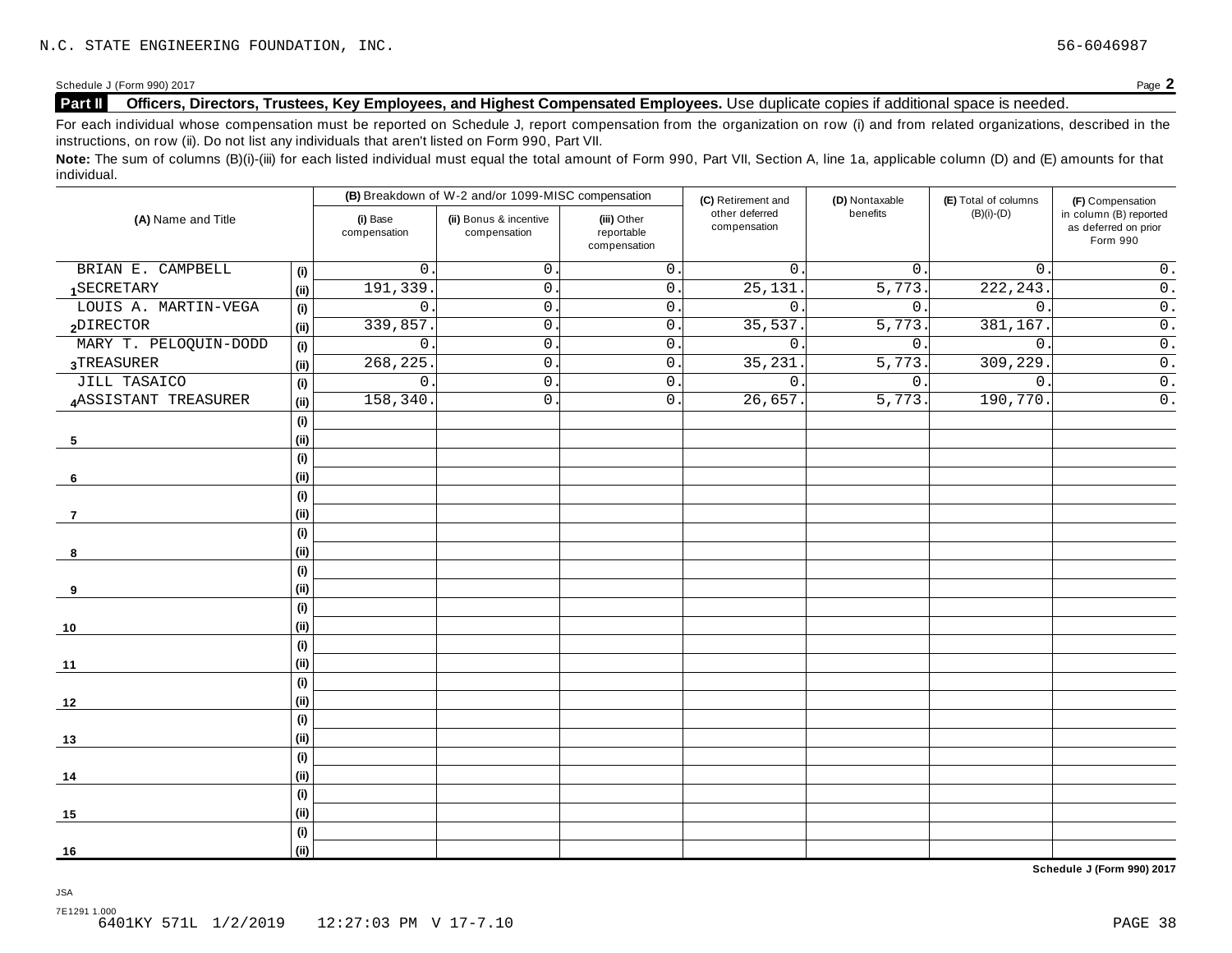### **Part III Supplemental Information**

Provide the information, explanation, or descriptions required for Part I, lines 1a, 1b, 3, 4a, 4b, 4c, 5a, 5b, 6a, 6b, 7, and 8, and for Part II. Also complete this part for any additional information.

SCHEDULE J, PART II- COMPENSATION FROM RELATED ORGANIZATIONS

THE BOARD MEMBERS THAT ARE COMPENSATED RECEIVE COMPENSATION FROM NC STATE

UNIVERSITY, A 170(C)(1) ORGANIZATION RELATED TO NC STATE ENGINEERING

FOUNDATION.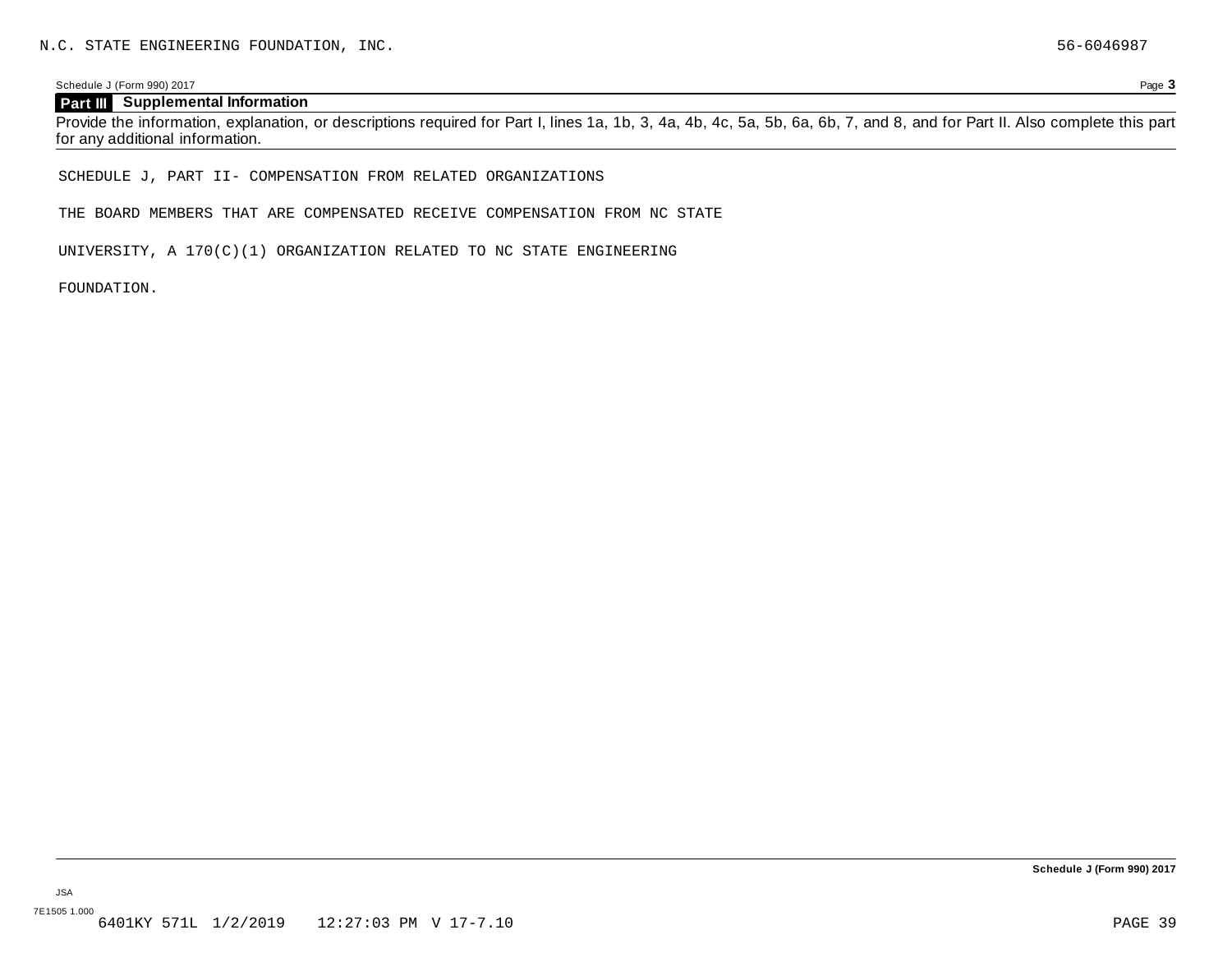# SCHEDULE M<br>
(Form 990) **Solutions**<br> **Solutions**<br> **Solutions**<br> **Schedule 2014**

Department of the Treasury<br>Internal Revenue Service

**Examplete** if the organizations answered "Yes" on Form 990, Part IV, lines 29 or 30. △△○■■<br>▶ Attach to Form 990. **Department of the Treasury ▶ Attach to Form 990.**<br>Internal Revenue Service ▶ Go to *www.irs.gov/Form990* for the latest information.<br>Nome of the organization, authorities in a support of the latest information.

Name of the organization **Employer identification number**

|              | <b>Types of Property</b><br>Part I                                                                                 |                               |                                                        |                                                                                    |            |                                                              |     |    |
|--------------|--------------------------------------------------------------------------------------------------------------------|-------------------------------|--------------------------------------------------------|------------------------------------------------------------------------------------|------------|--------------------------------------------------------------|-----|----|
|              |                                                                                                                    | (a)<br>Check if<br>applicable | (b)<br>Number of contributions or<br>items contributed | (c)<br>Noncash contribution<br>amounts reported on<br>Form 990, Part VIII, line 1g |            | (d)<br>Method of determining<br>noncash contribution amounts |     |    |
| 1            | Art - Works of art <b>Article 2018</b>                                                                             |                               |                                                        |                                                                                    |            |                                                              |     |    |
| $\mathbf{2}$ | Art - Historical treasures                                                                                         |                               |                                                        |                                                                                    |            |                                                              |     |    |
|              | Art - Fractional interests                                                                                         |                               |                                                        |                                                                                    |            |                                                              |     |    |
|              | Books and publications <b>Solutions</b>                                                                            |                               |                                                        |                                                                                    |            |                                                              |     |    |
|              | Clothing and household<br>$goods.$                                                                                 |                               |                                                        |                                                                                    |            |                                                              |     |    |
|              | Cars and other vehicles <b>Cars</b>                                                                                |                               |                                                        |                                                                                    |            |                                                              |     |    |
|              | Boats and planes experience and planes                                                                             |                               |                                                        |                                                                                    |            |                                                              |     |    |
| $\mathbf{7}$ | Intellectual property <b>Algebra</b>                                                                               |                               |                                                        |                                                                                    |            |                                                              |     |    |
|              | Securities - Publicly traded                                                                                       | X                             | 46.                                                    | 2,123,264.                                                                         |            | FAIR MARKET VALUE                                            |     |    |
|              | Securities - Closely held stock                                                                                    |                               |                                                        |                                                                                    |            |                                                              |     |    |
|              | Securities - Partnership, LLC,                                                                                     |                               |                                                        |                                                                                    |            |                                                              |     |    |
| 11           | or trust interests [19]                                                                                            |                               |                                                        |                                                                                    |            |                                                              |     |    |
| 12           | Securities - Miscellaneous                                                                                         |                               |                                                        |                                                                                    |            |                                                              |     |    |
| 13           | Qualified conservation                                                                                             |                               |                                                        |                                                                                    |            |                                                              |     |    |
|              | contribution - Historic                                                                                            |                               |                                                        |                                                                                    |            |                                                              |     |    |
|              | structures experiences                                                                                             |                               |                                                        |                                                                                    |            |                                                              |     |    |
| 14           | Qualified conservation                                                                                             |                               |                                                        |                                                                                    |            |                                                              |     |    |
|              |                                                                                                                    |                               |                                                        |                                                                                    |            |                                                              |     |    |
|              | Real estate - Residential                                                                                          | $\mathbf x$                   | $1$ .                                                  | 125,000.                                                                           | <b>FMV</b> |                                                              |     |    |
| 15           | Real estate - Commercial                                                                                           |                               |                                                        |                                                                                    |            |                                                              |     |    |
|              | Real estate - Other <b>Called a Contact Advances</b>                                                               |                               |                                                        |                                                                                    |            |                                                              |     |    |
| 17           |                                                                                                                    |                               |                                                        |                                                                                    |            |                                                              |     |    |
| 18           | Collectibles                                                                                                       |                               |                                                        |                                                                                    |            |                                                              |     |    |
|              | Food inventory entertainment of the state of the state of the state of the state of the state of the state of      |                               |                                                        |                                                                                    |            |                                                              |     |    |
|              | Drugs and medical supplies                                                                                         |                               |                                                        |                                                                                    |            |                                                              |     |    |
|              | Taxidermy                                                                                                          |                               |                                                        |                                                                                    |            |                                                              |     |    |
|              | Historical artifacts <b>All Accords</b>                                                                            |                               |                                                        |                                                                                    |            |                                                              |     |    |
|              | Scientific specimens <b>Scientific specimens</b>                                                                   |                               |                                                        |                                                                                    |            |                                                              |     |    |
|              | Archeological artifacts <b>Archeological</b>                                                                       | Χ                             | 23.                                                    | 259,674.                                                                           |            | FAIR MARKET VALUE                                            |     |    |
|              | Other $\blacktriangleright$ ( IRA ROLLOVERS                                                                        |                               |                                                        |                                                                                    |            |                                                              |     |    |
|              | Other $\blacktriangleright$ ( $\_\_\_\_\_\_\_\_$ )                                                                 |                               |                                                        |                                                                                    |            |                                                              |     |    |
| 27           | Other $\blacktriangleright$ (                                                                                      |                               |                                                        |                                                                                    |            |                                                              |     |    |
| 28           | Other $\blacktriangleright$ (                                                                                      |                               |                                                        |                                                                                    |            |                                                              |     |    |
|              | Number of Forms 8283 received by the organization during the tax year for contributions for                        |                               |                                                        |                                                                                    |            |                                                              |     |    |
|              | which the organization completed Form 8283, Part IV, Donee Acknowledgement                                         |                               |                                                        |                                                                                    | 29         |                                                              |     | 4. |
|              |                                                                                                                    |                               |                                                        |                                                                                    |            |                                                              | Yes | No |
|              | 30a During the year, did the organization receive by contribution any property reported in Part I, lines 1 through |                               |                                                        |                                                                                    |            |                                                              |     |    |
|              | 28, that it must hold for at least three years from the date of the initial contribution, and which isn't required |                               |                                                        |                                                                                    |            |                                                              |     |    |
|              |                                                                                                                    |                               |                                                        |                                                                                    |            | 30a                                                          |     | Χ  |
|              | <b>b</b> If "Yes," describe the arrangement in Part II.                                                            |                               |                                                        |                                                                                    |            |                                                              |     |    |
|              | Does the organization have a gift acceptance policy that requires the review of any nonstandard                    |                               |                                                        |                                                                                    |            |                                                              |     |    |
|              |                                                                                                                    |                               |                                                        |                                                                                    |            | 31                                                           | Χ   |    |
|              | 32a Does the organization hire or use third parties or related organizations to solicit, process, or sell noncash  |                               |                                                        |                                                                                    |            |                                                              |     |    |

**33** If the organization didn't report an amount in column (c) for a type of property for which column (a) is checked, | **b** If "Yes," describe in Part II. describe in Part II.

contributions? m m m m m m m m m m m m m m m m m m m m m m m m m m m m m m m m m m m m m m m m m m m m m m m m m m m m m m m **32a**

**For Paperwork Reduction Act Notice, see the Instructions for Form 990. Schedule M (Form 990) (2017)**

JSA

X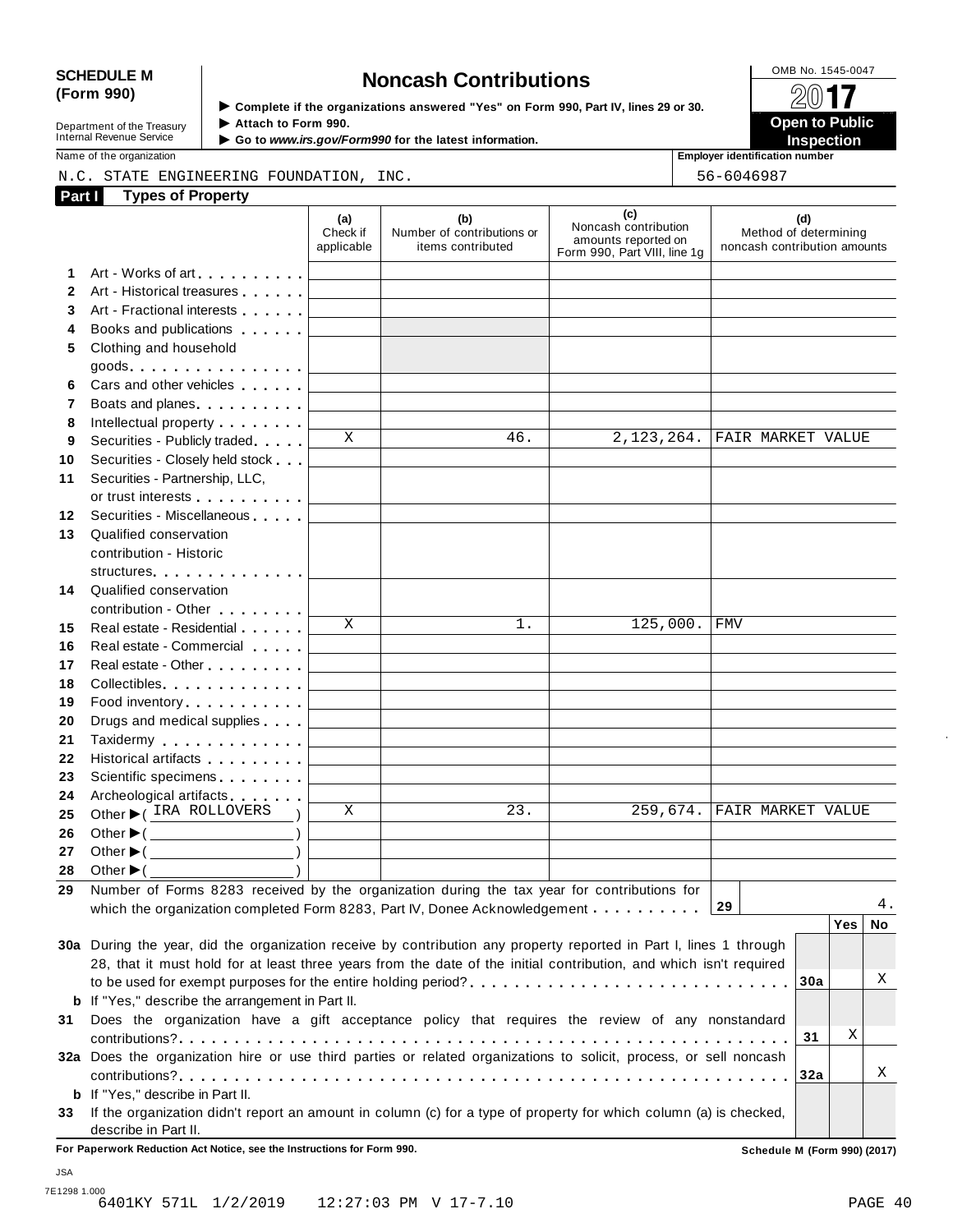**Supplemental Information.** Provide the information required by Part I, lines 30b, 32b, and 33, and whether the organization is reporting in Part I, column (b), the number of contributions, the number of items received, or a combination of both. Also complete this part for any additional information. **Part II**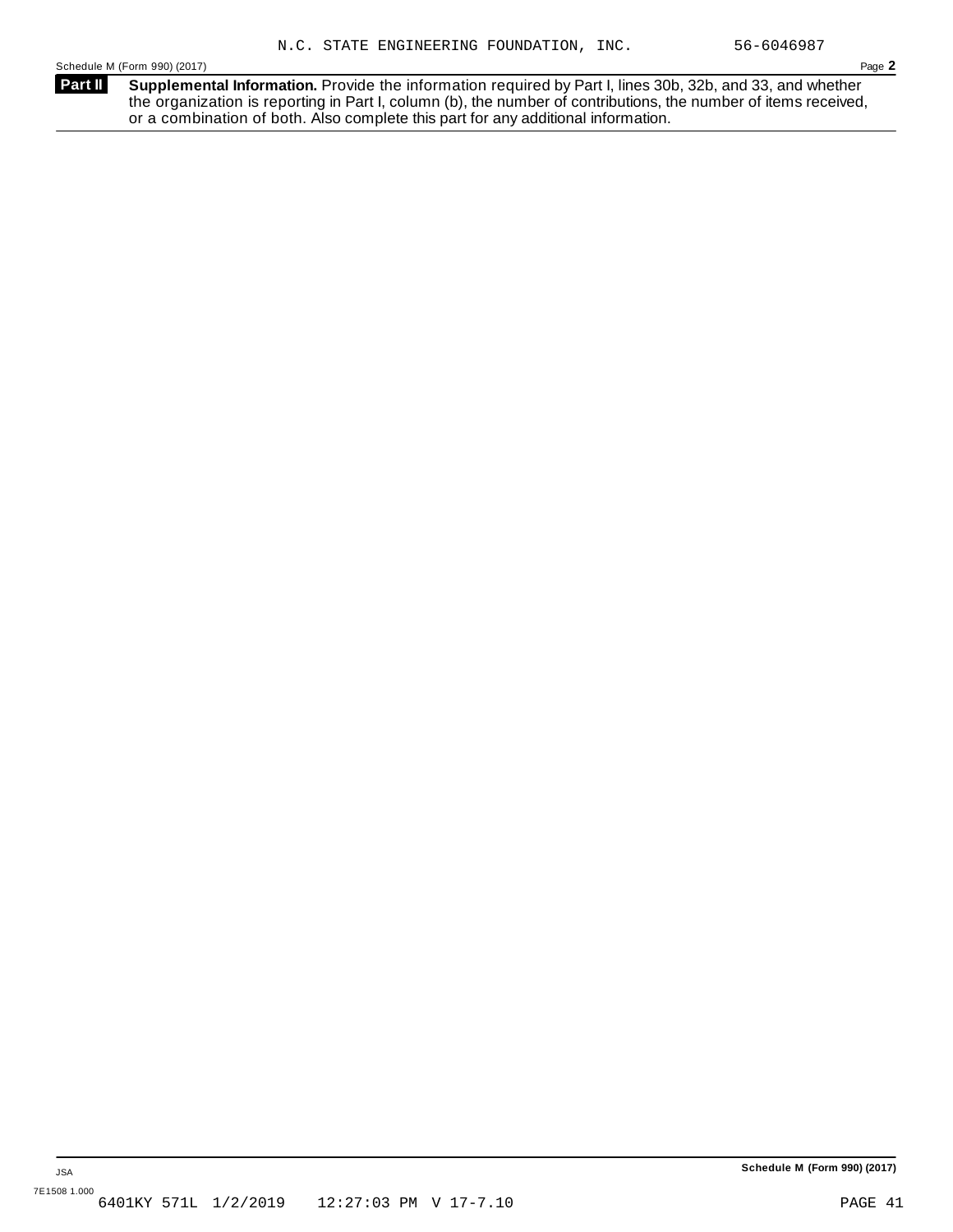### **SCHEDULE O** Supplemental Information to Form 990 or 990-EZ DMB No. 1545-0047

**(Form 990 or 990-EZ) Complete to provide information for responses to specific questions on Form 990 or 990-EZ** or to provide any additional information.  $\blacktriangleright$  Attach to Form 990 or 990-EZ.



| Department of the Treasury<br>Internal Revenue Service | Information about Schedule O (Form 990 or 990-EZ) and its instructions is at www.irs.gov/form990. | <b>Open to Publi</b><br><b>Inspection</b> |  |
|--------------------------------------------------------|---------------------------------------------------------------------------------------------------|-------------------------------------------|--|
| Name of the organization                               |                                                                                                   | <b>Employer identification number</b>     |  |
| N.C. STATE ENGINEERING FOUNDATION                      | INC.                                                                                              | 56-6046987                                |  |

FORM 990, LINE J, WEBSITE:

HTTP://FOUNDATIONSACCOUNTING.OFA.NCSU.EDU/FOUNDATIONS/NC-STATE-ENGINEERING

-FOUNDATION-INC./

FORM 990, PART I, LINE 1, DESCRIPTION OF ORGANIZATION'S MISSION: AIDS AND PROMOTES, BY FINANCIAL ASSISTANCE AND OTHERWISE, EDUCATIONAL, RESEARCH, AND EXTENSION IN THE COLLEGE OF ENGINEERING AT NORTH CAROLINA STATE UNIVERSITY.

```
FORM 990, PART VI, SECTION A, LINE 1:
```
THE EXECUTIVE COMMITTEE CONSISTS OF THE OFFICERS, THE IMMEDIATE PAST PRESIDENT, AND THE CHAIRMAN OF EACH STANDING COMMITTEE OF THE BOARD PROVIDED THE IMMEDIATE PAST PRESIDENT, SECRETARY, AND TREASURER OF THE FOUNDATION SHALL BE NON-VOTING MEMBERS OF THE EXECUTIVE COMMITTEE AND SERVE IN AN ADVISORY CAPACITY ONLY, UNLESS THE IMMEDIATE PAST PRESIDENT IS ALSO A MEMBER OF THE BOARD IN WHICH CASE THAT INDIVIDUAL WILL BE A VOTING MEMBER OF THE EXECUTIVE COMMITTEE. THE EXECUTIVE COMMITTEE SHALL EXERCISE ALL OF THE POWERS OF THE FOUNDATION IN THE INTERIM BETWEEN MEETINGS OF THE BOARD, INCLUDING ALL OF THE POWERS THAT HAVE BEEN CONFERRED UPON IT OR UPON THE BOARD, EXCEPT THAT THE EXECUTIVE COMMITTEE SHALL HAVE NO POWER OR AUTHORITY TO (A) AUTHORIZE DISTRIBUTIONS; (B) APPROVE DISSOLUTION, MERGER OR SALE, PLEDGE OR TRANSFER OF ALL OR SUBSTANTIALLY ALL OF THE FOUNDATION'S ASSETS; (C) ELECT, APPOINT, OR REMOVE DIRECTORS, FILL VACANCIES ON THE BOARD OR ANY OF ITS COMMITTEES;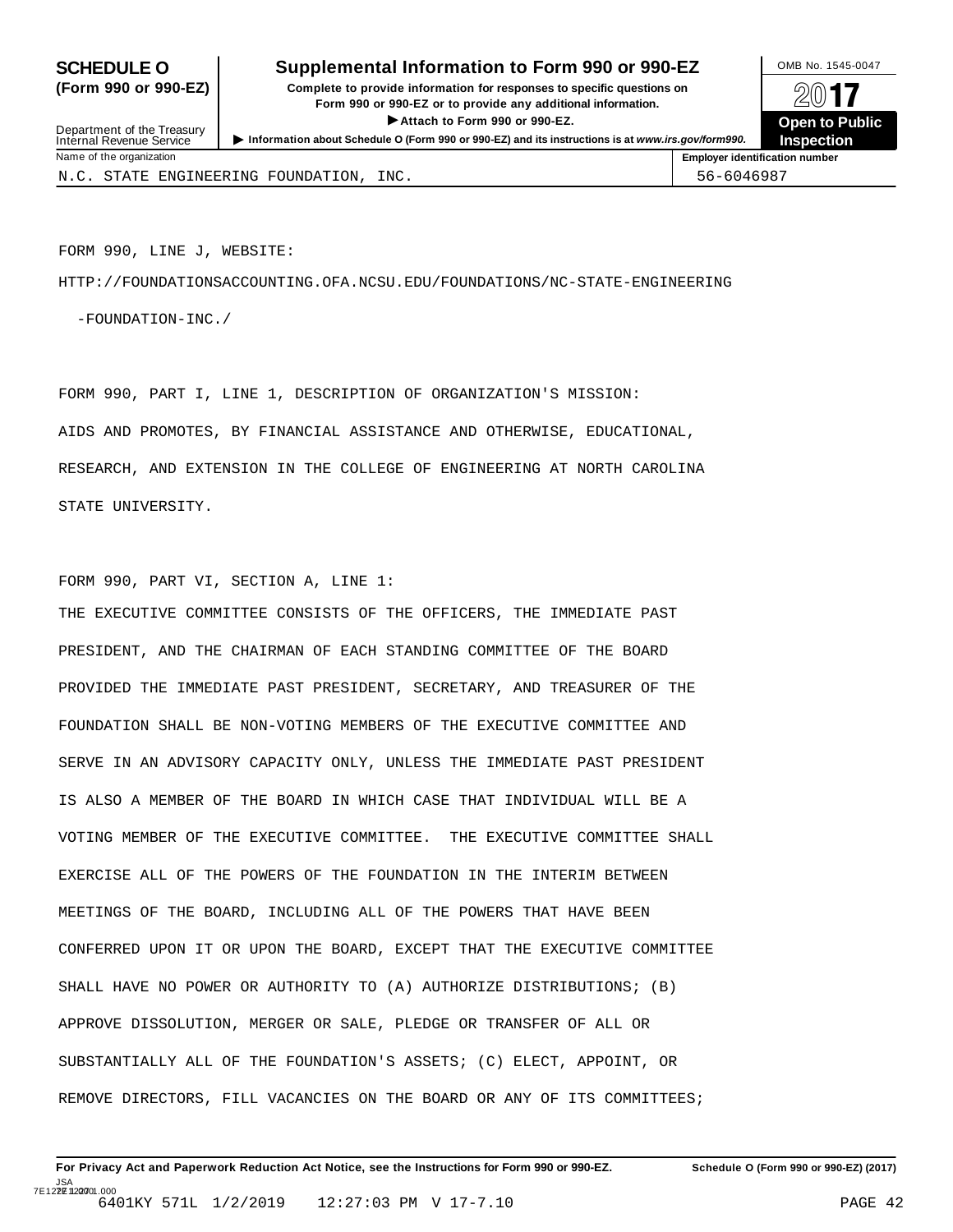| Schedule O (Form 990 or 990-EZ) 2017            | Page                                  |
|-------------------------------------------------|---------------------------------------|
| Name of the organization                        | <b>Employer identification number</b> |
| INC.<br>N.C<br>ENGINEERING FOUNDATION,<br>STATE | 56-6046987                            |

OR (D) ADOPT, AMEND OR REPEAL THE ARTICLES OR CERTIFICATE OF INCORPORATION OR THESE BYLAWS.

FORM 990 PART VI, SECTION A, LINE 4

ARTICLE X: OFFICERS

SECTION 3: ELECTION AND TERM

AMENDED LANGUAGE:

THE PRESIDENT, THE VICE PRESIDENT AND THE IMMEDIATE PAST PRESIDENT OF THE FOUNDATION SHALL EACH SERVE A SINGLE, LIMITED TWO (2)-YEAR TERM, IN HIS/HER RESPECTIVE OFFICE, COMMENCING AT THE REGULAR ANNUAL MEETING OF THE BOARD AT WHICH HE/SHE IS ELECTED OR SUCCEEDS TO OFFICE, AS PROVIDED IN THESE BYLAWS, AND ENDING AT THE SECOND REGULAR ANNUAL MEETING OF THE BOARD HELD NEXT AFTER HIS/HER ELECTION, OR UNTIL HIS/HER DEATH OR UNTIL HE/SHE SHALL RESIGN OR SHALL HAVE BEEN DISQUALIFIED OR SHALL HAVE BEEN REMOVED FROM OFFICE. OFFICERS OF THE FOUNDATION, WITH THE EXCEPTION OF THE SECRETARY AND TREASURER, SHALL BE ELECTED EVERY TWO (2) YEARS TO SERVE TWO (2)-YEAR TERMS AT THE REGULAR ANNUAL MEETING OF THE BOARD BY THE BOARD, AND SHALL HOLD OFFICE UNTIL THE SECOND REGULAR ANNUAL MEETING OF THE BOARD HELD NEXT AFTER HIS/HER ELECTION, OR UNTIL HIS/HER DEATH OR UNTIL HE/SHE SHALL RESIGN OR SHALL HAVE BEEN DISQUALIFIED OR SHALL HAVE BEEN REMOVED FROM OFFICE. PROVIDED, SUCH OFFICERS SHALL NOT HOLD OFFICE BEYOND THE COMPLETION OF THEIR RESPECTIVE TERMS AS MEMBERS OF THE BOARD OF THE FOUNDATION.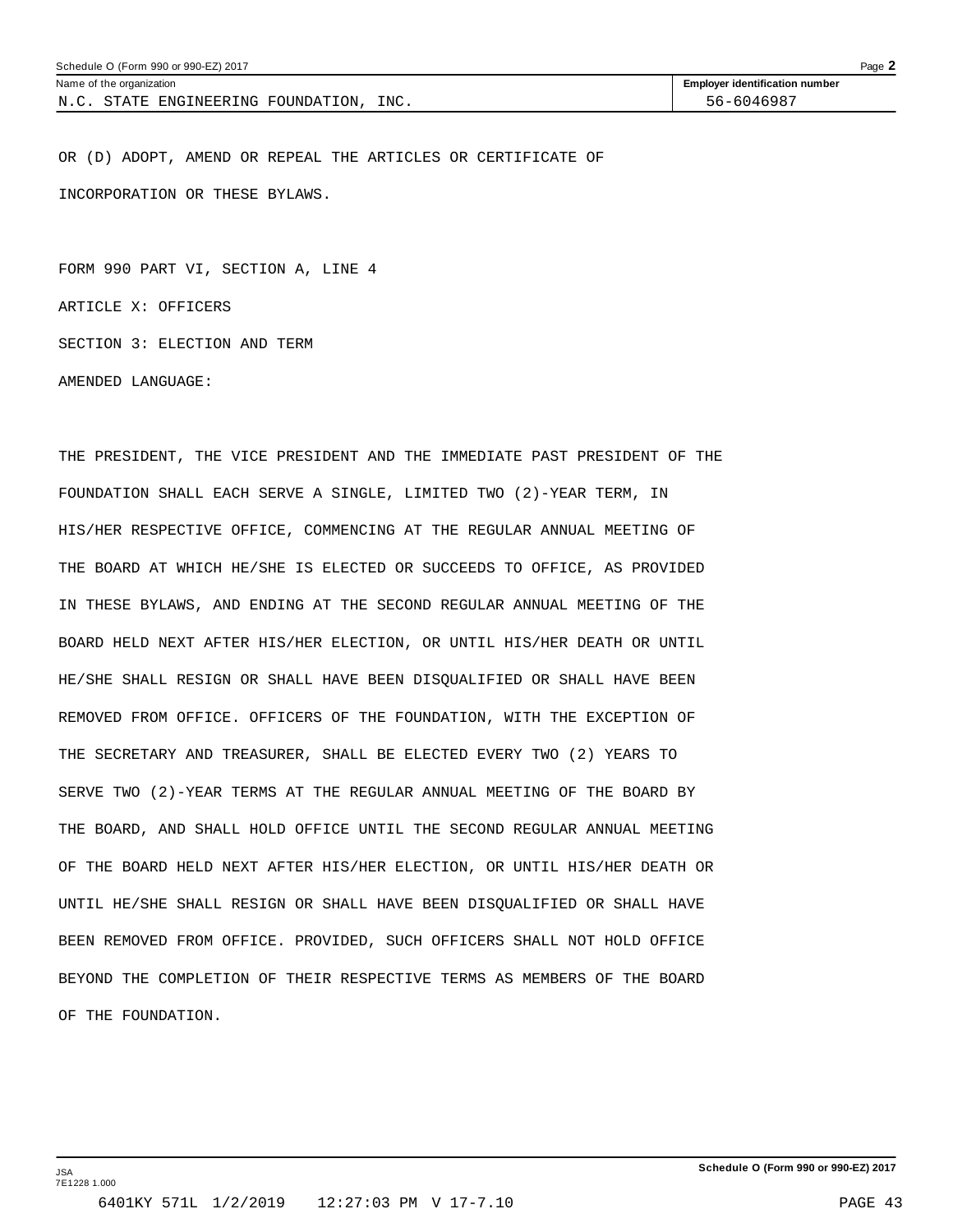N.C. STATE ENGINEERING FOUNDATION, INC. 56-6046987

Name of the organization **intervalse of the organization number intervalse of the organization number intervalse of the organization number** 

SUPERSEDED LANGUAGE:

THE PRESIDENT, THE VICE PRESIDENT AND THE IMMEDIATE PAST PRESIDENT OF THE FOUNDATION SHALL EACH SERVE A SINGLE, LIMITED TWO (2)-YEAR TERM, IN HIS/HER RESPECTIVE OFFICE, COMMENCING AT THE REGULAR ANNUAL MEETING OF THE BOARD AT WHICH HE/SHE IS ELECTED OR SUCCEEDS TO OFFICE, AS PROVIDED IN THESE BYLAWS, AND ENDING AT THE SECOND REGULAR ANNUAL MEETING OF THE BOARD HELD NEXT AFTER HIS/HER ELECTION, OR UNTIL HIS/HER DEATH OR UNTIL HE/SHE SHALL RESIGN OR SHALL HAVE BEEN DISQUALIFIED OR SHALL HAVE BEEN REMOVED FROM OFFICE. OFFICERS OF THE FOUNDATION SHALL BE ELECTED EVERY TWO (2) YEARS TO SERVE TWO (2)-YEAR TERMS AT THE REGULAR ANNUAL MEETING OF THE BOARD BY THE BOARD, AND SHALL HOLD OFFICE UNTIL THE SECOND REGULAR ANNUAL MEETING OF THE BOARD HELD NEXT AFTER HIS/HER ELECTION, OR UNTIL HIS/HER DEATH OR UNTIL HE/SHE SHALL RESIGN OR SHALL HAVE BEEN DISQUALIFIED OR SHALL HAVE BEEN REMOVED FROM OFFICE. PROVIDED, SUCH OFFICERS SHALL NOT HOLD OFFICE BEYOND THE COMPLETION OF THEIR RESPECTIVE TERMS AS MEMBERS OF THE BOARD OF THE FOUNDATION.

ARTICLE X: OFFICERS

SECTION 11: SECRETARY

AMENDED LANGUAGE:

THE ASSISTANT DEAN FOR DEVELOPMENT OF THE COLLEGE OF ENGINEERING, ALSO KNOWN AS THE EXECUTIVE DIRECTOR OF THE FOUNDATION, SHALL SERVE AS SECRETARY OF THE FOUNDATION. THE SECRETARY SHALL KEEP THE MINUTES OF THE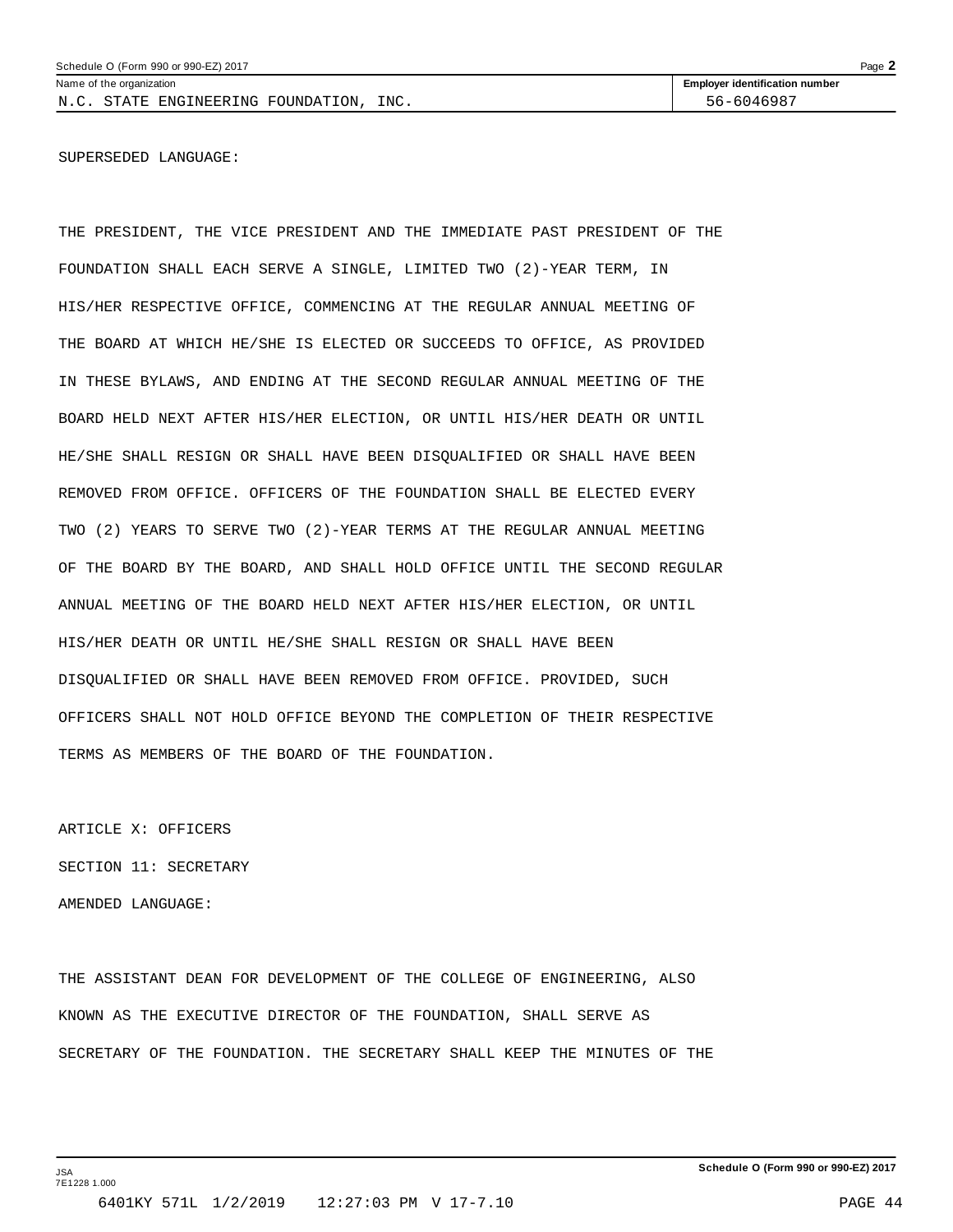|      | Schedule O (Form 990 or 990-EZ) 2017 |      |                                       | Page $\angle$ |
|------|--------------------------------------|------|---------------------------------------|---------------|
|      | Name of the organization             |      | <b>Employer identification number</b> |               |
| N.C. | STATE ENGINEERING FOUNDATION.        | INC. | 56-6046987                            |               |

MEETINGS OF THE BOARD AND THE EXECUTIVE COMMITTEE, AND SHALL BE RESPONSIBLE FOR COMPILING THE MINUTES OF MEETINGS OF THE STANDING COMMITTEES IN COORDINATION WITH THE RESPECTIVE CHAIRS OF THE STANDING COMMITTEES, AND THE MINUTES OF ANY SPECIAL COMMITTEE MEETINGS, AND SHALL SEE THAT ALL NOTICES ARE DULY GIVEN IN ACCORDANCE WITH THE PROVISIONS OF THESE BYLAWS OR AS REQUIRED BY LAW. HE/SHE SHALL BE CUSTODIAN OF THE RECORDS, BOOKS, REPORTS, STATEMENTS, CERTIFICATES, AND OTHER DOCUMENTS OF THE FOUNDATION AND THE SEAL OF THE FOUNDATION, AND HE/SHE SHALL AFFIX THE CORPORATE SEAL TO ANY LAWFULLY EXECUTED INSTRUMENT REQUIRING IT. HE/SHE SHALL SIGN SUCH DOCUMENTS AS MAY REQUIRE HIS/HER SIGNATURE, AND, IN GENERAL, SHALL PERFORM ALL DUTIES INCIDENT TO THE OFFICE OF SECRETARY AND SUCH OTHER DUTIES AS MAY BE ASSIGNED FROM TIME TO TIME BY THE BOARD OR THE EXECUTIVE COMMITTEE.

### SUPERSEDED LANGUAGE:

THE SECRETARY SHALL KEEP THE MINUTES OF THE MEETINGS OF THE BOARD AND THE EXECUTIVE COMMITTEE, AND SHALL BE RESPONSIBLE FOR COMPILING THE MINUTES OF MEETINGS OF THE STANDING COMMITTEES IN COORDINATION WITH THE RESPECTIVE CHAIRS OF THE STANDING COMMITTEES, AND THE MINUTES OF ANY SPECIAL COMMITTEE MEETINGS, AND SHALL SEE THAT ALL NOTICES ARE DULY GIVEN IN ACCORDANCE WITH THE PROVISIONS OF THESE BYLAWS OR AS REQUIRED BY LAW. HE/SHE SHALL BE CUSTODIAN OF THE RECORDS, BOOKS, REPORTS, STATEMENTS, CERTIFICATES, AND OTHER DOCUMENTS OF THE FOUNDATION AND THE SEAL OF THE FOUNDATION, AND HE/SHE SHALL AFFIX THE CORPORATE SEAL TO ANY LAWFULLY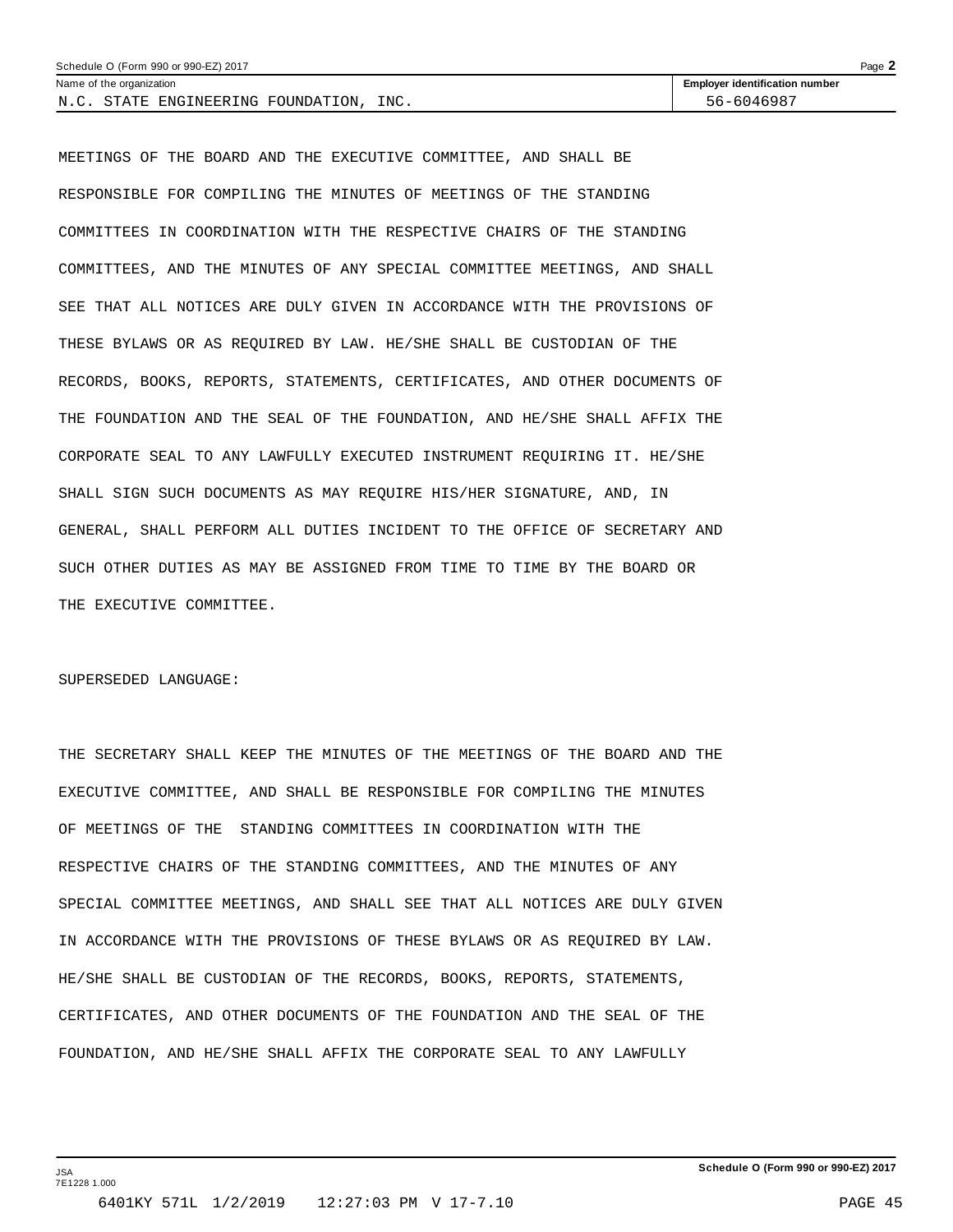| Schedule O (Form 990 or 990-EZ) 2017 |                                            |                                       | Page $\blacktriangle$ |
|--------------------------------------|--------------------------------------------|---------------------------------------|-----------------------|
|                                      | Name of the organization                   | <b>Employer identification number</b> |                       |
|                                      | INC.<br>N.C. STATE ENGINEERING FOUNDATION. | 56-6046987                            |                       |

EXECUTED INSTRUMENT REQUIRING IT. HE/SHE SHALL SIGN SUCH DOCUMENTS AS MAY REQUIRE HIS/HER SIGNATURE, AND, IN GENERAL, SHALL PERFORM ALL DUTIES INCIDENT TO THE OFFICE OF SECRETARY AND SUCH OTHER DUTIES AS MAY BE ASSIGNED FROM TIME TO TIME BY THE BOARD OR THE EXECUTIVE COMMITTEE.

ARTICLE X: OFFICERS

SECTION 12: TREASURER

AMENDED LANGUAGE:

JSA 7E1228 1.000

THE TREASURER OF NORTH CAROLINA STATE UNIVERSITY, A SENIOR ADMINISTRATIVE OFFICER OF NORTH CAROLINA STATE UNIVERSITY, SHALL SERVE EX-OFFICIO AS TREASURER OF THE FOUNDATION. THE TREASURER SHALL HAVE SUPERVISION OVER ALL FUNDS, SECURITIES, RECEIPTS AND DISBURSEMENTS OF THE FOUNDATION AND SHALL RECEIVE, DEPOSIT OR DISBURSE THE SAME UNDER THE DIRECTION OF THE BOARD. HE/SHE SHALL KEEP FULL AND ACCURATE ACCOUNTS OF THE FINANCES OF THE FOUNDATION IN BOOKS ESPECIALLY PROVIDED FOR THAT PURPOSE, AND HE/SHE SHALL CAUSE A TRUE STATEMENT OF ITS ASSETS AND LIABILITIES AS OF THE CLOSE OF EACH FISCAL YEAR AND OF THE RESULTS OF ITS OPERATIONS AND OF CHANGES IN SURPLUS FOR SUCH FISCAL YEAR, ALL IN REASONABLE DETAIL, TO BE MADE AND FILED AT THE REGISTERED OR PRINCIPAL OFFICE OF THE FOUNDATION WITHIN THREE MONTHS AFTER THE END OF SUCH FISCAL YEAR. THE STATEMENT SO FILED SHALL BE KEPT AVAILABLE FOR INSPECTION BY ANY DIRECTOR FOR A PERIOD OF 10 YEARS, AND THE TREASURER SHALL MAIL OR OTHERWISE DELIVER A COPY OF THE LATEST STATEMENT TO ANY DIRECTOR UPON HIS/HER WRITTEN REQUEST THEREFOR. HE/SHE SHALL IN GENERAL PERFORM ALL DUTIES AND HAVE ALL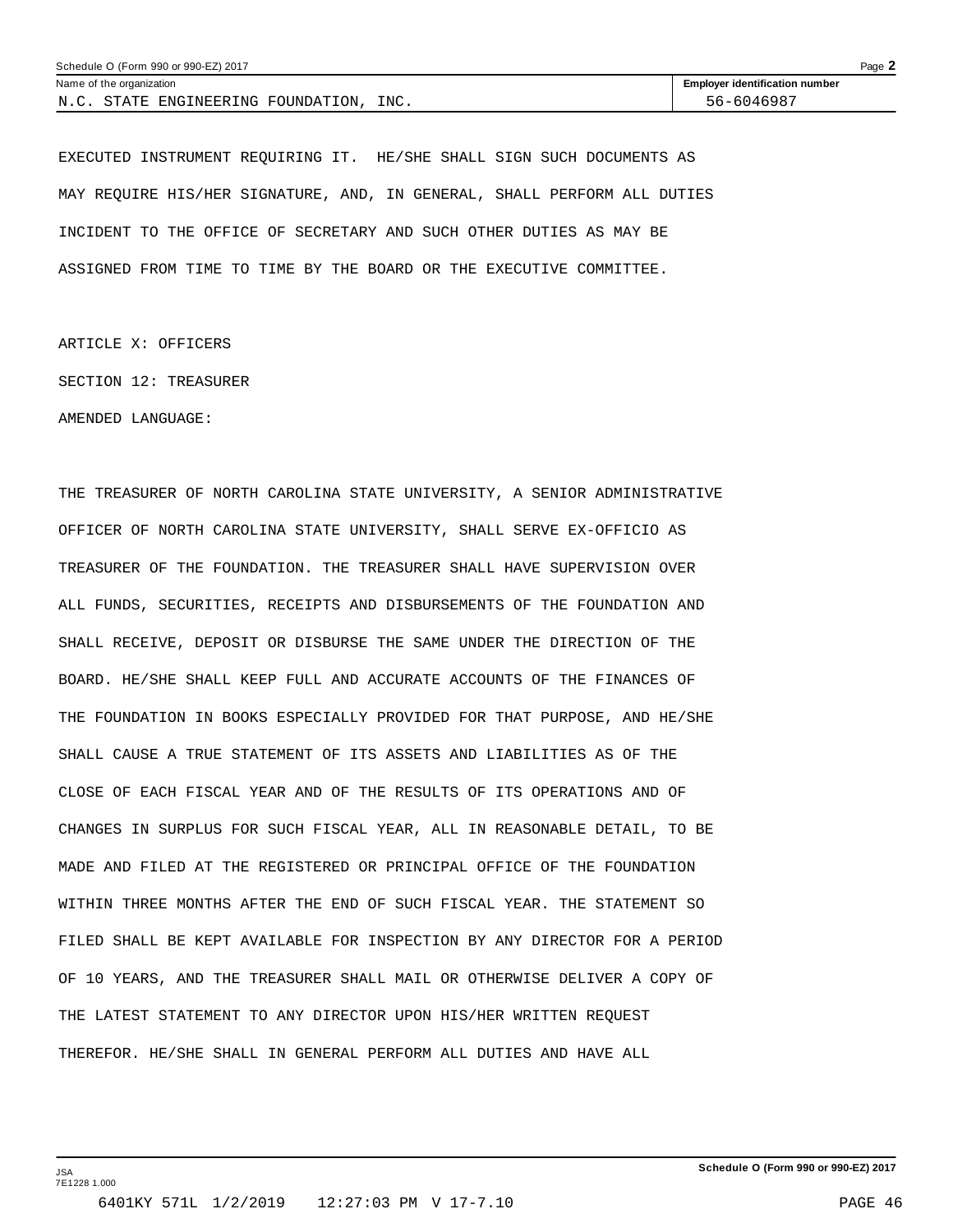|                          | Schedule O (Form 990 or 990-EZ) 2017  |                                       | $P$ age $\blacktriangle$ |
|--------------------------|---------------------------------------|---------------------------------------|--------------------------|
| Name of the organization |                                       | <b>Employer identification number</b> |                          |
| N.C.                     | INC.<br>STATE ENGINEERING FOUNDATION. | 56-6046987                            |                          |

AUTHORITY INCIDENT TO THE OFFICE OF TREASURER AND SHALL PERFORM SUCH OTHER DUTIES AND HAVE SUCH OTHER AUTHORITY AS FROM TIME TO TIME MAY BE ASSIGNED OR GRANTED TO HIM/HER BY THE BOARD OR THE EXECUTIVE COMMITTEE. HE/SHE MAY BE REQUIRED TO GIVE A BOND FOR THE FAITHFUL PERFORMANCE OF HIS/HER DUTIES IN SUCH FORM AND AMOUNT AS THE BOARD MAY DETERMINE.

### SUPERSEDED LANGUAGE:

THE TREASURER SHALL HAVE SUPERVISION OVER ALL FUNDS, SECURITIES, RECEIPTS AND DISBURSEMENTS OF THE FOUNDATION AND SHALL RECEIVE, DEPOSIT OR DISBURSE THE SAME UNDER THE DIRECTION OF THE BOARD. HE/SHE SHALL KEEP FULL AND ACCURATE ACCOUNTS OF THE FINANCES OF THE FOUNDATION IN BOOKS ESPECIALLY PROVIDED FOR THAT PURPOSE, AND HE/SHE SHALL CAUSE A TRUE STATEMENT OF ITS ASSETS AND LIABILITIES AS OF THE CLOSE OF EACH FISCAL YEAR AND OF THE RESULTS OF ITS OPERATIONS AND OF CHANGES IN SURPLUS FOR SUCH FISCAL YEAR, ALL IN REASONABLE DETAIL, TO BE MADE AND FILED AT THE REGISTERED OR PRINCIPAL OFFICE OF THE FOUNDATION WITHIN THREE MONTHS AFTER THE END OF SUCH FISCAL YEAR. THE STATEMENT SO FILED SHALL BE KEPT AVAILABLE FOR INSPECTION BY ANY DIRECTOR FOR A PERIOD OF 10 YEARS, AND THE TREASURER SHALL MAIL OR OTHERWISE DELIVER A COPY OF THE LATEST STATEMENT TO ANY DIRECTOR UPON HIS/HER WRITTEN REQUEST THEREFOR. HE/SHE SHALL IN GENERAL PERFORM ALL DUTIES AND HAVE ALL AUTHORITY INCIDENT TO THE OFFICE OF TREASURER AND SHALL PERFORM SUCH OTHER DUTIES AND HAVE SUCH OTHER AUTHORITY AS FROM TIME TO TIME MAY BE ASSIGNED OR GRANTED TO HIM/HER BY THE BOARD OR THE EXECUTIVE COMMITTEE. HE/SHE MAY BE REQUIRED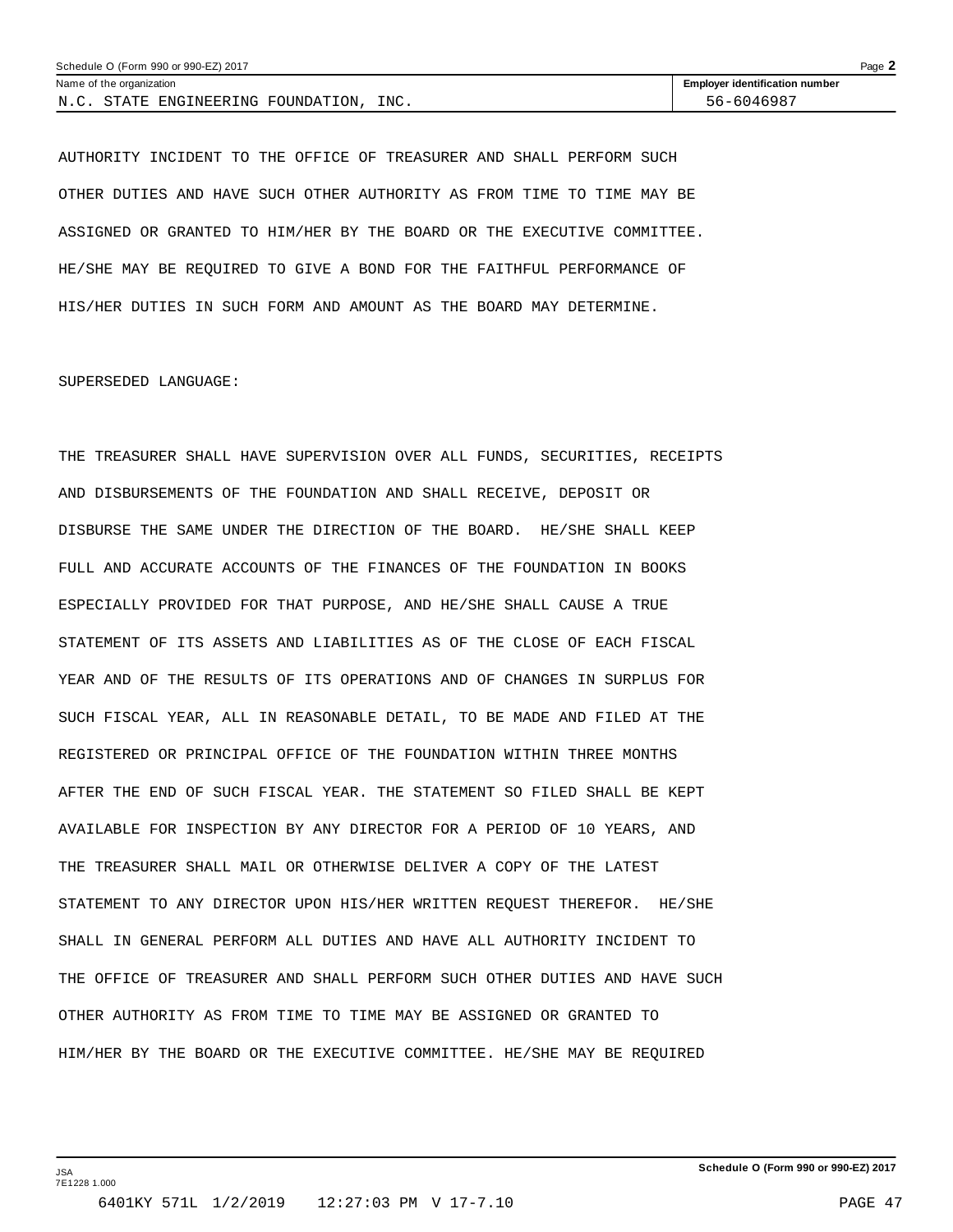| Schedule O (Form 990 or 990-EZ) 2017 |                                          |                                       | Page $\blacktriangle$ |
|--------------------------------------|------------------------------------------|---------------------------------------|-----------------------|
|                                      | Name of the organization                 | <b>Employer identification number</b> |                       |
| N.C.                                 | INC.<br>ENGINEERING FOUNDATION.<br>STATE | 56-6046987                            |                       |

TO GIVE A BOND FOR THE FAITHFUL PERFORMANCE OF HIS/HER DUTIES IN SUCH FORM AND AMOUNT AS THE BOARD MAY DETERMINE.

FORM 990, PART VI, SECTION B, LINE 11: DRAFT FORM 990 IS DISTRIBUTED TO BOARD MEMBERS FOR THEIR REVIEW PRIOR TO FILING.

### FORM 990, PART VI, SECTION B, LINE 12C:

IF ANY MATTER SHOULD COME BEFORE THE BOARD, OR ANY OF ITS COMMITTEES, IN SUCH A WAY AS TO GIVE RISE TO A CONFLICT OF INTEREST UNDER N.C. GEN. STAT. 55A-8-31 (AS AMENDED FROM TIME TO TIME OR THE CORRESPONDING PROVISION OF ANY FUTURE (LAW), ANY INTERESTED DIRECTOR SHALL MAKE FULL DISCLOSURE OF THE MATERIAL FACTS OF THE MATTER AND THE DIRECTOR'S INTEREST INVOLVING THE CONFLICT AND, IF REQUESTED, THE INTERESTED DIRECTOR WITHDRAW FROM THE MEETING FOR SO LONG AS THE MATTER SHALL CONTINUE UNDER DISCUSSION, EXCEPT TO ANSWER ANY QUESTIONS THAT MIGHT BE ASKED REGARDING THE SITUATION. IF THE MATTER INVOLVES AN ITEM OF BUSINESS FOR WHICH A SPECIAL MEETING WAS CALLED, THE INTERESTED DIRECTOR SHALL NOT BE COUNTED TO ESTABLISH A QUORUM, NOR SHALL THE INTERESTED DIRECTOR PARTICIPATE IN THE DELIBERATION OR VOTE ON IT. FURTHERMORE, ANY CORPORATE TRANSACTION IN WHICH A DIRECTOR HAS A DIRECT OR INDIRECT INTEREST MUST BE AUTHORIZED, RATIFIED OR APPROVED IN GOOD FAITH BY A MAJORITY, NOT LESS THAN TWO OF THE DIRECTORS WHO HAVE NO DIRECT OR INDIRECT INTEREST IN THE TRANSACTION EVEN THOUGH LESS THAN A QUORUM; PROVIDED, HOWEVER, NO SUCH TRANSACTION SHALL BE AUTHORIZED, APPROVED OR RATIFIED BY A SINGLE DIRECTOR. FOR PURPOSES OF THIS POLICY, A DIRECTOR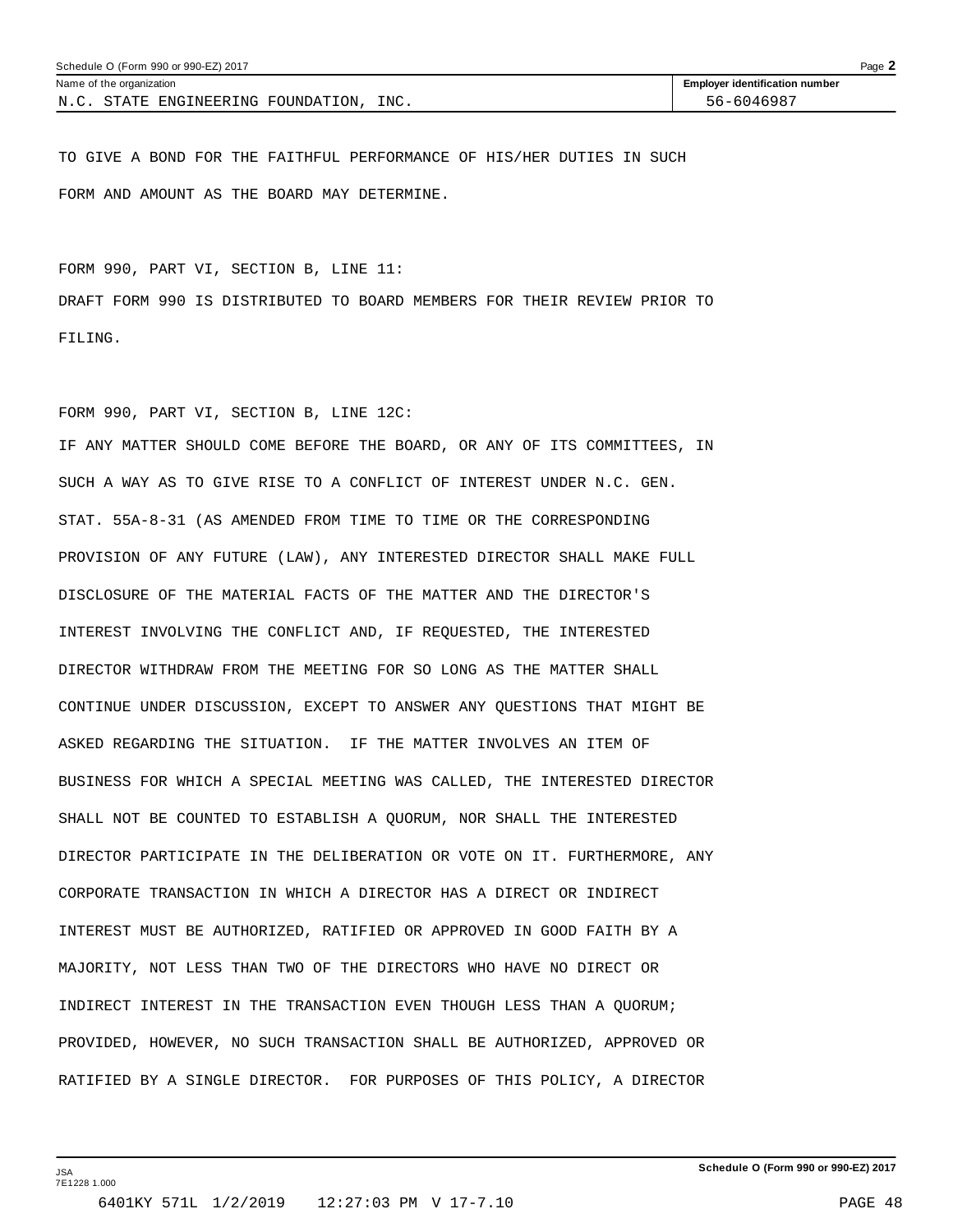| Schedule O (Form 990 or 990-EZ) 2017       | Page $\blacktriangle$                 |
|--------------------------------------------|---------------------------------------|
| Name of the organization                   | <b>Employer identification number</b> |
| N.C. STATE ENGINEERING FOUNDATION.<br>INC. | 56-6046987                            |

HAS AN INDIRECT INTEREST IN A TRANSACTION IF: (A) ANOTHER ENTITY IN WHICH HE/SHE IS A GENERAL PARTNER IS A PARTY TO THE TRANSACTION; OR (B) ANOTHER ENTITY OF WHICH HE/SHE IS A DIRECTOR, OFFICER, OR TRUSTEE IS A PARTY TO THE TRANSACTION AND THE TRANSACTION IS OR SHOULD BE CONSIDERED BY THE BOARD OF THE FOUNDATION. ALL CONFLICTS OF INTEREST SHALL BE DETERMINED, ADDRESSED AND RESOLVED IN ACCORDANCE WITH N.C. GEN. STAT. 55A-8-31, AS AMENDED FROM TIME TO TIME AND THE CORRESPONDING PROVISION OF ANY FUTURE LAW.

### FORM 990, PART VI, SECTION B, LINE 15:

THE BOARD OF DIRECTORS AND OFFICERS OF N.C. STATE ENGINEERING FOUNDATION THAT DO RECEIVE COMPENSATION ARE COMPENSATED BY NC STATE UNIVERSITY, A 170(C)(1) ORGANIZATION RELATED TO N.C. STATE ENGINEERING FOUNDATION. NC STATE UNIVERSITY SETS THE COMPENSATION OF THESE EMPLOYEES BY ACQUIRING COMPARABILITY DATA WHICH IS REVIEWED AND APPROVED BY INDEPENDENT PERSONS WITH CONTEMPORANEOUS SUBSTANTIATION OF THE DECISION.

FORM 990, PART VI, SECTION C, LINE 18: THE 990 IS LISTED ON THE WEBSITE. FORM 1023 (WHICH WAS FILED PRIOR TO JULY 15, 1987) IS NOT PUBLICLY AVAILABLE.

FORM 990, PART VI, SECTION C, LINE 19: THE AUDITED FINANCIAL STATEMENTS ARE AVAILABLE ON THE WEBSITE: HTTP://FOUNDATIONSACCOUNTING.OFA.NCSU.EDU/FOUNDATIONS/NC-STATE-ENGINEERING -FOUNDATION-INC./

OTHER GOVERNING DOCUMENTS ARE AVAILABLE UPON REQUEST.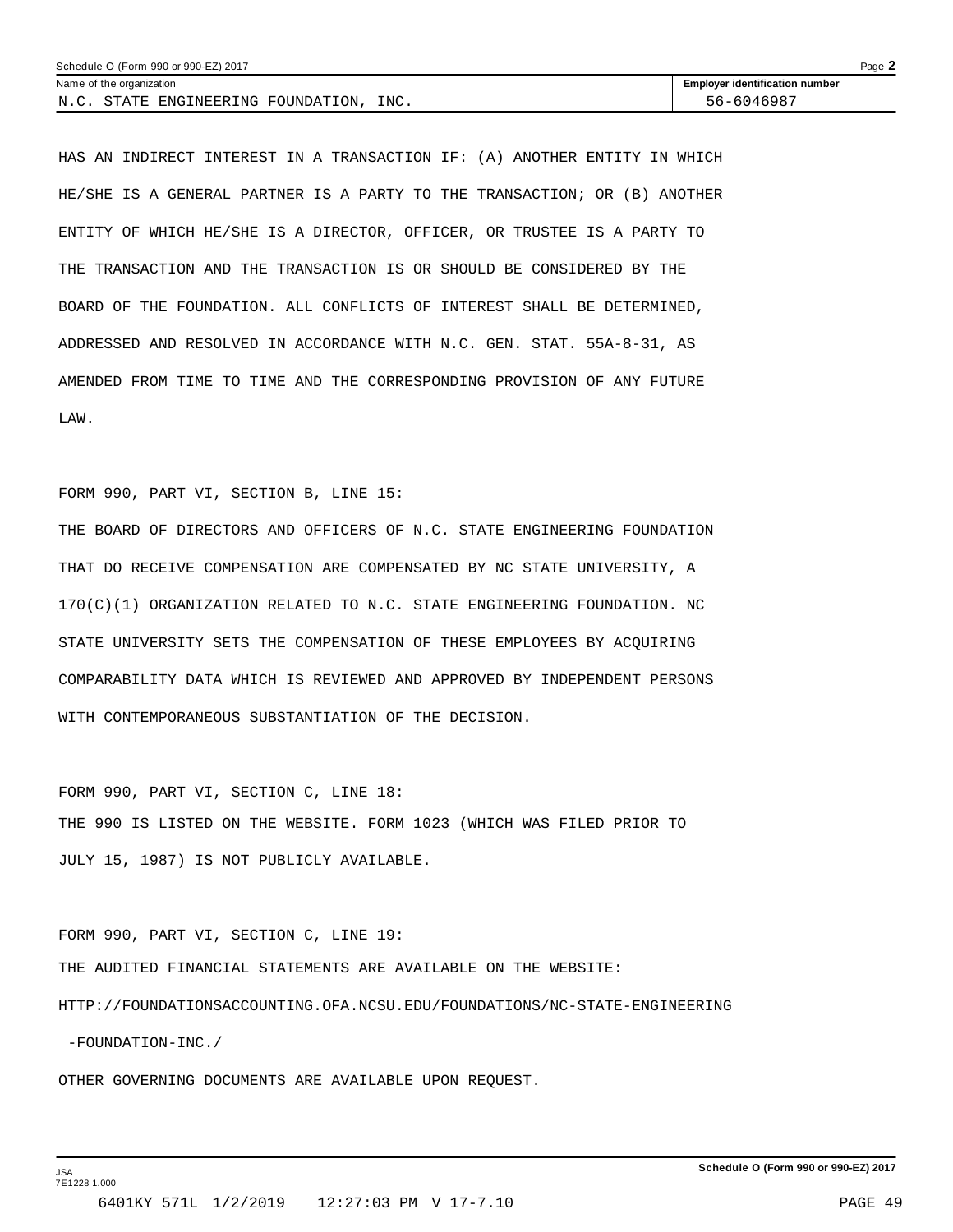<span id="page-50-0"></span>

| Schedule O (Form 990 or 990-EZ) 2017                       |                                       |  |
|------------------------------------------------------------|---------------------------------------|--|
| Name of the organization                                   | <b>Employer identification number</b> |  |
| $N$ $\cap$<br>INC.<br>FOUNDATION,<br>ENGINEERING<br>STATE. | 56-6046987                            |  |

FORM 990, PART XI, LINE 9, CHANGES IN NET ASSETS:

CHANGE IN VALUE OF SPLIT INTEREST AGREEMENT (\$142,348) AND NET TRANSFERS

OF FUNDS FROM ASSOCIATED ENTITIES \$1,835

### FORM 990, PART VIII - EXCLUDED CONTRIBUTIONS

| DESCRIPTION          | AMOUNT  |
|----------------------|---------|
| ZIA LECTURE          | 4,720.  |
| CCEE GOLF TOURNAMENT | 5,490.  |
| OTHER EVENT          | 1,780.  |
| TOTAL                | 11,990. |

### FORM 990, PART VIII - FUNDRAISING EVENTS

GROSS DIRECT NET DESCRIPTION INCOME EXPENSES INCOME ZIA LECTURE 20. 20. 20. 20. 30,080. 21. 32,715. 21. 21. 21. 21. 32,715. CCEE GOLF TOURNAMENT  $12,000.$   $16,445.$   $-4,445.$ OTHER EVENT 7,225. 8,992. -1,767.  $\begin{array}{cccccccccccccc} \text{TOTALS} & & & & & \text{---} & & 49\,,305\,. & & & & & & 58\,,152\,. & & & & & & -8\,,847\,. \end{array}$ 

ATTACHMENT 1

ATTACHMENT 2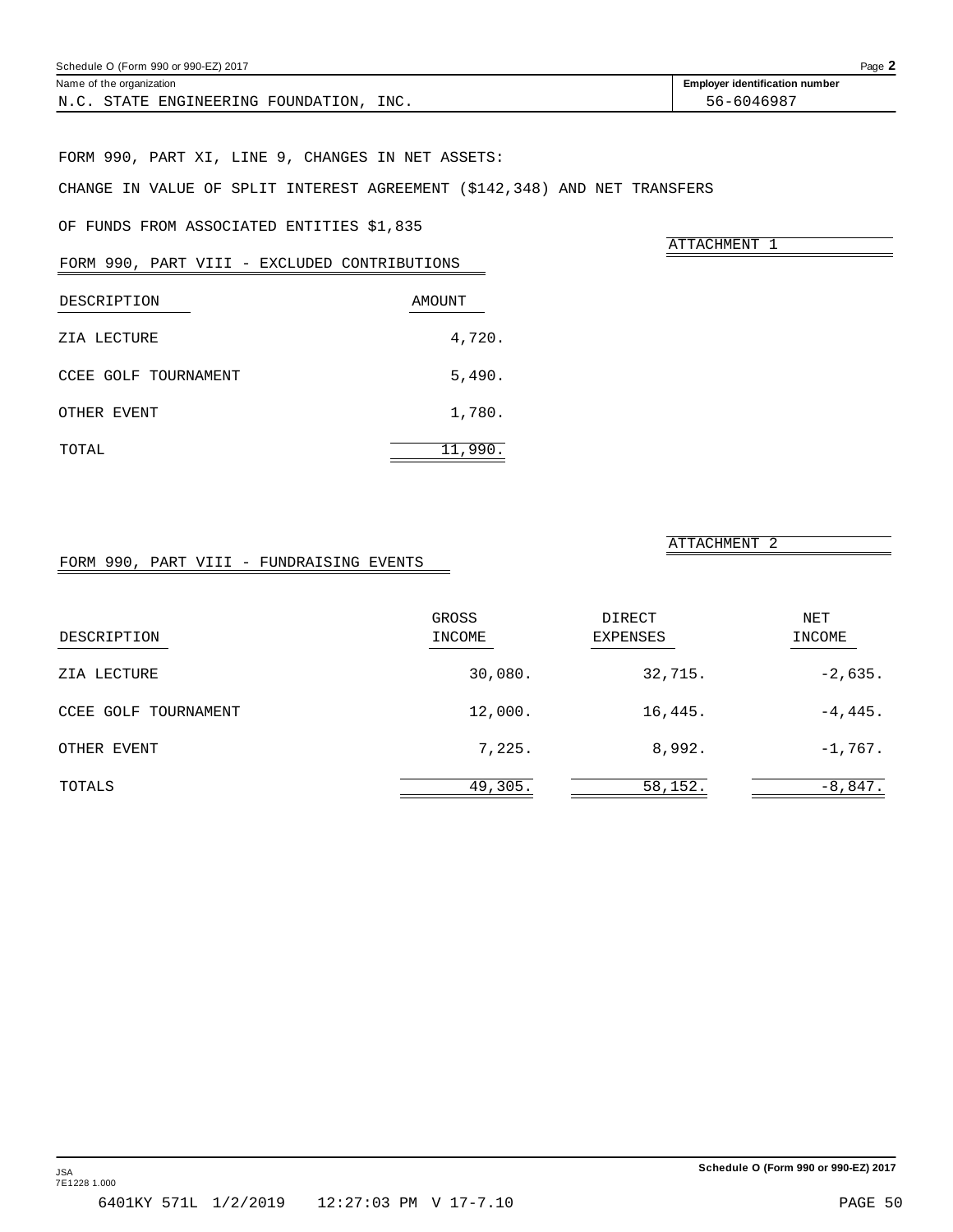# OMB No. 1545-0047 **SCHEDULE R (Form 990) Related Organizations and Unrelated Partnerships**

 $\triangleright$  Complete if the organization answered "Yes" on Form 990, Part IV, line 33, 34, 35b, 36, or 37.



Department of the Treasury<br>Internal Revenue Service

N.C. STATE ENGINEERING FOUNDATION, INC. STATE ENGINEERING FOUNDATION, INC.

### **Part I Identification of Disregarded Entities.** Complete if the organization answered "Yes" on Form 990, Part IV, line 33.

| (a)<br>Name, address, and EIN (if applicable) of disregarded entity | (b)<br>Primary activity | (c)<br>Legal domicile (state<br>or foreign country) | (d)<br>Total income | (e)<br>End-of-year assets | (f)<br>Direct controlling<br>entity |
|---------------------------------------------------------------------|-------------------------|-----------------------------------------------------|---------------------|---------------------------|-------------------------------------|
| (1)                                                                 |                         |                                                     |                     |                           |                                     |
| (2)                                                                 |                         |                                                     |                     |                           |                                     |
| (3)                                                                 |                         |                                                     |                     |                           |                                     |
| (4)                                                                 |                         |                                                     |                     |                           |                                     |
| (5)                                                                 |                         |                                                     |                     |                           |                                     |
| (6)                                                                 |                         |                                                     |                     |                           |                                     |

**Identification of Related Tax-Exempt Organizations.** Complete if the organization answered "Yes" on Form 990, Part IV, line 34, because it had **Part II** one or more related tax-exempt organizations during the tax year.

| (a)<br>Name, address, and EIN of related organization                | (b)<br>Primary activity | (c)<br>Legal domicile (state<br>or foreign country) | (d)<br>Exempt Code section | (e)<br>Public charity status<br>(if section $501(c)(3)$ ) | (f)<br>Direct controlling<br>entity | (g)<br>Section 512(b)(13)<br>controlled<br>entity? |    |
|----------------------------------------------------------------------|-------------------------|-----------------------------------------------------|----------------------------|-----------------------------------------------------------|-------------------------------------|----------------------------------------------------|----|
|                                                                      |                         |                                                     |                            |                                                           |                                     | <b>Yes</b>                                         | No |
| NORTH CAROLINA STATE UNIVERSITY FDN, INC<br>56-6049503<br>(1)        |                         |                                                     |                            |                                                           |                                     |                                                    |    |
| RALEIGH, NC 27695<br>NCSU BOX 7207                                   | SUPPORT                 | NC                                                  | 501(C)(3)                  | $170(B)$ 1A IV $N/A$                                      |                                     |                                                    | Χ  |
| (2) <sup>NC</sup> STATE INVESTMENT FUND, INC.<br>31-1607634          |                         |                                                     |                            |                                                           |                                     |                                                    |    |
| NCSU BOX 7207<br>RALEIGH, NC 27695                                   | FUND INVEST             | NC                                                  | 501(C)(3)                  | 509 $(A)(3)$                                              | N/A                                 |                                                    | Χ  |
| (3) NORTH CAROLINA STATE UNIVERSITY<br>56-6000756                    |                         |                                                     |                            |                                                           |                                     |                                                    |    |
| RALEIGH, NC 27695<br>NCSU BOX 7205                                   | EDUCATION               | NC                                                  | 170(C)(1)                  | $170(B)$ 1A II $N/A$                                      |                                     |                                                    | X  |
| NORTH CAROLINA STATE UNIVERSITY ALUMNI<br>56-6035544<br>(4)          |                         |                                                     |                            |                                                           |                                     |                                                    |    |
| RALEIGH, NC 27695<br>ASSOCIATION, INC. NCSU 7207                     | ALUMNI                  | NC                                                  | 501(C)(3)                  | $170(B)$ 1A IV $ N/A$                                     |                                     |                                                    | Χ  |
| THE NORTH CAROLINA AGRICULTURAL<br>56-6049304<br>(5)                 |                         |                                                     |                            |                                                           |                                     |                                                    |    |
| FOUNDATION, INC. NCSU BOX 7207<br>RALEIGH, NC 27695                  | SUPPORT                 | NC                                                  | 501(C)(3)                  | $170(B)$ 1A IV $N/A$                                      |                                     |                                                    | Χ  |
| (6) <sup>NC</sup> STATE UNIVERSITY COLLEGE OF SCIENCES<br>58-1524289 |                         |                                                     |                            |                                                           |                                     |                                                    |    |
| RALEIGH, NC 27695<br>FOUNDATION, INC. NCSU BOX 7207                  | SUPPORT                 | NC                                                  | 501(C)(3)                  | $170(B)$ 1A IV $ N/A$                                     |                                     |                                                    | Χ  |
| NORTH CAROLINA TOBACCO FOUNDATION<br>59-1715828<br>(7)               |                         |                                                     |                            |                                                           |                                     |                                                    |    |
| NCSU BOX 7207<br>RALEIGH, NC 27695                                   | SUPPORT                 | NC                                                  | 501(C)(3)                  | $170(B)$ 1A IV $ N/A$                                     |                                     |                                                    | Χ  |

**For Paperwork Reduction Act Notice, see the Instructions for Form 990. Schedule R (Form 990) 2017**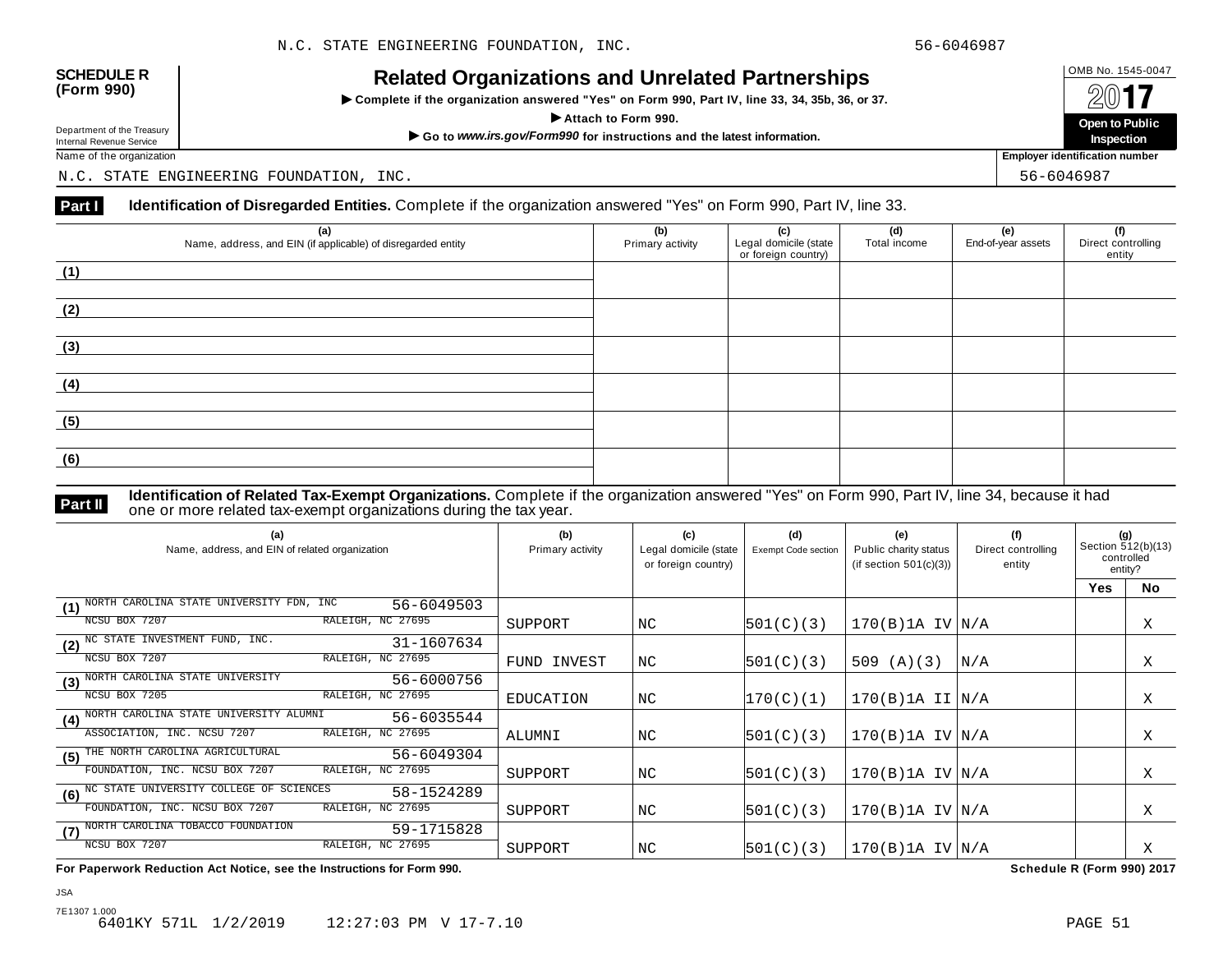# OMB No. 1545-0047 **SCHEDULE R (Form 990) Related Organizations and Unrelated Partnerships**

 $\triangleright$  Complete if the organization answered "Yes" on Form 990, Part IV, line 33, 34, 35b, 36, or 37.



Department of the Treasury<br>Internal Revenue Service

N.C. STATE ENGINEERING FOUNDATION, INC. STATE ENGINEERING FOUNDATION, INC.

### **Part I Identification of Disregarded Entities.** Complete if the organization answered "Yes" on Form 990, Part IV, line 33.

| (a)<br>Name, address, and EIN (if applicable) of disregarded entity | (b)<br>Primary activity | (c)<br>Legal domicile (state<br>or foreign country) | (d)<br>Total income | (e)<br>End-of-year assets | (f)<br>Direct controlling<br>entity |
|---------------------------------------------------------------------|-------------------------|-----------------------------------------------------|---------------------|---------------------------|-------------------------------------|
| (1)                                                                 |                         |                                                     |                     |                           |                                     |
| (2)                                                                 |                         |                                                     |                     |                           |                                     |
| (3)                                                                 |                         |                                                     |                     |                           |                                     |
| (4)                                                                 |                         |                                                     |                     |                           |                                     |
| (5)                                                                 |                         |                                                     |                     |                           |                                     |
| (6)                                                                 |                         |                                                     |                     |                           |                                     |

JSA

**Identification of Related Tax-Exempt Organizations.** Complete if the organization answered "Yes" on Form 990, Part IV, line 34, because it had **Part II** one or more related tax-exempt organizations during the tax year.

| (a)<br>Name, address, and EIN of related organization        | (b)<br>Primary activity | (c)<br>Legal domicile (state<br>or foreign country) | (d)<br><b>Exempt Code section</b> | (e)<br>Public charity status<br>(if section $501(c)(3)$ ) | (f)<br>Direct controlling<br>entity | (g)<br>Section 512(b)(13)<br>controlled<br>entity? |    |
|--------------------------------------------------------------|-------------------------|-----------------------------------------------------|-----------------------------------|-----------------------------------------------------------|-------------------------------------|----------------------------------------------------|----|
|                                                              |                         |                                                     |                                   |                                                           |                                     | Yes                                                | No |
| NORTH CAROLINA VETERINARY MEDICAL<br>58-1344473<br>(1)       |                         |                                                     |                                   |                                                           |                                     |                                                    |    |
| FOUNDATION, INC. NCSU BOX 7207<br>RALEIGH, NC 27695          | SUPPORT                 | NC.                                                 | 501(C)(3)                         | $170(B)$ 1A IV $N/A$                                      |                                     |                                                    | Χ  |
| (2) NC STATE NATURAL RESOURCES FOUNDATION<br>56-0653350      |                         |                                                     |                                   |                                                           |                                     |                                                    |    |
| RALEIGH, NC 27695<br>INC. NCSU BOX 7207                      | SUPPORT                 | NC.                                                 | 501(C)(3)                         | $170(B)$ 1A IV $N/A$                                      |                                     |                                                    | X  |
| $\boxed{3}$ NC STATE UNIVERSITY PARTNERSHIP<br>56-1444287    |                         |                                                     |                                   |                                                           |                                     |                                                    |    |
| RALEIGH, NC 27695<br>CORPORATION, NCSU BOX 7207              | SUPPORT                 | NC                                                  | 501(C)(3)                         | 509(A)(3)                                                 | N/A                                 |                                                    | Χ  |
| NC STATE UNIVERSITY STUDENT AID<br>56-0650623<br>(4)         |                         |                                                     |                                   |                                                           |                                     |                                                    |    |
| ASSOCIATION, INC. PO BOX 37100<br>RALEIGH, NC 27627          | ATHLETIC                | NC                                                  | 501(C)(3)                         | $170(B)$ 1A IV $ N/A$                                     |                                     |                                                    | X  |
| NORTH CAROLINA TEXTILE FOUNDATION, INC.<br>56-6045324<br>(5) |                         |                                                     |                                   |                                                           |                                     |                                                    |    |
| NCSU BOX 8301<br>RALEIGH, NC 27695                           | SUPPORT                 | NC.                                                 | 501(C)(3)                         | $170(B)$ 1A IV $ N/A$                                     |                                     |                                                    | Χ  |
| (6)                                                          |                         |                                                     |                                   |                                                           |                                     |                                                    |    |
|                                                              |                         |                                                     |                                   |                                                           |                                     |                                                    |    |
| (7)                                                          |                         |                                                     |                                   |                                                           |                                     |                                                    |    |
|                                                              |                         |                                                     |                                   |                                                           |                                     |                                                    |    |

**For Paperwork Reduction Act Notice, see the Instructions for Form 990. Schedule R (Form 990) 2017**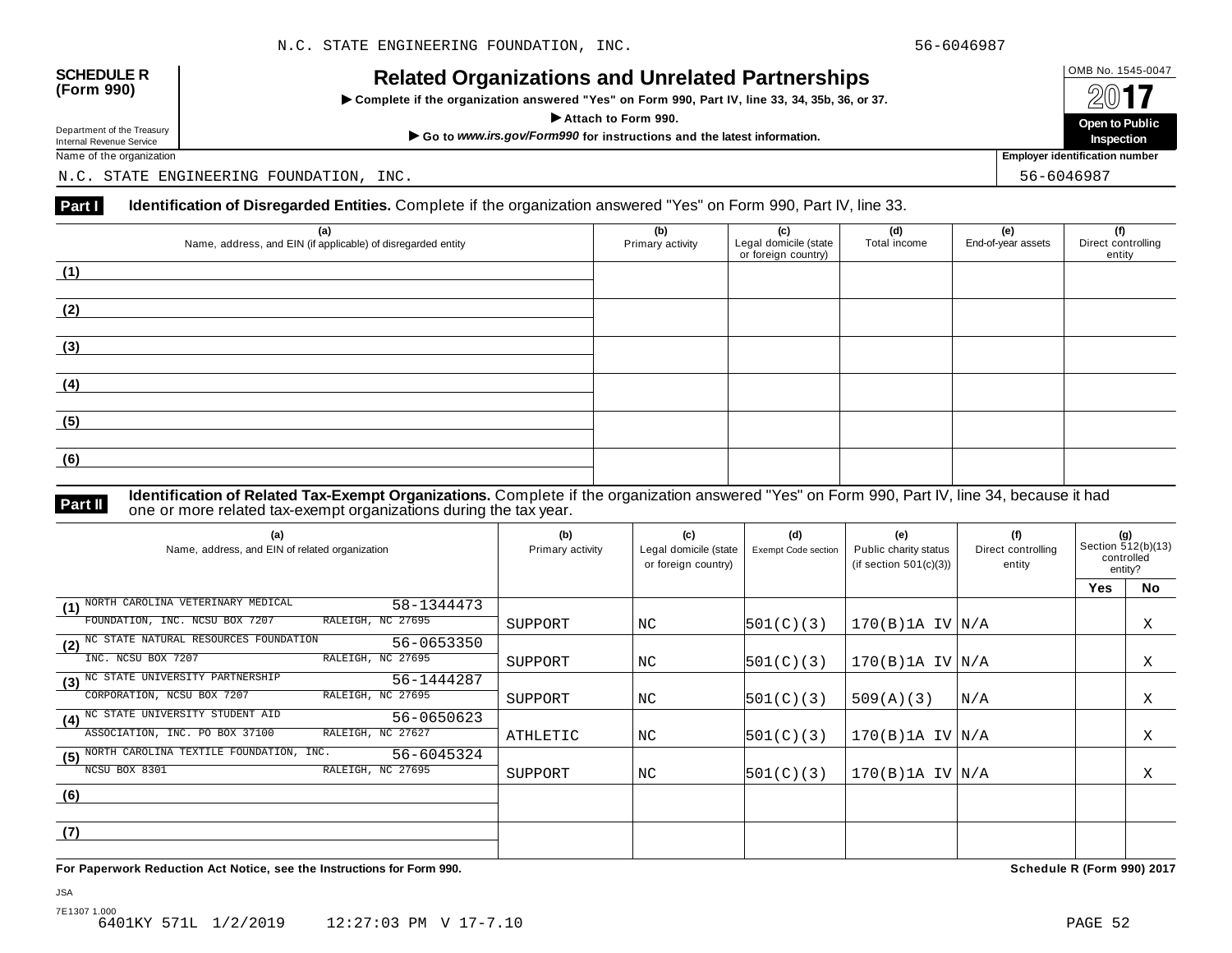**Identification of Related Organizations Taxable as a Partnership.** Complete if the organization answered "Yes" on Form 990, Part IV, line 34, **because it had one or more related organizations Taxable as a Partnership.** Complete it the organization because it had one or more related organizations treated as a partnership during the tax year.

| <u>booddoo it had ono of more foldtod organizations trodtod do a partnoromp danny the tax four.</u> |                         |                                                              |                                     |                                                                                                           |  |                                        |                                  |     |                                                                           |                                           |        |                                |
|-----------------------------------------------------------------------------------------------------|-------------------------|--------------------------------------------------------------|-------------------------------------|-----------------------------------------------------------------------------------------------------------|--|----------------------------------------|----------------------------------|-----|---------------------------------------------------------------------------|-------------------------------------------|--------|--------------------------------|
| (a)<br>Name, address, and EIN of<br>related organization                                            | (b)<br>Primary activity | (c)<br>Legal<br>domicile<br>(state or<br>foreign<br>country) | (d)<br>Direct controlling<br>entity | (e)<br>Predominant<br>income (related,<br>unrelated,<br>excluded from<br>tax under<br>sections 512 - 514) |  | (g)<br>Share of end-of-<br>year assets | Disproportionate<br>allocations? | (h) | (i)<br>Code V - UBI<br>amount in box 20<br>of Schedule K-1<br>(Form 1065) | (j)<br>General or<br>managing<br>partner? |        | (k)<br>Percentage<br>ownership |
|                                                                                                     |                         |                                                              |                                     |                                                                                                           |  |                                        | Yes No                           |     |                                                                           |                                           | Yes No |                                |
| (1)                                                                                                 |                         |                                                              |                                     |                                                                                                           |  |                                        |                                  |     |                                                                           |                                           |        |                                |
| (2)                                                                                                 |                         |                                                              |                                     |                                                                                                           |  |                                        |                                  |     |                                                                           |                                           |        |                                |
| (3)                                                                                                 |                         |                                                              |                                     |                                                                                                           |  |                                        |                                  |     |                                                                           |                                           |        |                                |
| (4)                                                                                                 |                         |                                                              |                                     |                                                                                                           |  |                                        |                                  |     |                                                                           |                                           |        |                                |
| (5)                                                                                                 |                         |                                                              |                                     |                                                                                                           |  |                                        |                                  |     |                                                                           |                                           |        |                                |
| (6)                                                                                                 |                         |                                                              |                                     |                                                                                                           |  |                                        |                                  |     |                                                                           |                                           |        |                                |
| (7)                                                                                                 |                         |                                                              |                                     |                                                                                                           |  |                                        |                                  |     |                                                                           |                                           |        |                                |

# **Part IV** Identification of Related Organizations Taxable as a Corporation or Trust. Complete if the organization answered "Yes" on Form 990, Part IV,<br>line 34, because it had one or more related organizations treated as a

| (a)<br>Name, address, and EIN of related organization | (b)<br>Primary activity | (c)<br>Legal domicile<br>(state or foreign<br>country) | (d)<br>Direct controlling<br>entity | (e)<br>Type of entity<br>(C corp, S corp, or trust) | (f)<br>Share of total<br>income | (g)<br>Share of<br>Share or<br>end-of-year assets ownership 512(b)(13)<br>controlled | $\begin{vmatrix} (h) \ \text{Percentage} \end{vmatrix}$ Section | entity? |
|-------------------------------------------------------|-------------------------|--------------------------------------------------------|-------------------------------------|-----------------------------------------------------|---------------------------------|--------------------------------------------------------------------------------------|-----------------------------------------------------------------|---------|
|                                                       |                         |                                                        |                                     |                                                     |                                 |                                                                                      |                                                                 | Yes No  |
| (1) CHARITABLE REMAINDER TRUSTS(10)                   |                         |                                                        |                                     |                                                     |                                 |                                                                                      |                                                                 |         |
|                                                       | ASSET INVESTM           | NC                                                     | N/A                                 | TRUST                                               |                                 |                                                                                      |                                                                 |         |
| (2) CHARITABLE REMAINDER TRUSTS--EXTERNAL(1)          |                         |                                                        |                                     |                                                     |                                 |                                                                                      |                                                                 |         |
|                                                       | ASSET INVESTM           | $_{\mathrm{NC}}$                                       | N/A                                 | TRUST                                               |                                 |                                                                                      |                                                                 |         |
| (3)                                                   |                         |                                                        |                                     |                                                     |                                 |                                                                                      |                                                                 |         |
|                                                       |                         |                                                        |                                     |                                                     |                                 |                                                                                      |                                                                 |         |
| (4)                                                   |                         |                                                        |                                     |                                                     |                                 |                                                                                      |                                                                 |         |
|                                                       |                         |                                                        |                                     |                                                     |                                 |                                                                                      |                                                                 |         |
| (5)                                                   |                         |                                                        |                                     |                                                     |                                 |                                                                                      |                                                                 |         |
|                                                       |                         |                                                        |                                     |                                                     |                                 |                                                                                      |                                                                 |         |
| (6)                                                   |                         |                                                        |                                     |                                                     |                                 |                                                                                      |                                                                 |         |
|                                                       |                         |                                                        |                                     |                                                     |                                 |                                                                                      |                                                                 |         |
| (7)                                                   |                         |                                                        |                                     |                                                     |                                 |                                                                                      |                                                                 |         |
|                                                       |                         |                                                        |                                     |                                                     |                                 |                                                                                      |                                                                 |         |

7E1308 1.000

JSA **Schedule R (Form 990) 2017**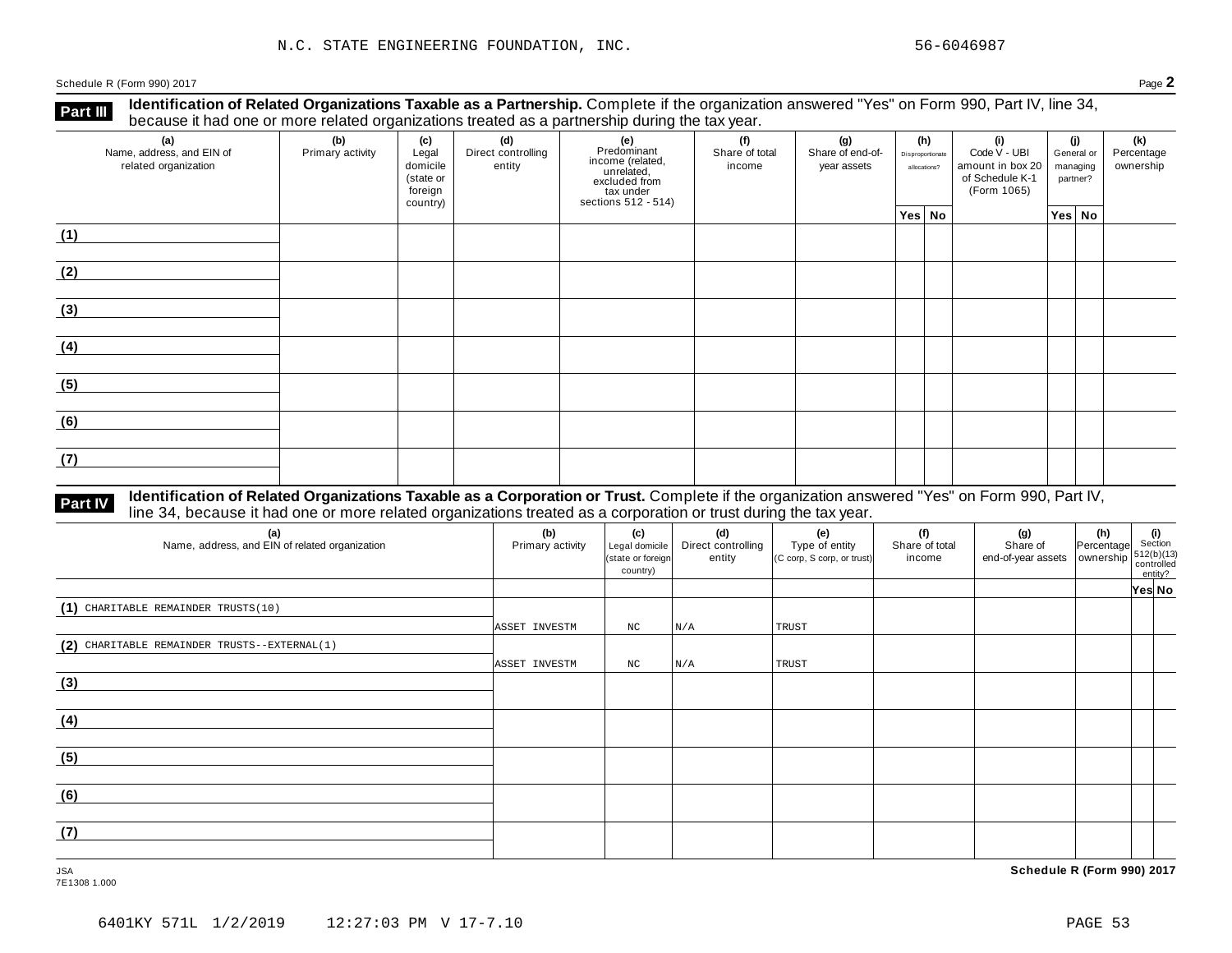|  |  | N.C. STATE ENGINEERING FOUNDATION, INC. |  |  |
|--|--|-----------------------------------------|--|--|
|--|--|-----------------------------------------|--|--|

| Part V              | Transactions With Related Organizations. Complete if the organization answered "Yes" on Form 990, Part IV, line 34, 35b, or 36.                                              |                             |                 |                                          |                           |                           |
|---------------------|------------------------------------------------------------------------------------------------------------------------------------------------------------------------------|-----------------------------|-----------------|------------------------------------------|---------------------------|---------------------------|
|                     | Note: Complete line 1 if any entity is listed in Parts II, III, or IV of this schedule.                                                                                      |                             |                 |                                          |                           | Yes No                    |
|                     | During the tax year, did the organization engage in any of the following transactions with one or more related organizations listed in Parts II-IV?                          |                             |                 |                                          |                           |                           |
| a                   |                                                                                                                                                                              |                             |                 | 1a                                       |                           | X                         |
| b                   |                                                                                                                                                                              |                             |                 | 1 <sub>b</sub>                           | $\overline{X}$            |                           |
| c                   |                                                                                                                                                                              |                             |                 | 1c                                       |                           | Χ                         |
| d                   |                                                                                                                                                                              |                             |                 | 1 <sub>d</sub>                           |                           | $\overline{\mathbf{x}}$   |
|                     |                                                                                                                                                                              |                             |                 | 1е                                       |                           | $\mathbf X$               |
|                     |                                                                                                                                                                              |                             |                 |                                          |                           |                           |
| f                   |                                                                                                                                                                              |                             |                 | 1f                                       |                           | X                         |
|                     |                                                                                                                                                                              |                             |                 | 1 <sub>g</sub>                           |                           | $\overline{\mathbf{x}}$   |
| h                   |                                                                                                                                                                              |                             |                 | 1 <sub>h</sub>                           |                           | $\overline{\mathbf{x}}$   |
|                     |                                                                                                                                                                              |                             |                 | 11                                       |                           | $\overline{\mathbf{x}}$   |
|                     |                                                                                                                                                                              |                             |                 | 1j                                       |                           | $\overline{\mathbf{x}}$   |
|                     |                                                                                                                                                                              |                             |                 |                                          |                           |                           |
|                     |                                                                                                                                                                              |                             |                 | 1k                                       |                           | X                         |
|                     |                                                                                                                                                                              |                             |                 | 11                                       |                           | $\overline{\overline{x}}$ |
| m                   |                                                                                                                                                                              |                             |                 | 1 <sub>m</sub>                           | $\mathbf{X}$              |                           |
| n                   |                                                                                                                                                                              |                             |                 | 1n                                       | $\,$ X                    |                           |
| $\mathbf{o}$        |                                                                                                                                                                              |                             |                 | 1 <sub>o</sub>                           | $\mathbf{x}$              |                           |
|                     |                                                                                                                                                                              |                             |                 |                                          |                           |                           |
| p                   |                                                                                                                                                                              |                             |                 | 1p                                       | $\boldsymbol{\mathrm{X}}$ |                           |
| a                   |                                                                                                                                                                              |                             |                 | 1 <sub>q</sub>                           | $\overline{\mathbf{x}}$   |                           |
|                     |                                                                                                                                                                              |                             |                 |                                          |                           |                           |
|                     |                                                                                                                                                                              |                             |                 | 1r                                       |                           | X                         |
|                     |                                                                                                                                                                              |                             |                 | 1s                                       | $\overline{X}$            |                           |
| $\mathbf{2}$        | If the answer to any of the above is "Yes," see the instructions for information on who must complete this line, including covered relationships and transaction thresholds. |                             |                 |                                          |                           |                           |
|                     | (a)                                                                                                                                                                          | (b)                         | (c)             | (d)                                      |                           |                           |
|                     | Name of related organization                                                                                                                                                 | Transaction<br>type $(a-s)$ | Amount involved | Method of determining<br>amount involved |                           |                           |
|                     |                                                                                                                                                                              |                             |                 |                                          |                           |                           |
|                     |                                                                                                                                                                              |                             |                 |                                          |                           |                           |
| (1)                 |                                                                                                                                                                              |                             |                 |                                          |                           |                           |
|                     |                                                                                                                                                                              |                             |                 |                                          |                           |                           |
| (2)                 |                                                                                                                                                                              |                             |                 |                                          |                           |                           |
|                     |                                                                                                                                                                              |                             |                 |                                          |                           |                           |
| (3)                 |                                                                                                                                                                              |                             |                 |                                          |                           |                           |
|                     |                                                                                                                                                                              |                             |                 |                                          |                           |                           |
| (4)                 |                                                                                                                                                                              |                             |                 |                                          |                           |                           |
|                     |                                                                                                                                                                              |                             |                 |                                          |                           |                           |
| (5)                 |                                                                                                                                                                              |                             |                 |                                          |                           |                           |
|                     |                                                                                                                                                                              |                             |                 |                                          |                           |                           |
| (6)                 |                                                                                                                                                                              |                             |                 | Schedule R (Form 990) 2017               |                           |                           |
| JSA<br>7E1309 2.000 |                                                                                                                                                                              |                             |                 |                                          |                           |                           |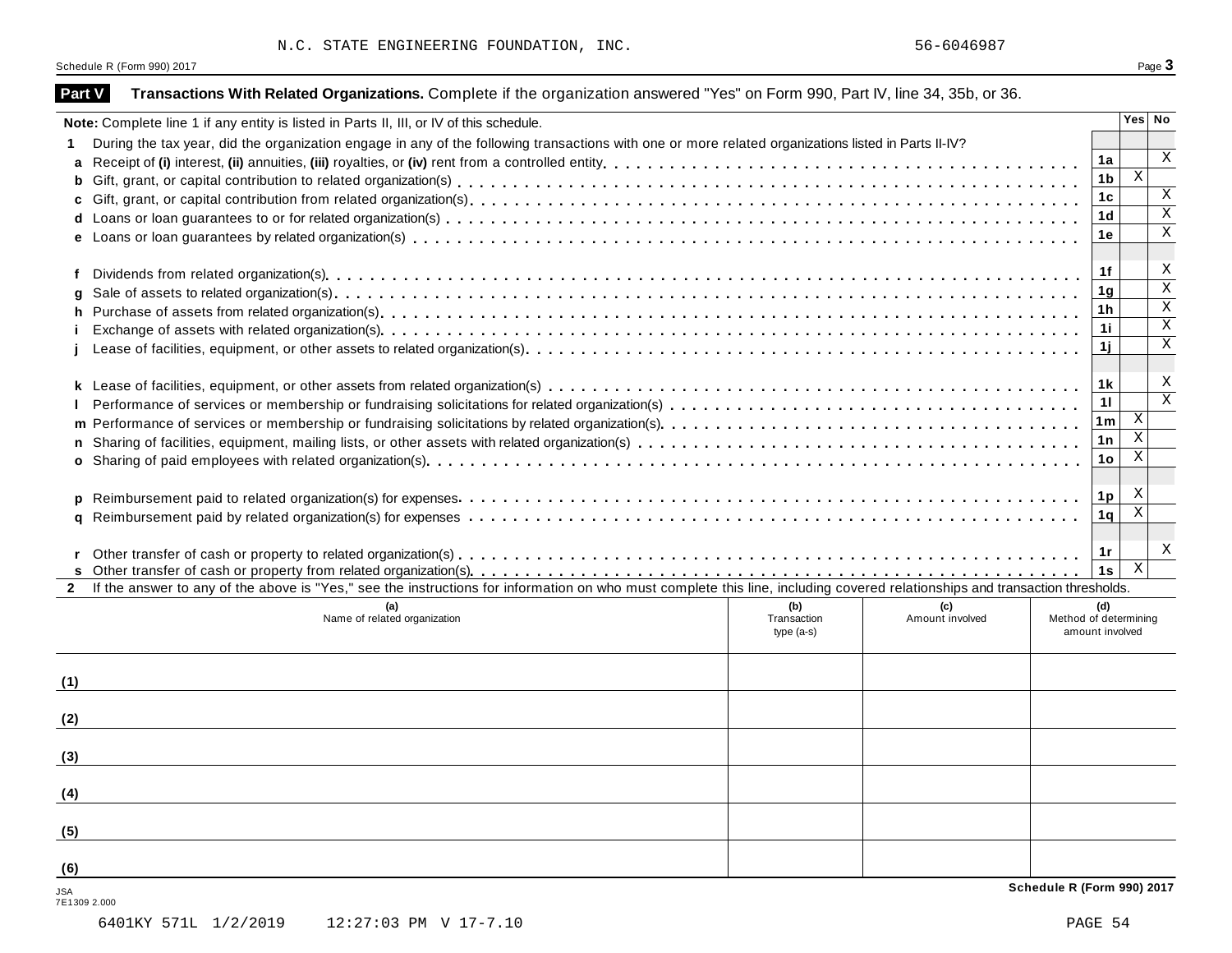### **Part VI Unrelated Organizations Taxable as a Partnership.** Complete if the organization answered "Yes" on Form 990, Part IV, line 37.

Provide the following information for each entity taxed as a partnership through which the organization conducted more than five percent of its activities (measured by total assets or gross revenue) that was not a related organization. See instructions regarding exclusion for certain investment partnerships.

| $\mathbf{v}$<br>$\sim$ $\sim$ $\sim$<br>(a)<br>Name, address, and EIN of entity | (b)<br>Primary activity | ໍ້<br>$\overline{(c)}$<br>Legal domicile<br>(state or foreign<br>country) | (d)<br>Predominant<br>income (related,<br>unrelated, excluded<br>from tax under | (e)<br>Are all partners<br>section<br>501(c)(3) |        | organizations? |  | (f)<br>Share of<br>total income |  |  | (h)<br>Disproportionate<br>allocations? | $(i)$<br>Code $\vee$ - UBI<br>amount in box 20<br>of Schedule K-1<br>(Form 1065) | (j)<br>General or<br>managing<br>partner? |  | (k)<br>Percentage<br>ownership |
|---------------------------------------------------------------------------------|-------------------------|---------------------------------------------------------------------------|---------------------------------------------------------------------------------|-------------------------------------------------|--------|----------------|--|---------------------------------|--|--|-----------------------------------------|----------------------------------------------------------------------------------|-------------------------------------------|--|--------------------------------|
|                                                                                 |                         |                                                                           | sections 512-514)                                                               |                                                 | Yes No |                |  | Yes No                          |  |  | Yes                                     | No                                                                               |                                           |  |                                |
| (1)                                                                             |                         |                                                                           |                                                                                 |                                                 |        |                |  |                                 |  |  |                                         |                                                                                  |                                           |  |                                |
| (2)                                                                             |                         |                                                                           |                                                                                 |                                                 |        |                |  |                                 |  |  |                                         |                                                                                  |                                           |  |                                |
| (3)                                                                             |                         |                                                                           |                                                                                 |                                                 |        |                |  |                                 |  |  |                                         |                                                                                  |                                           |  |                                |
| (4)                                                                             |                         |                                                                           |                                                                                 |                                                 |        |                |  |                                 |  |  |                                         |                                                                                  |                                           |  |                                |
| (5)                                                                             |                         |                                                                           |                                                                                 |                                                 |        |                |  |                                 |  |  |                                         |                                                                                  |                                           |  |                                |
| (6)                                                                             |                         |                                                                           |                                                                                 |                                                 |        |                |  |                                 |  |  |                                         |                                                                                  |                                           |  |                                |
| (7)                                                                             |                         |                                                                           |                                                                                 |                                                 |        |                |  |                                 |  |  |                                         |                                                                                  |                                           |  |                                |
| (8)                                                                             |                         |                                                                           |                                                                                 |                                                 |        |                |  |                                 |  |  |                                         |                                                                                  |                                           |  |                                |
| (9)                                                                             |                         |                                                                           |                                                                                 |                                                 |        |                |  |                                 |  |  |                                         |                                                                                  |                                           |  |                                |
| (10)                                                                            |                         |                                                                           |                                                                                 |                                                 |        |                |  |                                 |  |  |                                         |                                                                                  |                                           |  |                                |
| (11)                                                                            |                         |                                                                           |                                                                                 |                                                 |        |                |  |                                 |  |  |                                         |                                                                                  |                                           |  |                                |
| (12)                                                                            |                         |                                                                           |                                                                                 |                                                 |        |                |  |                                 |  |  |                                         |                                                                                  |                                           |  |                                |
| (13)                                                                            |                         |                                                                           |                                                                                 |                                                 |        |                |  |                                 |  |  |                                         |                                                                                  |                                           |  |                                |
| (14)                                                                            |                         |                                                                           |                                                                                 |                                                 |        |                |  |                                 |  |  |                                         |                                                                                  |                                           |  |                                |
| (15)                                                                            |                         |                                                                           |                                                                                 |                                                 |        |                |  |                                 |  |  |                                         |                                                                                  |                                           |  |                                |
| (16)                                                                            |                         |                                                                           |                                                                                 |                                                 |        |                |  |                                 |  |  |                                         |                                                                                  |                                           |  |                                |
| <b>JSA</b>                                                                      |                         |                                                                           |                                                                                 |                                                 |        |                |  |                                 |  |  |                                         |                                                                                  | Schedule R (Form 990) 2017                |  |                                |